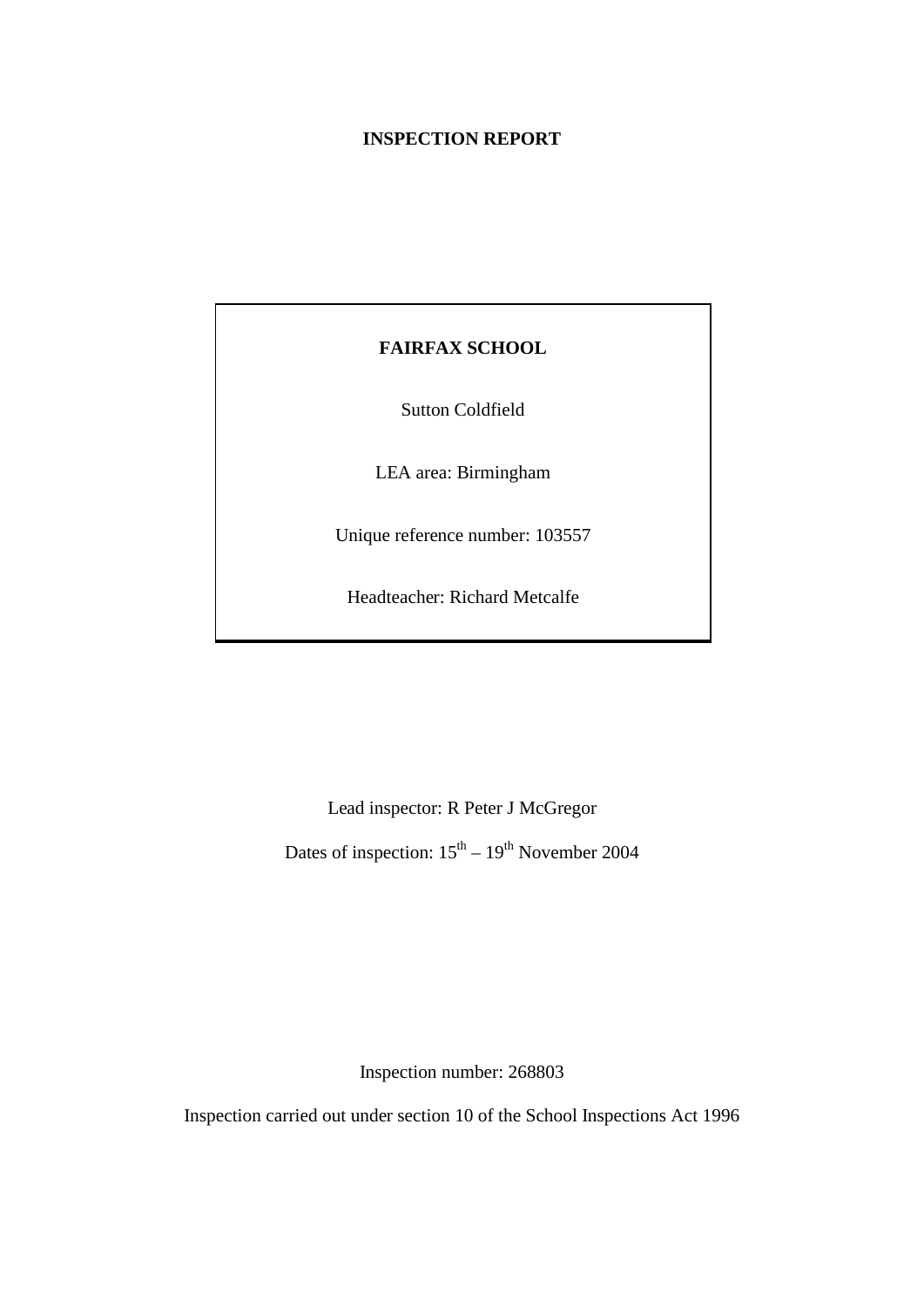## © Crown copyright 2005

This report may be reproduced in whole or in part for non-commercial educational purposes, provided that all extracts quoted are reproduced verbatim without adaptation and on condition that the source and date thereof are stated.

Further copies of this report are obtainable from the school. Under the School Inspections Act 1996, the school must provide a copy of this report and/or its summary free of charge to certain categories of people. A charge not exceeding the full cost of reproduction may be made for any other copies supplied.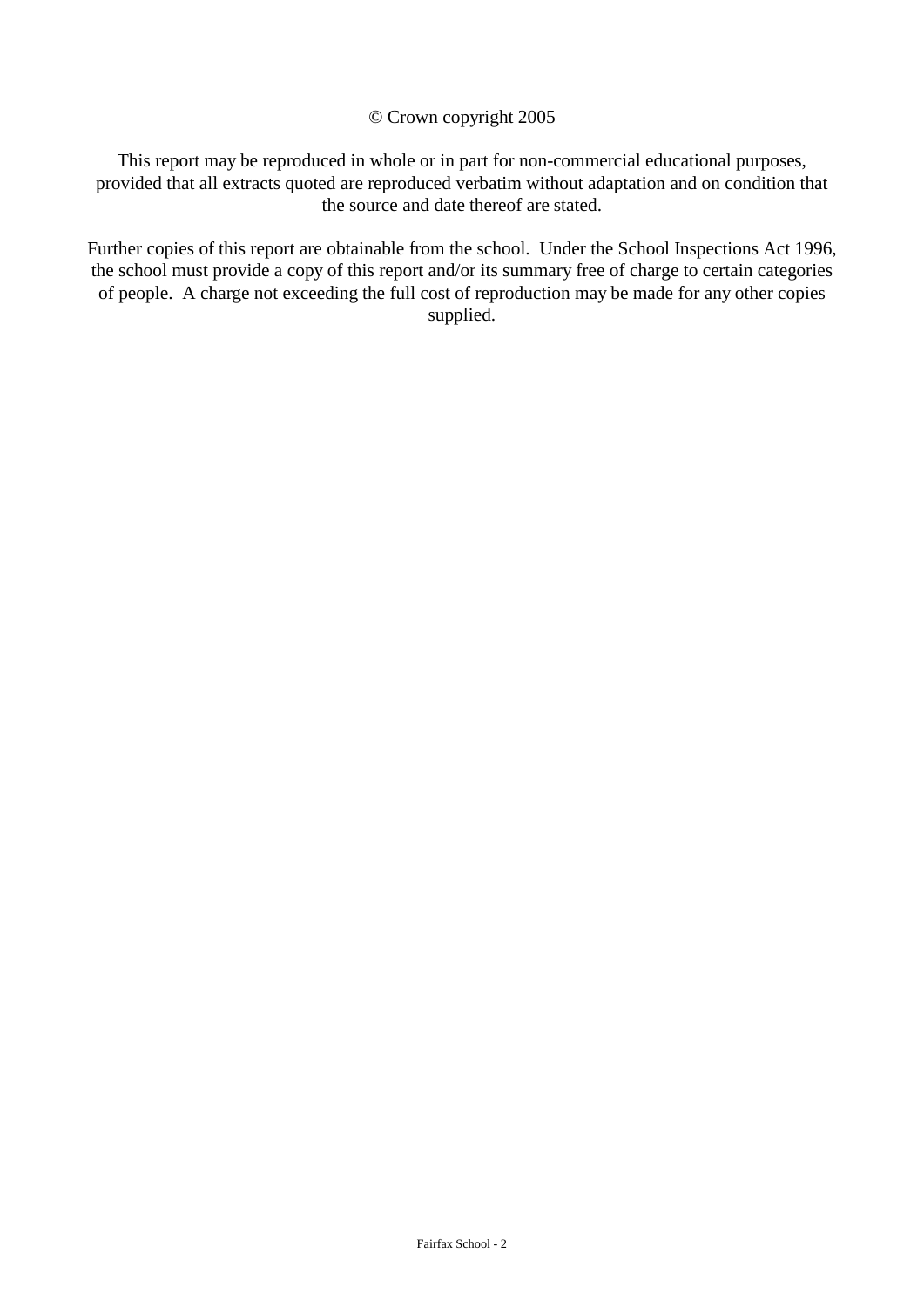## **INFORMATION ABOUT THE SCHOOL**

| Type of school:                                       | Comprehensive                              |
|-------------------------------------------------------|--------------------------------------------|
| School category:                                      | Foundation                                 |
| Age range of pupils:                                  | 11-18                                      |
| Gender of pupils:                                     | Mixed                                      |
| Number on roll:                                       | 1382                                       |
| School address:                                       | Fairfax Road<br><b>Sutton Coldfield</b>    |
| Postcode:                                             | <b>West Midlands</b><br><b>B75 7JT</b>     |
| Telephone number:                                     | 0121 378 1288                              |
| Fax number:                                           | 0121 378 3176                              |
| Appropriate authority:<br>Name of chair of governors: | The governing body<br>Mrs Audrey Higginson |
| Date of previous inspection:                          | February 1999                              |

## **CHARACTERISTICS OF THE SCHOOL**

Fairfax is a mixed comprehensive school for students aged 11 to 18, with specialist school status for business and enterprise, gained in September 2004. It also has Sportsmark and Artsmark awards, and Investors in People status. It is larger than most secondary schools, with 1382 students, including 261 in the sixth form. The sixth form is shared with another, very near 11-18 comprehensive school. Teachers from both schools teach the students from both schools in several subjects. Students of a wide range of ability attend the school, including some of the very highest ability and others who find learning difficult. Overall standards are average at the start of Year 7, although there are lower proportions of the highest and lowest attaining students compared with a normal comprehensive school entry. The school has no pupils at an early stage of acquiring English. About one in every twelve students, a below average proportion, has special educational needs, mainly physical disability (the school has a unit for physically impaired pupils), dyslexia, moderate learning, and social, emotional and behavioural difficulties; a few students have speech or hearing impairments or autism. The school has 24 Statemented pupils, a below average number considering the size of the school. About one in every thirteen students is entitled to a free school meal, a below average proportion. Almost all students come from the area immediately surrounding the school, which is socially mixed but advantaged overall. Parents did not provide information for the school to enable it to indicate accurately the proportions of pupils from ethnic minority backgrounds. The community is making increased use of school facilities, particularly the sports facilities including the swimming pool. The business and enterprise centre under construction has planned community use. Very few pupils enter or leave the school other than at the usual ages of transfer.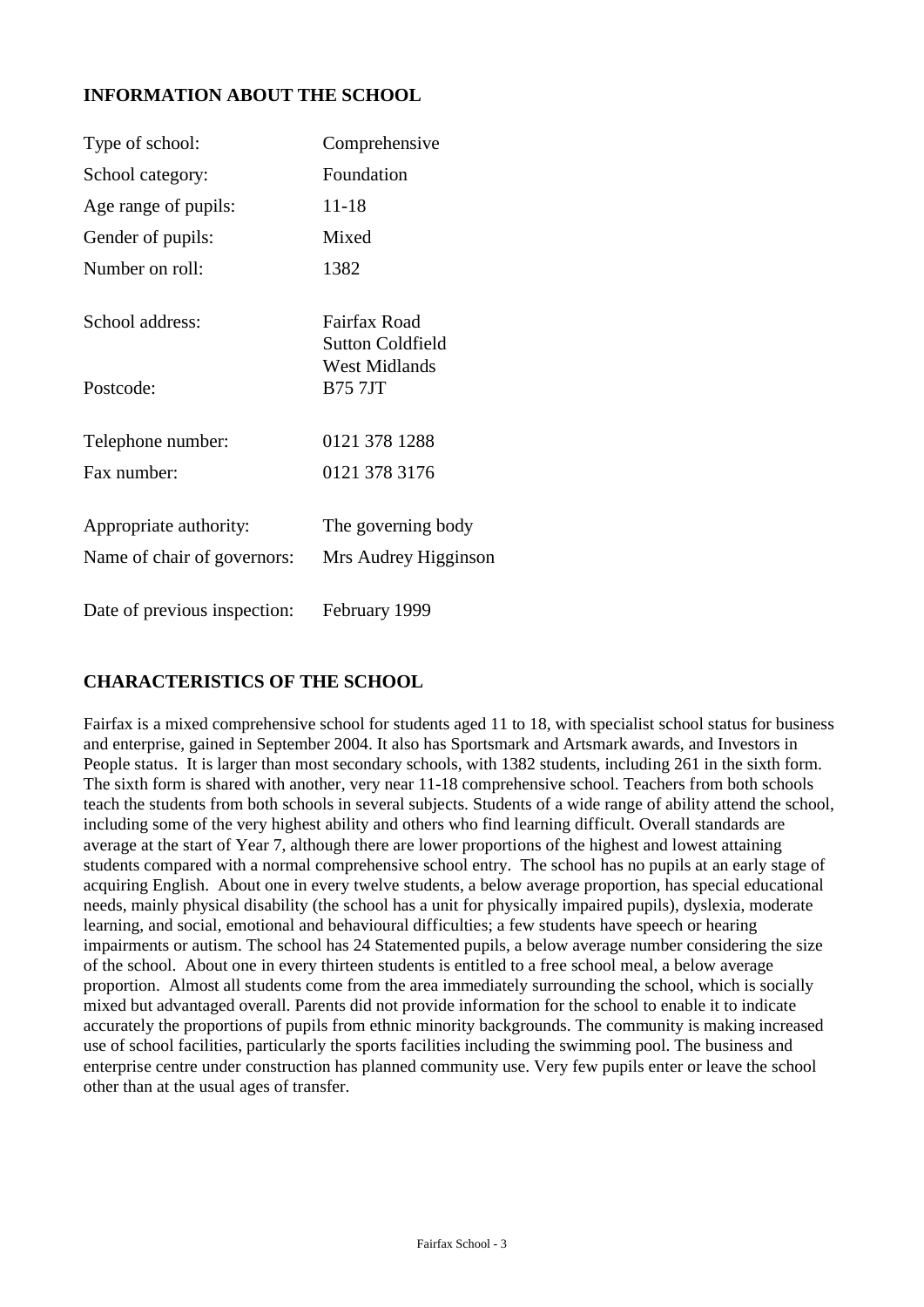## **INFORMATION ABOUT THE INSPECTION TEAM**

| Members of the inspection team |                        |                | <b>Subject responsibilities</b>                                                   |
|--------------------------------|------------------------|----------------|-----------------------------------------------------------------------------------|
| 3525                           | R Peter J McGregor     | Lead inspector |                                                                                   |
| 9708                           | Sylvia Daintrey        | Lay inspector  |                                                                                   |
| 28199                          | Peter Lawley           | Team inspector | $6th$ form sociology; $6th$ form psychology; English as an<br>additional language |
| 22423                          | Jon Lovgreen           | Team inspector | $6th$ form English                                                                |
| 31238                          | Gordon Clubb           | Team inspector | Mathematics; $6th$ form mathematics                                               |
| 4922                           | Mike Driver            | Team inspector | Science; $6th$ form biology                                                       |
| 18072                          | Joan Stephens          | Team inspector | Information and communication technology (ICT); $6th$<br>form ICT                 |
| 32329                          | <b>Andrew Stafford</b> | Team inspector | Art                                                                               |
| 33135                          | Kim Ropek              | Team inspector | $6th$ form art                                                                    |
| 33368                          | Valerie Greatrex       | Team inspector | Design and technology                                                             |
| 31192                          | John Stewart           | Team inspector | Physical education; $6th$ form physical education                                 |
| 10817                          | George Rayner          | Team inspector | Geography; $6th$ form geography                                                   |
| 33242                          | Stephen Wall           | Team inspector | Modern foreign languages; 6 <sup>th</sup> form French                             |
| 23307                          | Neil McDonough         | Team inspector | History                                                                           |
| 31372                          | <b>Bob Hardwick</b>    | Team inspector | Religious education                                                               |
| 32887                          | Ros Goudie             | Team inspector | English; Special educational needs                                                |
| 32208                          | Derek Aitken           | Team inspector | Citizenship                                                                       |
| 34084                          | Mary Davis             | Team inspector | Music                                                                             |
| 32231                          | Adrian Lyons           | Team inspector | Business studies; $6th$ form business studies                                     |

The inspection contractor was:

#### **e-Qualitas Limited**

Langshaw Pastens Road Oxted Surrey RH8 0RE

Any concerns or complaints about the inspection or the report should be made initially to the inspection contractor. The procedures are set out in the leaflet *'Complaining about Ofsted Inspections'*, which is available from Ofsted Publications Centre (telephone 07002 637833) or Ofsted's website (www.oftsed.gov.uk).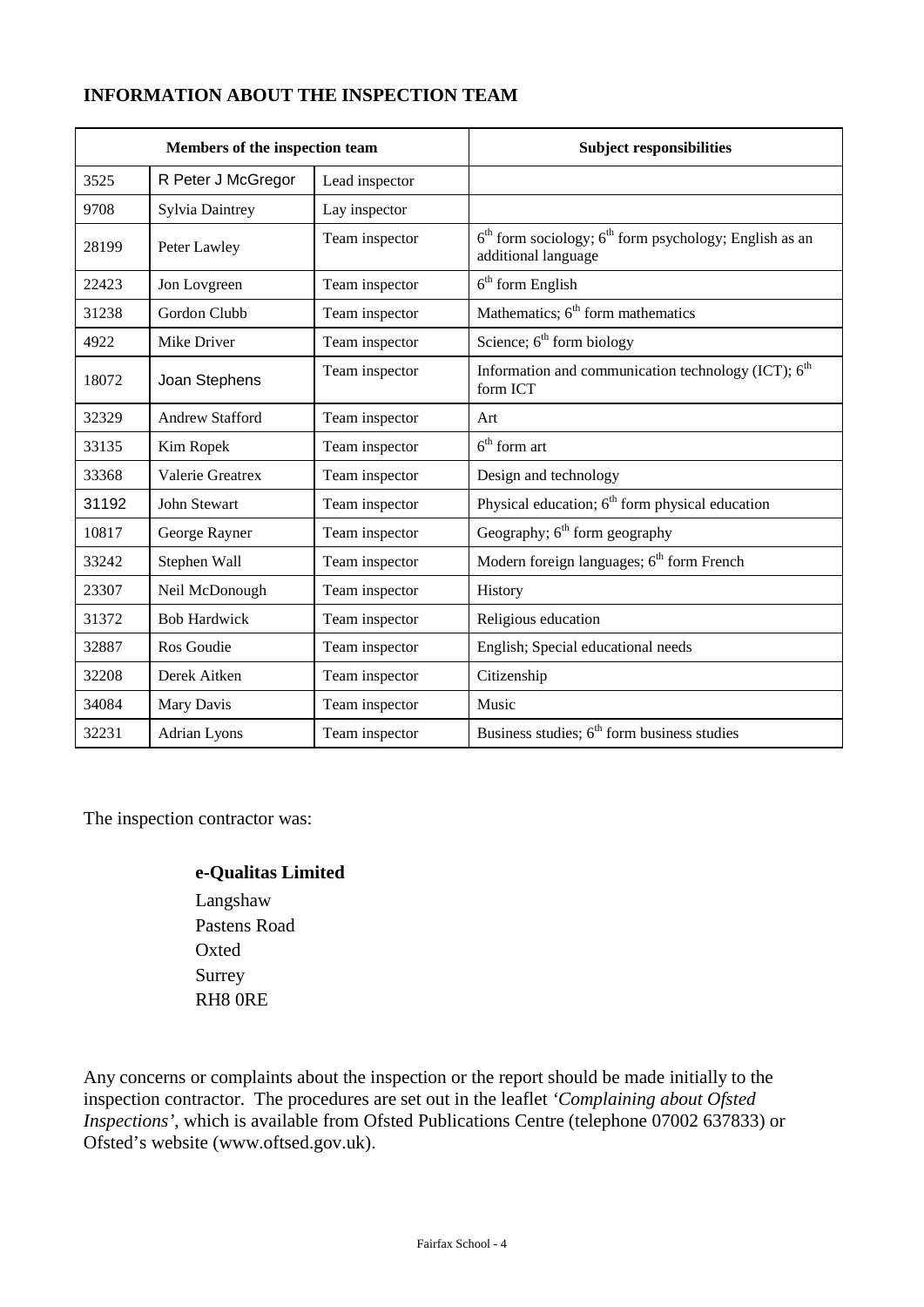## **REPORT CONTENTS**

|                                                           | Page |    |
|-----------------------------------------------------------|------|----|
| PART A: SUMMARY OF THE REPORT                             | 6    |    |
| <b>PART B: COMMENTARY ON THE MAIN INSPECTION FINDINGS</b> |      |    |
| <b>STANDARDS ACHIEVED BY PUPILS</b>                       | 10   |    |
| Standards achieved in subjects and courses                |      |    |
| Pupils' attitudes, values and other personal qualities    |      |    |
| <b>QUALITY OF EDUCATION PROVIDED BY THE SCHOOL</b>        | 15   |    |
| Teaching and learning                                     |      |    |
| The curriculum                                            |      |    |
| Care, guidance and support                                |      |    |
| Partnership with parents, other schools and the community |      |    |
| <b>LEADERSHIP AND MANAGEMENT</b>                          | 24   |    |
| <b>OTHER SPECIFIED FEATURES</b>                           | 27   |    |
| PART C: THE QUALITY OF EDUCATION IN SUBJECTS AND COURSES  |      | 28 |
| <b>SUBJECTS AND COURSES IN KEY STAGES 3 and 4</b>         |      |    |
| <b>SUBJECTS AND COURSES IN THE SIXTH FORM</b>             |      |    |
| PART D: SUMMARY OF THE MAIN INSPECTION JUDGEMENTS         | 64   |    |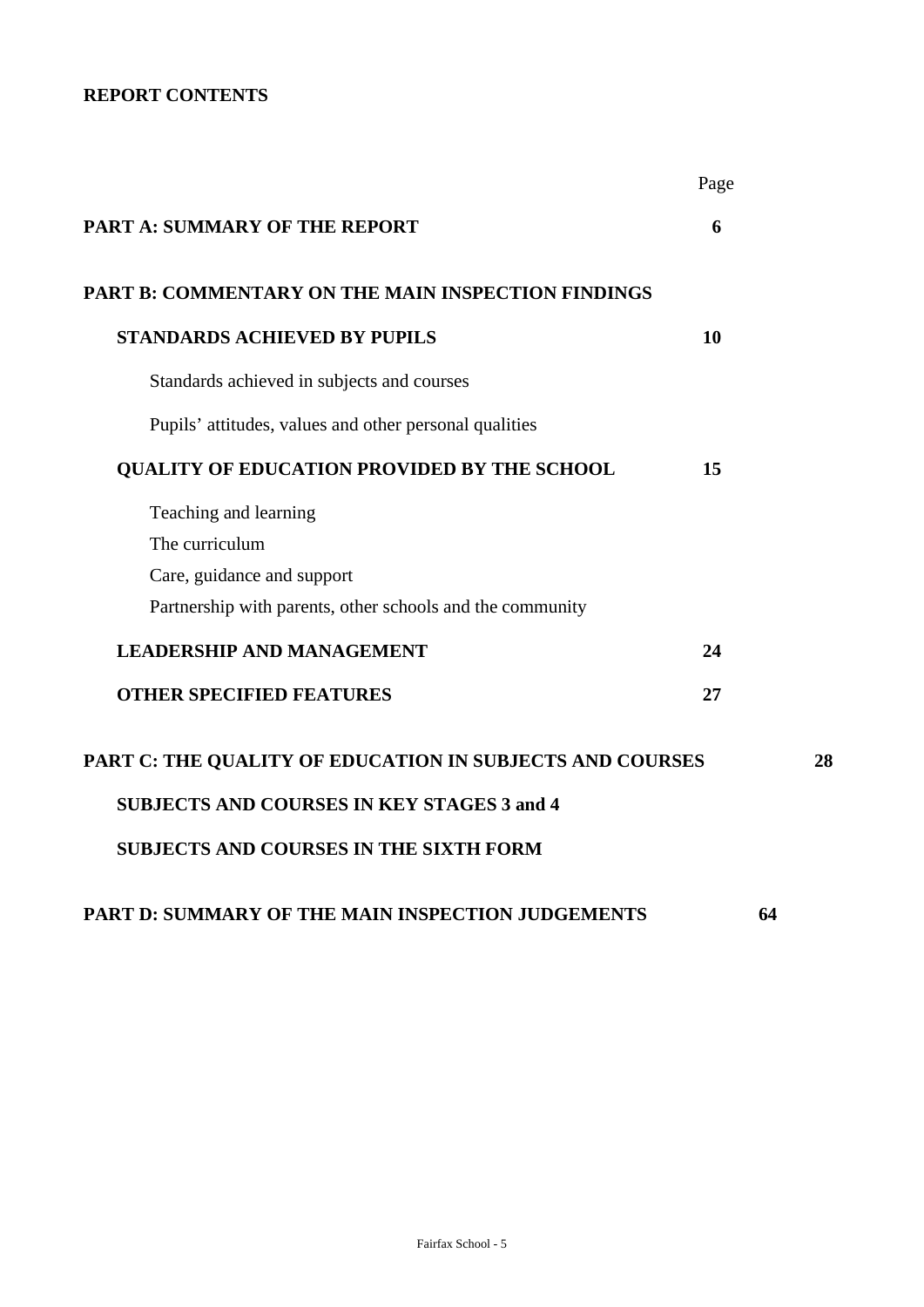## **PART A: SUMMARY OF THE REPORT**

## **OVERALL EVALUATION**

**Fairfax is a good school with a number of very good and excellent features**. The outstanding leadership of the headteacher provides a very strong base for continuing improvement. Students work hard, behave very well and enjoy taking part in the excellent range of extra-curricular activities. Teaching is good overall with significant strengths, particularly in Years 7, 10 and 11. As a result, students achieve well overall and very well at GCSE. The leadership of the senior team is very effective and management is good. Parents are exceptionally pleased with the education provided. The quality of care is very good. Students of all abilities and backgrounds are fully involved in all aspects of school life and feel valued. Fairfax provides good value for money.

The school's main strengths and weaknesses are

- Students achieve well above average results at GCSE
- Senior managers, very well supported by governors and all the staff, have established a very good school ethos where the learning and individual efforts of every student are valued
- Teachers have expert subject knowledge and relate very well to the students
- Students' attendance is very good; they are very good learners, polite and considerate, and all but a few strive for the best examination results that they can attain
- Virtually all students are involved in the extensive number and wide range of activities provided; students have gained nearly 600 Duke of Edinburgh Gold awards over the past thirty years
- Not all heads of department are monitoring the work in their areas sufficiently rigorously and senior managers are not as involved in the process as they should be
- Requirements for religious education and citizenship are not fully met in all years

Students' achievements and attendance are better than reported five years ago; their attitudes and behaviour are just as good. Teaching is more effective and assessment information is used much more to plan what is taught. The curriculum is as broad, but a few areas need further improvement. The quality of care remains very good. Partnerships with parents and the community have improved and are now very good. **Overall improvement has been good**, and in several areas very good.

| Performance compared with: |                                 |      | similar schools |      |      |
|----------------------------|---------------------------------|------|-----------------|------|------|
|                            |                                 | 2001 | 2002            | 2003 | 2003 |
| Year 11                    | GCSE/GNVQ examinations          | Α    | Α               |      |      |
| Year 13                    | A/AS level and VCE examinations | A    |                 |      |      |

#### **STANDARDS ACHIEVED**

*Key: A - well above average; B – above average; C – average; D – below average; E – well below average For Year 11, similar schools are those whose pupils attained similarly at the end of Year 9.*

**Students' achievements are good overall, good in Years 7 to 9 and the sixth form and very good in Years 10 and 11**. In the end of Year 9 national tests in 2003, students' achievements were very good. They attained well above average standards in English and above average in maths and science. In 2004, results were broadly similar. Results at GCSE were well above average in 2003, representing very good achievement, and results were higher in 2004, with 71 per cent of students gaining five or more A\*-C grades. Boys and girls do equally well in examinations. Current standards in Years 7 to 9 are above average, with well above average work in mathematics. Standards are above average in English and most other subjects. They are average in a few, including ICT, and below average only in citizenship. Students' achievements in subjects correspond roughly with these standards judgements, with very good achievement in mathematics and unsatisfactory achievement in citizenship. Overall standards in Years 10 and 11 are above average. Very good achievement was seen in mathematics, art, history, physical education, GCSE religious education and on vocational courses. Achievement is unsatisfactory in citizenship and in general provision for religious education. Students of all abilities and backgrounds do well in main school classes. Students' skills in language,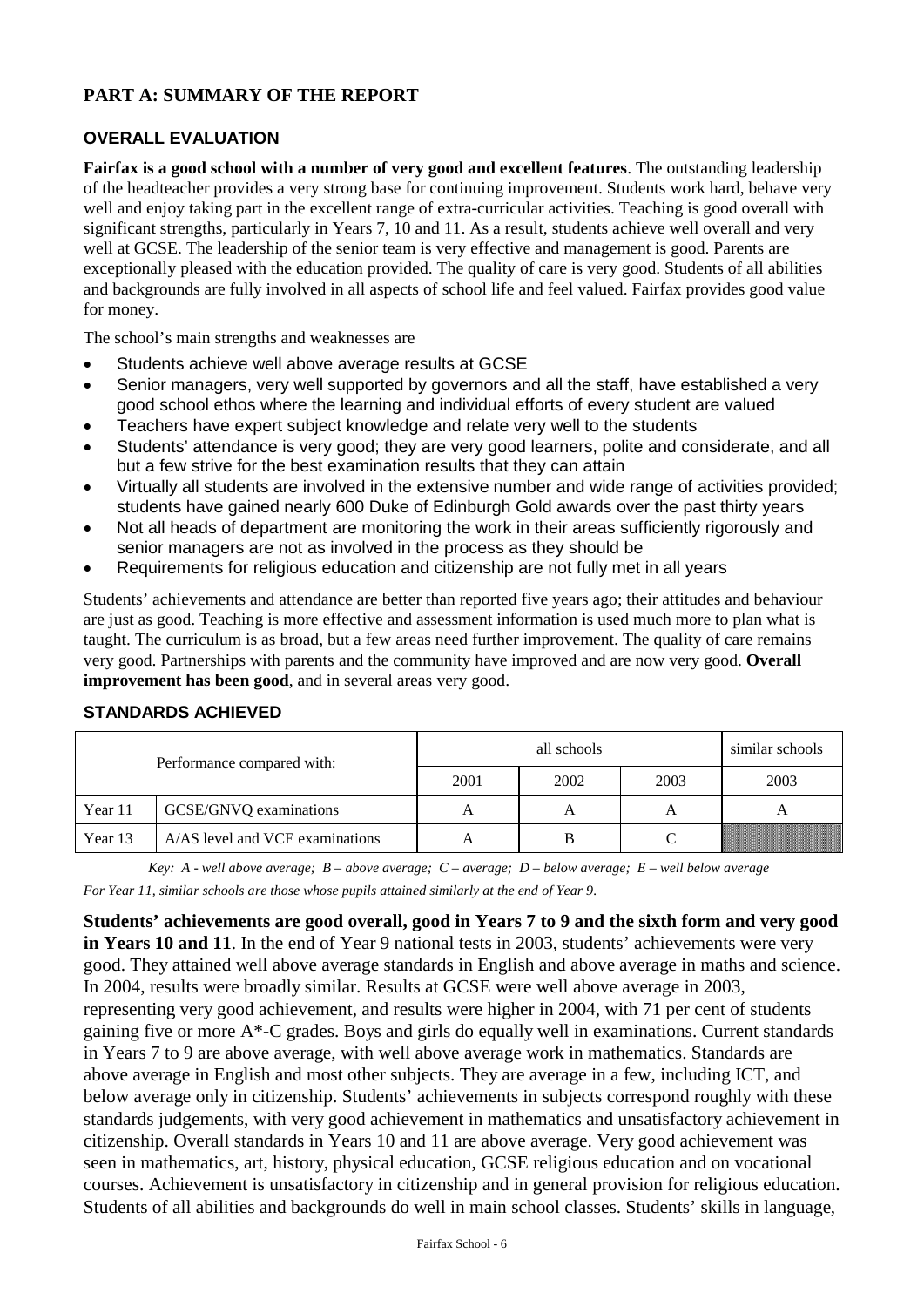and in using mathematics and ICT are above average. A-level results in 2003 were broadly average, with some students attaining very highly and others who struggled to pass. 2004 results were a little lower. Current standards in the subjects inspected are a little below average. An increasingly wide range of students stay on to take A levels which has resulted in what appears to be a fall in standards; in practice, students are achieving well for their capability.

**Students' personal qualities, including their personal development, are very good**. Students' attitudes to learning are very good; they value their education. Behaviour and attendance are very good overall. The students' conduct around the school is very good indeed, although a small minority are silly at times in lessons. The promotion of students' social, moral and cultural development is very good and satisfactory for their spiritual development.

# **QUALITY OF EDUCATION**

**The school provides a good quality of education**. **The overall quality of teaching is good**. Teaching and learning are good for students aged eleven to fourteen and very good on GCSE courses. Teachers have expert subject knowledge and assess work well; most students are very well motivated and keen to learn. Teaching is very good in several areas. Key weaknesses in a small proportion of teaching result from planning which does not meet the needs of all students being taught and ineffective behaviour management. Teaching is good in the sixth form. Very good relationships between teachers and students lead to high motivation for learning for most students, though the encouragement of independent learning skills is underdeveloped. Some students underachieve because they have negative attitudes to their work or teaching is insufficiently effective. All students are provided with a good, broad and reasonably balanced curriculum. Insufficient time is available for teaching religious education and citizenship. A daily act of collective worship is not provided. Extra-curricular opportunities, including many inter-house sports fixtures and the annual eisteddfod, are excellent and involve all students. The unit for students with physical disabilities is very effective. The school is very well staffed with knowledgeable and successful teachers and support staff. Accommodation is good, including the sixth form's own good facilities. Resources are good overall and the current shortfall in the number of computers is about to be resolved with two suites of machines in the new business and enterprise centre. Arrangements for the care, guidance and support of students are very good. Very strong links with parents and the community make a significant contribution to students' achievements. Links with the partner sixth form provider are not as effective as they could be, but links with primary schools are very good.

# **LEADERSHIP AND MANAGEMENT**

**Leadership and management are good overall**. The headteacher's understanding of the school's strengths and weaknesses and vision for future development are exceptionally clear and appropriate. The leadership of senior managers, heads of year and heads of house is very effective. Management is good. Monitoring is very effective for students' performance but not consistent enough for teaching and learning. The recruitment, deployment and training of staff are very efficient. Financial management is very effective, Governors are very supportive and knowledgeable but have not ensured compliance with all statutory requirements; governance overall is good.

## **PARENTS' AND STUDENTS' VIEWS OF THE SCHOOL**

Parents are extremely satisfied, which comes from seeing their children's achievements and enjoyment. The students are very involved in school life, know that each is valued for their own contribution and feel that their views are listened to. Inspectors agree with these positive views.

## **IMPROVEMENTS NEEDED**

The most important things the school should do to improve are

- Monitor the quality of teaching and learning more effectively and consistently and by so doing further improve students' achievements throughout the school and sixth form
- Encourage more positive attitudes in the small group of students the school has identified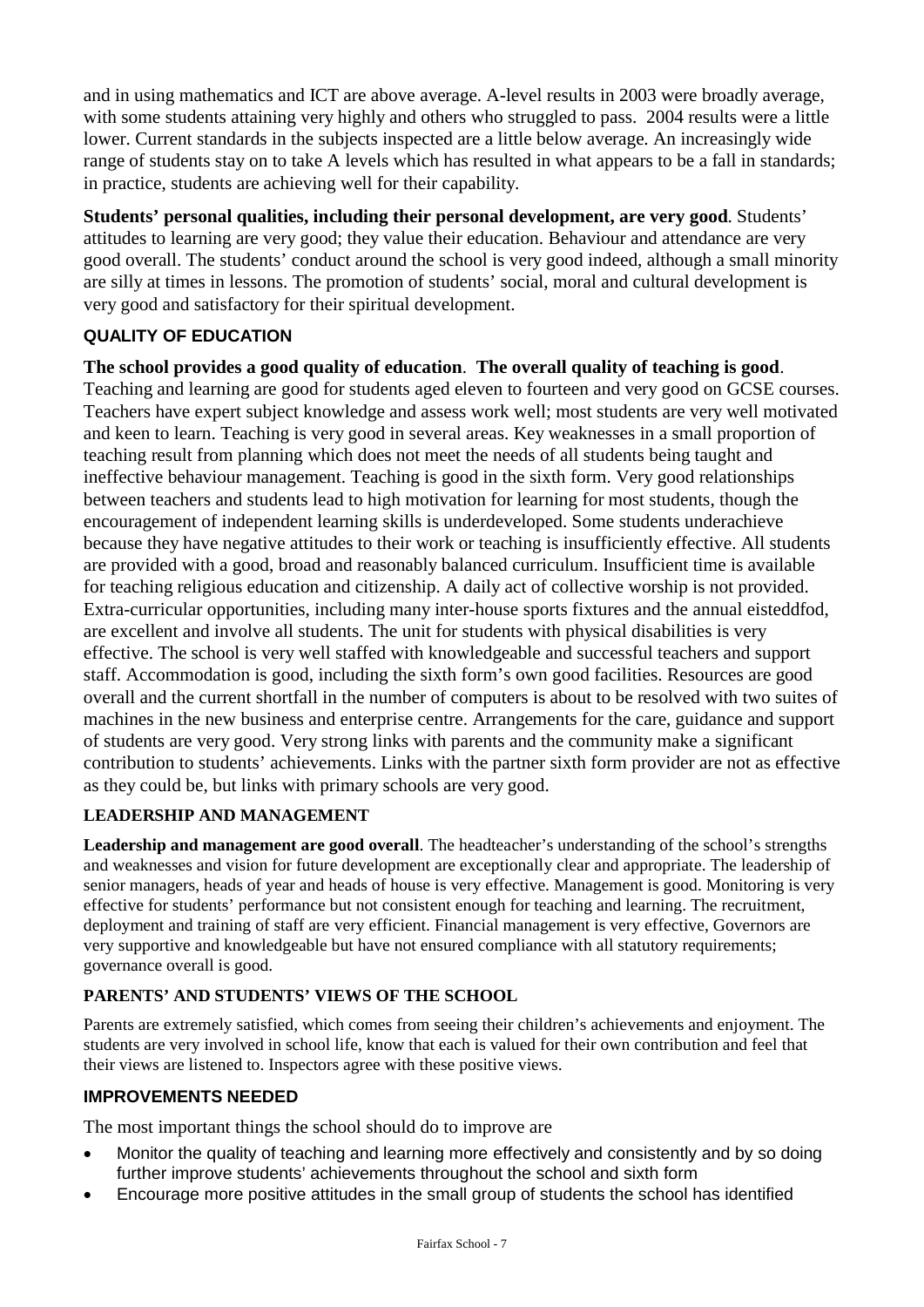and in the sixth form

- Resolve inconsistencies between Fairfax and the partner sixth form school
- Promote students' independent learning skills and minimise the passive approach of some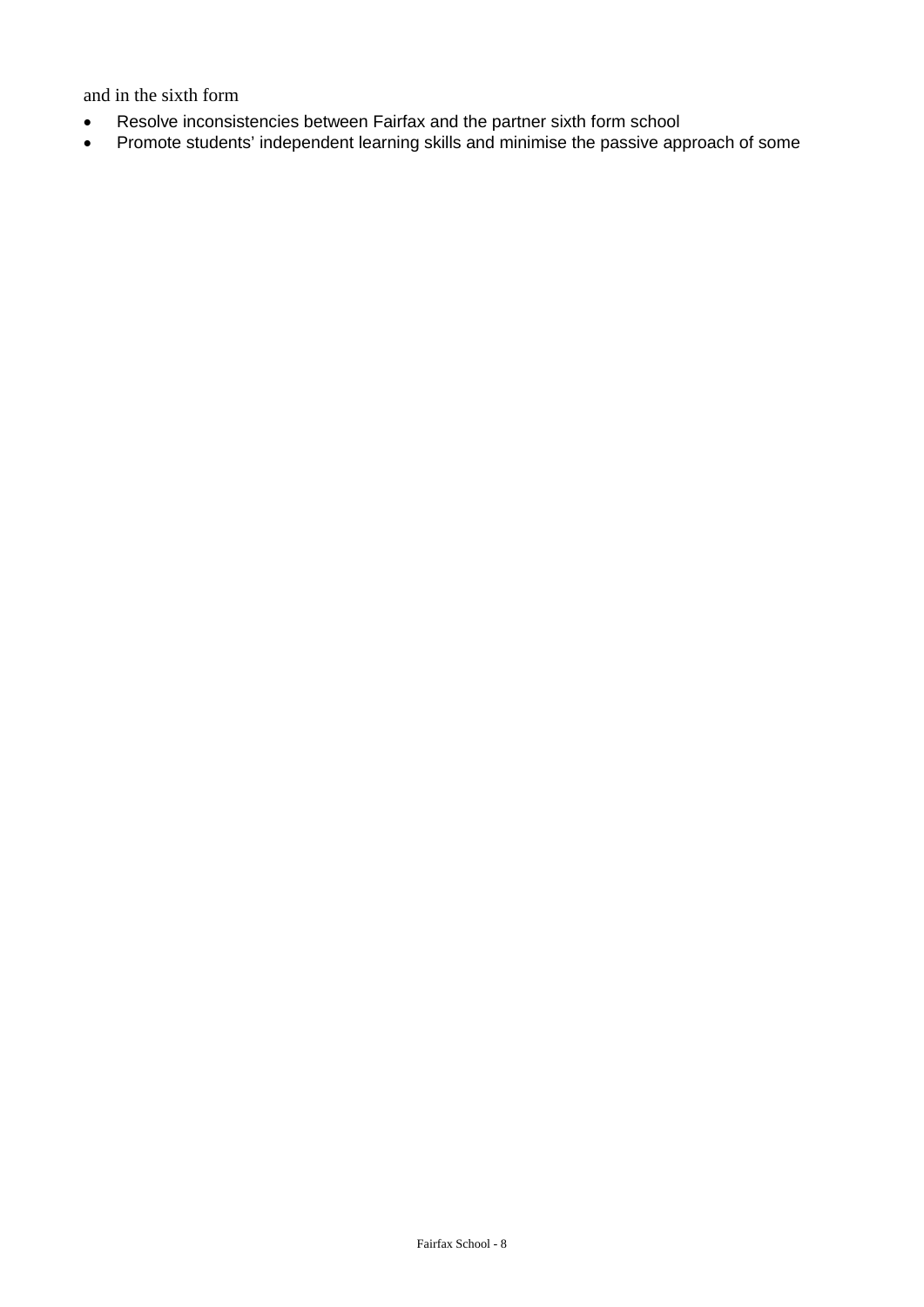and, to meet statutory requirements

- Allow sufficient time for teaching and learning citizenship and religious education in all years
- Provide a daily act of collective worship for all

## **THE SIXTH FORM**

Students in the sixth form are provided with high quality support and guidance. They work hard, are well taught and take their responsibilities very seriously. Leadership and management are effective. Students of a full range of ability enter the sixth form, but with a higher proportion of lower attainers than normally enter for AS and A-level courses. Students of all abilities achieve well and take full part in what the sixth form has to offer. **The sixth form is good** and cost effective and has improved well since the last inspection. Strengths that stem from the shared provision of sixth form courses with a neighbouring school far outweigh the few issues that need to be resolved.

The main strengths and weaknesses are

- Students' achievements are good in most subjects
- Teachers and support staff know the students very well, monitor their performance very effectively, and provide them with very good pastoral care
- Good teaching results in good learning overall; some teaching does not show high enough expectation of what students can achieve and misses opportunities to promote independent learning skills
- Weaknesses in liaison between Fairfax and the neighbouring school result in some inconsistencies, such as timetabling and systems for monitoring
- Peer mentoring, tasks as prefects and extra-curricular activities provide students with very good opportunities to become involved in the school, and to take significant responsibilities

#### **QUALITY AND STANDARDS IN SUBJECTS AND COURSES OF THE CURRICULUM**

Judgements about the provision in the subjects and courses inspected in the sixth form are shown below. They are based mainly on the quality of teaching and learning and how well students achieve. Not all subjects in the sixth form were inspected.

| Curriculum area                             | <b>Evaluation</b>                                                                                                                                                                                                                                                                                                                                                                                                                                                                                                  |
|---------------------------------------------|--------------------------------------------------------------------------------------------------------------------------------------------------------------------------------------------------------------------------------------------------------------------------------------------------------------------------------------------------------------------------------------------------------------------------------------------------------------------------------------------------------------------|
| English, languages and<br>communication     | Satisfactory in English language and literature combined. Standards are rising<br>because of knowledgeable teaching, though the quality is still too variable. Students<br>work hard and are keen to succeed but show little independence; too few read widely<br>enough. Good in French. Teachers use good subject knowledge well in lessons to<br>promote good listening skills and a needed improvement in students' oral skills.<br>Students enjoy French and participate readily, with increasing confidence. |
| <b>Mathematics</b>                          | Good. A high proportion of students pass the examination and teaching is good.<br>However not enough opportunities are provided to develop students' independence<br>when learning.                                                                                                                                                                                                                                                                                                                                |
| Science                                     | Satisfactory in biology. An increasing proportion of good teaching is promoting<br>higher achievement. Effective mechanisms are not in place to share good practice<br>across the department to raise the quality of all teaching.<br>Good in psychology. Teaching uses a range of stimulating activities which help<br>students to link theory to everyday experience. Advice given to students on how to<br>improve written work is not detailed enough.                                                         |
| Information and communication<br>technology | Good. Teachers' expert subject and examination knowledge, combined with<br>students' very good attitudes to learning, ensures good achievement. Lower attainers<br>struggle with some aspects of the work.                                                                                                                                                                                                                                                                                                         |
| Humanities                                  | Good in geography. Well-selected and effectively organised activities help students<br>to achieve well. Teachers occasionally do too much for students, reducing their<br>independence. Good in sociology. Teaching uses expert subject knowledge to draw<br>out student understanding, and promote independent thinking. Good achievement<br>follows high teacher expectations. Some opportunities to extend understanding                                                                                        |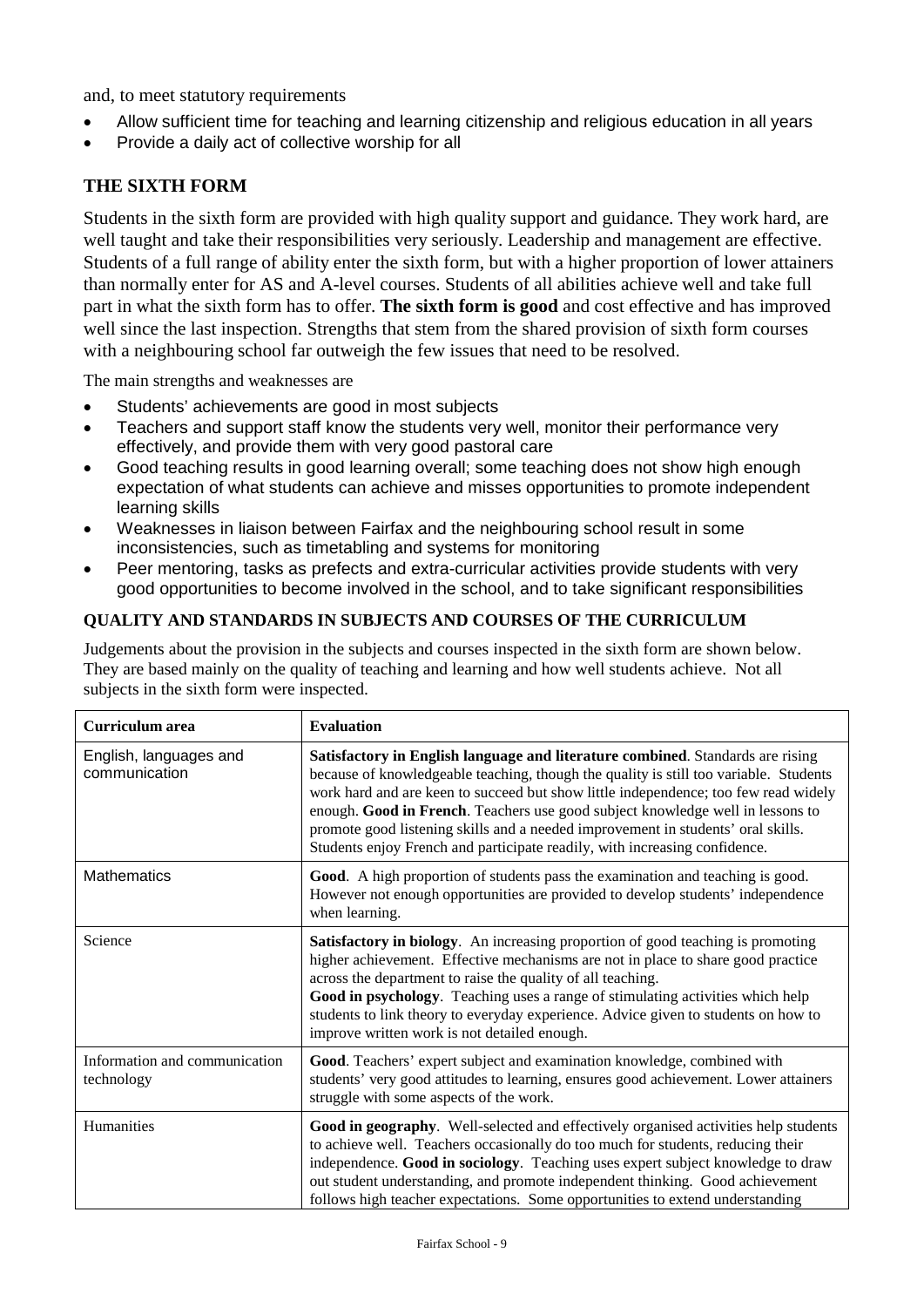|                                              | through discussion are missed.                                                                                                                                                                                                        |
|----------------------------------------------|---------------------------------------------------------------------------------------------------------------------------------------------------------------------------------------------------------------------------------------|
| Engineering, technology and<br>manufacturing | There were no focus subjects in this area.                                                                                                                                                                                            |
| Visual and performing arts and<br>media      | Good in art and design. Teachers have good subject knowledge and students work<br>well independently. Students are very good at critical analysis and work very hard.                                                                 |
| Hospitality, sports, leisure and<br>travel   | Satisfactory in physical education. Students benefit from committed staff who<br>provide a substantial range of extra-curricular activities. Teaching is good but<br>students' casual attitudes restrict their achievements to sound. |
| <b>Business</b>                              | Good in business studies A-level. Experienced specialist staff use their knowledge<br>well to support students' learning. Real-world projects and ICT are not yet used<br>sufficiently.                                               |
| Health and social care                       | There were no focus subjects in this area.                                                                                                                                                                                            |
| General education                            | There were no focus subjects in this area.                                                                                                                                                                                            |

*The curriculum areas are broadly common across all post-16 education and training. They do not necessarily correspond with subjects and courses taught by the school. Inspectors make judgements in the range: excellent; very good; good; satisfactory; unsatisfactory; poor; very poor. Excellent and very good are equivalent to the judgement 'outstanding' in further education and sixth form college reports; poor and very poor are equivalent to 'very weak'.*

*The quality of teaching and learning and the students' achievements were similarly good, overall, in the sampled sixth form subjects where one lesson was observed in each. The quality ranged between excellent and unsatisfactory. Satisfactory lessons were seen in English literature, religious education, music, drama and chemistry. These lessons had strengths but also weaknesses that restricted achievement. The overall outcome was unsatisfactory in a leisure and recreation lesson, where expectations were too low. Physics, business, leisure and tourism and food technology lessons were good. Law, economics and accounts lessons seen were very good, where students were highly motivated and learnt to work independently. In an excellent history lesson, expert tuition and a focus on examination requirements led to excellent student involvement.*

# **ADVICE, GUIDANCE AND SUPPORT**

Induction is comprehensive and very successful; students find the move from GCSE to AS courses relatively straightforward, even where work is much more academically demanding. Assessment is regular and helpful with specialist staff support provided when students are identified as having difficulties, socially or academically. Careers advice is very helpful, as is guidance on further and higher education. Students take their responsibilities very seriously and through these activities gain in confidence and maturity.

## **LEADERSHIP AND MANAGEMENT OF THE SIXTH FORM**

The sixth form is well led and managed. Students benefit from very effective monitoring of their performance. Monitoring and evaluation of teaching and learning do not consistently lead to improvement and so teaching in some subjects is not as effective as it could be. The partnership arrangement results in a very good range of courses being available to the students and helps to provide cost-effective education. Differences between the two schools, in areas such as timetabling, detract from the considerable potential of the shared provision. Governors are very supportive of the shared sixth form and governance is good overall.

## **STUDENTS' VIEWS OF THE SIXTH FORM**

Students are very positive about the sixth form, particularly the quality of facilities in their building, extra-curricular activities, and the relationships they have with staff. Their attendance record is very good. Those involved with courses split between the two schools find some movement problems difficult. Generally, sixth formers appreciate the increased range of courses resulting from shared provision but see themselves very much as Fairfax students. They find the care they receive from their subject teachers, sixth form managers and well-trained support staff to be of the highest quality. Expert staff are always available to whom they can turn for support. Inspectors endorse the positive views and their concerns over practical difficulties in shared provision.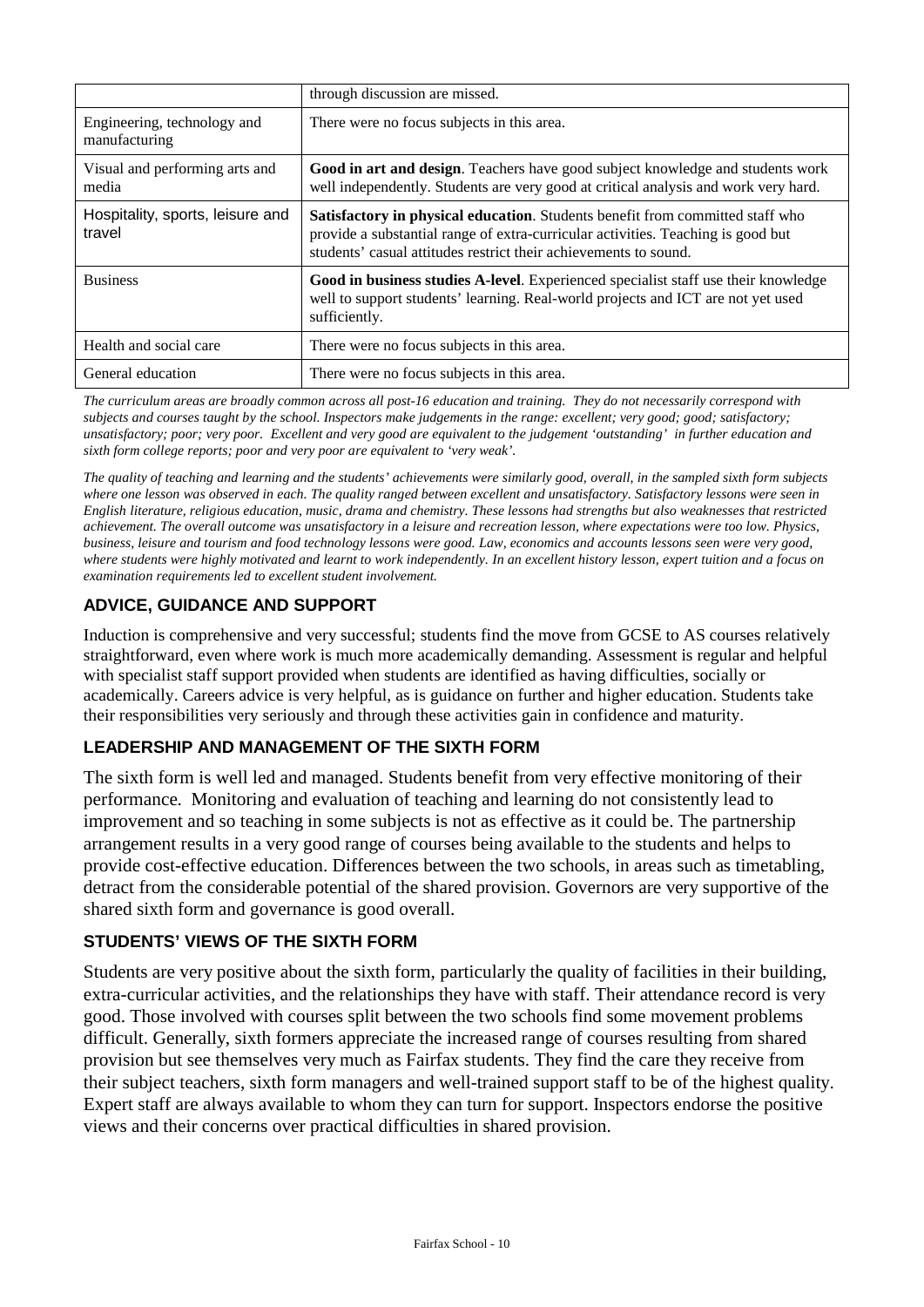## **PART B: COMMENTARY ON THE INSPECTION FINDINGS**

## **STANDARDS ACHIEVED BY PUPILS**

#### **Standards achieved in subjects and courses**

The attainment of the students on entry to the school is broadly average, with fewer of the highest and lowest attaining students than is usually the case in comprehensive schools. Results in the end of Year 9 national assessments in 2003 and in GCSE examinations were well above average representing very good achievement. National tests in 2004 were a little lower for Year 9 students, but GCSE results were higher. Current standards are above average in Years 9 and 11.

#### **Main strengths and weaknesses**

- Results at GCSE were well above average in 2003, representing very good achievement, and results were higher in 2004
- Students' achievements in the school's core programmes of citizenship and religious education are too low because insufficient time is allocated to these subjects
- Students of all abilities and backgrounds do well because all are valued and supported
- Where achievement in some classes is not as good as in others it is a consequence of variations in the quality of teaching and therefore learning
- Students with special educational needs do very well, because work is carefully matched to their needs, particularly those in the physical disability unit

#### **Commentary**

- 1. In the end of Year 9 national tests taken in 2003, students' achievements were very good. This is the last year for which there is a full set of validated data on results for schools in England with which Fairfax's can be compared. The students attained well above average standards in English and above average standards in mathematics and science. In 2004, results were a little lower (the school is in dispute with the examination group concerning the students' English results, as they are at odds with the school's own assessments). Boys and girls did equally well, with differences similar to national differences. The trend of improvement in these results over the five years up to 2003 is upwards and the rate of improvement is greater than that found nationally.
- 2. Students' achievements in teacher assessments at the age of fourteen in most other subjects in 2003 and 2004 indicate that the students are judged to be attaining above or well above average standards.

| Standards in: | School results | National results |
|---------------|----------------|------------------|
| English       | 36.6 (34.9)    | 33.4 (33.3)      |
| mathematics   | 37.1 (36.3)    | 35.4 (34.7)      |
| science       | 34.9 (34.3)    | 33.6 (33.3)      |

*Standards in national tests at the end of Year 9 – average point scores in 2003*

*There were 226 pupils in the year group. Figures in brackets are for the previous year.*

- 3. Students' results at GCSE in 2003, were well above national averages and results were higher in 2004 - 71 per cent achieved five or more A\*-C grades in 2004. Almost all students attain five or more A\*-G grades. This represents very good achievement considering the average standard of the students on entry into Year 7. These standards have been maintained for a number of years. Boys' results have not been as high as girls', but when compared with national averages for their genders, boys do better than girls. The trend in the average total GCSE points achieved by students is in line with the national trend of improvement over the five years up to 2003, maintaining standards that are well above those of an average school.
- 4. At GCSE in 2003 standards were best in business studies, history, geography, ICT, and mathematics, and not as good in science, English and French. For 2004, data is not yet available to determine the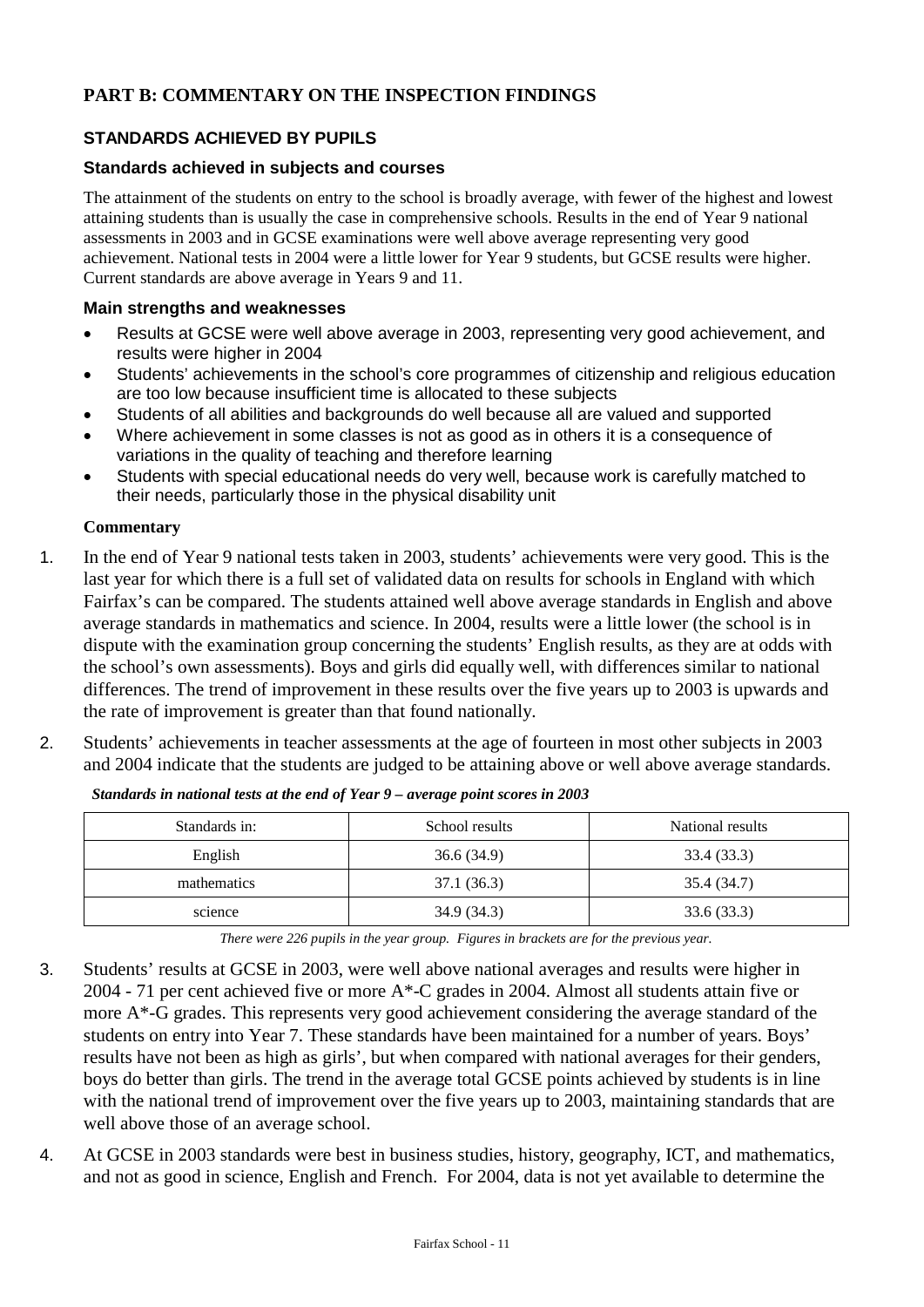most successful subjects, but the highest results were in business studies, art and drama, with relatively lower outcomes in modern languages, music and electronics.

5. The proportion of the highest grades achieved at GCSE, A\* and A, is appropriate and reflects the very good quality of teaching seen of students of all abilities in Years 10 and 11. This proportion is lower than might be expected for a school attaining such a high number of A\*-C grades, but reflects the range of the students' abilities on entry to the school. Although some pupils of the very highest ability come to Fairfax, the proportion is lower than usual because of the existence of selective schools in the immediate area.

|                                                          | School results | National results |
|----------------------------------------------------------|----------------|------------------|
| Percentage of pupils gaining $5$ or more $A^*$ -C grades | 67(65)         | 52 (50)          |
| Percentage of pupils gaining 5 or more A*-G grades       | 96 (97)        | 91 (91)          |
| Percentage of pupils gaining 1 or more $A^*$ -G grades   | 98 (99)        | 96 (96)          |
| Average point score per pupil (best eight subjects)      | 38.8 (39.1)    | 34.7 (34.8)      |

*Standards in GCSE/GNVQ examinations at the end of Year 11 in 2003*

*There were 220 pupils in the year group. The percentages include the equivalent GCSE grades obtained in GNVQ assessments. Figures in brackets are for the previous year.* 

- 6. Students have exceeded the school's targets for Year 9 national tests and GCSE examination results for several years, with the exception of the disputed English tests results for fourteen-year-olds in 2004.
- 7. Current standards in Years 7 to 9 are above average and the students' achievements are good overall, with very good work - well above average standards and very good achievement - in mathematics. Standards are above average in English and many other subjects. They are average in ICT, music, French and German and below average only in citizenship. Students' achievements correspond roughly with these standards judgements with very good achievement in history and physical education and unsatisfactory achievement in citizenship. The latter results from rather skimpy coverage because of a shortfall in time.
- 8. In Years 10 and 11, students are achieving very well overall because teaching is very effective and the students have very positive attitudes to learning. Students achieve very well in mathematics, art, history, physical education, GCSE religious education and on vocational courses. The only areas where work is unsatisfactory are citizenship and the general provision for religious education; in both cases because time is insufficient. Standards are above average overall.
- 9. The students' competence in using language, mathematics and ICT in other subjects is above average. Teachers ensure that spoken and written English is accurate and technical language is explained well. Students draw graphs, tabulate results and reinforce accurate use of numbers in a range of subjects. Most, but not all, subjects use ICT effectively and, through this, students have good skills in areas such as the use of the Internet, word-processing and the use of various software packages.
- 10. Groups of students of all abilities and backgrounds do well. The school has very few pupils for whom English is an additional language and they receive appropriate support from all their teachers. Those students with special educational needs progress very well because of the very good specialist support they receive and the attention given to their needs by subject teachers. High and low attainers mostly achieve well because work is matched to their needs. Examination outcomes show that boys and girls both achieve well or very well and evidence from lessons where students of both genders are equally involved gives clear reasons for their successes. In a small number of classes, mainly lower attainers in Year 9, less motivated students occasionally reduced the effectiveness of lessons.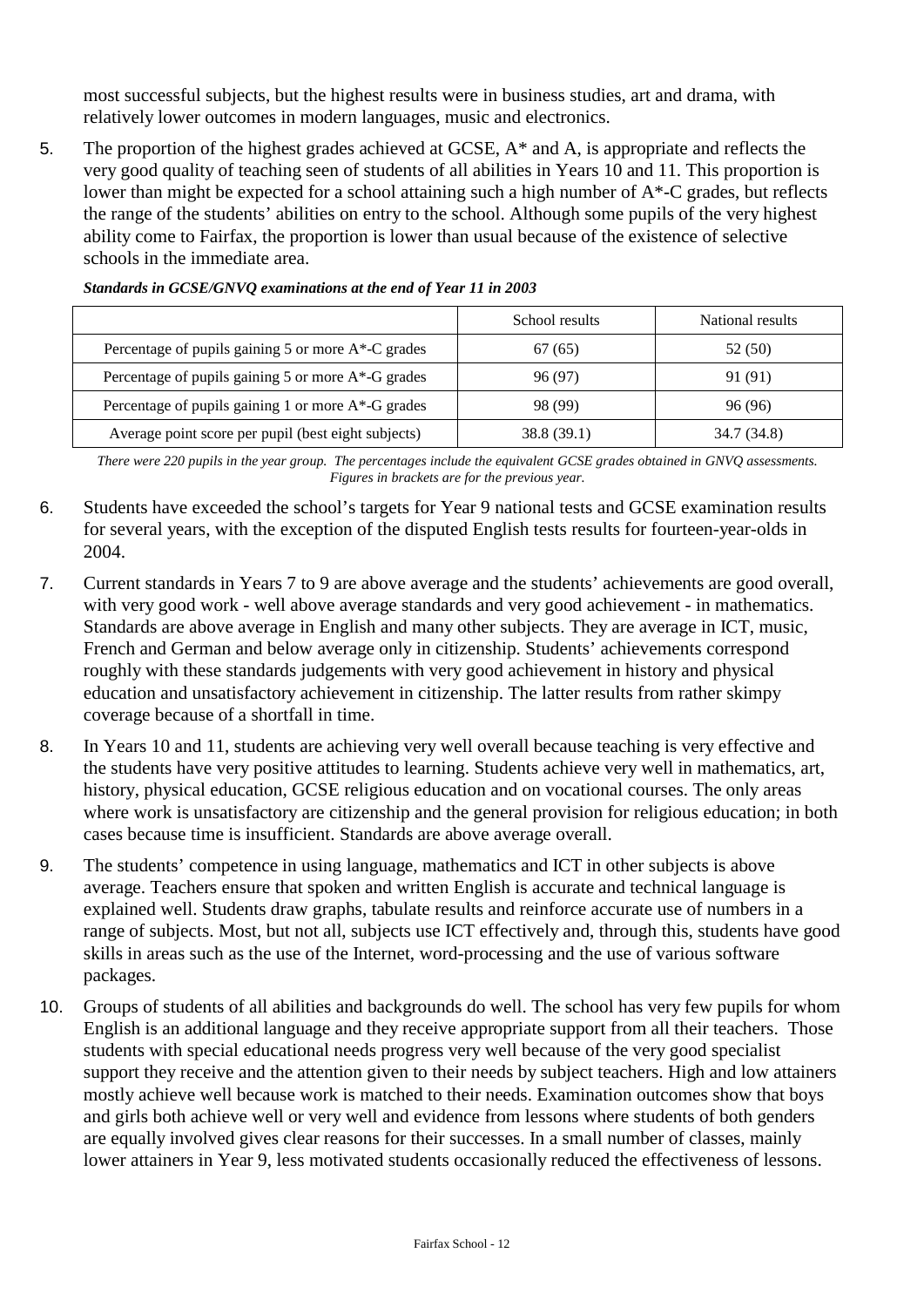11. Compared with standards at the time of the last inspection in 1999, students' attainment is just as high at the age of fourteen, with test results indicating better achievement considering the abilities of the students. GCSE results are much higher now, the proportion gaining five A\*-C increasing from 58 percent to 71 percent. Compared with similar schools, GCSE results are much better, moving up to a category of very good achievement. The overall improvement in standards in the main school is good.

## **Sixth form**

Students of a full range of ability enter the sixth form, but with a higher proportion of lower attainers than normally enter for AS and A-level courses. A-level results in 2003 were broadly average, with some very high attaining students and others who struggled to pass. Current standards in the subjects inspected are a little below average overall and students' achievements are good.

|                                          | School results | National results |
|------------------------------------------|----------------|------------------|
| Percentage of entries gaining A-E grades | 84.6 (95.8)    | 89.4 (92.6)      |
| Percentage of entries gaining A-B grades | 20.6(24.1)     | 32.6(35.3)       |
| Average point score per pupil            | 265.6(276.1)   | 258.2 (263.3)    |

*Standards in GCE A/AS level and VCE examinations at the end of Year 13 in 2003*

#### **Main strengths and weaknesses**

- Students' achievements are good overall
- Students with B and occasionally C grades at GCSE are supported in taking A-level subjects and they do well, attaining pass grades or higher
- Some students underachieve because they have negative attitudes to their work or teaching is insufficiently effective

- 12. Students achieve well in most of their sixth form subjects. In the eleven subjects focused on during the inspection, achievement was good in eight and satisfactory in three. In most subjects, good teaching and positive attitudes of the students were the prime causes of the good achievement. Where achievement was not as good, the reasons were usually ineffective teaching and, occasionally, negative attitudes of the students.
- 13. Results in 2003 were broadly average and similar to those of other schools. In 2004 the average examination outcomes of the students were a little lower. Results, overall, have fallen over recent years but data indicates that this has been as a result of increased numbers of students staying on into the sixth form and moving on from Year 12 AS courses to take A2 full A-level examinations at the end of Year 13. The proportion staying on increased from 83 percent in 2001 to 90 percent in 2004. The school's student tracking data shows clearly that high attainers at GCSE make effective progress and attain the expected higher grades at A-level. The data also shows an increasing proportion of sixth form students with relatively low GCSE and AS grades who stay on into the second year and are successful in attaining lower grades at A-level. This increasing number of lower grades over recent years results in the 'apparent' overall fall in standards. Very few of the students opt for vocational courses in the sixth form, finding that their career prospects are best served by A-level success at whatever grade of pass.
- 14. In 2003, the last year for which there is validated data, male students' results were slightly higher than those of female. Results ranged from well above average for the small group taking physics in 2003, to well below average in sports studies. Outcomes fluctuate greatly from year to year depending upon the pupils' entry standards and capabilities. For example, the physics results were below average in 2002. In 2003, the results were above or well above average in ICT, physics and in a range of social and vocational subjects where, in several cases, small numbers took individual

*There were 105 pupils in the year group. Figures in brackets are for the previous year.*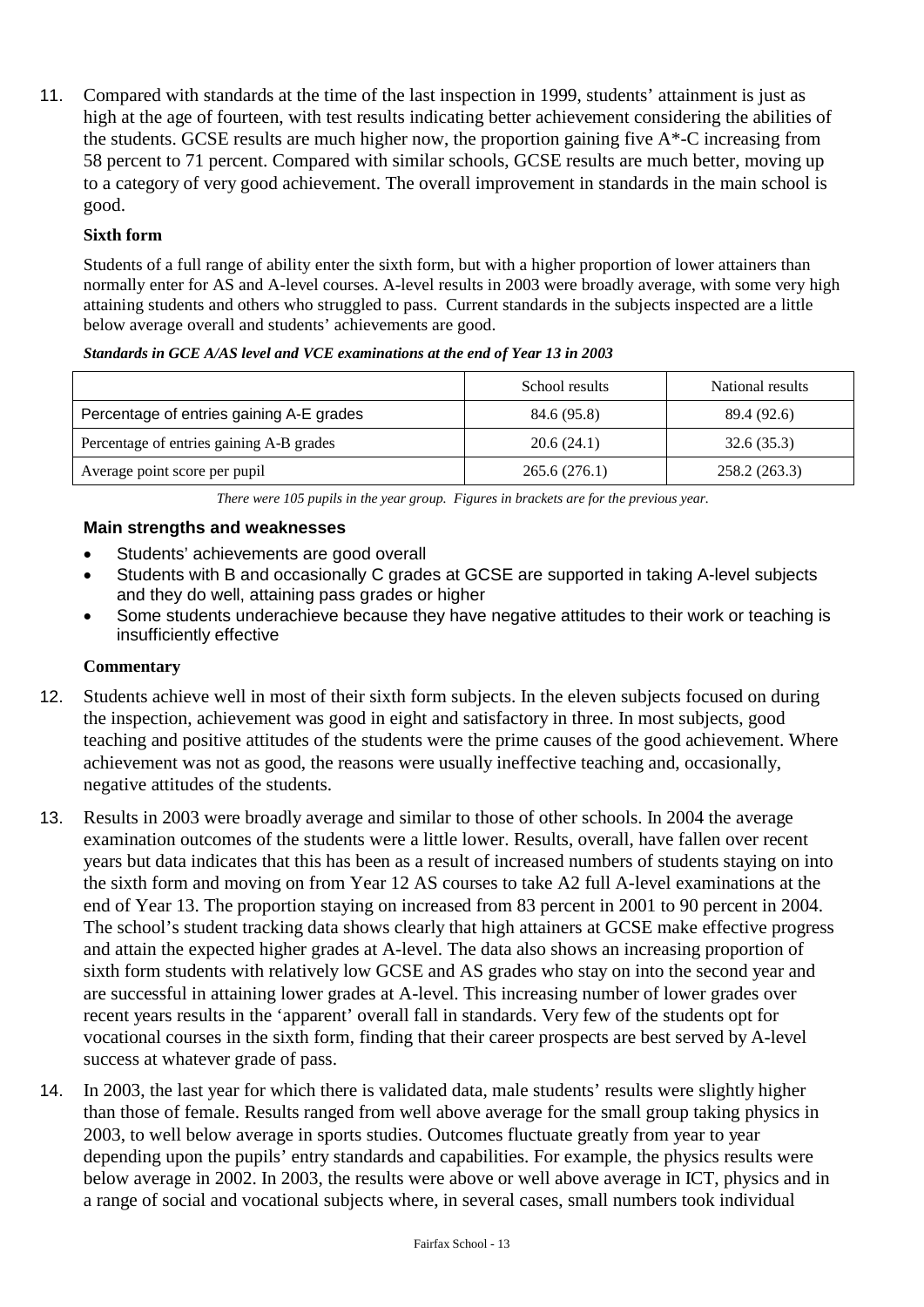courses. Results were well below average in geography and general studies in addition to sports studies. In 2004, the students attained higher results than other subjects in the very popular psychology, and other high attaining subjects with more than ten students were mathematics, sociology and religious studies.

- 15. When account is taken of the students' attainment in the other A-level courses they take, almost all the results in 2003 indicate the students did similarly well in each; their achievements were generally consistent. The exceptions were social studies subjects were students' achievements were much better than in other subjects and in business studies and general studies where achievement was not as good as in other subjects.
- 16. Students' literacy skills are above average and average in numeracy and ICT. They enter the sixth form with above average standards in English and make satisfactory progress. In several lessons observed, students were not expected to explain or justify their answers. Written work was generally good with effective marking although spellings were not always commented upon. The students' mathematical competences are average on entry but through good teaching of important skills they improve, which enables students to use mathematical concepts with confidence in subjects such as biology, geography and accounts. ICT entry standards are broadly average and they make satisfactory improvements during their time in the sixth form, although not all subjects use computers as much as they could or should.
- 17. Students of a great range of backgrounds are welcomed into the sixth form and are equally successful. The few students with special educational needs do as well as their peers, and any differences between male and female achievements in different subjects is dependent upon the approaches of different students or their capabilities, which do fluctuate greatly from year to year.
- 18. Standards are higher than at the time of the last inspection, with a significant improvement in the overall pass rate. In 1999, one or two subjects were judged to be poor whereas today all inspected were found to be satisfactory or better. Good progress has been made over the past five years.

## **Pupils' attitudes, values and other personal qualities**

Attitudes are very good overall: they are very good in the main school and good in the sixth form. Behaviour and attendance are very good throughout the school. Students' personal development is very good. Their social, moral and cultural development is very good and their spiritual development is satisfactory.

#### **Main strengths and weaknesses**

- Students throughout the school are highly enthusiastic and involved in the many opportunities for their personal development which the school provides
- The very good attendance of most students and their very good relationships are significant factors in their good achievement and learning
- Attitudes and behaviour are very good around the school but in lessons the behaviour of a very small number of students in Year 9 and the attitudes of some in the sixth form are not always as good as they could be
- Provision for students to appreciate a wider range of cultures is much improved, but there are now fewer opportunities for students to reflect on spiritual matters

#### **Commentary**

19. Most students are very positive about their experiences at the school. They strongly appreciate the House system and the very wide range of extra-curricular activities, which enable them to play an extremely full part in school life from Year 7 onwards. By participating in sports competitions, drama and music performances, community service and adventure schemes, they make rapid progress in developing high levels of confidence and self-esteem, respect and care for others, and willingness to take responsibility. These personal qualities prepare them very well for life after school and make a significant contribution to their social development.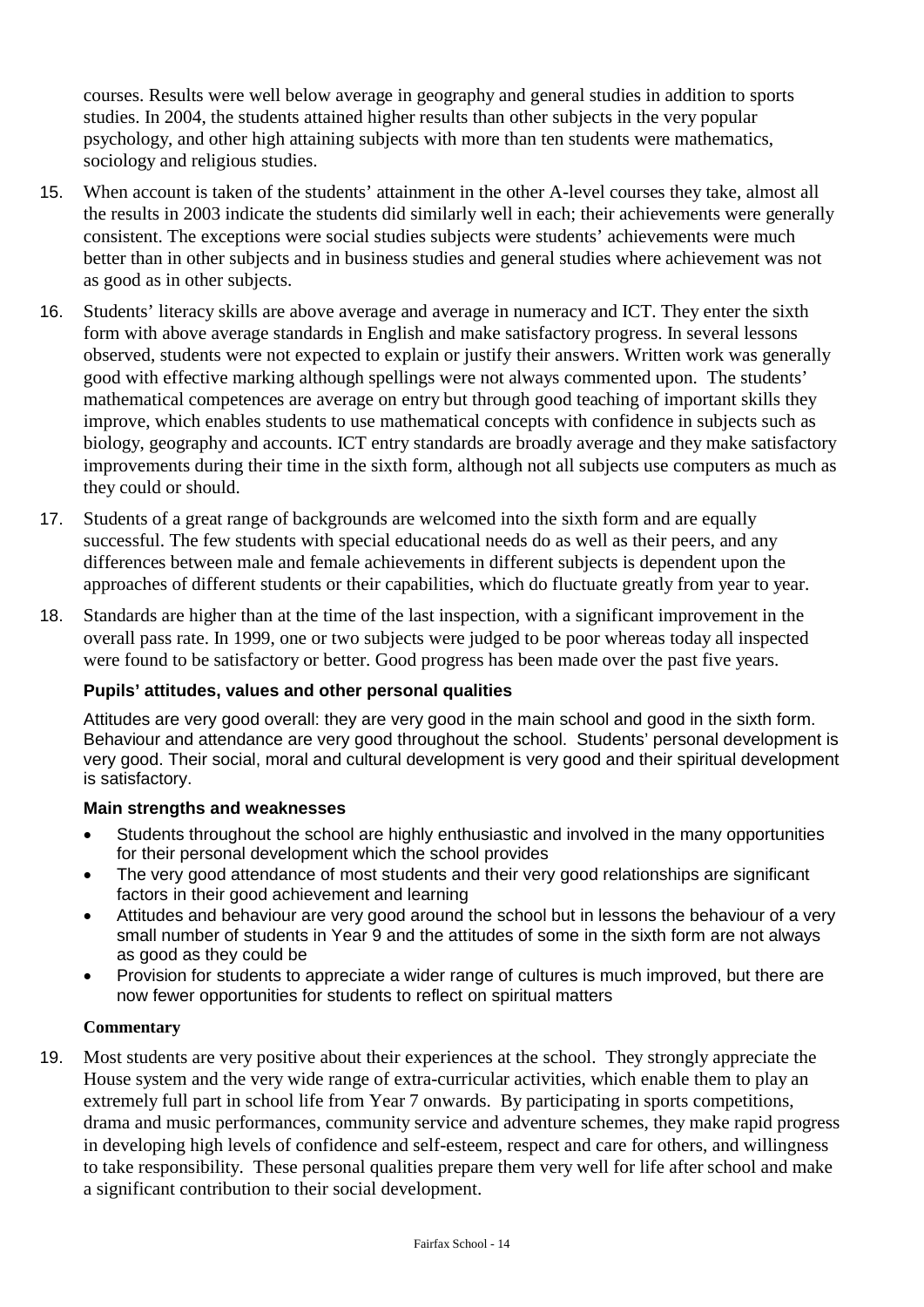#### *Attendance in the latest complete reporting year (%) 2002/2003*

| Authorised absence |  | Unauthorised absence |  |
|--------------------|--|----------------------|--|
| School data        |  | School data          |  |
| National data      |  | National data        |  |

*The table gives the percentage of half days (sessions) missed through absence for the latest complete reporting year.*

- 20. Attendance has been consistently well above the national average and has been maintained at a similar rate in 2003/4. Attendance during the inspection was over 91 per cent in each year group, which means that students experience good continuity in their learning. The school has very good monitoring procedures so that it can very quickly identify when the attendance of individuals or groups dips below the high standards expected. The school leadership is not complacent and is determined to improve attendance still further. Punctuality is good which results in a purposeful atmosphere throughout the school day.
- 21. Students' very good relationships with each other enable them to work very effectively in pairs and small groups. Students of all ages are very confident that the occasional incident of bullying is swiftly and successfully tackled. Racist incidents are rare. Their awareness of the needs of others is very considerably enhanced by the inclusion in the day-to-day life of the school of students with physical and other disabilities.
- 22. Attitudes and behaviour were at least good in the vast majority of lessons seen, and they were frequently very good. Year 7 students are particularly keen and motivated in their lessons. Students in Years 10 and 11 are highly committed to the courses they have chosen. Those with special educational needs greatly value the support they are given. Students' behaviour in assemblies in all years is excellent and they behave very well at breaks and lunch times, but there are some slightly casual attitudes to wearing school uniform and dealing properly with litter. In a very few lessons in Year 9, and to a lesser extent in Year 8, a minority of students, mainly but not exclusively lowerattaining boys, were noisy and engaged in low-level disruption. The leadership had already identified this issue and has put in place a new 'behaviour for learning' policy which started to be implemented this term. The benefits so far are a clear system of sanctions and a very good monitoring tool for the senior management team. Early signs are that the rate of fixed term exclusions is falling. There were no permanent exclusions last year, but there has been one this term, with the student concerned now receiving college education elsewhere.

| Categories used in the Annual School Census         | No of pupils<br>on roll | Numb <sub></sub><br>fixed p<br>exclus |
|-----------------------------------------------------|-------------------------|---------------------------------------|
| White – British                                     | 1060                    | 41                                    |
| White – Irish                                       | 10                      |                                       |
| White – any other White background                  | 19                      |                                       |
| Mixed – White and Black Caribbean                   | 28                      |                                       |
| Mixed – White and Black African                     | 2                       |                                       |
| Mixed – White and Asian                             | 8                       |                                       |
| Mixed – any other mixed background                  | 5                       |                                       |
| Asian or Asian British – Indian                     | 18                      |                                       |
| Asian or Asian British – Pakistani                  | 4                       |                                       |
| Asian or Asian British – any other Asian background |                         |                                       |
| Black or Black British – Caribbean                  | 10                      |                                       |
| Black or Black British – African                    | 4                       |                                       |
| Black or Black British – any other Black background |                         |                                       |

| No of pupils<br>on roll | Nur<br>fixed<br>exc |
|-------------------------|---------------------|
| 1060                    |                     |
| 10                      |                     |
| 19                      |                     |
| 28                      |                     |
| $\overline{c}$          |                     |
| 8                       |                     |
| 5                       |                     |
| 18                      |                     |
| 4                       |                     |
| $\mathbf{1}$            |                     |
| 10                      |                     |
| 4                       |                     |
| ◠                       |                     |

#### *Ethnic background of pupils Exclusions in the last school year*

| Number of<br>fixed period<br>exclusions | Number of<br>permanent<br>exclusions |
|-----------------------------------------|--------------------------------------|
| 41                                      |                                      |
|                                         |                                      |
|                                         |                                      |
| 1                                       |                                      |
|                                         |                                      |
|                                         |                                      |
|                                         |                                      |
|                                         |                                      |
|                                         |                                      |
|                                         |                                      |
|                                         |                                      |
|                                         |                                      |
|                                         |                                      |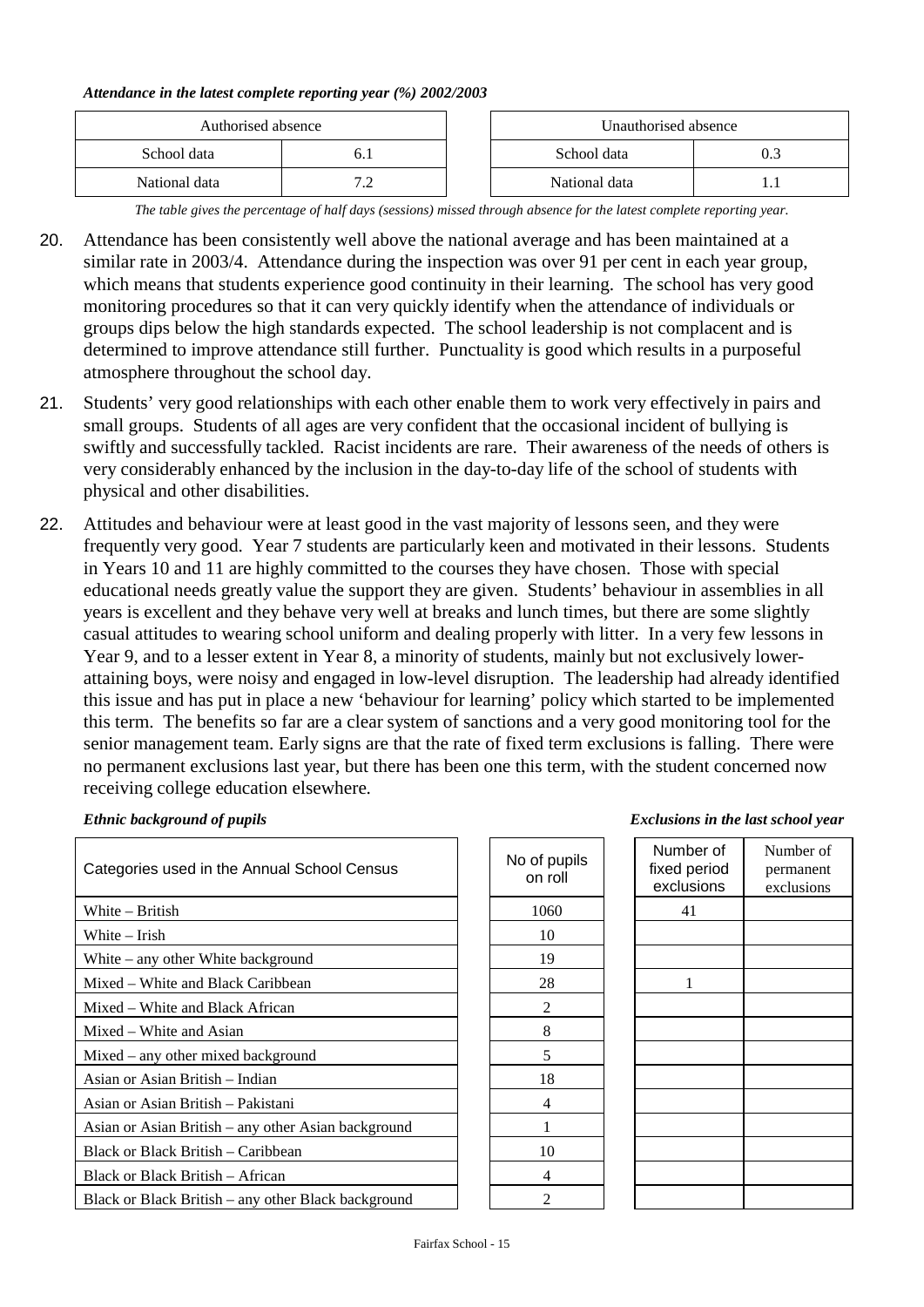| Chinese                  |     |  |  |
|--------------------------|-----|--|--|
| Any other ethnic group   |     |  |  |
| No ethnic group recorded | 200 |  |  |

*The table gives the number of exclusions, which may be different from the number of pupils excluded.*

23. Students are very effectively taught to appreciate a wide range of British, European and world cultures and traditions through, for example, the annual Eisteddfod when they run their own cultural events within themes such as 'The Harmonious Society'. Moral issues and examples of role models are explored very successfully in assemblies and in subjects such as art and design, history, geography and physical education. Provision for cultural and moral development has improved since the last inspection, and the strengths in students' social development have been maintained. However, provision for spiritual development is no longer as good as it was in the last report. Religious education and assemblies do not make a strong contribution to the exploration of nonsecular values and beliefs, partly because statutory requirements in these areas are not being met. Opportunities to reflect on deeper issues arise from time to time in subjects such as English and music, but they are too often missed and they are not planned for in tutorial periods.

#### **Sixth form**

- 24. Students are proud of their role in the school and wear their striking uniform with pride. Their personal development is greatly enhanced by the opportunities to be prefects and peer mentors, to undertake community service, and to go on expeditions under the Duke of Edinburgh Award and World Challenge schemes. For example, a small group of sixth-formers spent two years fund-raising for a school in Namibia and are organising a trip to visit the country.
- 25. Attendance in the sixth form is very good because students are strongly committed to completing their courses successfully. The sixth form staff set high expectations of regular attendance and monitor it carefully, providing support where necessary. Attitudes and behaviour are very good in many lessons and subjects, for example psychology and sociology, and students work very well with the students from the other consortium school. However, there was a surprising lack of motivation in some lessons, especially in Year 13. This slows down the progress of students on some A-level courses.

# **QUALITY OF EDUCATION PROVIDED BY THE SCHOOL**

A good quality of education is provided throughout the school, with a number of very good aspects. Effective teaching results in students learning well and a good curriculum is enriched with an excellent activities programme. Students receive very good guidance and support, and are made to feel that they play an important part in the life of the school. Links with parents, the community and other schools are very strong in the main school and good overall in the sixth form.

#### **Teaching and learning**

The overall quality of teaching is good in the main school. Teaching and learning are good for students aged eleven to fourteen and very good in GCSE courses. Teachers have very good subject knowledge and most students are very well motivated and keen to learn. Assessment systems and practices are good overall, but with some inconsistencies.

#### **Main strengths and weaknesses**

- The best teaching results in very effective learning, where students develop a keen interest in the subject being taught
- Teaching of maths, history, art, physical education, religious education and of vocational courses is very good
- Key weaknesses in a small proportion of teaching, which restrict learning, are inadequate planning to meet the needs of all students being taught and ineffective behaviour management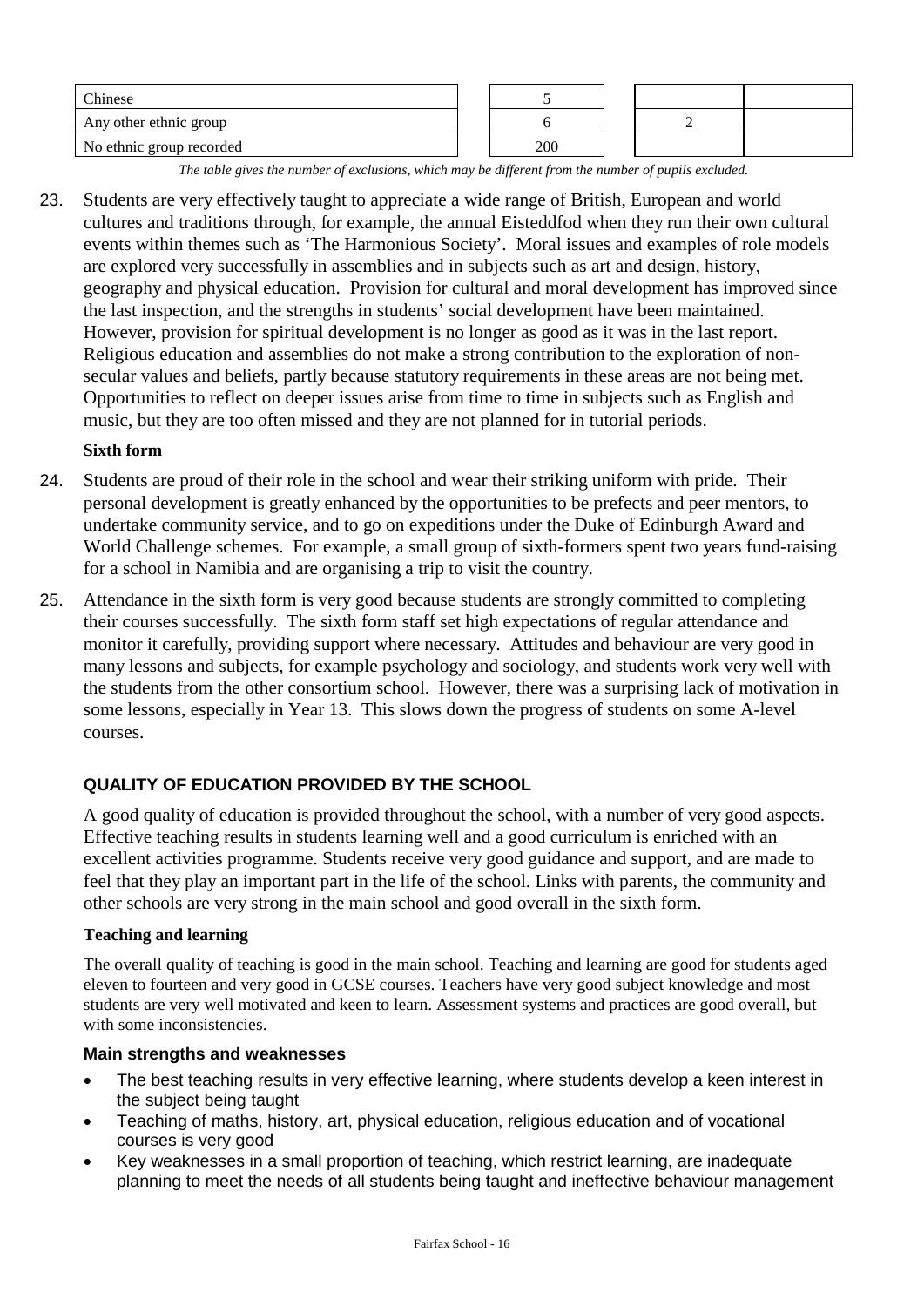- The quality of teaching in modern foreign languages and music is inconsistent and unsatisfactory for citizenship
- Some departments are not as good as others in setting targets for students and helping them to see what needs to be done to improve

#### **Commentary**

*Summary of teaching observed during the inspection in 175 lessons*

| Excellent | Very good | Good     | Satisfactorv | Unsatisfactory | Poor   | Very Poor |
|-----------|-----------|----------|--------------|----------------|--------|-----------|
| $(6\%)$   | 48 (27%)  | 67 (38%) | 41 (23%)     | $7(4\%)$       | $(1\%$ | $0(0\%)$  |

*The table gives the number of lessons observed in each of the seven categories used to make judgements about lessons; figures in brackets show percentages where 30 or more lessons are seen.*

- 26. The quality of teaching in the main school is good overall. In Years 7, 10 and 11 the quality is very good, in Year 8 it is good, and in Year 9 satisfactory. Individual lessons varied in quality between excellent and poor, with more than seven in every ten observed good or better.
- 27. Particular strengths in teaching are teachers' subject knowledge, which often results in challenging, interesting work, particularly in Years 7, 10 and 11, and the high quality of teacher:student relationships. As teachers and students get on so well together, students are keen to respond to questions and they confidently question points they find difficult to comprehend. Teachers' behaviour management skills are usually very good. The very high expectations of the students' conduct in the school, in general, results in a very positive ethos that transfers into the classroom. Students are well motivated and keen to learn.
- 28. Good use is being made of the school's interactive whiteboards and computer networks. Students are competent confident users of ICT because teachers try to use the available facilities to enhance their subject teaching. The quality of teaching in a few subjects is restricted by a shortfall in the number of computers available but this situation is being resolved currently, through the installation of two additional computer suites in the business and enterprise centre being built.
- 29. Effective use is made of the recommendations in the national strategy for teaching and learning in Years 7 to 9. Most, but not all, lessons start with objectives clearly explained to the students, followed by a good starter activity to motivate and involve them. Lessons usually have a good range of activities in which students are involved and end with a summarising session where teachers find out what has and has not been learnt and understood. Lessons that had this structure were invariably good or better and resulted in students who concentrated hard and made good progress.
- 30. Homework is set regularly and marked effectively. Students see the value in these tasks and many have a positive approach to them, aware that such work increases the likelihood of examination success.
- 31. The school has introduced lessons on 'learning to learn', which are proving to be very effective. A session, for example, on how a minority of students could sabotage a lesson led to very good appreciation of how all knew what was going on, and the pointlessness of the disruption. Students gained a genuine understanding of the importance of self-control, for the benefit of all in the class. These lessons are taught using a three-part structure, interactive whiteboards and group work. They are demanding, matched to students' learning needs and interesting.
- 32. An excellent history lesson for Year 10 showed several of the teaching strengths identified. The students, looking at the reasons for the failure of the League of Nations, used whiteboards to communicate their answers as they interrogated sources that had been carefully prepared for them. The teacher's high expectations and the use of video clips and other activities resulted in very well motivated students. The analysis and interpretation carried out were of a high order. In an excellent drama lesson for Year 10, the resources - including lap-top images - were very effective in interesting and assisting the students as they learnt to respond emotionally and sensitively to images. The focus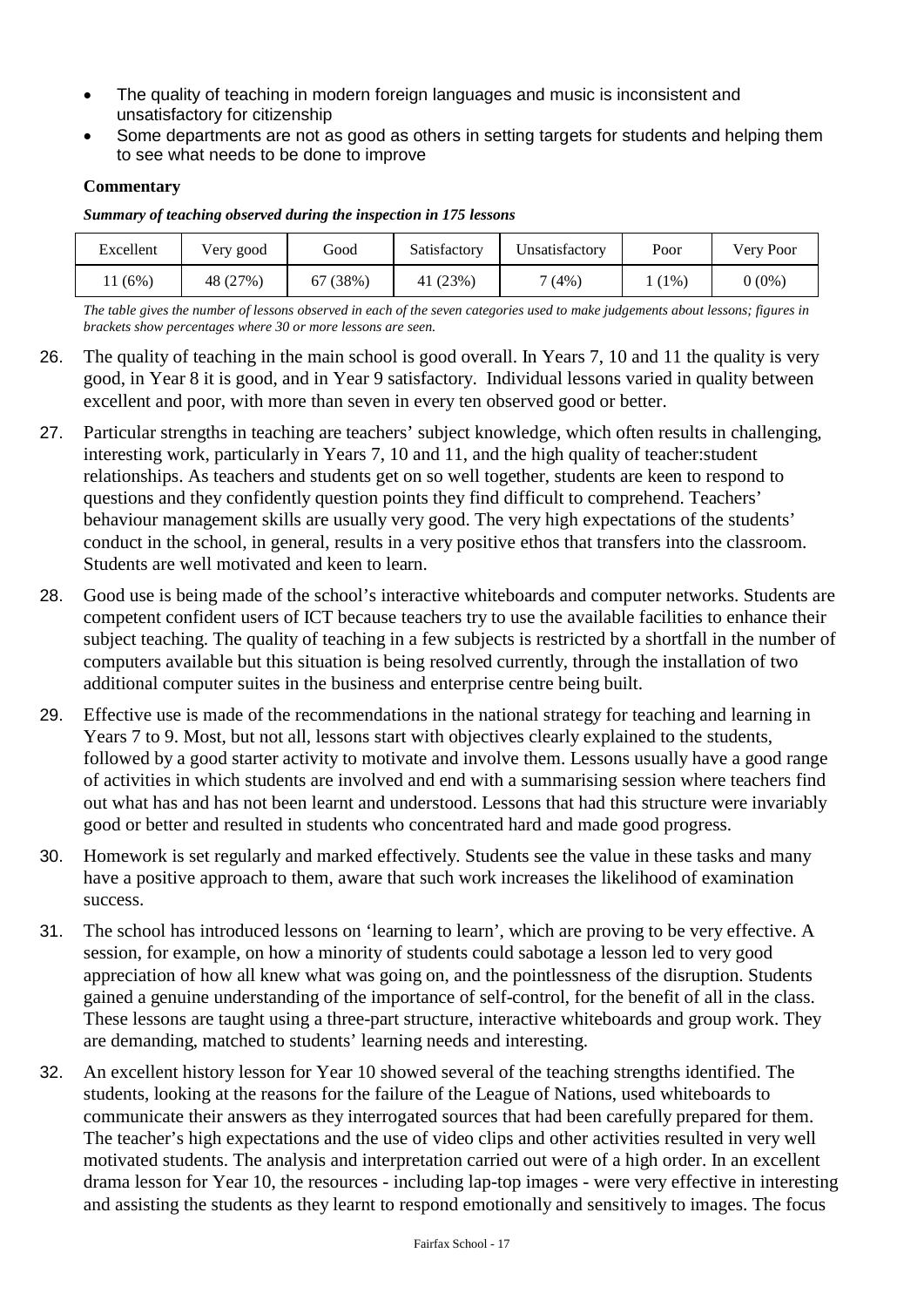on skills proved to be very effective in this very well-structured lesson where a very good balance was struck between teaching specific skills and the students' own independent development. The most capable students were given 'director' roles, which ensured that they were challenged by the work. The students' rate of progress and achievements were excellent.

- 33. There were significant weaknesses in the teaching observed in a few lessons, and in some others, although strengths outweighed points for improvement, weaknesses restricted what could be achieved. For example, in Year 10 citizenship lessons, learning objectives were not clear enough and students' achievements were unsatisfactory. Occasionally teachers' expectations of the students were too low and so insufficient work was completed in the available time. In Year 9, where teaching and learning were weakest, a small minority of students who were not well motivated or interested in learning, disrupted the work of others in their classes. In these few lessons, teachers did not have the behaviour management skills needed to resolve the problems.
- 34. Boys and girls of all abilities and backgrounds are valued and taught effectively. The needs of the very small number of students for whom English is an additional language and those students with special educational needs are known well by staff and work is matched to their requirements. Specialist support provided is very good. This was particularly apparent for students with physical disabilities when integrated into main stream classes and when supported in the unit.
- 35. The school has developed good systems to monitor students' progress and establish targets for future improvement. All students are given a target grade in each subject, which is related to National Curriculum levels or GCSE grades. The target grades of individual students are monitored and underachievement is identified. Overall this system is good in ensuring that students and parents know current progress and have a future target. A weakness in the current practice is a lack of consistency in the way departments inform students of what level they are at and what they need to do to improve. Departments that have good systems for doing this include mathematics and art. English and science have less effective processes.
- 36. Since the time of the last inspection, the proportion of good and better teaching has improved, with the result that students' learning and achievement are better. Students with special educational needs are much more effectively taught than five years ago. Assessment had been a weakness in 1999, as it had been five years earlier, but it is much better and good today. Overall, good improvement has been made in the quality of teaching and learning.

#### **Sixth form**

The quality of teaching in the sixth form is good overall. Most teachers have good subject knowledge, understand the needs of the students and generate a good working atmosphere in classrooms. Staff are committed to the students but a few inconsistencies in teaching result in unnecessary weaknesses that restrict what the students can achieve.

#### **Main strengths and weaknesses**

- Almost three-quarters of observed lessons were judged to be good or better
- A few lessons seen were unsatisfactory and in some others although teaching was satisfactory, learning was less effective than it could have been
- Timetabling differences between the two schools sharing the sixth form teaching result in teaching and learning problems
- Relationships between teachers and students are usually very good
- Teaching techniques are not as effective as they should be in promoting the students independent learning skills

## **Commentary**

37. Many of the strengths observed in the main school lessons were apparent in the sixth form, but not all students displayed the maturity and independent learning skills expected of young people of their ages. Teachers were usually confident and secure in their knowledge of the subject matter, but this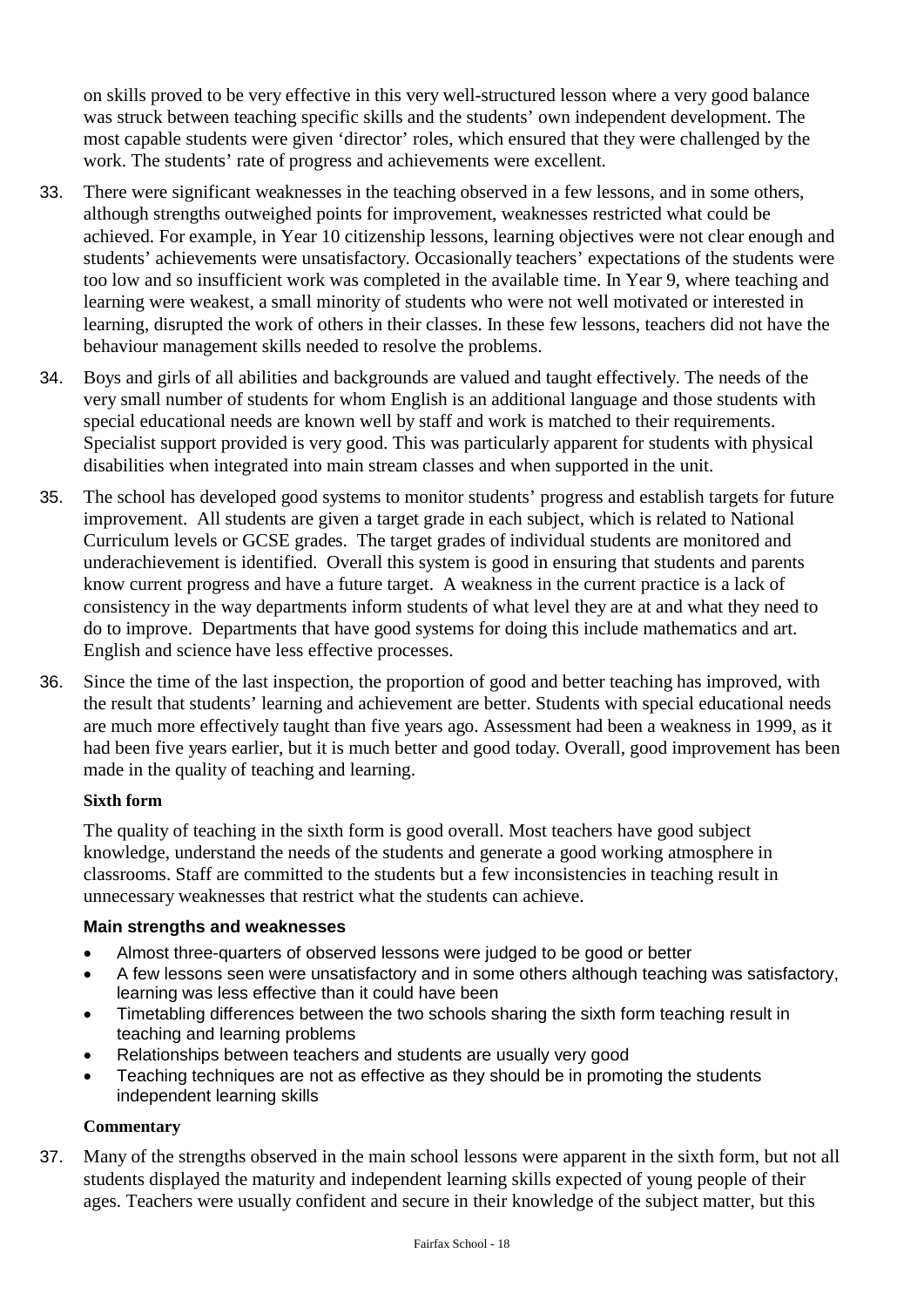was not invariably the case. Students were usually expected to work hard and succeed, and staff focused appropriately on examination requirements. Explanations were often clear and appropriate which resulted in well-motivated and interested students, who related well to their teachers.

- 38. In all eleven A-level/AVCE focus subjects, the quality of teaching and learning was judged to be satisfactory or good.
- 39. In a Year 13 business lesson, for example, the session started very well with a recap of earlier work on marketing. The relationships between the teacher and students were very good. Discussions focused on exactly what could appear in the A-level examination. The teacher showed very useful knowledge and understanding, which was appreciated by the students. Question and answer sessions showed that the teacher had an excellent knowledge of the subject. The interactive whiteboard was used very helpfully in summarising the discussions that took place. The most capable, as well as those struggling with A-level made significant gains in their knowledge in the lesson; the students' achievements were apparent in the plenary session.
- 40. Where teaching was unsatisfactory, or satisfactory with some weaknesses apparent, the students' learning reflected this quality. In an English lesson, for example, a teacher did not create a stimulating learning environment, expectations were low and explanations weak, which resulted in unsatisfactory learning and achievement. The students did not respond with challenging questions, but became rather passive. In an ill-prepared sixth form science lesson, where insufficient account was taken of the range of capabilities of the students and work did not match the needs of the extremes of ability, here too the students became passive and lost interest. In a number of sessions, teachers gave too much direction to the students on what to do, without sufficient involvement of or discussion with the students.
- 41. The small number of students with special educational needs are supported as well as their peers, as is the very small minority of students for whom English is an additional language. Male and female students receive equal attention.
- 42. The two schools which share a number of sixth form subjects have different times for lessons. This results in a small minority of students arriving late or leaving early. Both situations disrupt learning, reducing the effective teaching time. This is an unhelpful situation.
- 43. The system of monitoring and target setting which exists in years 7 to 11 is extended into the post-16 phase. On joining Year 12, individual students are set overall target grades based on their GCSE points score. After a term, these are refined to identify in which subjects the respective grades will be achieved. Assessment in Years 12 and 13 is generally good and in some subject areas, such as in mathematics, sociology and art, it is very good.
- 44. Overall, the quality of teaching, learning and assessment is broadly similar to the quality seen at the time of the last inspection. The progress made in the intervening five years has been broadly satisfactory.

## **The curriculum**

Students follow a good, broad and balanced curriculum that provides good opportunities for all, with an outstanding range of activities outside the academic curriculum. The provision of religious education in Year 10 and citizenship in Years 10 and 11 is unsatisfactory. Very good staffing, and good accommodation and resources generally support the curriculum well. The curriculum has gained, and continues to gain, from the business and enterprise college status.

#### **Main strengths and weaknesses**

- The school provides a broad curriculum that enables standards to be maintained and improved throughout the school
- The continuity of the curriculum ensures constant and steady progress in students' learning
- Regular reviews of the curriculum increase opportunities for improved learning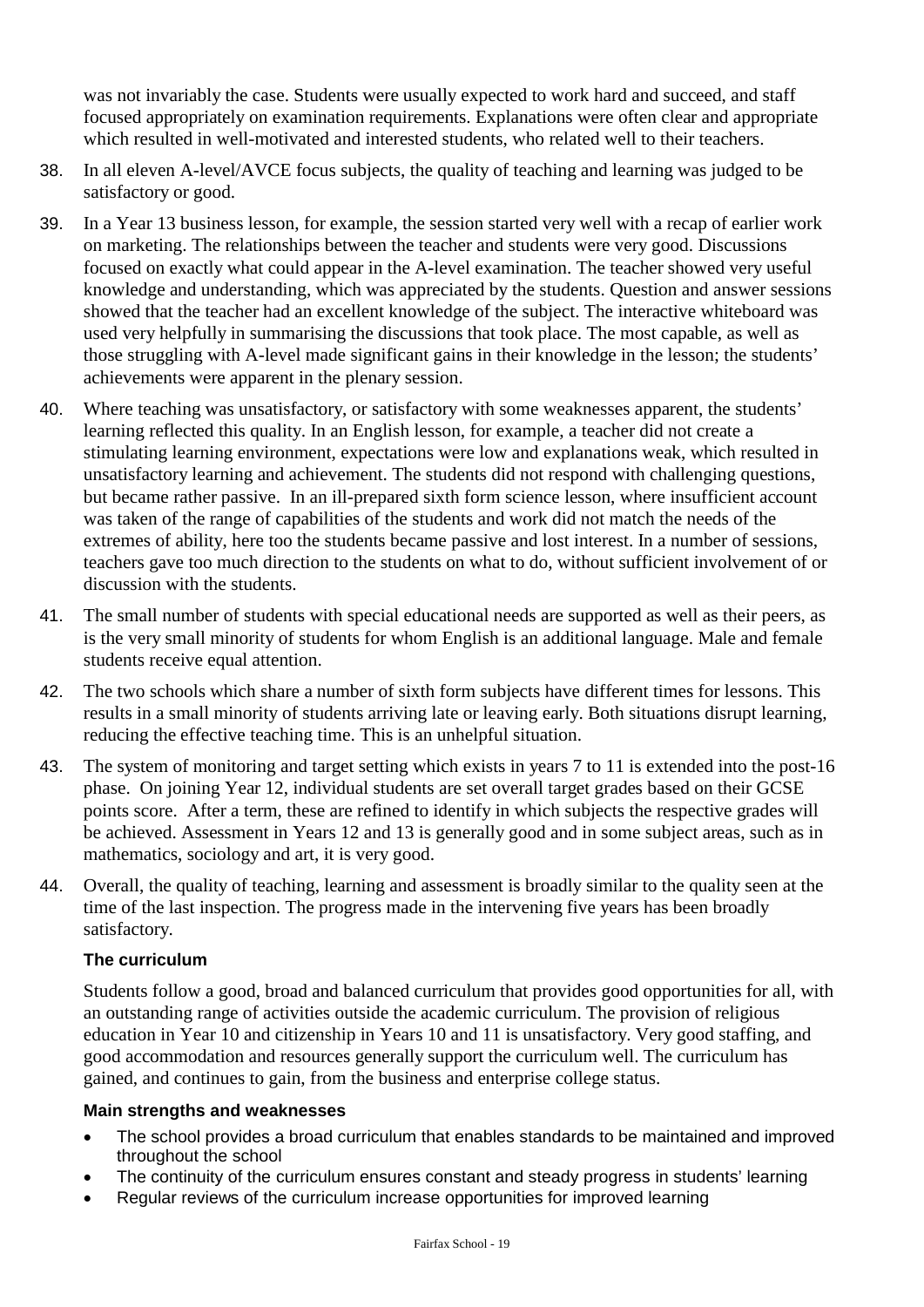- Extra-curricular activities are extensive and richly varied
- Resources for ICT, although restricted at present, are due to be greatly extended in the new business and enterprise centre
- Statutory requirements are not fully met in the provision for religious education and citizenship

- 45. Curricular provision for all students is good because of the range of courses in place. It allows all students to achieve well, including those with special educational needs. It is reviewed regularly. Recent improvements include increasing the teaching time each week to maximise the impact of teaching on learning. Time to teach ICT in Years 7 to 9 meets that recommended and is an improvement since the previous inspection. The introduction of the innovative 'learning to learn' initiative in Years 7 and 10 gives students an understanding of the best ways that they can learn. Most subjects are introducing aspects of the commercial world into their teaching as a result of the business and enterprise status of the school. The curriculum is enhanced by the expert skills and abilities of the highly committed staff who teach it. All students in Year 9 are interviewed to ascertain which pathway in Years 10 and 11 best suits their aspirations and capabilities.
- 46. The school provides a vocational course in leisure and tourism for a small number of students in Years 10 and 11, which provides a way forward to vocational courses in Years 12 and 13. The school also offers the 'priority programme', a course in Years 10 and 11 that develops students' self-esteem, literacy, numeracy and ICT skills. This good scheme maximises opportunities for the students who participate in it. A small number of students are following an appropriate alternative education programme that is work related.
- 47. A very wide range of extra-curricular activities is provided by the school and participation rates are high. The school has been awarded the Sportsmark award and over two thirds of students of all ages and abilities participate in additional sporting activities both before and after school and at weekends. Zone hockey for students with disabilities is very popular. Art clubs are well attended at lunchtimes, and visits to galleries and use of artists-in-residence enrich work in class. A highlight of the year is the school Eisteddfod weekend involving every student in competitions ranging from music, art, cookery, choir, plays, creative writing to flower arranging. A full range of musical activities throughout the year takes place on a seasonal basis to provide maximum opportunities for all students; the Christmas choir was rehearsing at lunchtimes during the inspection. The school has a lively atmosphere, generated by the number and frequency of drama and musical practices and performances. Homework clubs are well attended and many subjects offer after-school drop-in clubs for extra help with coursework. Annual trips to Europe for the history and modern foreign language departments widen students' experiences. The Fairfax award provides an introduction to worthwhile leisure activities for younger students, with a challenge to the individual to achieve personal goals. The Duke of Edinburgh Award, which follows on naturally from the Fairfax Award, has thrived ever since its introduction when the school opened and students have achieved nearly 600 gold awards in that time. Every year, nearly 400 students are involved in these activities and are very proud of their achievements.
- 48. Personal, social and health education (PSHE) assumes its place in the curriculum like any other subject. It is provided for all students and is delivered by form tutors in a weekly lesson lasting thirty minutes. Because religious education and citizenship are also taught in this lesson, the time allocation is inadequate for effective delivery of the full curriculum of all three areas. The scheme of work for PHSE, however, is appropriate. Careers education is provided at the stages in the students' school lives when they most need it, guiding their choices effectively.
- 49. The school does not provide a daily act of collective worship. Assemblies do not occur every day for all students and there is no "thought for the day" in tutorial time.
- 50. The curriculum for students with special educational needs is very good. They have a very wide range of curricular opportunities and are fully included throughout the school. The school has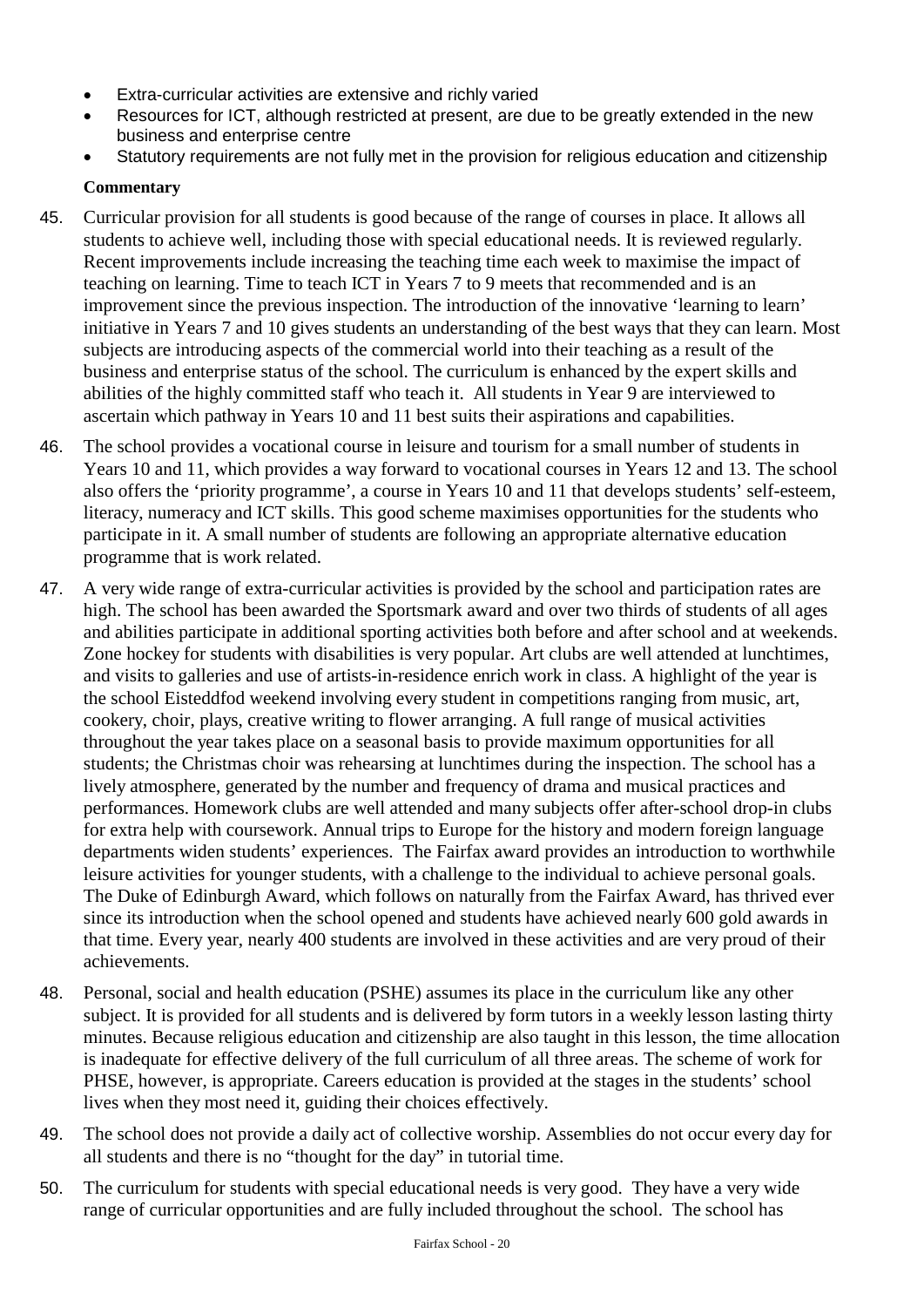specialist facilities for students with Statements of special educational needs relating to their immobility. These are good and include a physiotherapy room, a wheelchair store and excellent lifts to which access is restricted by code. Teaching assistants organise a range of extra-curricular activities, such as the zone hockey, which includes all students with a range of physical disabilities. The success of the school's work in this area means that facilities are already insufficient and some students have physiotherapy in the school hall. The school finds that it receives fewer resources for these students than are needed to respond to the requirements of their Statements, which has an impact on the overall resources available for students with special educational needs. Very effectively deployed teaching assistants are a strength; they help these students to develop maximum independence in mobility and learning.

- 51. The school is very well staffed with knowledgeable and successful teachers and support staff. Teachers are well qualified and are timetabled appropriately to make best use of their expertise. Timetabling is generally effective in the main school, except that some classes have more than one teacher for the same subject, which can cause difficulties over continuity in learning from lesson to lesson. The large number of teaching assistants liaise very well with teachers to provide very good support in shared responsibility for students. Teaching assistants working with particular students with special educational needs know them well. They take great care to establish good relationships with students. They are involved in training workshops, planning individual education plans and liaising closely between departments and the special educational needs department.
- 52. The school has a very good curriculum strategy for identifying, providing for and monitoring the achievement of students who are gifted and talented. The strategy is beginning to have a positive impact on the provision for the more able. For example, the English department run a lunchtime activity for Year 9 students.
- 53. The school's accommodation is good and continuing to improve. Most departments have specialist rooms suited together. Physical education has the use of a very good sports hall. Half of the students are doing a business studies course and they will benefit from the new business centre. The library is well stocked and offers a very wide range of up-to-date learning resources. A good number of computers are available in a very pleasant learning environment. Not all departments have access to sufficient ICT facilities, but this situation is in transition as the new business and enterprise building is under construction, which will provide access to a further 60 computers. Resources overall are good, with a number of very good aspects.
- 54. Since the last inspection, strengths have been maintained and improvements made in several areas. In particular, curriculum time has been increased in most areas, the excellent extra-curricular provision remains a great strength of the school, and curriculum breadth has been improved. Accommodation and resources have also improved. Overall, good improvement has been made.

#### **Sixth form**

The curriculum provided is good. Access is provided for all Year 11 students who identify courses they wish to take, with good progression from Years 10 to13. Retention on courses is very good.

#### **Main strengths and weaknesses**

- The range of subjects through the shared sixth, and the activities available, are extensive and meet the needs of the students very well
- General studies contributes significantly to students' personal development
- Timetabling inconsistencies between the two schools sharing the sixth form are unhelpful

## **Commentary**

55. The range of GCE AS- and A2- level courses is very good. Students have a choice of subjects learned lower down the school together with economics, media, politics, psychology and sociology. Other options are available at GCSE, GNVQ and AVCE level, such as leisure and recreation and English language re-take. Liaison with the neighbouring comprehensive school enables less popular subjects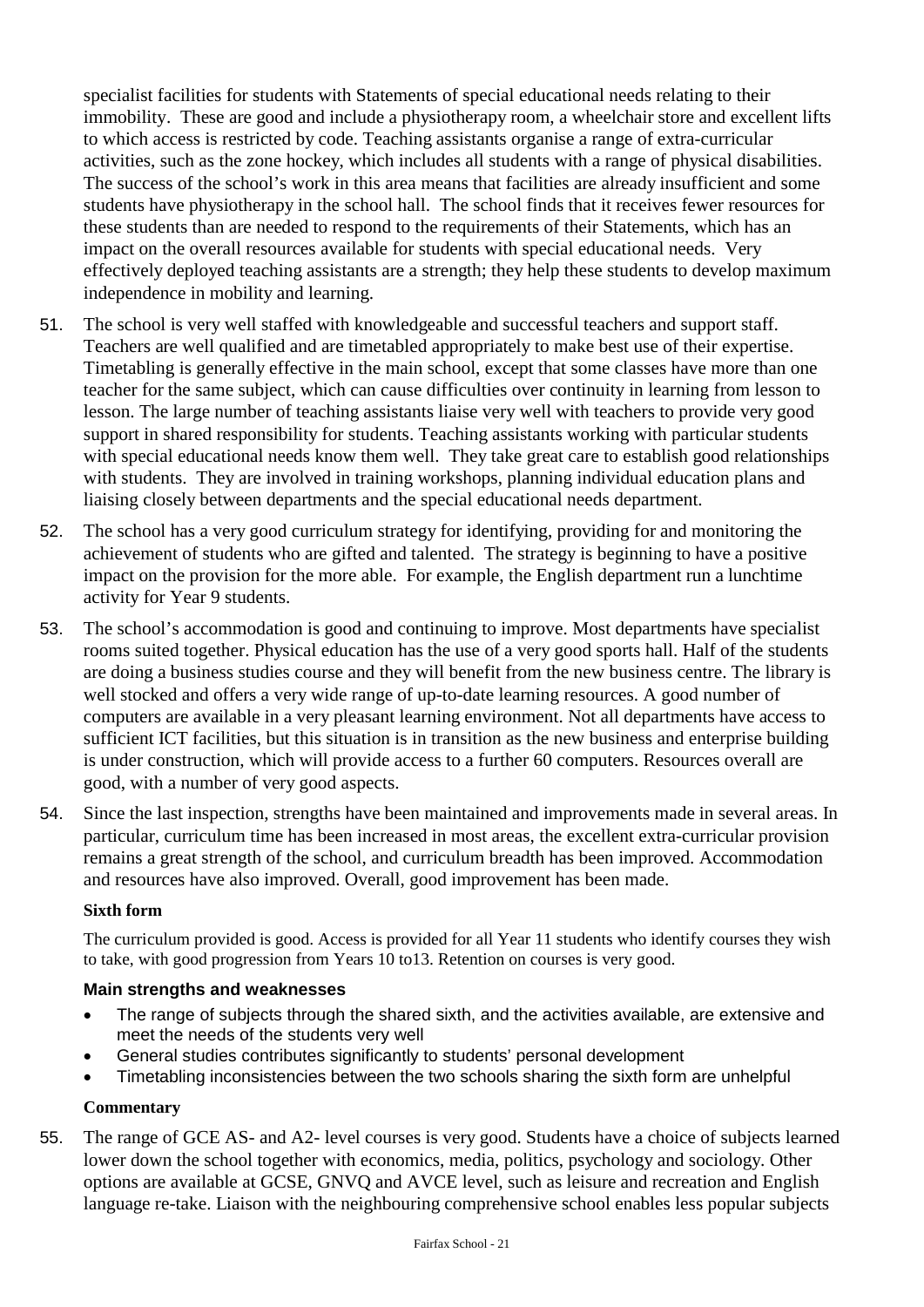to continue with viable class sizes. A few students study minority subjects through the opportunities provided by a local consortium of five partner schools. The curriculum meets the wishes of the large number that stay on from Year 11 as well as those that join them from other schools in the area.

- 56. Most students that start courses complete them. The curriculum is enriched, and students' personal development is promoted strongly, through the inclusion of compulsory general studies. This provides good coverage of personal, social and health education topics, including careers education, religious education (meeting statutory requirements), and guidance on university entrance. There are high expectations that all students are involved in the care and support of younger students or become involved in community programmes that add to their understanding of citizenship.
- 57. Staff have very good subject expertise and are sufficient in number to meet the needs of the sixthform curriculum. Students benefit from the main school's good accommodation and, in addition, they have use of the very good dedicated sixth-form centre. The slowly rising numbers of students are putting pressure on resources, but these are good currently.
- 58. The period length and starts and ends of lessons do not match between the two schools sharing their sixth forms, which causes difficulties. Curriculum time is lost because students arrive after the start of lessons or leave early for other periods when lesson times do not coincide. This causes a reduction in the available curriculum time.
- 59. The school is involved with World Challenge, where students spend two years training and raising money by fund raising or part-time work in preparation to travel abroad for a month. They take part in a project to help the local community and then have a trekking expedition. This year, students went to Namibia. This is an excellent curriculum opportunity for sixth formers.
- 60. Issues of entry requirements into the sixth form at the time of the last inspection have been largely, though not entirely, resolved, as has the need to provide an appropriate range of courses that meets the needs and aspirations of the students. Good progress has been made in making curriculum improvements since 1999.

## **Care, guidance and support**

The school is committed to enabling every student to feel valued and to achieve their potential. To that end very good care, guidance and support is provided throughout the school.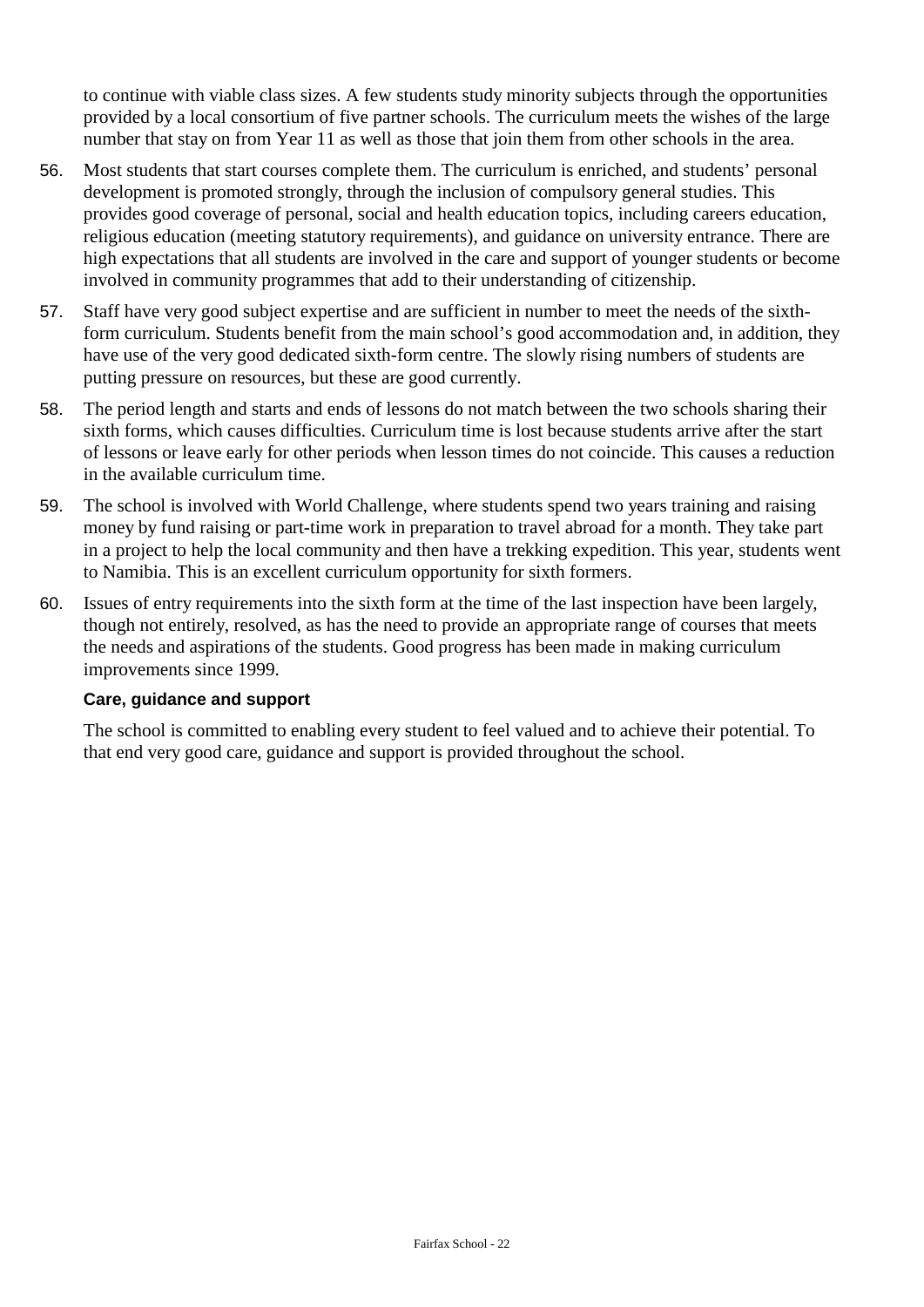## **Main strengths**

- The pastoral care and house systems combine to provide very good care for every student
- Care, guidance and support for pupils with special educational needs is very good; for those with physical disabilities it is outstanding
- Very good opportunities are given to students to have a say in the life of the school
- Learning mentors make a very significant contribution to students' successes and enjoyment
- As a result of the support, guidance and care they receive, students are happy, secure and confident members of the school community

- 61. Thorough procedures exist for making sure that students feel safe and secure at school. As a result, students are able to concentrate on their learning and make effective progress. Staff at all levels, from the headteacher to the form tutor, know the needs and problems of individual students very well and take a very caring approach to helping them as best they can. A school nurse oversees first aid and medical matters very effectively and students are taught about first aid and personal safety. Members of the senior management team are very competent in carrying out their responsibilities for child protection, looked after children and health and safety.
- 62. The school makes very good use of an external expert firm to guide it on health and safety matters. It also benefits from the expertise of key governors and knowledgeable senior managers in ensuring that systems and procedures are as good as they can be.
- 63. Students are confident that they have an adult to turn to if they have a difficulty. In the majority of cases, this is the form tutor who is at the heart of pastoral care for the students. Form tutors stay with their forms as they move through the school and, over time, get to know their students very well. Some form tutors will stay with their forms from Year 7 through to Year 13.
- 64. Heads of year and heads of house work closely together to ensure regular monitoring and evaluation of each student's progress. Underachievement is identified by regular, formal assessment and swift action is taken to tackle it, including the use of learning mentors, whose work is focused on individuals to offer support to get them back on track. The effective use of learning mentors is a real strength of the pastoral care system of the school. Very good procedures for rewarding both extracurricular and academic achievements are in place and students of all ages are keen to receive such recognition.
- 65. The school also has very good and effective systems in place to identify and support students with attendance problems. Early detection of problems is passed on from the form tutor to the attendance mentor, who then investigates the nature of the problem, including visits to home if necessary. A plan for individual students is then drawn up, implemented and monitored, to re-integrate students after absence. The effectiveness of the system is evaluated by the school in detail.
- 66. Students with special educational needs receive very good support and care and are well integrated into the life of the school. The care and guidance for students with disabilities is outstanding. They are fully integrated into the life of the school, moving carefully around the building, proud of their independence. They receive care and guidance from fellow students as well as staff and play a full role in house activities.
- 67. Very good arrangements ensure that the transition of pupils from primary schools into Year 7 is smooth. Members of staff, including the headteacher, visit the main primary schools from which the pupils transfer and the pupils visit the school before they arrive in September. Senior students are used as mentors to assist in the smooth transition and provide a point of contact and source of care and advice in the early days. Pupils and parents appreciate the effectiveness of the procedures.
- 68. The school also has very comprehensive arrangements for the Year 9 students' transition to Year 10. New subjects are explained to the students in information talks during assemblies, and form tutors, who know their students well, offer impartial guidance on options choices. Students express their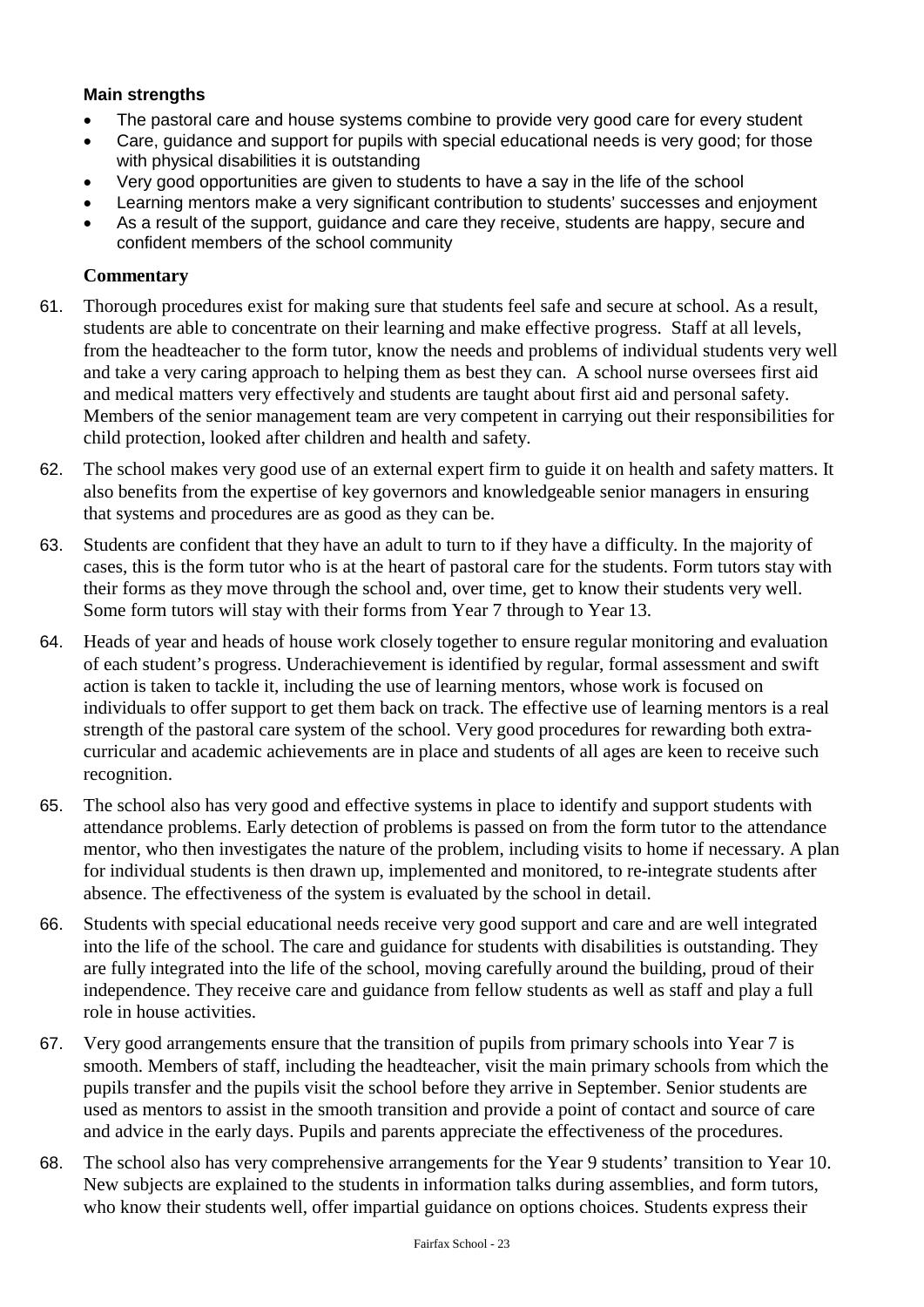satisfaction and appreciation of the support and guidance they receive in preparation for the transition to Year 10. Similarly, students in Years 10 and 11 receive very comprehensive advice about options open to them after compulsory education ends at age 16. Information is given in careers lessons, by outside speakers, from older students in the sixth form and advice is available from the Connexions service.

- 69. The school council is a very effective forum where students can air their views and feel that they are valued. Each tutor group democratically elects two representatives for the year council. At present, these are chaired by heads of year, but the intention is to give that responsibility to students. Issues that are relevant to the year, as discussed in PSHE and tutor time, are listened to and taken seriously. For example, Year 9 options have been discussed and a new document has been produced as a result of feedback from students. Representatives from the year council are then elected to the school council, which, again, is very effective. For example, students have been heavily involved in drawing up school policies on behaviour, drugs and sex education, which are reviewed regularly. Students' lack of understanding on how effort grades are given by teachers has been acted upon as teachers now explain the system to them. The school council is involved in charity work such as the use of a theatre in education group to raise money and awareness of breast and testicular cancer. Students' views on uniform have been acted upon and benches and basketball nets have now been provided in playgrounds.
- 70. The very good provision at the time of the last inspection has been maintained, with updated procedures and systems, which enable the students to enjoy their education. This represents good progress and improvement over time.

## **Sixth form**

The very good arrangements for care, guidance and support in the main school are carried on into the sixth form.

#### **Main strengths**

- Students are listened to and have a strong say in the education they receive
- Pastoral support is a great strength
- Tutors and subject teaching staff know the students well and monitor their academic performance effectively
- Very good information is provided for students to help prepare them for the choices they have to make about the next steps in their lives

- 71. Induction of new students into the sixth form is comprehensive and effective. Peer mentoring is used effectively to ease the transition from Year 11. Students' progress is regularly assessed in Years 12 and 13 and, where problems are identified, a learning mentor is quickly involved to offer support and guidance. Students know their targets and know what they need to do to achieve them.
- 72. Very good and impartial advice is given on choices available to students on leaving the sixth form. Careers advice is readily available and, for those going on to university, very comprehensive advice is given on the application process. Lecturers from universities in the area also come into school to offer support and guidance. Students are happy and appreciate the support and advice they receive.
- 73. Tutors and counsellors support individual students, responding very effectively to requests for their help as well as initiating action. Several students referred to feeling able to go to subject staff if they needed pastoral guidance. Students are very pleased with the quality of pastoral support they receive.
- 74. Students have the opportunity to take on responsibilities and assist in the care, guidance and support of younger students. There is a very rigorous selection and training process for prefects and students in the sixth form are encouraged to become mentors to younger students in the school.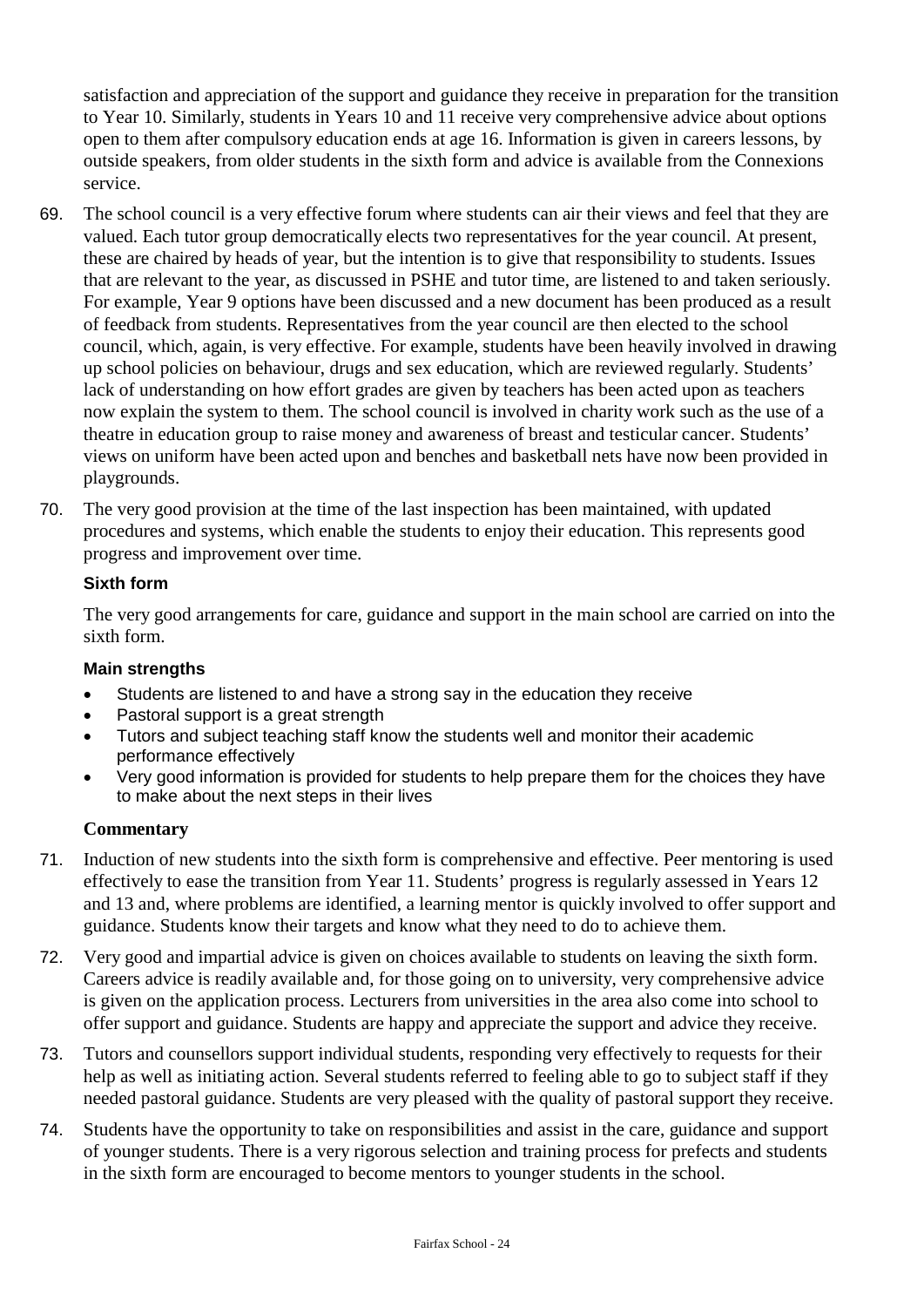- 75. Students in the sixth form are involved in the school council and feel that it provides a very good opportunity for them to express their views. They are involved in decision making, along with students from the main school, and feel that their opinions are valued. A very good example of their involvement is that sixth-form students were part of the interview panel for the choice of head of sixth form.
- 76. Insufficient evidence is available in the previous inspection report to enable a judgement to be made about the extent of improvement over the past five years.

#### **Partnership with parents, other schools and the community**

The partnership with parents, links with other schools and colleges, and links with the community are very good.

#### **Main strengths**

- Parents are extremely satisfied with the school and support it and their children's learning very well
- The school provides good information to parents and deals with any difficulties that arise in a prompt and caring manner
- The school has very close and productive links with a wide range of businesses and organisations and students are very involved in helping in the community
- Links with primary and other secondary schools are extensive

- 77. Parents are overwhelmingly supportive of the school, as was seen in the pre-inspection meeting and from the school's own surveys conducted at consultation evenings. Any queries or concerns are dealt with very effectively because the school has an open ethos in which everyone is treated as important in the school community. Parents not only support their children's education and extra-curricular activities very well, they also contribute funds through the gift aid scheme and the work of the small but active parents' association. They feel very well informed about the things they want to know, such as when their child has done particularly well or when the school has identified a problem. Overall, the information they receive is good. There is some excellent practice, such as in the music department, where parents of the small number of GCSE students are e-mailed with information about coursework deadlines. Much useful detail is provided for all parents in newsletters, progress reports, and the option evenings, but parents have few opportunities to find out more about the curriculum. Although they are very happy with the information provided in their children's annual reports, these are not as precise and informative as they could be about students' achievements and targets.
- 78. The school has maintained its strong links with the community and is developing them further, very effectively, under its new specialist status as a business and enterprise college. A good number of businesses and public organisations supported the bid and an effective start has been made in setting up projects that will benefit the local community, such as ICT training for residents in sheltered housing schemes. Students' involvement in community service, such as fund-raising for a local hospice or helping in local schools, continues to be a major strength of the school and makes a significant contribution to their personal development. The school's facilities are extensively used by the local community, with a particularly strong emphasis on sport and health-related activities. There are some good examples of community links enriching the curriculum experiences for students, for instance in art and design, music and physical education, but this is not as strong in all subject areas.
- 79. Links with primary schools are very effective, so that teachers have a good knowledge of individual pupils before they arrive at the school. Some teachers visit primary feeder schools to teach lessons, which contributes to good curriculum continuity between phases. The school is successfully supporting, under its specialist school remit, a group of primary schools in numeracy, ICT and Young Enterprise schemes. Similarly high levels of support and collaboration take place within the local Excellence in Cities group of 12 secondary schools. Very good links with a local college enable a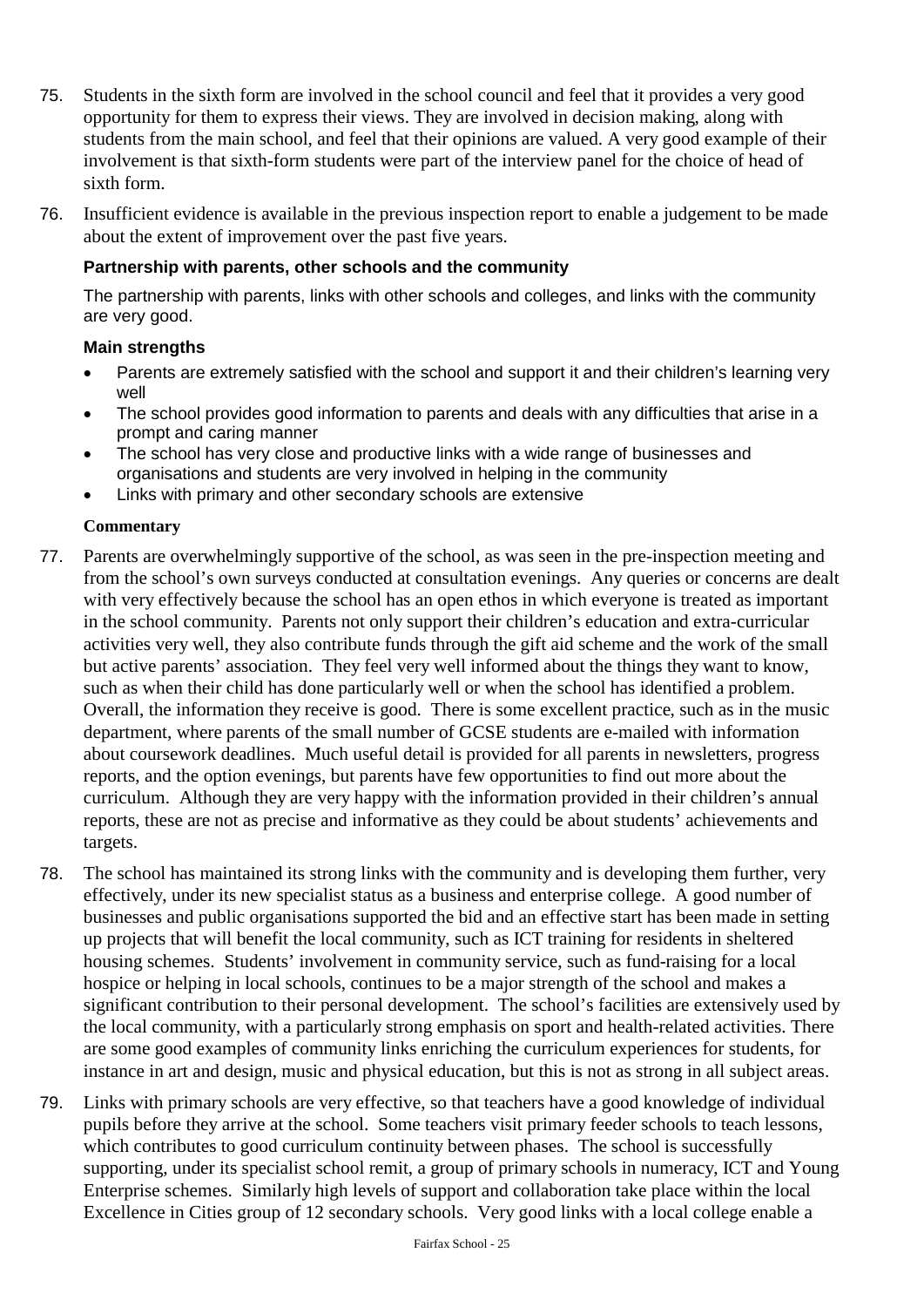group of potentially disaffected students in Years 10 and 11 to undertake a *Young Apprentice scheme/work-related programme*. Fairfax also works closely with a special school to ensure that the students with physical disabilities are very successfully integrated into mainstream education. Students' understanding of European cultures is greatly enhanced by the school's very wellestablished involvement in a partnership between schools in countries including Germany, Lithuania, Estonia, Spain, Cyprus and Hungary. Current projects include drama and music presentations in Cyprus, and a planned football tournament in Germany.

80. The good and very good quality links reported five years ago are as good today, following careful adaptation of older procedures; this constitutes good improvement over time.

## **Sixth form**

Links are generally good, with some excellent aspects, but with some areas for improvement. These concern liaison with the neighbouring school in the sixth-form consortium.

#### **Main strengths and weaknesses**

- Students benefit from their involvement in very high quality community service opportunities
- Liaison with the neighbouring school over sixth form courses is effective in some areas, but not all

#### **Commentary**

- 81. Parents are kept well informed about and involved in their children's progress in the sixth form. Sixth formers have excellent opportunities to undertake community service on both a local and international scale. They benefit from a very good range of speakers and close links with two local universities which help prepare them for life after the sixth form and very effectively guide them in their university applications. As in the main school, the school's extensive links with businesses and other organisations are not exploited as well as they could be within individual subjects.
- 82. The only concern expressed by some parents at the pre-inspection meeting was about how the links with the neighbouring school work in the shared provision for sixth-form education. The two schools are part of a larger consortium of sixth form providers, which means that Fairfax students have access to a wide range of subject choices and valuable opportunities to work with students from other schools. In addition, the provision for them is more cost-effective and the consortium has been able to develop an exciting project to support underachieving students in Year 12. However, considering the substantial shared nature of the provision with the nearest neighbour school there are weaknesses in liaison concerning, for example, common room facilities not being shared. Although agreement has been reached over entry standards into the sixth form in almost all subjects, this is not the case in mathematics.
- 83. The extent of the partnership with parents, schools and the community is similar to that reported at the time of the last inspection. The progress made has been sound.

#### **LEADERSHIP AND MANAGEMENT**

Leadership and management are good overall, with some excellent aspects. Governors are very effective in much that they do but have not ensured that all statutory requirements are met. The vision for the school as one constantly striving for improvement is put into practice through the efforts of a very strong staff team. One or two inconsistencies remain, in particular differences in the effectiveness of monitoring and evaluation of teaching and learning.

#### **Main strengths and weaknesses**

- The leadership of the headteacher is outstanding
- The leadership of key staff is very good
- Monitoring of student performance is very effective and is used very well to help students improve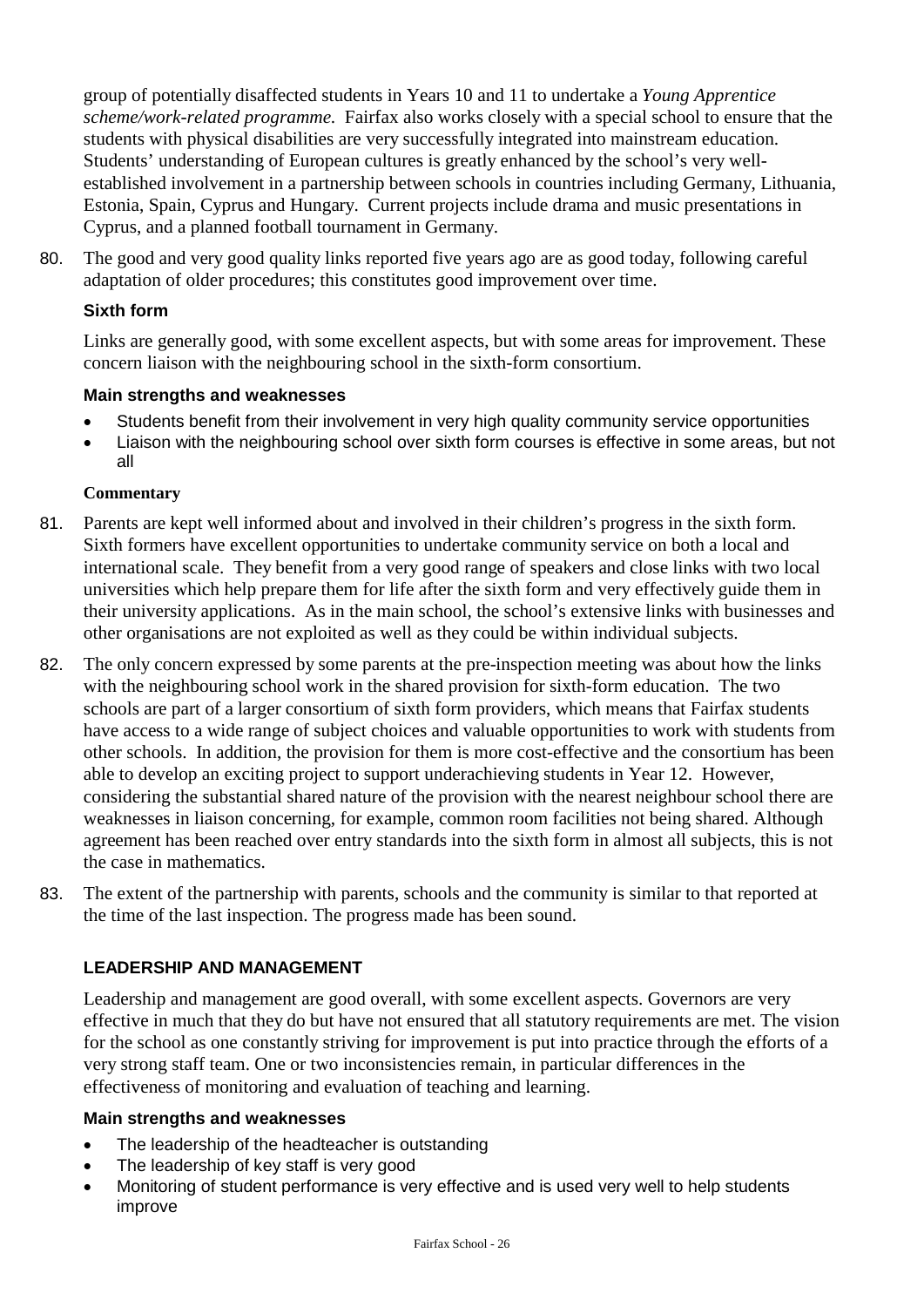- Monitoring and evaluation of teaching and learning are not consistently carried out across all departments
- Staff recruitment, deployment and training are very well managed
- Financial management is very good

- 84. Governance of the school is good. Governors take an active part in shaping the direction of the school including involvement with the good school improvement plan, overseeing partnership arrangements with other schools and promoting the school's specialist status for business and enterprise. The finance committee, in particular, contains much professional expertise and has been very astute in directing the school's budget.
- 85. All governors, particularly the chair, support the school very well, value it highly, and are justly proud of the contribution they make to its continuing progress. Four governors have received local authority recognition awards for their service. Governors are well deployed to the relevant committees where they exercise clearly defined roles. Some of these are whole-school responsibilities, for example special educational needs, as governors are not linked directly to subject departments. Governors share the headteacher's vision for continuous improvement and have, for the most part, a good understanding of the many strengths (and few weaknesses) of the school. Several are used to posing challenging questions to the headteacher and his leadership team. Statutory requirements are met, with the exception of providing a daily act of collective worship and ensuring sufficient time for religious education in Year 10 and citizenship in Years 10 and 11.
- 86. The headteacher's understanding of the school's strengths and weaknesses, and vision for its future development, are exceptionally clear. His capability in deploying and motivating staff in a way that maximises use of their skills and expertise is high. Under his leadership, the school is very successful, securing good achievement and well above average and improving GCSE results, is very well liked by students and staff, and highly popular with parents. It is not complacent with its current success and is moving confidently forwards towards developing its recently acquired status as a specialist college.
- 87. The senior leadership team has been very well selected to provide a range of experience and skills. Roles are very clear and the team works coherently, all members contributing with commitment and capability in the areas in which they work. Consequently, the school benefits from imaginative forward thinking, and efficient organisation of its activities. Heads of year and heads of house fulfil their pastoral role very effectively to provide very good support and guidance for the students in their care. The overall level of subject leadership and management is good. Both are very good in mathematics, design and technology, art, physical education and special educational needs. Leadership and management are unsatisfactory in religious education and citizenship.
- 88. Students benefit from very efficient tracking of their progress. The effective use of this to guide and support students towards improvement is an important ingredient in their good achievement. Since the last inspection, the school has improved its procedures for monitoring and evaluating teaching and learning. All subjects now benefit from systematic departmental reviews, although the period between these is currently too long at almost three years. There remains a need to improve the consistency with which the departments monitor the teaching within their subjects, in a way that leads to sharing and improvement, and the role of senior managers in supervising this.
- 89. The school is very successful in attracting good quality staff and has a very good blend of experienced and recently qualified teachers. Staff at all levels benefit from very good induction. The school's philosophy of welcoming ideas and contributions from staff at all levels, whether in teaching or support roles, is an important factor in its cohesion and the high staff morale. Opportunities for training and development are very well organised and the school is highly committed to developing its role as a leading teacher-training establishment, in partnership with a university. Performance management is carried out rigorously and is valued in the school. Finances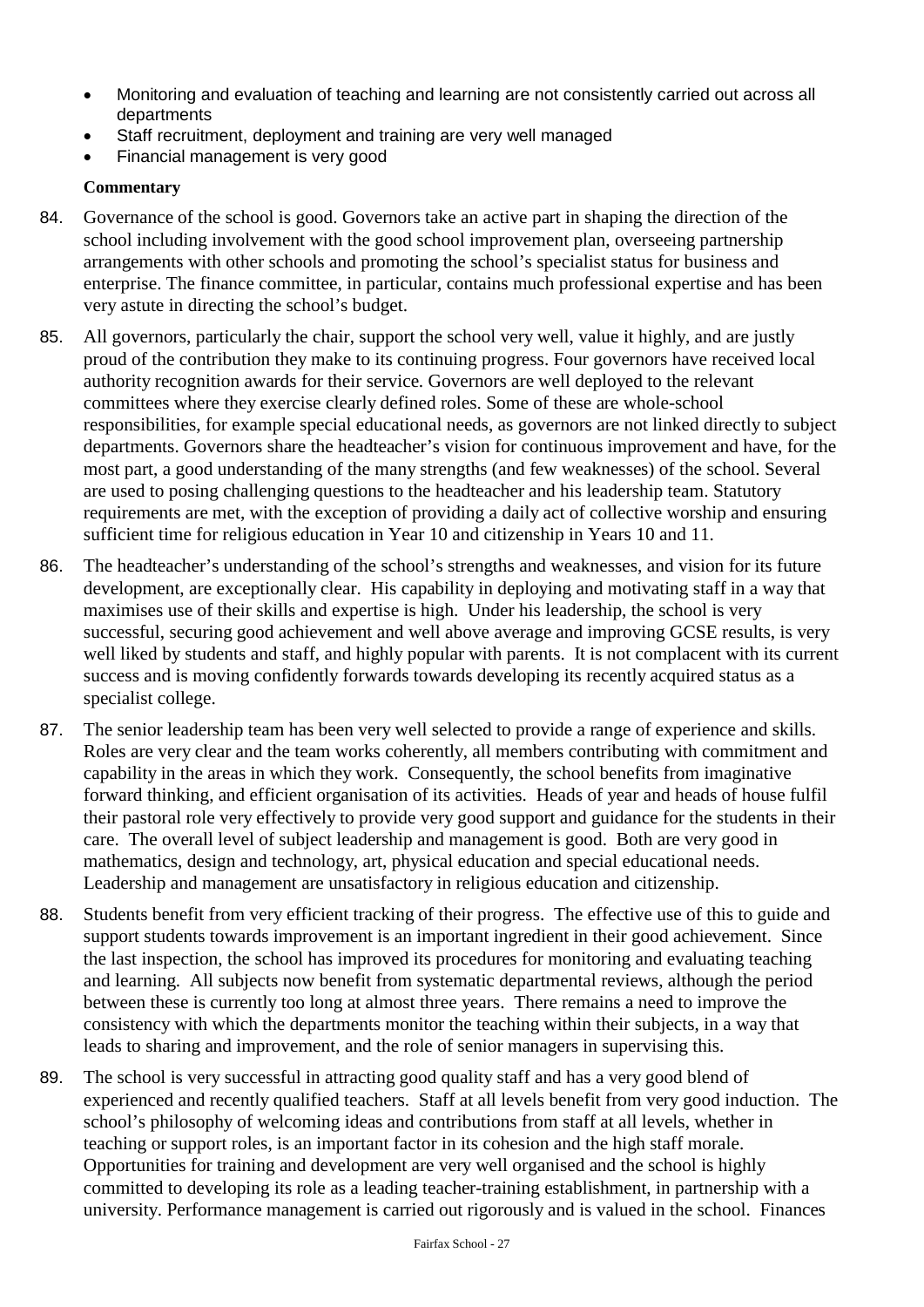are very well managed to provide effectively for the needs of the curriculum and the school applies the principles of best value very well.

- 90. Several features of the school are very significant in raising students' achievement. The school has developed a tradition for high standards and expectations, which are valued very much by parents, who are very positive and supportive of the school. In order to ensure that all students, including those with special educational needs, achieve well, the school has provided very good training for teaching assistants and learning mentors so that they can provide very effective support for students in difficult situations. The school is concerned, however, about the attendance of a very small number of students and of the support given to these students, from parents, to ensure that they achieve well.
- 91. The impact of the very recent business and enterprise specialist status is in its infancy. All students in years 8 and 9 receive a good grounding in business theory and all departments have identified how they already do, and how they plan to, contribute to enterprise education. For example, the art department uses competitions in all years and in the sixth form they are piloting the sale of art work. The English department runs an 'enterprise challenge' in year 10 based on marketing, while the history department focuses on 'enterprising history' and the British industrial revolution. The school is a regional training centre to spread good practice to other business and enterprise schools.
- 92. The great strength of the leadership of the headteacher is as strong as five years ago at the time of the last inspection. Strengths in the clarity of vision and ethos of the school remain. Improvements have been made on several fronts, indicating good progress over time.

| Income and expenditure $(f)$ |         | Balances $(f)$                   |
|------------------------------|---------|----------------------------------|
| Total income                 | 5477811 | Balance from previous year       |
| Total expenditure            | 5328764 | Balance carried forward to the r |
| Expenditure per pupil        | 3850    |                                  |

*Financial information for the year April 2003 to March 2004*

| Income and expenditure $(f)$ |         | Balances $(f)$                      |         |
|------------------------------|---------|-------------------------------------|---------|
| Total income                 | 5477811 | Balance from previous year          | (27485) |
| Total expenditure            | 5328764 | Balance carried forward to the next | 121562  |

## **Sixth form**

Leadership and management of the sixth form are good. The management strengths that stem from the sharing of the sixth form with a neighbouring school far outweigh the few issues that need to be resolved. The sixth form is cost effective and has the potential to improve further.

## **Main strengths and weaknesses**

- Good leadership and management are provided by a strongly committed team
- The monitoring of students' performance is used very well to guide and support them
- The monitoring and evaluation of teaching and learning are not systematic enough
- While liaison with the partner school is very cost effective, some elements are not fully effective

- 93. The sixth-form leadership team works as a cohesive unit with clear roles and strong commitment to these. It provides very good monitoring of students' progress, which is used very effectively to give individual guidance and identify and support those at risk of underachieving. The team has a very high commitment to a sixth form that welcomes all, whatever their prior attainment and aspirations and celebrates all students' achievements, whatever the level.
- 94. Governors have a good understanding of the sixth form quality and appreciate the importance of the shared sixth form. They provide effective leadership. Insufficient emphasis has been given, however, to clarifying the management links between Fairfax and the other main school involved in the liaison.
- 95. The leadership team does not have a specific strategy for monitoring teaching and learning in sixth form subjects. This results in the school's programme of departmental monitoring and review not always focusing sufficiently upon the sixth form and not ensuring that teaching and learning improve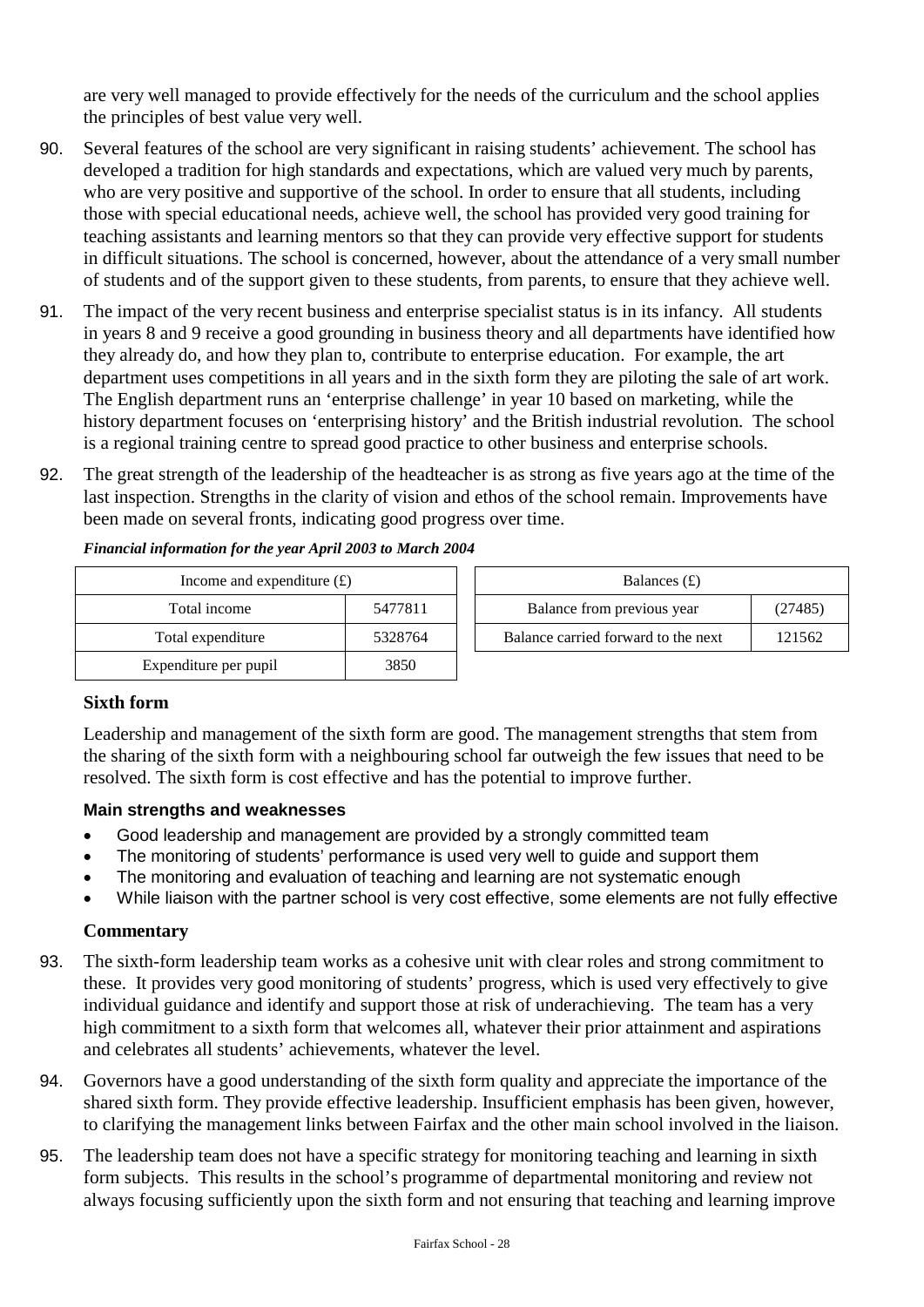wherever necessary. A consequence is that less teaching is very good and more is satisfactory or even unsatisfactory, than is normal in a sixth form.

- 96. The partnership to share sixth-form teaching with a neighbouring school is very cost effective. There are procedures that promote regular liaison between the schools, both on a whole-school level and in each subject department. The procedures do not always ensure, however, that the quality of liaison is consistently high in all subjects, or that information on students' prior attainment is passed between the two schools. They have not yet addressed the impact of the imbalance between the timetables of the two schools upon the achievement of students whose lessons are interrupted.
- 97. The sixth form has improved since the last inspection, and has the strength of its shared provision with a neighbouring school. Good progress has been made since 1999.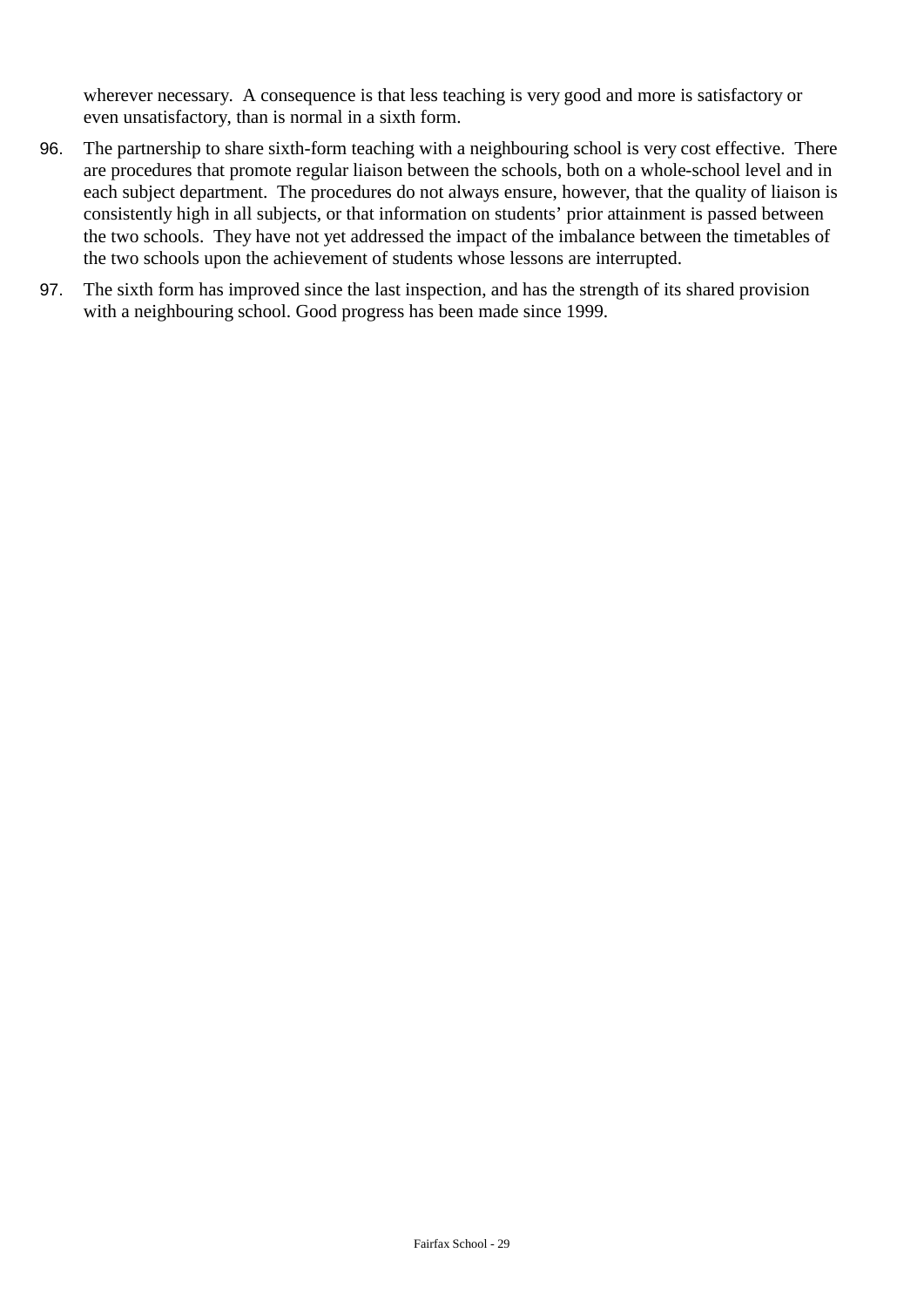## **OTHER SPECIFIED FEATURES**

#### **Work-related learning**

Provision for work-related learning is good.

#### **Main strengths and weaknesses**

- A whole-school approach to work-related learning is linked to the school's specialist business and enterprise status
- Work experience and visits from employers offer a wide and helpful variety of opportunities to students
- Careers education is well taught and effective

- 98. The school's programme for work-related learning has been carefully planned in accordance with national guidance. All departments have identified where work-related learning is embedded in their curriculum and this enables students to understand the links between learning in school and the world of work. For example in food technology, students experience an interview and work with a 'client' to develop a product for their coursework. Work-related learning is introduced to all students in Years 7, 8 and 9 as a business studies course, where they learn about how business works and the applications of ICT in a business environment.
- 99. In Years 9 and 11, a weekly period referred to as 'guidance' has been introduced, which covers elements of careers education. This effective programme is to be extended to other years. An alternative education is provided for a small number of students, where a mix of attending school and work is proving very successful. A few vocational courses are also offered that help to meet the needs of students. These too are successful and the students achieve well. The school plans to introduce shadowing and work experience in Europe once the detailed procedures have been sorted out. In Year 10, an industry day provides a good introduction to career paths, leading to many relevant and interesting work experience placements in Year 11. All Year 10 and 11 students are offered individual careers interviews by the Connexions service. In the sixth form additional work-related learning opportunities are provided, including visiting speakers, evening events such as 'choices for the future' and information on how to apply to universities and higher education colleges.
- 100. A good careers library is available within the main school library. The school works closely with Connexions so that students are aware of all services available to them. Students are given good guidance to enable them to research independently possible occupations and opportunities for further training, using a variety of sources of information.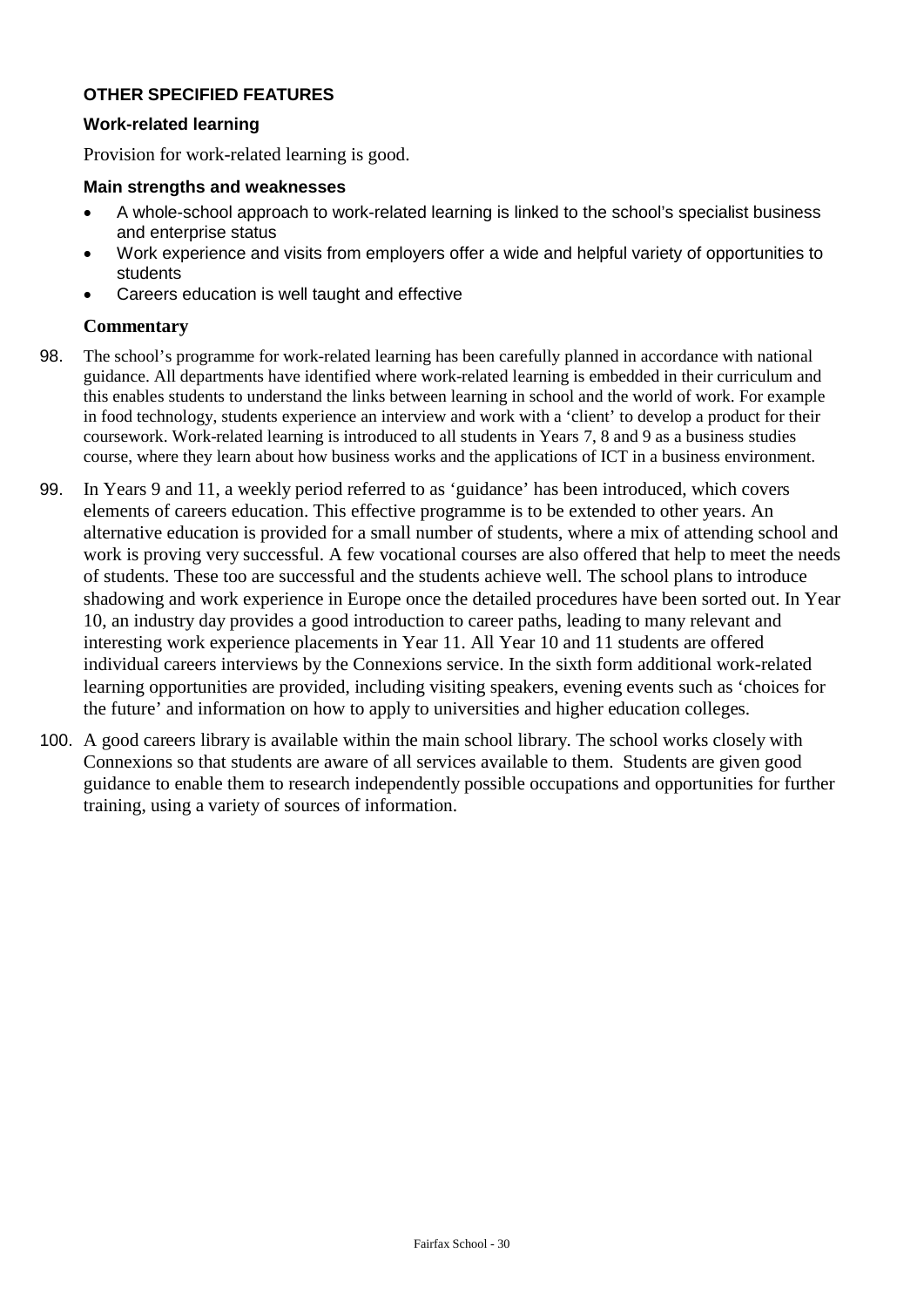## **PART C: THE QUALITY OF EDUCATION IN SUBJECTS AND COURSES**

## **SUBJECTS AND COURSES IN KEY STAGES 3 and 4**

## **ENGLISH AND MODERN FOREIGN LANGUAGES**

English, French and German were inspected in detail.

## **English**

Provision in English is good.

|                                | Years 7,8 and 9 | Years 10 and 11 |
|--------------------------------|-----------------|-----------------|
| <b>Standards</b>               | Above average   | Above average   |
| Achievement                    | Good            | Good            |
| Teaching and learning          | Good            | Good            |
|                                |                 |                 |
| Leadership                     | Good            |                 |
| Management                     | Good            |                 |
| Progress since last inspection | Good            |                 |

#### **Main strengths and weaknesses**

- Students achieve very well in national assessments in Year 9 and at GCSE, particularly boys
- Most students have very positive attitudes to learning
- Good and very good questioning by teachers helps to probe students' understanding and leads to a deeper understanding of texts
- A small proportion of teaching does not engage and challenge students enough
- Good assessment systems have been introduced recently but students are not always given enough guidance on what they need to do next to improve

#### **Commentary**

#### **Examination results**

101. Results in national tests for fourteen-year-olds taken at the end of Year 9 in 2003 were well above average when compared with all schools and similar schools, with 84 per cent of students achieving level 5 or higher. Over the three years to 2003, results have been similarly good. Boys' results are particularly strong. In GCSE English, in 2003, all students were entered and 70 per cent achieved the higher grades (A<sup>\*</sup> - C). In English literature, a similar proportion achieved these grades. Year 9 results for 2004 have not yet been agreed. GCSE results for 2004 are similar to those of earlier years.

#### **Standards and achievement**

102. Standards on entry are broadly average. The above average standards seen during the inspection indicate that students achieve well overall. Good achievement by the end of Year 9 results from well-structured teaching, which follows national guidelines, and thorough implementation of the national strategy. Most students make good, and in several classes very good, progress because their attitude to learning is very positive and teaching is effective. Achievement in the GCSE years is also good. High teacher expectations and a focus on examination techniques help students to do very well in external examinations. By Year 11, students have developed good analytical skills and their critical writing on set texts reveals a good understanding of form and content. The achievement of boys in English literature, at the end of Year 11, is very good and they out-perform girls, which is against the national trend.

#### **Teaching and learning**

103. The quality of teaching and learning overall is good, ranging from unsatisfactory to excellent. Expectations are generally high and planning usually meets individual needs. Teachers have very good subject knowledge and detailed knowledge of examination requirements, which helps to focus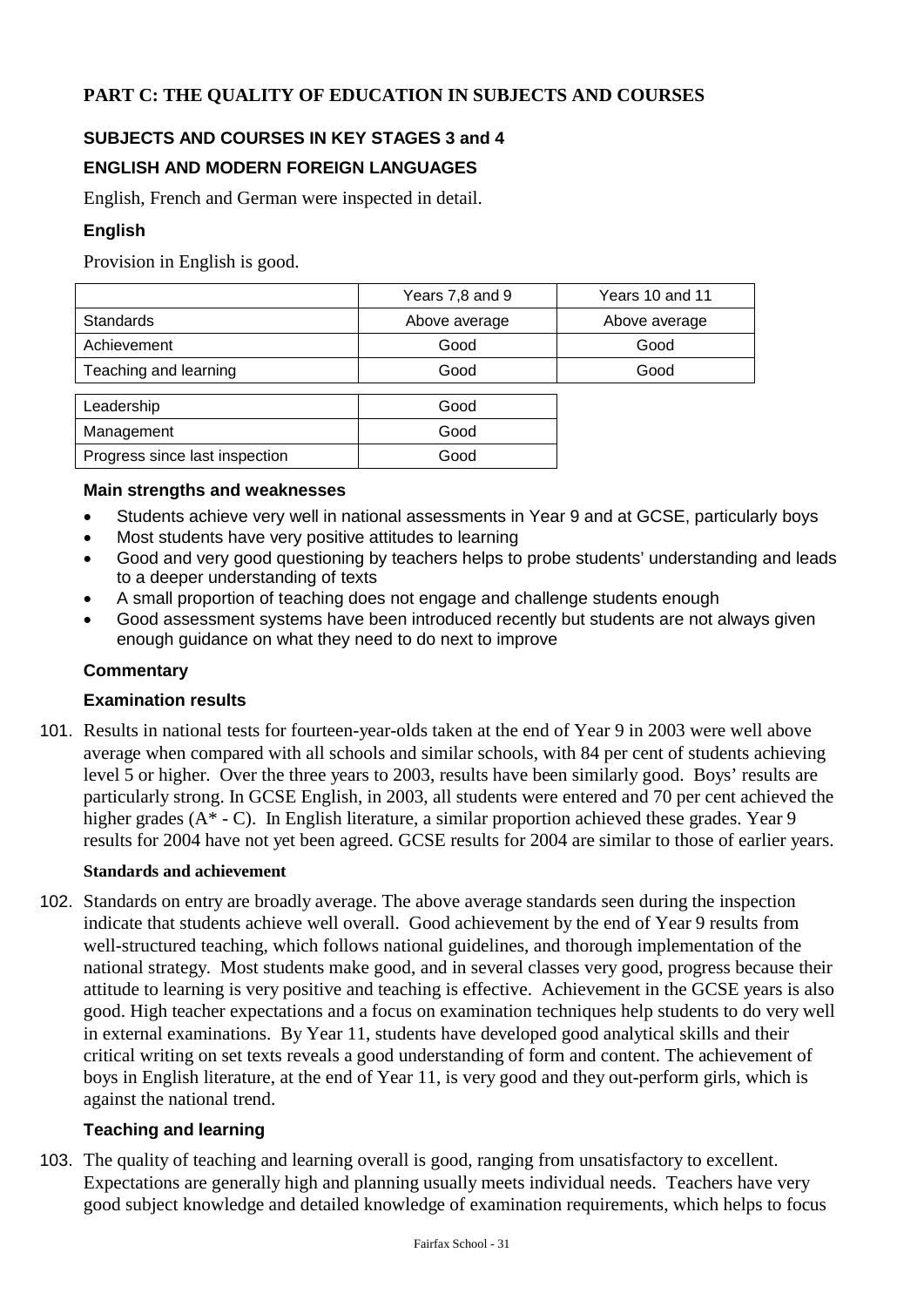teaching. In the best lessons, teaching is stimulating, consistently challenging, and maximises the full length of the lesson time. Teachers use a wide variety of tasks, including effective questioning techniques, and carefully deploy teaching assistants. Students respond very positively and make very good progress in these lessons. The department makes a good contribution to developing students' understanding of social, moral and cultural issues. This is achieved through studying novels, poetry from other cultures, war poems and through discussions. In a Year 10 lesson about poetry from other cultures, students were discussing the poem "Nothing's Changed" by Tatamkhulu Africa. The use of a DVD to stimulate discussion about the background to apartheid and cultural changes in South Africa made a substantial contribution to wider cultural understanding. During the study of "The Charge of The Light Brigade" a Year 10 group were made aware that the number of casualties was approximately the same as the number of students in their year group and half of the Year 11 group. The students were stunned into silence.

104. Where teaching is occasionally less successful, lessons lack variety and pace and students are not given opportunities to develop the required range of skills. In these lessons, students' achievements are significantly lower. Students' work is generally marked constructively, following new department guidance, though comments are not always focused on what could be done better the next time.

#### **Leadership and management**

105. Leadership and management are good. The leadership of the department is currently temporary. An enthusiastic team is developing. Departmental documentation is detailed and useful. The wide range of good data held in the department is not yet used consistently or effectively enough. Staffing changes have been managed sensitively over the past year. These have had an impact on current students' achievements. Although some monitoring of teaching and learning is carried out effectively, this is not consistent across the department. Good progress has been made overall since the last inspection. The department is well resourced and the use of the extensive learning resources centre is helpful to the students' learning.

#### **Language and literacy across the curriculum**

106. Overall, the standard of students' language and literacy skills is above average. When students join the school, their literacy skills are average. Most teachers have good language awareness which results from the literacy policy being implemented over the past two years and recent initiatives. Access to a wide range of relevant data assists teachers in their understanding of individual students' language needs. Most class teachers pay careful attention to subject-specific technical vocabulary and develop its use well, which helps students to achieve so well in their GCSE courses.

## **French and German**

Provision in French and German is satisfactory.

|                                | Years 7,8 and 9 | Years 10 and 11         |
|--------------------------------|-----------------|-------------------------|
| <b>Standards</b>               | Average         | Above average in French |
|                                |                 | Average in German       |
| Achievement                    | Satisfactory    | Good                    |
| Teaching and learning          | Satisfactory    | Good                    |
|                                |                 |                         |
| Leadership                     | Satisfactory    |                         |
| Management                     | Satisfactory    |                         |
| Progress since last inspection | Satisfactory    |                         |

#### **Main strengths and weaknesses**

- In Years 10 and 11, higher attaining students are prepared well for GCSE examinations in French and German
- Teaching is of an inconsistent quality and not always sufficiently effective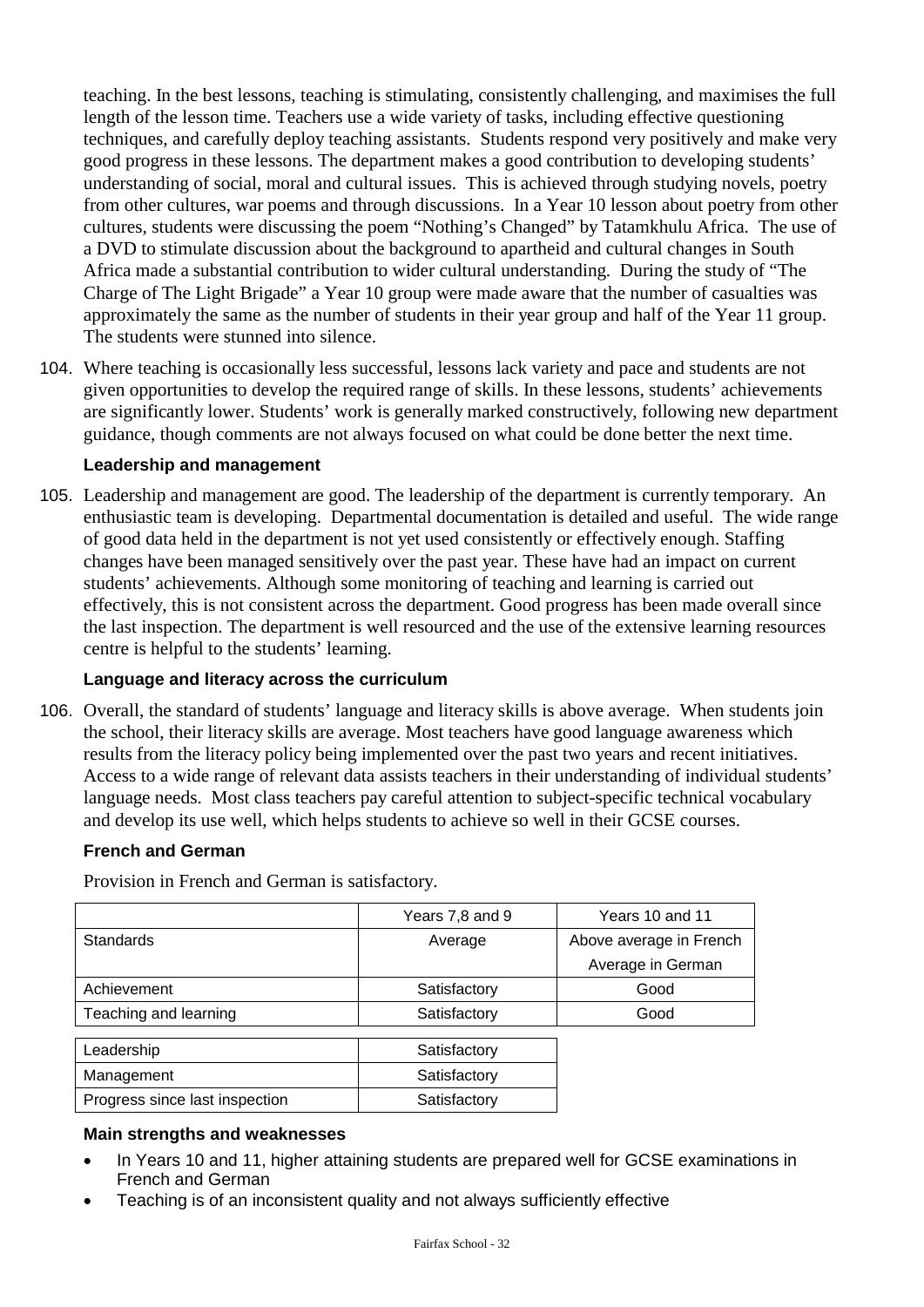- Monitoring and evaluation of teaching and learning are not rigorous enough
- Lessons are often well prepared, which is helping to improve the overall quality of teaching and learning

## **Commentary**

## **Examination results**

- 107. In 2003, GCSE results were average. In French, a large percentage of the Year 11 cohort, much higher than the national average, was entered for the examination. Girls performed significantly better than boys but the difference was in line with the national picture. Students did not do as well in French or German as they did in their other subjects. In 2004 results were similar. Staffing difficulties in recent years have had an adverse effect on results. These difficulties have now been resolved and more stable staffing is in place.
- 108. Teacher assessments of students' levels at the end of Year 9 in 2003 were below average in French and well below average in German, and lower than teacher assessments in other subjects. The picture was similar in 2004. These do not reflect the standards observed during the inspection. The languages department is aware of the lack of accuracy in their assessments and is making improvements in the procedures used.

#### **Standards and achievement**

- 109. Standards observed in lessons and students' work were average by the age of fourteen, representing satisfactory achievement. By Year 9, students have a reasonable range of vocabulary in both languages, their listening comprehension skills are well developed and their pronunciation and understanding are good when they read French or German aloud. Overall speaking skills are weak, however, and students rely too heavily on written prompts, reluctant to try the language out for themselves. Students' written work shows that they are starting to use a variety of tenses but many are struggling for accuracy.
- 110. By Year 11, standards observed in French were above average and achievement is good for students who embark on the GCSE course with broadly average levels of attainment. Students have a good range of vocabulary and the higher attaining students have a sure grasp of a variety of tenses and more complex sentence structure. Listening comprehension skills are well developed but too many students are hesitant speakers of French unless they have a written stimulus in front of them.
- 111. Standards seen in German were average by Year 11. This represents good achievement as the majority of students choosing the GCSE course start it with below average standards of attainment. The higher attaining students are very well prepared for the GCSE and have a broad vocabulary, good grasp of tense and complex sentence structure and are confident and proficient speakers. This is the minority of students, however. Overall, speaking skills are weak and students are reluctant to speak without written prompts to help and guide them. Their listening, reading and writing skills are better developed and they have a good range of vocabulary at their disposal.

#### **Teaching and learning**

- 112. Teaching and learning vary greatly in quality, from very good to poor. In Years 7, 8 and 9 teaching is satisfactory and promotes satisfactory learning. In Years 10 and 11, however, it is good and is encouraging good learning.
- 113. In French, where teaching is well planned and contains a good variety of activity for the long 75 minute lessons, students' attitudes and behaviour are good and this promotes good learning. Where this is not the case and work is neither well structured nor interesting, students' attention wanders and behaviour deteriorates. In these situations, students' achievements are unsatisfactory. Lessons are conducted in French to encourage good listening skills and to act as a good role model to the students, which is good practice. The majority of lessons, especially in Years 10 and 11, are conducted with good pace and are well planned. In these years, teaching is focused on the demands of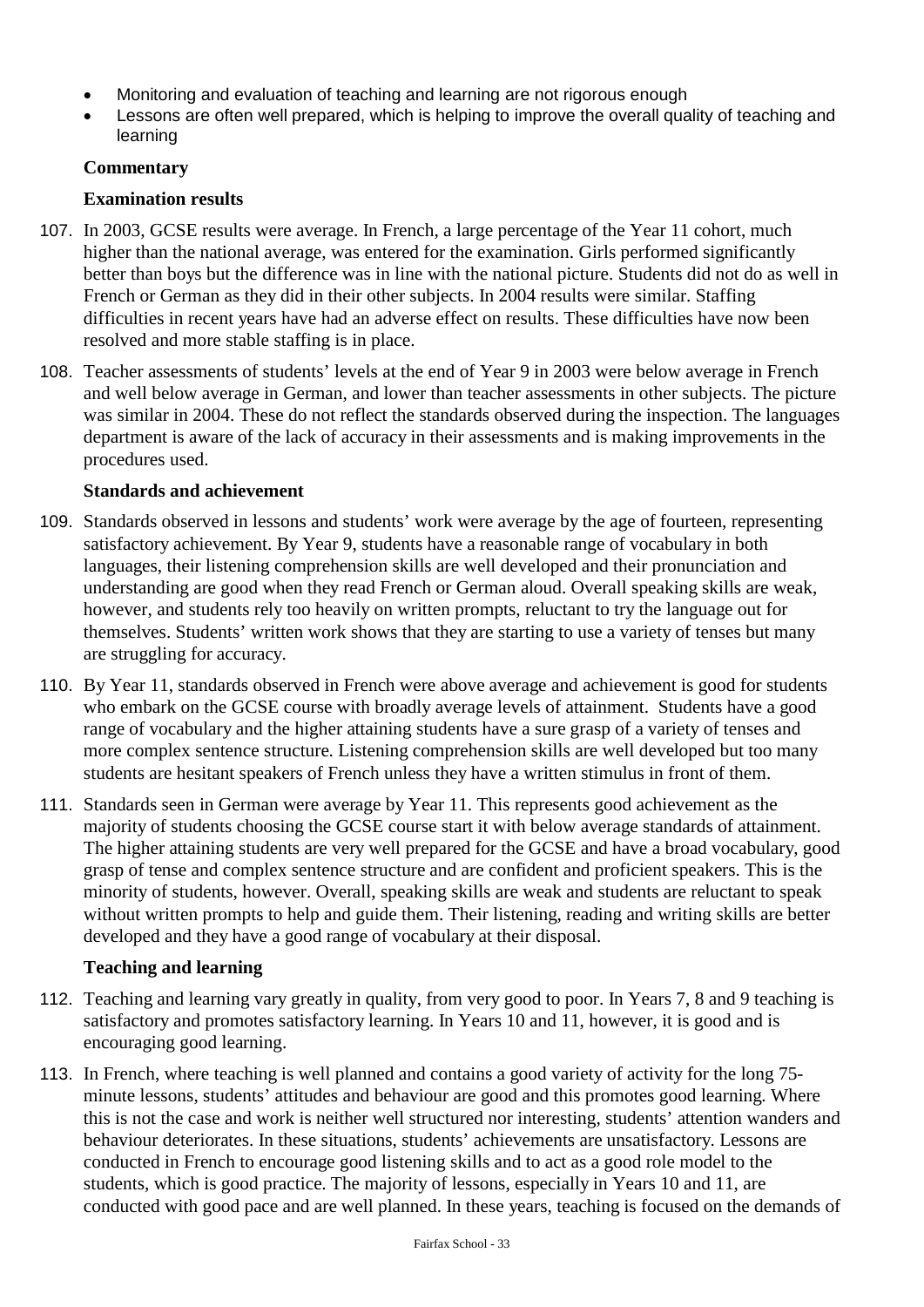the GCSE examination and students know clearly what they have to do to achieve to their potential. This, coupled with high expectations and well-planned lessons, is helping to overcome a legacy of weak oral skills inherited from Years 7, 8 and 9.

114. German teaching is most effective and promotes good learning when it is well prepared, varied and delivered with pace. When this is not the case, students soon become bored and their lack of concentration adversely affects their learning. Teaching is conducted in German, which promotes good listening skills, but teachers' proficiency in German is variable and too many basic speaking and pronunciation errors are made for it always to be a good role model for the students. Students are well prepared for the GCSE examinations and the higher attaining students in particular know what they need to do to achieve the highest grades. Overall, in Years 7, 8 and 9 especially, teaching has not offered sufficient opportunities for students to use German spontaneously and independently without written prompts, and this is having an adverse effect on their confidence and ability to speak German.

## **Leadership and management**

115. Leadership is satisfactory. A good role model is provided for colleagues but the organisation of the modern languages department is in a state of flux and the vision for its future is uncertain, particularly in relation to provision for students to study two foreign languages. Management is also satisfactory. The department handbook is detailed and useful but the improvement plan, although identifying priorities for improvement is sketchy on actions to be taken. Monitoring of teaching and learning is not sufficiently rigorous in identifying strengths and weaknesses, sharing good practice and thereby improving consistency. Resources are well managed and staff are starting to use their lap-top computers effectively to support teaching and learning. Progress since the last inspection has been satisfactory overall, with the majority of issues identified having been addressed. Inconsistencies in the quality of teaching and learning remain, however, as an area for improvement.

#### **MATHEMATICS**

|                                | Years 7, 8 and 9   | Years 10 and 11    |
|--------------------------------|--------------------|--------------------|
| <b>Standards</b>               | Well above average | Well above average |
| Achievement                    | Very good          | Very good          |
| Teaching and learning          | Very good          | Very good          |
|                                |                    |                    |
| Leadership                     | Excellent          |                    |
| Management                     | Very good          |                    |
| Progress since last inspection | Very good          |                    |

Provision in mathematics is very good.

#### **Main strengths**

- Students are achieving very well because of very good teaching from staff highly secure in their subject knowledge
- Very strong leadership of the department has brought about a consistent approach and a very good atmosphere for participation and learning
- Students have positive attitudes and work hard in response to teachers' high expectations, encouragement and support; relationships are very good
- Students develop a very good understanding of the subject which goes beyond answering questions and passing examinations; this enables students of all abilities to gain very good results

#### **Commentary**

#### **Examination results**

116. Results in the Year 9 tests, in 2003, were above the national average and the average of similar schools. They maintained the strong upward trend in results. GCSE results in 2003 were well above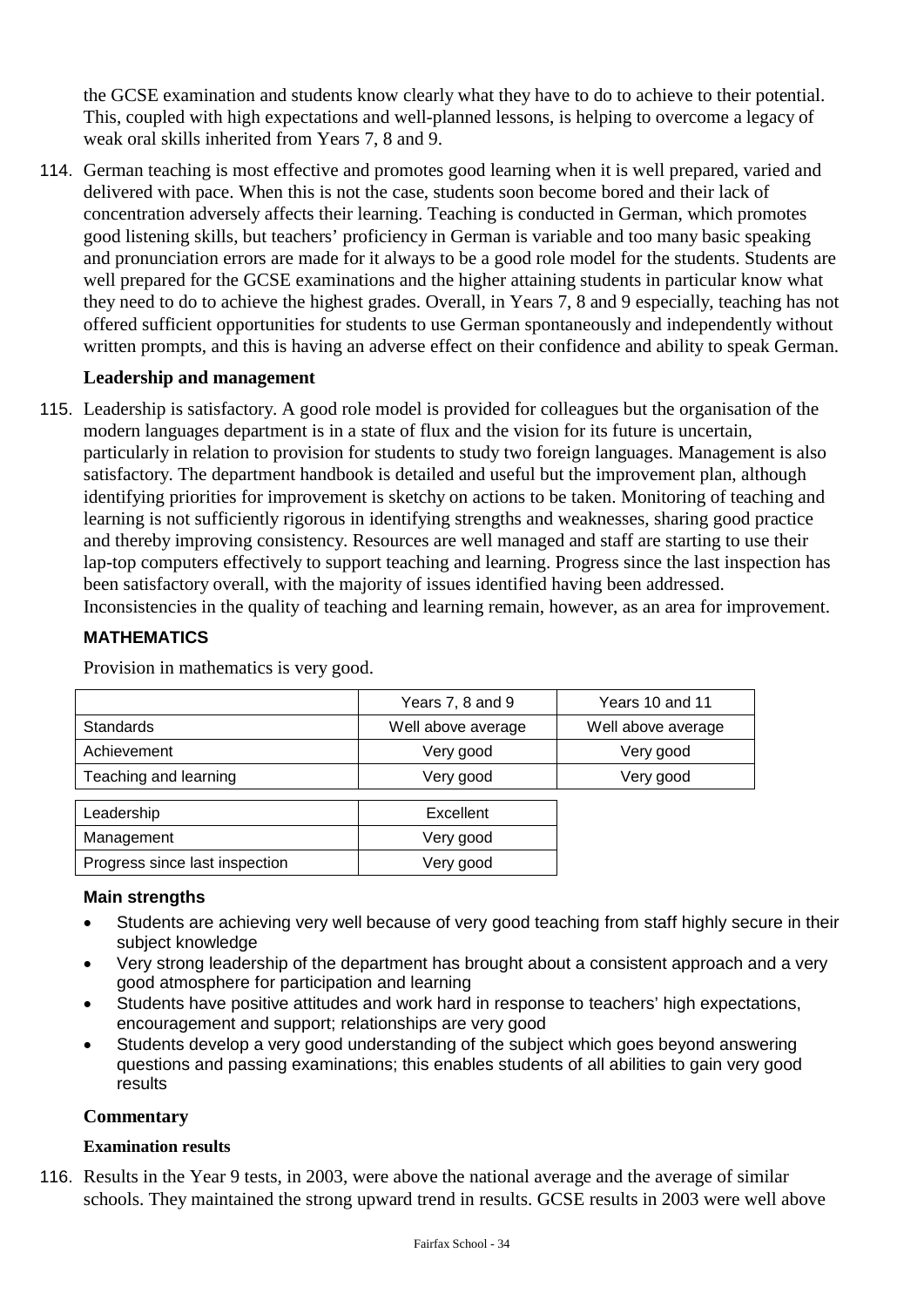the national average. Students' results in mathematics are better than in most of their other subjects. Indications are that the 2004 results, at both Years 9 and 11, will demonstrate further improvement.

## **Standards and achievement**

117. Students join the school with standards in line with national expectations. Standards seen during the inspection were well above national expectations in Year 9 and Year 11. This represents very good achievement. In both written and oral work, students recall facts and apply skills confidently. Wellstructured exercises and very good question and answer sessions at the start of lessons sharpen students' mental mathematics. Good investigational skills were seen in well-presented coursework. These demonstrated an underlying depth of understanding of mathematics. Teaching in all sets ensures students of different abilities do well, with no evidence of differences in the achievement of boys and girls. Regular after-school revision and support sessions help to increase the achievement of students in Year11. In response to the supportive teaching, students behave very well, concentrate and work hard.

## **Teaching and learning**

118. The experience and expertise of the teachers are significant strengths that ensure rigour in the teaching, interesting lessons and thorough preparation of students for examinations. Teaching is characterised by high expectations, a brisk pace and good use of time, together with very good support and encouragement for individual students. Good teacher:student relationships promote very good learning by creating a pleasant ambience in lessons. This allows teachers to deal with petty misdemeanours without interrupting the learning process and encourages students to attempt difficult concepts without fear of making mistakes. In a well-prepared Year 11 lesson for example, students learnt to find the area of a triangle using trigonometric ratios and then extended their learning by investigating ways to calculate the area of a segment. Routine setting of homework, which extends the classwork task, successfully reinforces learning. An assessment system which includes individual student targets, linked to National Curriculum levels or GCSE grades, and includes regular selfassessment, is a very good feature of the department. This work helps in tracking students' progress and checking on the effectiveness of teaching. Students know what level they are working at, what their targets are and what to do to reach them.

## **Leadership and management**

119. Outstanding leadership importantly focuses on the raising of standards, and results over the last four years indicate improved provision since the last inspection. The development and management of schemes of work, testing and self-assessment for students, use of ICT in lessons and the adoption of the national strategy have all been successful. Teachers act as a mutually supportive team, sharing expertise and good practice. The department is now a vibrant area for learning. All of the weaknesses mentioned in the last report have been addressed.

## **Mathematics across the curriculum**

120. The provision for mathematics across the curriculum is good. All departments have numeracy statements. These include which numeracy skills they will reinforce, to which year group, and at what time of year. For instance, students studying GCSE religious education will use percentages whilst learning about the plight of Jews during the holocaust. During the inspection, very good examples were seen in art where students use proportion to consider the features of a face, and in physical education where graphical representations are used to evaluate the effect of exercise on heart rate. Students' mathematical skills are above average.

# **SCIENCE**

Provision in science is satisfactory.

|  | Years 7, 8 and 9 | Years 10 and 11 |  |
|--|------------------|-----------------|--|
|--|------------------|-----------------|--|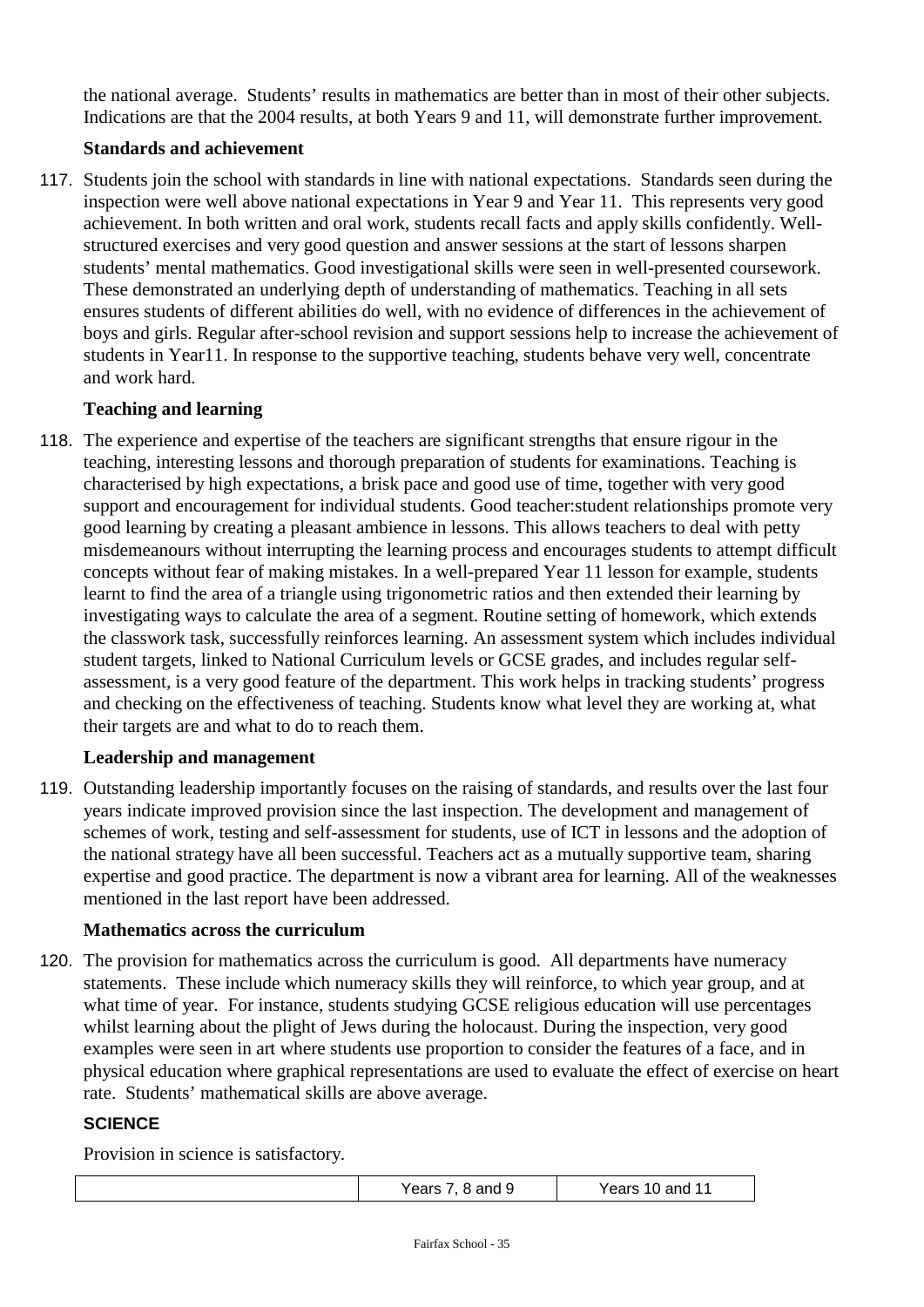| Standards             | Above average | Above average |
|-----------------------|---------------|---------------|
| Achievement           | Satisfactory  | Satisfactory  |
| Teaching and learning | Satisfactory  | Satisfactory  |
|                       |               |               |
| Leadership            | Satisfactory  |               |
| . .                   | .             |               |

| Management                     | Satisfactory |
|--------------------------------|--------------|
| Progress since last inspection | Satisfactory |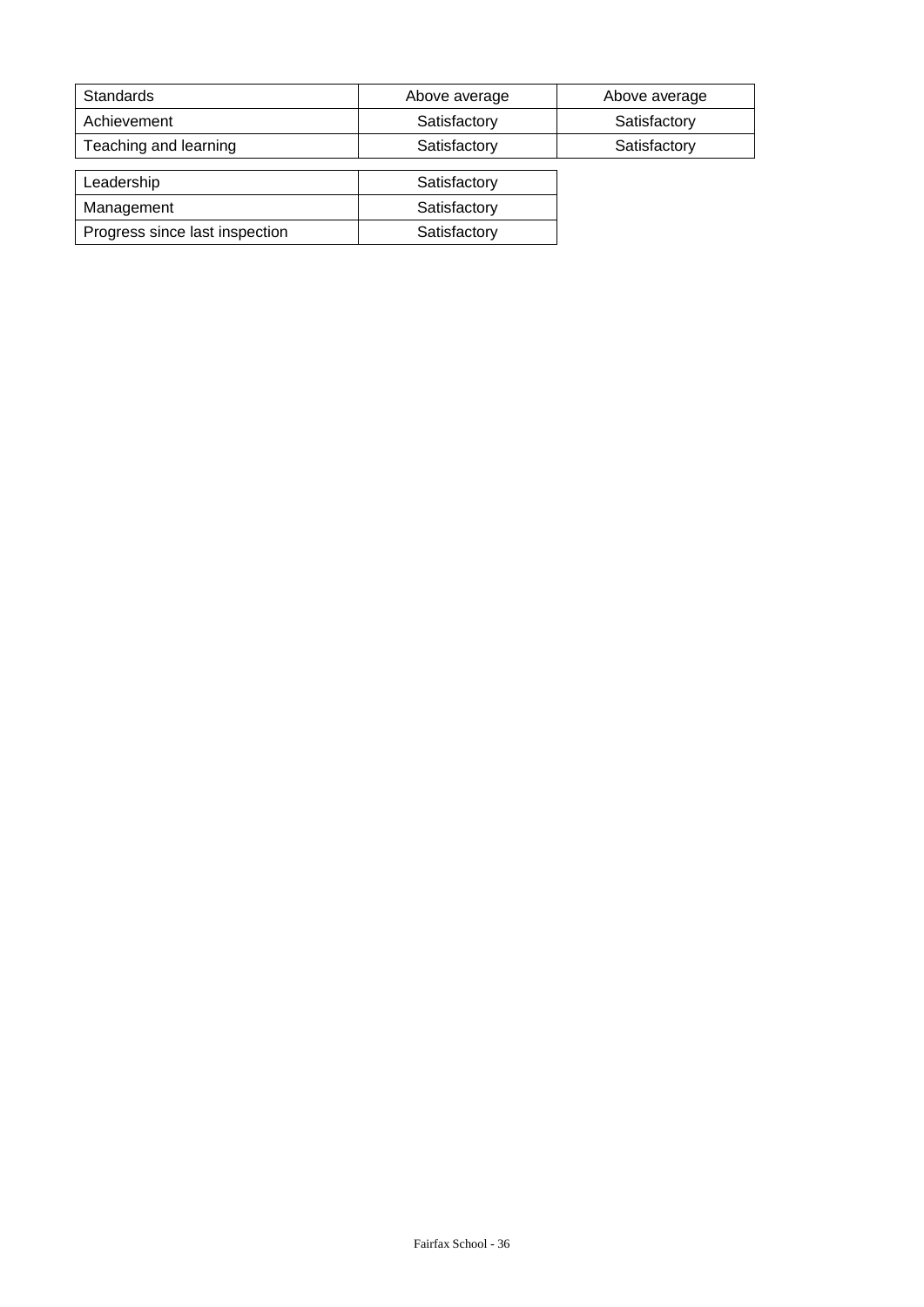### **Main strengths and weaknesses**

- Some teaching is effective in helping students to achieve well
- There is insufficient emphasis upon monitoring and evaluation of teaching and sharing of good practice across the department
- The range of teaching and learning activities is too restricted, in part because of ICT resource issues
- Assessment procedures are satisfactory, but are not fully developed to maximise the benefit for the students

### **Commentary**

### **Examination results**

121. Standards in Year 9 in science in the national tests were above average in 2003, and above those in similar schools, indicating good achievement. Results dropped slightly in 2004. The GCSE results in 2003 were above average and above those in similar schools. Results were higher in 2004.

#### **Standards and achievement**

122. Standards in Year 9 are above average, for example in terms of students' understanding of the reactions of acids with metals, their ability to write word equations and their understanding of photosynthesis. Standards in Year 11 are also above average, for example in students' understanding of selective breeding and cloning, in their ability to write balanced chemical equations and in their ability to use quantitative relationships such as those between voltage, energy and charge. Students' achievements in terms of understanding of ICT in science and of investigative work are not as high as their recall and understanding of factual science. Achievement is therefore satisfactory overall, though students were seen making good progress in a number of lessons. Very positive student attitudes and a significant proportion of good teaching results in standards at GCSE that are a little above average, but rather lower than in many other subjects taken by the students. The achievement of students with special educational needs and those that are gifted and talented is satisfactory.

#### **Teaching and learning**

- 123. Teaching is satisfactory in Years 7 to 11, resulting in students learning satisfactorily overall. A significant core of good, and occasionally excellent, teaching is leading to better achievement and higher standards, mainly due to high expectations and work well matched to the needs of students, including those with special educational needs. Students respond well to the challenges presented to them. Generally, teachers have good relationships with students. A variety of activities is often used in lessons to engage and sustain students' interest. The national strategy for science is having a positive impact upon the quality of teaching and learning. Teachers regularly make learning objectives clear to students at the start of lessons, and use a structured approach with a starter, main activities and a concluding activity (plenary). In an excellent lesson with a lower Year 9 set, an imaginative pictorial starter activity engaged the students, consolidated earlier learning about differences in reactivity of metals, and led to students successfully writing word equations.
- 124. Relative weaknesses in teaching and learning include too little investigative work carried out, not enough open questioning to extend students' scientific thinking and plenaries which are too rushed, so learning objectives are not revisited and reinforced sufficiently. Some good use of ICT by teachers was seen during the inspection but use by students is insufficient.

#### **Leadership and management**

125. This is an improving department where leadership and management are satisfactory. Monitoring and evaluation of teaching are not rigorous enough nor yet effective in sharing good practice. Access to sufficient ICT resources is restricted. Tracking of students' achievements has improved and work is marked regularly, following the department's policy. In the best cases, detailed feedback is given to students on how to improve but this is not consistent. Some good practice regularly informs students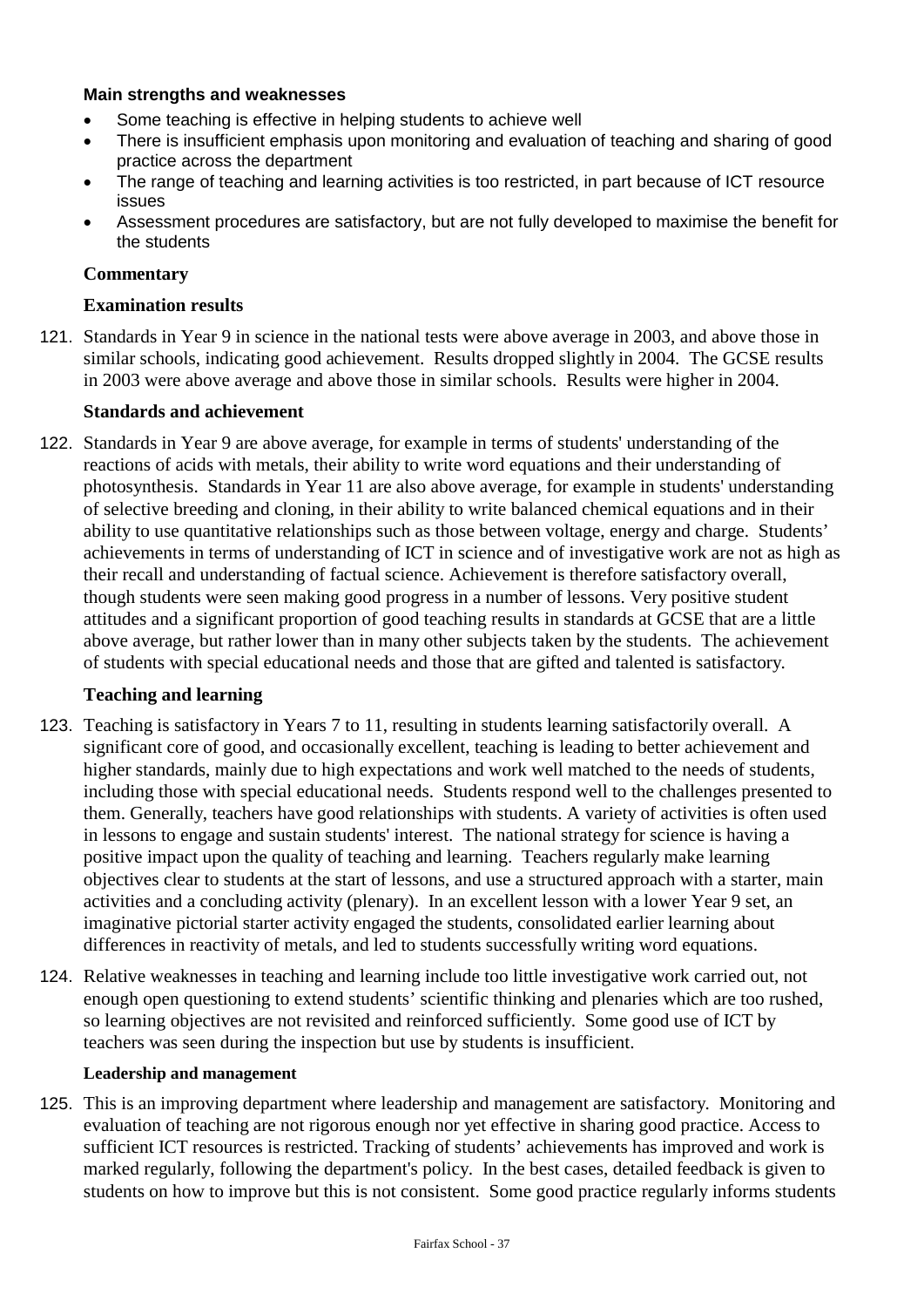of their performance levels and involves them in target-setting, but this is not in place across the department. Science makes a contribution to promoting literacy, with some good emphasis on appropriate technical language. Several teachers provide lists of key words and some encourage extended writing for students to explore and express their ideas. Inconsistencies in this and several other aspects across the department are restricting the progress being made and what the students can achieve.

# **INFORMATION AND COMMUNICATION TECHNOLOGY**

Provision in information and communication technology (ICT) is good.

|                                | Years 7, 8 and 9 | Years 10 and 11 |
|--------------------------------|------------------|-----------------|
| Standards                      | Average          | Above average   |
| Achievement                    | Satisfactory     | Good            |
| Teaching and learning          | Satisfactory     | Good            |
| Leadership                     | Satisfactory     |                 |
| Management                     | Satisfactory     |                 |
| Progress since last inspection | Very good        |                 |

#### **Main strengths and weaknesses**

- Results at the end of Year 11 are above average and achievement is good
- Teachers have good subject knowledge which enables them to plan thoroughly
- Teaching does not cater sufficiently for the extremes of ability range in Years 7 to 9
- Accommodation and resources are insufficient for students in Years 7 to 9

#### **Commentary**

#### **Examination results**

126. Teachers' assessments at the end of Year 9 indicated that students' performances were average. The proportion of students reaching level 5 or higher was above average, but the proportion reaching higher levels than 5 was well below average. Assessments followed a similar pattern in 2004. GCSE results were above average in 2003, but the number of entries was small. A similar number of students successfully obtained a GNVQ qualification. GCSE results in 2004 were similar to those in 2003, again with a small entry. The number of GNVQ successes doubled in 2004. This is a significant improvement since the last inspection.

#### **Standards and achievement**

127. Achievement of students up to Year 9, although satisfactory overall, is not as good for the higher and lower attaining students. This is as a result of teaching directed towards students of average ability in the mixed ability classes. Students have sound skills across the areas expected at age fourteen, such as the use of word-processing, spreadsheets and databases. Students following GCSE and GNVQ courses in Years 10 and 11 achieve well. They make good progress when working individually on coursework projects. For example, Year 11 students realised that they needed to identify their own problems precisely before attempting to design their data structures, and consequently reached an above average standard.

#### **Teaching and learning**

128. Teachers have a thorough knowledge of their subject and GCSE assessment expectations. They plan carefully, providing good activities in appropriate contexts which encourage learning. For example, Year 7 students learning to use search engines were keen to discover the cost of a particular computer game. Working relationships between teachers and students are good. Marking is thorough and includes helpful advice on improvement. Teaching and learning are good in Years 10 and 11 where project work encourages students to become independent learners. Students in Years 7 to 9 work in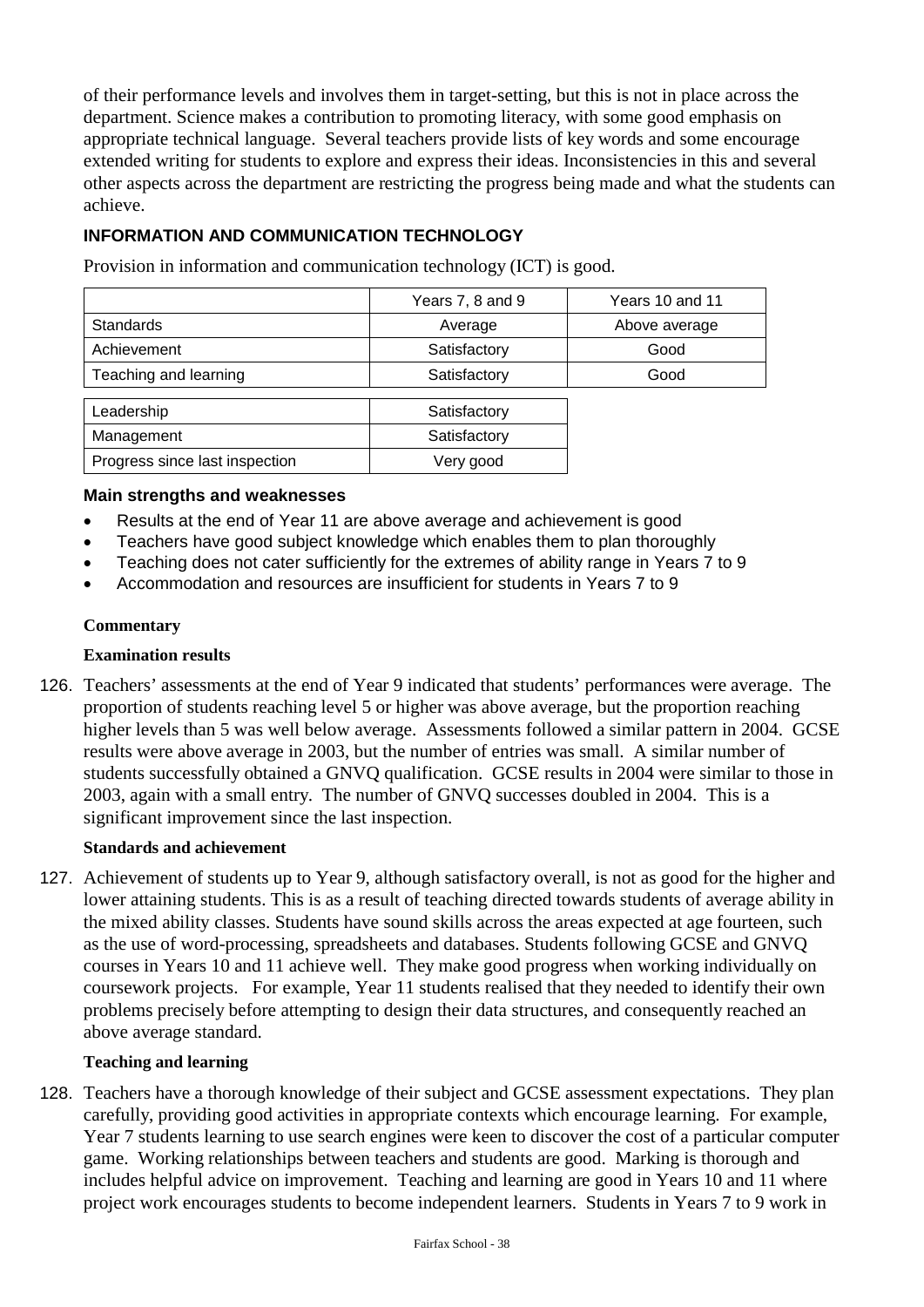crowded accommodation where computers have to be shared; resources have not kept pace with the expansion of ICT teaching in the school. Teachers in these mixed ability classes of Years 7 to 9 have difficulty in challenging higher ability students and supporting those needing help. For example, the standards of higher ability students were constrained in a Year 9 lesson on questionnaires because all students were required to investigate a prescribed hypothesis rather than devise their own.

### **Leadership and management**

129. Very good improvement has been made from the unsatisfactory provision at the time of the last inspection. The school has recruited a capable team of teachers who work well together. Teaching time has been increased. Evaluation and support for new teachers, however, is not as rigorous as it should be - no written guidance on how to improve teaching and learning is provided following lesson observations. Monitoring of student performance data is at an early stage of development. Many students are unaware of their current levels of performance and their targets for the future. ICT department documentation is satisfactory, with clearly defined policies, but schemes of work vary in quality. Students benefit from the use of the computer rooms and the availability of staff during lunchtimes and after school.

#### **ICT across the curriculum**

130. The overall competence of students in the use of ICT is above average. Teachers have begun to use laptops and interactive whiteboards effectively, and the use of ICT has been written into some schemes of work. A range of ICT resources enhances students' learning in areas including drama (where students use laptops and video clips in GCSE display work), physical education, design and technology and geography. A shortfall, currently, in ICT resources, means teachers find it difficult to book computer rooms to support teaching sufficiently in a few subjects, particularly mathematics and science. In business studies, although data projectors are used, students are given insufficient ICT experience and insufficient use is made of ICT in music.

## **HUMANITIES**

Geography, history and religious education were inspected.

## **Geography**

Provision in geography is good.

|                                | Years 7, 8 and 9 | Years 10 and 11 |
|--------------------------------|------------------|-----------------|
| Standards                      | Above average    | Above average   |
| Achievement                    | Good             | Good            |
| Teaching and learning          | Good             | Good            |
|                                |                  |                 |
| Leadership                     | Good             |                 |
| Management                     | Good             |                 |
| Progress since last inspection | Good             |                 |

#### **Main strengths and weaknesses**

- Most lessons are well planned and organised to ensure that all students achieve well
- Students usually respond well in lessons and have positive attitudes to learning
- The shared enthusiasm of the leadership and teaching team contributes well to learning and achievement
- Students have too few opportunities to use computers

#### **Commentary**

#### **Examination results**

131. Teacher assessments at the end of Year 9 were below average in 2003. The department correctly identified that these underestimated standards. Those for 2004 show a much higher proportion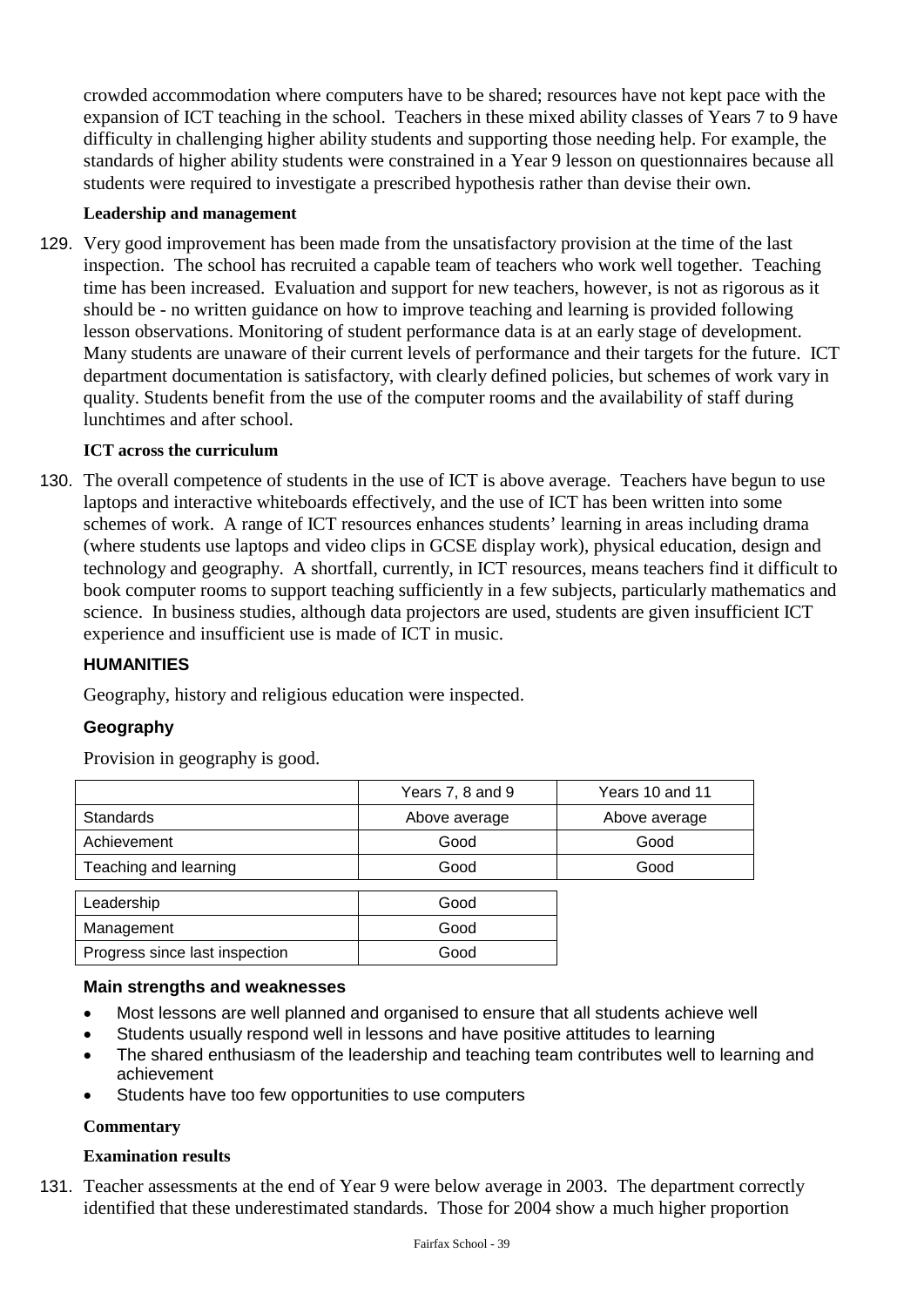gaining level 5, which overestimates actual standards. The department is aware of the need to continue to evaluate and improve its assessment procedures. The 2003 GCSE results were above average. Results are improving and, in 2004, an increased proportion of students gained A\*-C grades.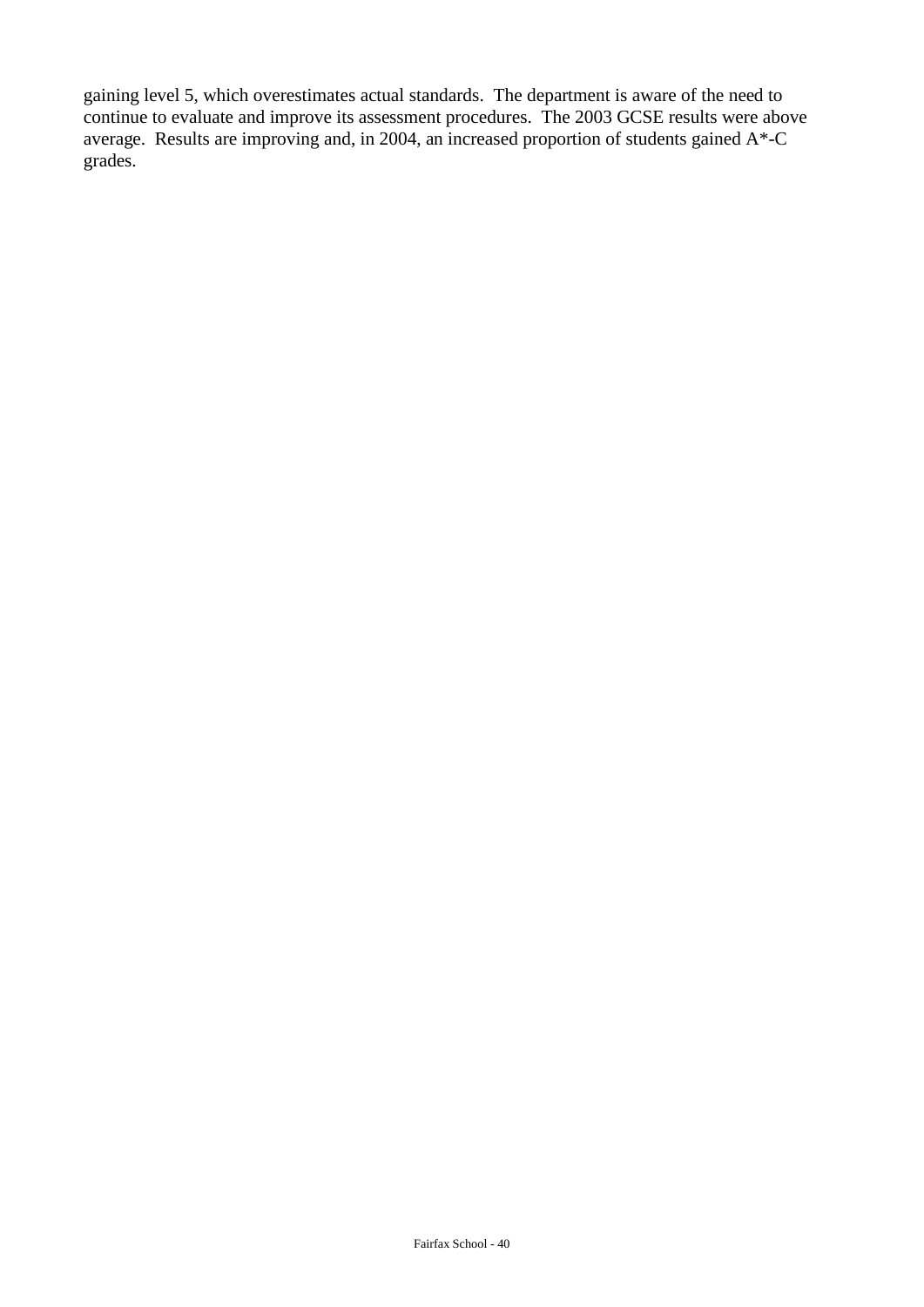#### **Standards and achievement**

132. Most students enter the school with average standards in geography. By Year 9, the great majority achieves well, improving to a level that is a little above the expected standard. Most students have a good knowledge of geographical processes and an understanding of how physical and human ones are interconnected. For example, they know that major earthquakes occur in certain areas, can explain why and understand the impact upon people who live there. Achievement continues to be good in Years 10 and 11, as standards are consolidated at an above average level for a very substantial proportion of students. Achievement is less good in a few lessons, due to unchallenging activities. In coursework, in which students analyse the way in which the local town centre operates, most show good investigative standards, presenting clear, relevant hypotheses and testing these in a well-organised way through first-hand research.

#### **Teaching and learning**

133. Teaching is good overall and sometimes very good. Most lessons are very well planned. For this reason, they start briskly and are well organised, so that learning develops coherently and students work at a good pace. Good questioning ensures that all students pay attention and take part in discussions. Although teachers do not always plan work specifically for those with special educational needs, or higher attainers, they have a good awareness of their needs. They effectively support and challenge where needed by directing questions at an appropriate level, giving individual help and managing group work well. Teachers show great enthusiasm for the subject. They endeavour to plan imaginative, interesting and enjoyable tasks. These are not always as successful as intended, but usually secure the aim of enthusing and involving students, so that their responses make a good contribution to their achievement. In a small number of lessons, activities are not challenging enough, because they do not build well on what students already know. Teachers occasionally tolerate too much talking as students work, so that they do not fully concentrate on their work. This causes their achievement to be lower than it could be.

#### **Leadership and management**

134. There have recently been very significant changes to the teaching team, including arrangements for leading and managing the subject. Because of this, while there are many clear strengths in the department and it is showing considerable promise as it reshapes, the impact upon achievement has still to be fully felt. Leadership is characterised by great enthusiasm for geography and this is shared by the teaching team, with good sharing of ideas for improvement. Management is effective, with well worked out procedures for monitoring and improving teaching and learning. In reorganising GCSE fieldwork to ensure it was fully accessible to students in wheelchairs, the department has shown high commitment to the school's determination to welcome and fully involve all. The department also makes a very good contribution to the school's commitment to training new teachers. Student teachers are very well supported and respond very well to the good opportunities they are given to make a contribution to the work of the department. Improvement since the last inspection has been good, with most strengths being maintained, in spite of the changes in the department. Although there is a commitment to the use of ICT, plans are often not implemented, due to difficulty in gaining access to computers.

#### **History**

Provision in history is very good.

|                       | Years 7, 8 and 9 | Years 10 and 11    |
|-----------------------|------------------|--------------------|
| <b>Standards</b>      | Above average    | Well above average |
| Achievement           | Very good        | Very good          |
| Teaching and learning | Very good        | Very good          |
|                       |                  |                    |
| Leadership            | Very Good        |                    |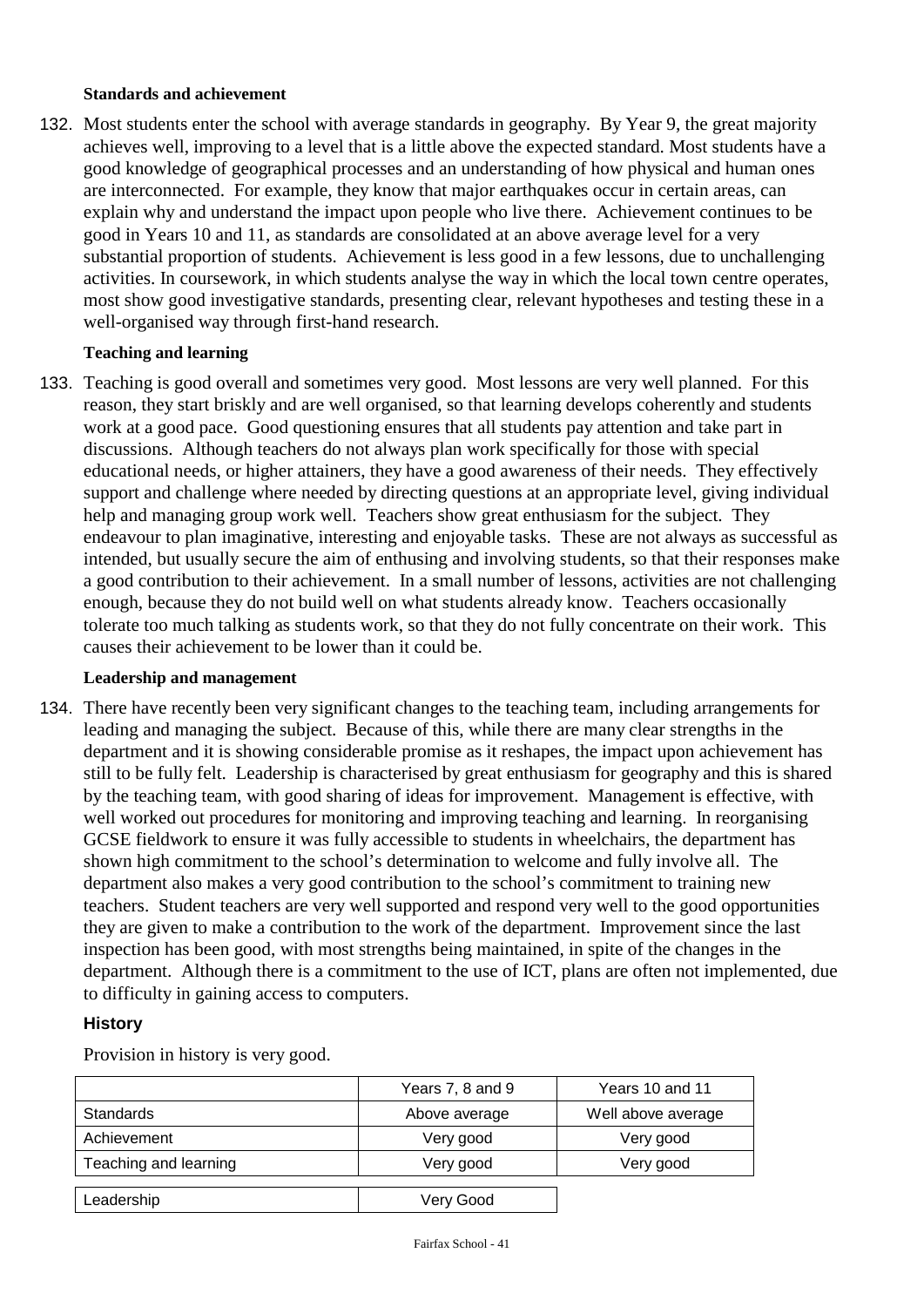| Management                     | Good      |
|--------------------------------|-----------|
| Progress since last inspection | Very Good |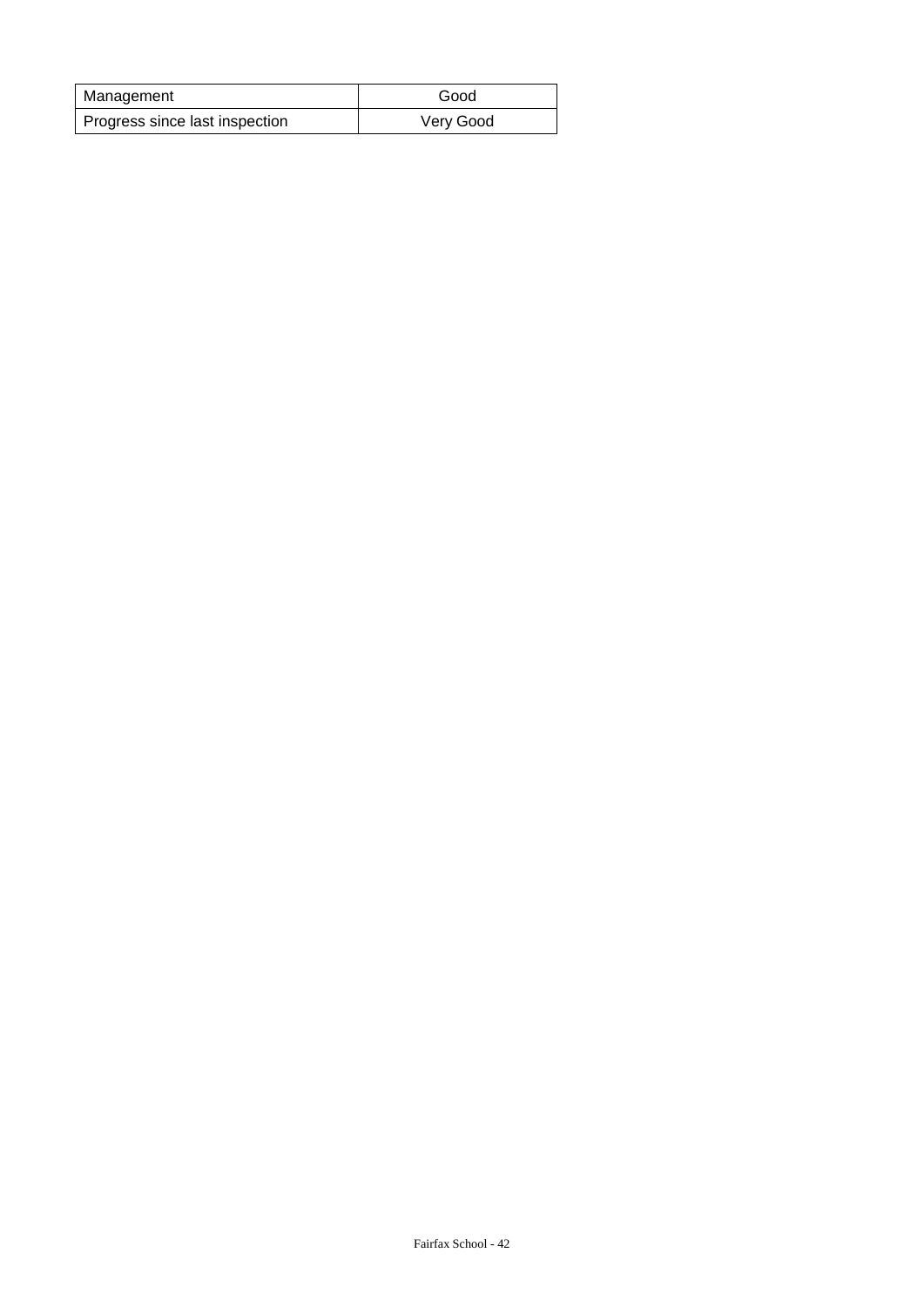### **Main strengths and weaknesses**

- Students' knowledge and understanding of history rapidly increases as they move through the school, helped by their very good attitudes to learning
- The very good quality of teaching results in very good achievement, raising standards
- Strong leadership is providing the vision and platform for sustained improvement
- Assessment for learning is not fully implemented and not all classrooms have full use of ICT

### **Commentary**

### **Examination results**

135. The proportion of students achieving A\*-C GCSE grades in 2003 was well above average. A high proportion of students achieved  $A^*$ -A grades compared with most other subjects – 29 percent of girls and 22 percent of boys. Results for 2004 are higher than in 2003. Teacher assessments in Year 9 in 2003 were above average and similar in 2004.

#### **Standards and achievement**

136. On entry, students have a broadly average knowledge of history. They quickly improve because teaching focuses on key skills and the focus is on individual needs. By Year 9, standards are above average. In Years 7 and 8, students develop questioning skills and understand about evaluation and analysis of historical sources. In Year 9 they have begun to use empathy in their explanations of a personal view of the railways. By Year 11, the range of approaches to teaching and learning leads to even higher standards. In Year 10, students understand how to compare and contrast historical evidence and make conclusions about the relationship of Britain and France to Italy during the Abyssinian issue. By Year 11, students are able to carry out theoretical analyses and are adept at interpreting historical events and using notes effectively to plan essays. Through their very good understanding of empathy they are able to argue rationally and use this to very good effect in discussions, debate and in written work.

#### **Teaching and learning**

137. Lessons are well structured and learning develops through a range of activities which focus on students' individual learning styles. Teachers have very high expectations, set challenges and use a variety of activities to make history lessons interesting. Students respond with very good attitudes to work. Assessment is a positive feature of teaching. Teachers continually check progress through well-selected questions and these are carefully directed to make sure all students respond. The use of individual whiteboards is a good innovation. Students often work in pairs to assess and comment on answers to questions. Teachers mark books regularly, but comments are not always sufficiently focused on the development of historical skills. The use of visiting speakers helps students learn, for example about the Battle of the Atlantic and life in Poland during World War 2; visits to museums enhance students' learning of industrial development. Careful planning and very good use of teaching assistants enable students with special educational needs and the gifted and talented to achieve at the same rate as their peers.

#### **Leadership and management**

138. A clear vision is shared by all teachers and support staff. Leadership is motivating and enthusiastic and this gives confidence to teachers and students to be imaginative. The curriculum is designed to enhance students' historical experience of people and the contribution individuals have made to shape our history. The development plan focuses on raising standards and achievements. The curriculum is also planned so that students learn about enterprise. The department carries out a review each year, seeking students' views about the curriculum and teaching styles. All teachers share good practice through a series of lesson observations. The department is developing ICT within the curriculum but the use of computers is not yet fully incorporated into the department. Very good improvement has been made since the last inspection, with higher standards and better teaching.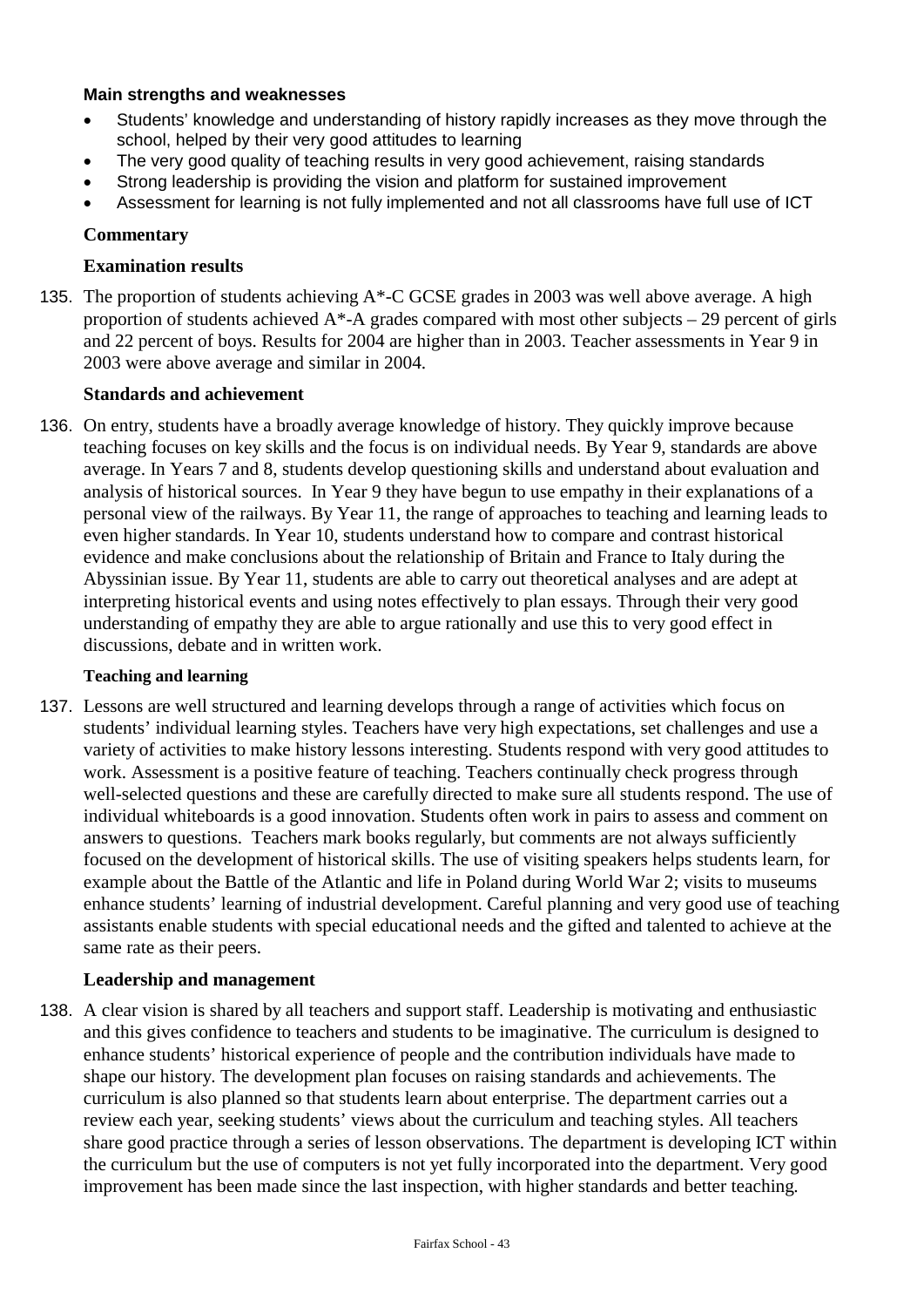## **Religious education**

Provision in religious education is unsatisfactory.

|                       | Years 7, 8 and 9 | Years 10 and 11                    |
|-----------------------|------------------|------------------------------------|
|                       |                  | GCSE above average                 |
| <b>Standards</b>      | Above average    | Statutory RE low                   |
| Achievement           |                  | GCSE very good                     |
|                       | Good             | <b>Statutory RE unsatisfactory</b> |
| Teaching and learning |                  | GCSE very good                     |
|                       | Good             | Statutory RE n/a                   |
|                       |                  |                                    |
| Leadership            | Unsatisfactory   |                                    |

| Management                     | Unsatisfactory |
|--------------------------------|----------------|
| Progress since last inspection | Satisfactory   |

#### **Main strengths and weaknesses**

- The time available for religious education in Year 10 is insufficient to fulfil statutory requirements
- Leadership and management of the subject are currently unsatisfactory
- GCSE results are generally above average because of very good teaching
- Students in Years 7 to 9 respond well to good teaching, taking a pride in their work and achieve well
- Lack of ICT in the departmental rooms is restricting students' achievements

### **Commentary**

### **Examination results**

139. In 2003, about a quarter of the year group took GCSE and 69 per cent gained A\*-C results, with a high proportion of A<sup>\*</sup>-A grades. In 2004 the results were lower at the higher grades but, in both years, all students passed. The teacher-assessed levels at the end of Year 9 in 2003 placed 77 per cent of the intake at level 5 or above, which is an above average performance. Assessments were similar in 2004.

#### **Standards and achievement**

140. In Year 7. some good work on symbolism was seen, including a moving piece on the symbolism of a piece of jewellery. In Year 9, students' work was very good in a challenging module on suffering. Students achieve well overall in Years 7 to 9 and take care and pride in their presentation of work. As no discrete statutory religious education is taught in Year 10, no evidence is available to make a judgement on the core provision. In Year 11, there is also little evidence of standards to make a clear judgement. Students' standards are therefore low because time is not spent teaching a core religious education course, responding to the requirements of the locally Agreed Syllabus. In GCSE work, standards are above average and students achieve very well because of very good, well-structured and targeted teaching. Students can compare and contrast different denominational views on the sanctity of life. For example, they co-operated well to produce a comprehensive synthesis of relevant points on poverty in the third world. Students of all abilities achieve well and apply religious concepts to contemporary issues, one of the most challenging parts of the course.

#### **Teaching and learning**

141. Both teaching and learning are good overall in Years 7 to 9 and very good in GCSE classes in Years 10 and 11. The work set for the students in Year 9 has many good features, such as good opportunities for personal and reflective responses. Students produced perceptive responses to questions such as "life is like a ….". Teachers use good questioning skills to challenge students to expand their thinking and so students of all levels of ability make good progress. In the GCSE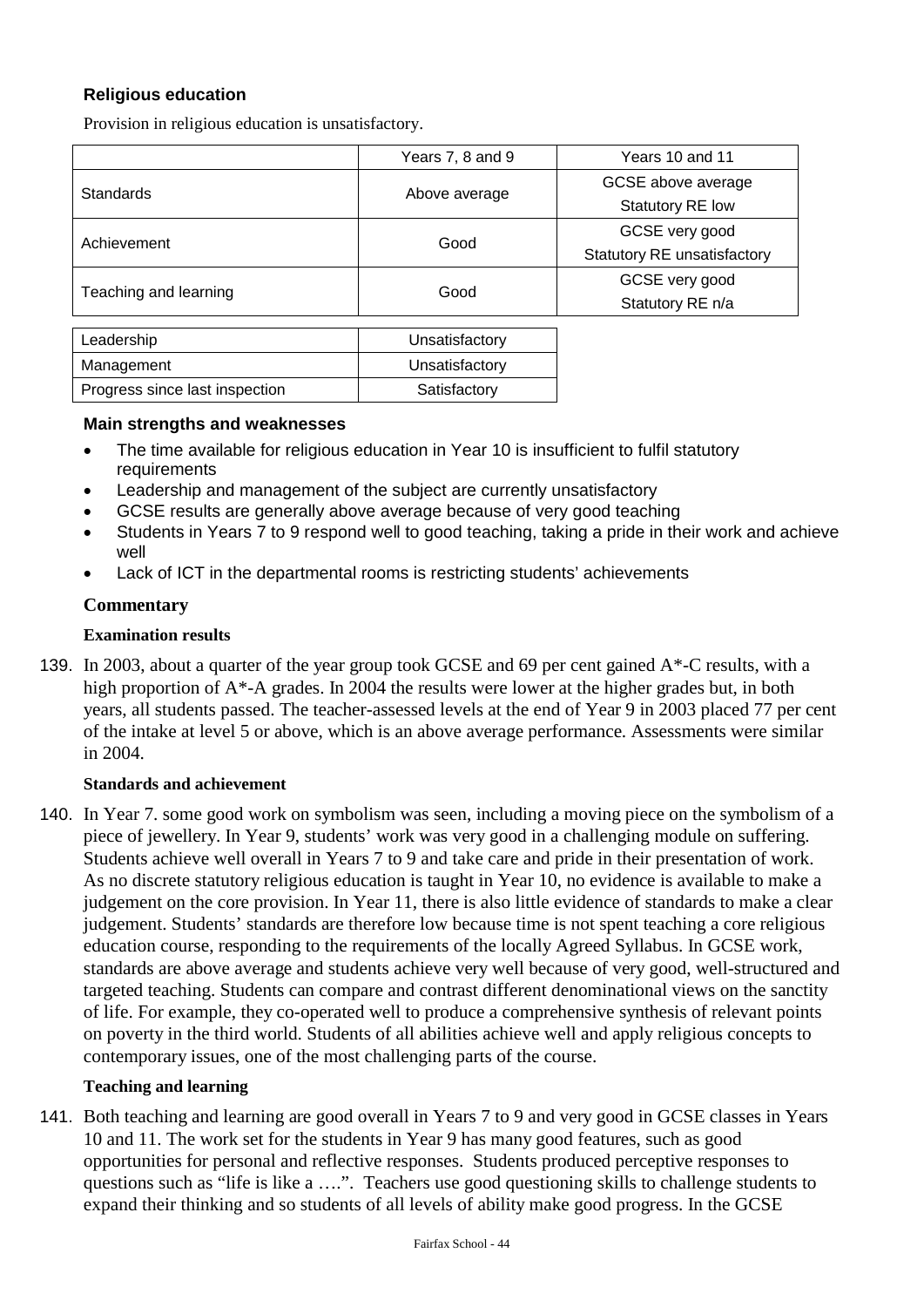religious studies course, very good planning matches the pace and challenge of the work closely to the particular students and takes account of their differing needs and learning strengths. The restricted access to ICT inhibits the development of a greater variety in teaching, for example in gaining virtual access to world faiths and to the impact of belief on life and practice.

### **Leadership and management**

142. Recent changes in staffing and the responsibilities of key staff have contributed to challenging circumstances for the subject, which have not yet been sufficiently addressed. The departmental handbook is not up to date. The use of levels in routine marking is underdeveloped. There is some confusion in the marking scheme between achievement and attainment, and scrutiny of the marked work shows variation in practice within the department. The fusion of religious education into citizenship in Year 10 is unsatisfactory since there is insufficient coverage of the Agreed Syllabus. The specialist teachers in the department are however maintaining the good standards of work seen in the previous inspection. Resources are adequate but dependent on copied materials. The accommodation is also adequate but, in mobile classrooms detached from the main buildings, access to ICT facilities is difficult.

## **TECHNOLOGY**

Design and technology consists of food, resistant materials, textiles and graphics taught throughout Years 7 to 9. GCSE courses in resistant materials, graphic products, food and child development are offered.

## **Design and technology**

Provision in design and technology is good.

|                       | Years 7, 8 and 9 | Years 10 and 11 |
|-----------------------|------------------|-----------------|
| <b>Standards</b>      | Above average    | Above average   |
| Achievement           | Good             | Good            |
| Teaching and learning | Good             | Good            |

| Leadership                     | Very good |
|--------------------------------|-----------|
| Management                     | Very good |
| Progress since last inspection | Very good |

#### **Main strengths and weaknesses**

- Students achieved well above average standards at GCSE as a result of effective preparation, teaching and learning
- The leadership of the department is very good
- Very good lesson planning, including the use of ICT across the department, leads to good learning
- Specialist teachers motivate students through their enthusiasm for the subject
- Some inconsistencies in teachers' expectations restrict students' achievements at times

## **Commentary**

#### **Examination results**

143. Students' end of Year 9 assessments in 2003 indicated that they attained above average standards across the full range of competences tested. GCSE results in design and technology subjects were above average in 2003. Results were higher in 2004, substantially so in child development.

#### **Standards and achievement**

144. The number of students opting for the range of technology subjects is increasing. Students enter the school with average standards and by the end of Year 9 they reach above average levels and a substantial proportion reach well above average in Year 11. This represents good achievement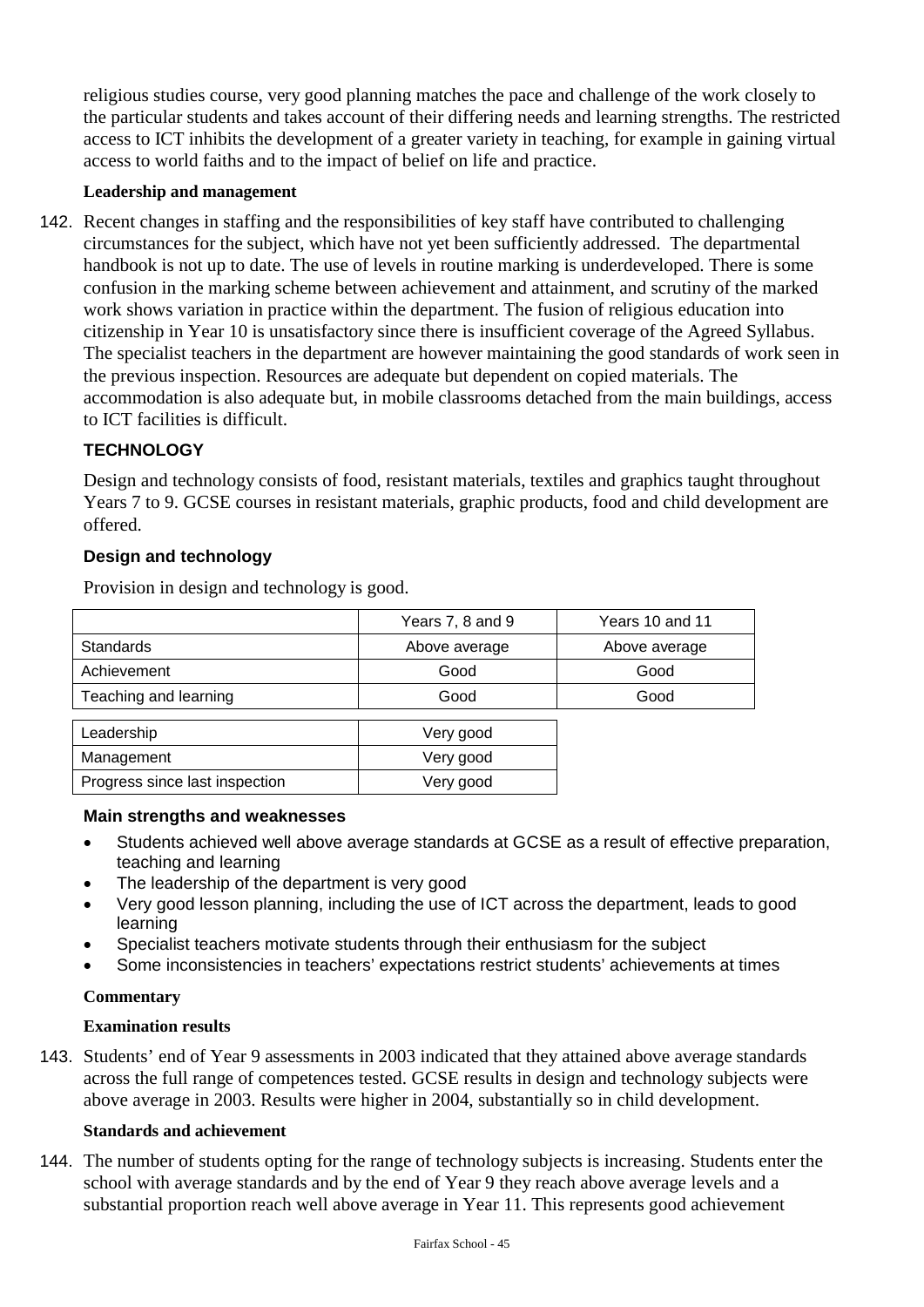overall, with some that is very good. Girls and boys progress at a similar rate. Students with special educational needs and the most capable achieve at the same rate as other students. In all classes students' achievement is sound or better, but there is variation depending to a great extent upon the quality of teaching. Students in Year 9 can make lap joints successfully, working to the realisation of designed wooden boxes. Health and safety aspects are clearly understood. In their GCSE course, students designed and made trophies using two materials, working to a good standard. Year 9 students appreciate the importance of food advertising and the quality of packaging of foodstuffs as well as the importance of a healthy diet.

### **Teaching and learning**

145. The quality of teaching and learning is good overall. Particular strengths were the pace of lessons and a good variety of activities, both of which helped to retain students' attention and interest. Detailed schemes of work are followed which help students to progress through the various skills and knowledge required in all the areas. Students' learning benefits from the small class sizes, which enable teachers to spend more time with individuals during practical lessons. Students work hard and their behaviour is good which reflects the good teaching. They work well on their own and in groups when required, and respect each other and teachers. Teachers have very good subject knowledge. They are well trained in the use of ICT and students benefit from the good ICT resources used. In a few lessons, explanations and expectations were not clear to lower attainers and insufficient exemplar material was available. In some graphics and resistant materials lessons, work was too prescriptive, preventing students from having the opportunity to be creative and show individual flair. Teachers offer 'drop in' sessions after school to support GCSE coursework, which shows their commitment to the students and raising standards further.

#### **Leadership and management**

146. The department is very well led, with a good team of supportive specialist teachers. There is a clear vision for the department, and the energy and enthusiasm to work towards making improvements. Curriculum planning is thorough and assessment, which is good, is seen as being key to raising standards further. Self-evaluation takes place effectively and staff training is ongoing. Support staff are managed well and their contribution is valued. Accommodation and resources are very good and meet all the requirements of the curriculum and the courses offered in the department. There is full access for students with physical disabilities. Improvement since the previous inspection has been very good. Standards and achievement are higher and better, ICT is used more successfully and assessment is more effective.

#### **VISUAL AND PERFORMING ARTS**

Art and design and music were inspected in full and drama was sampled.

#### **Art and design**

Provision in art and design is very good.

|                       | Years 7, 8 and 9 | Years 10 and 11    |
|-----------------------|------------------|--------------------|
| Standards             | Above average    | Well above average |
| Achievement           | Good             | Very good          |
| Teaching and learning | Good             | Very good          |
| Leadership            | Verv aood        |                    |

| Leadership                     | Very good |
|--------------------------------|-----------|
| Management                     | Very good |
| Progress since last inspection | Very good |
|                                |           |

### **Main strengths and weaknesses**

- GCSE results are some of the highest in the school
- Teachers challenge the students who achieve very well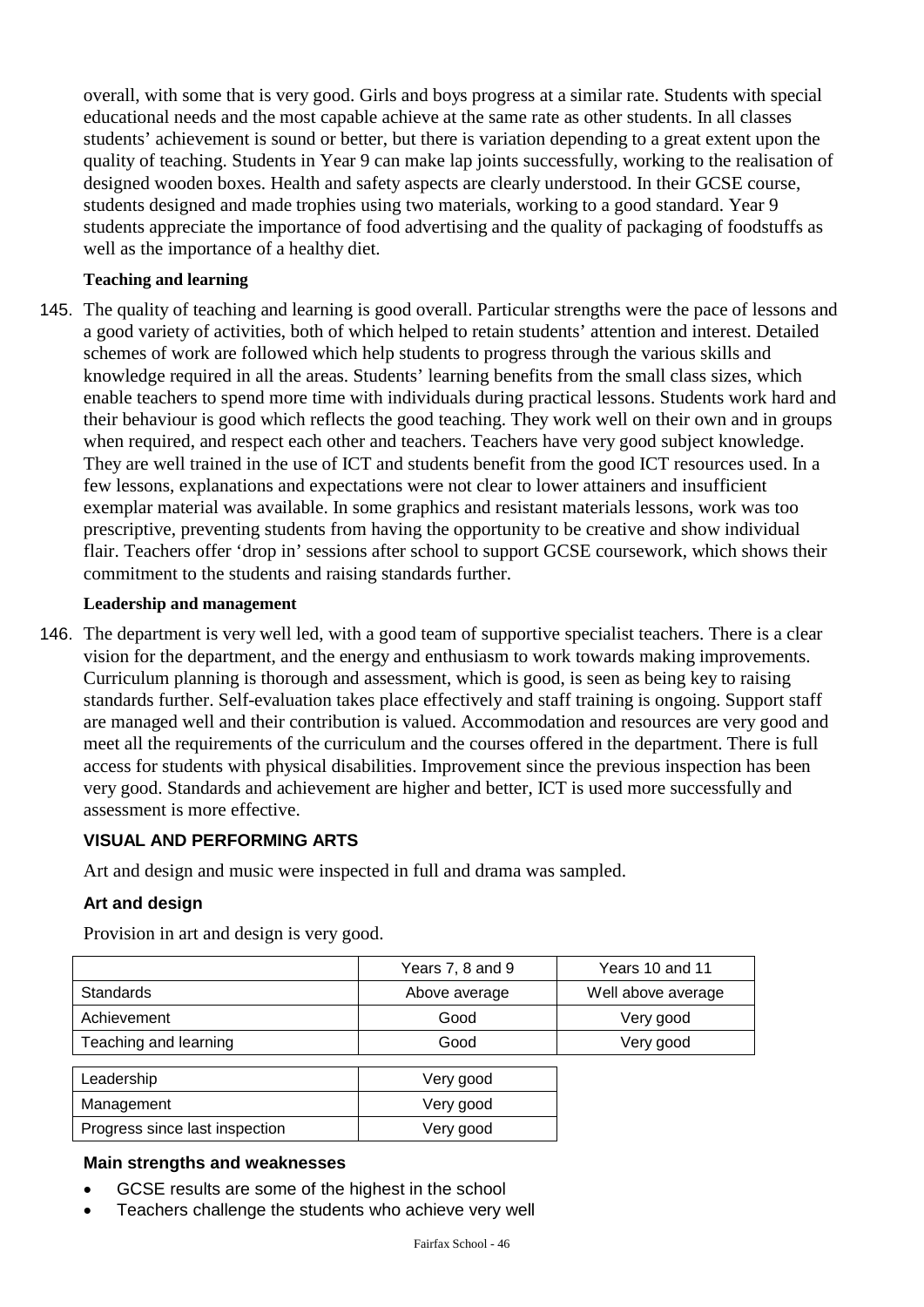- The assessment and academic monitoring of students is excellent
- Very good leadership shows a clear vision for the development of the subject
- Students do not have sufficient opportunity to use ICT as an aid to learning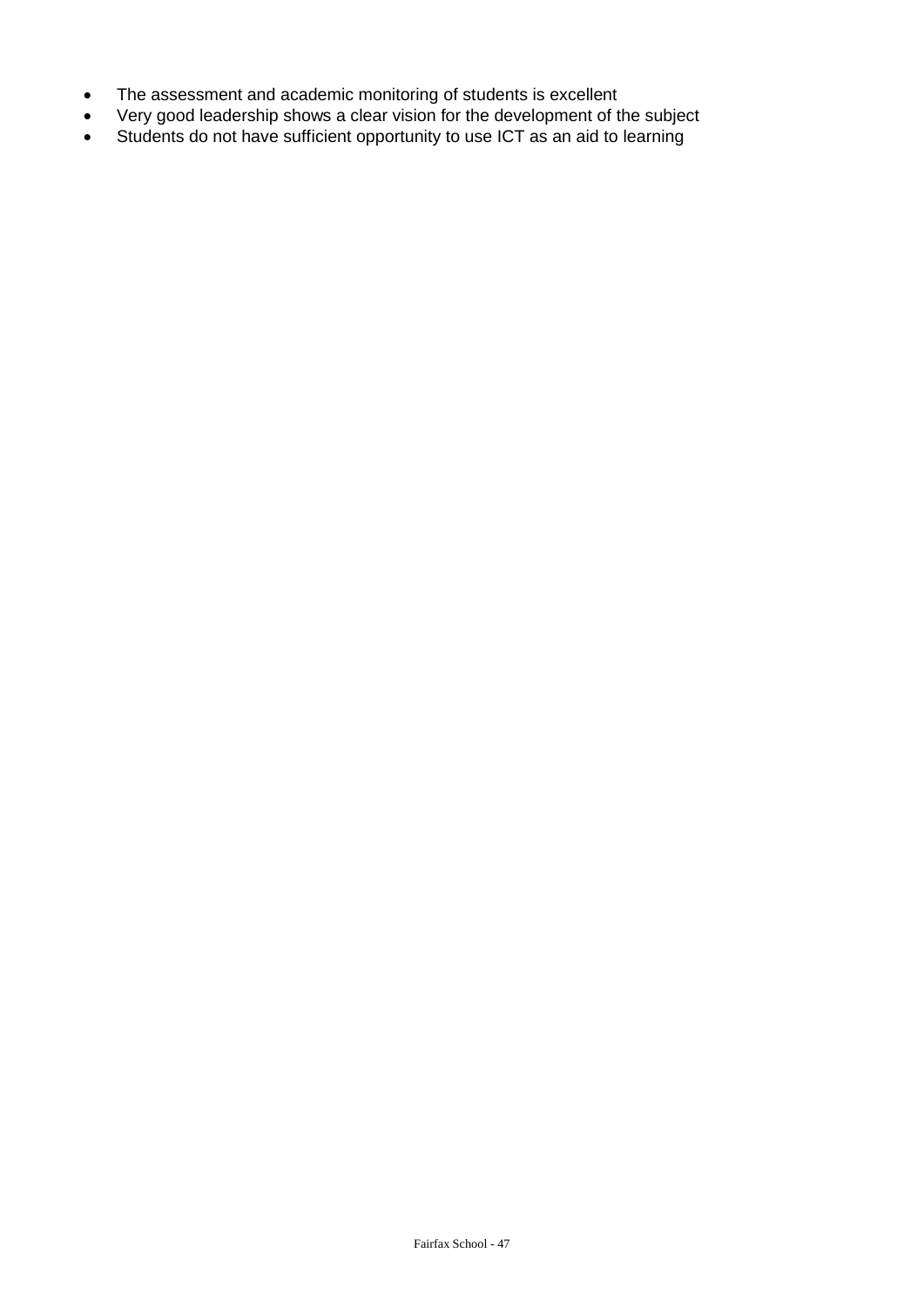### **Commentary**

### **Examination results**

147. The results of the 2003 teachers' assessments in Year 9 were well above average; all students attained a level 5 or better with a large proportion getting level 6. The GCSE results in 2003 were well above average. Results in 2004 maintained the trend in teacher assessments and GCSE results. Nearly all the students gained the higher grades A\* to C at GCSE but few attained the highest grades A\* and A. Although the course is more popular with girls, boys do just as well as girls.

### **Standards and achievement**

148. Standards in the current Year 9 are above expectations. Students' attainment on entry is average. The good progress made in Years 7 to 9 is due to the challenging tasks set by teachers and their expectations that high standards will be achieved. All students reach a high technical standard of handling the formal elements of art in most strands of the subject. They also have a good knowledge of the work of artists and sound understanding of how other cultures use imagery for different purposes. The most able students are helped to make very good progress by the many opportunities to learn through independent enquiry. Students on the GCSE course are achieving standards that are well above average. Students make very good progress. This is because they develop very effective understanding of a working method that starts with researching topics in sketchbooks. Students then select the best ideas and, through a careful process of refinement, produce very high quality coursework. All students are helped to achieve very high standards by the extremely rich sets of examples that line the walls in all the studios.

### **Teaching and learning**

149. Teaching and learning are good. They are very good on the GCSE course. In the lessons observed, varied and ambitious tasks were explained in ways that students understood and this allowed them to learn in clearly defined, incremental steps. When teaching was less than good it was either because introductions were too long-winded or that class management lacked sufficient firmness. All teachers know their students very well and support them very well with individual attention. This is constrained by the high number of students in Year 9 groups. All students get help or advice that is based on teachers' very good subject knowledge. Students respond very well to the teachers' high expectations and consequently, attitudes are very positive. Talented students are taught a specially devised course in a lunchtime club. Students enjoy both visits to art galleries and tuition from artistsin-residence. Their subsequent outcomes show that they have learnt how to evaluate the work of artists and then use these influences effectively. Opportunities to use computers for teaching and learning are insufficient. Assessment is thorough and rigorous. All students have their progress checked by regularly updated records. They are set challenging targets. In Years 10 and 11, the work of all students is reviewed to indicate how well they are doing. The teacher and student agree ways of pursuing further improvement.

#### **Leadership and management**

150. The department is very well led and managed. An excellent team has been established. The views of all teachers are sought and valued, particularly when the departmental self-evaluation takes place or when work is moderated. Consequently, there is an accurate picture of what needs to be done to move the department forward in the future. The management of the department is very good. The way that it intends to improve is expressed clearly in the development plan. Improvement since the previous inspection has been very good. GCSE results are significantly better. The curriculum now has continuity and progression as a result of the perceptive reviews of what has been taught and what has had the most success. The department is one of the most successful in the school.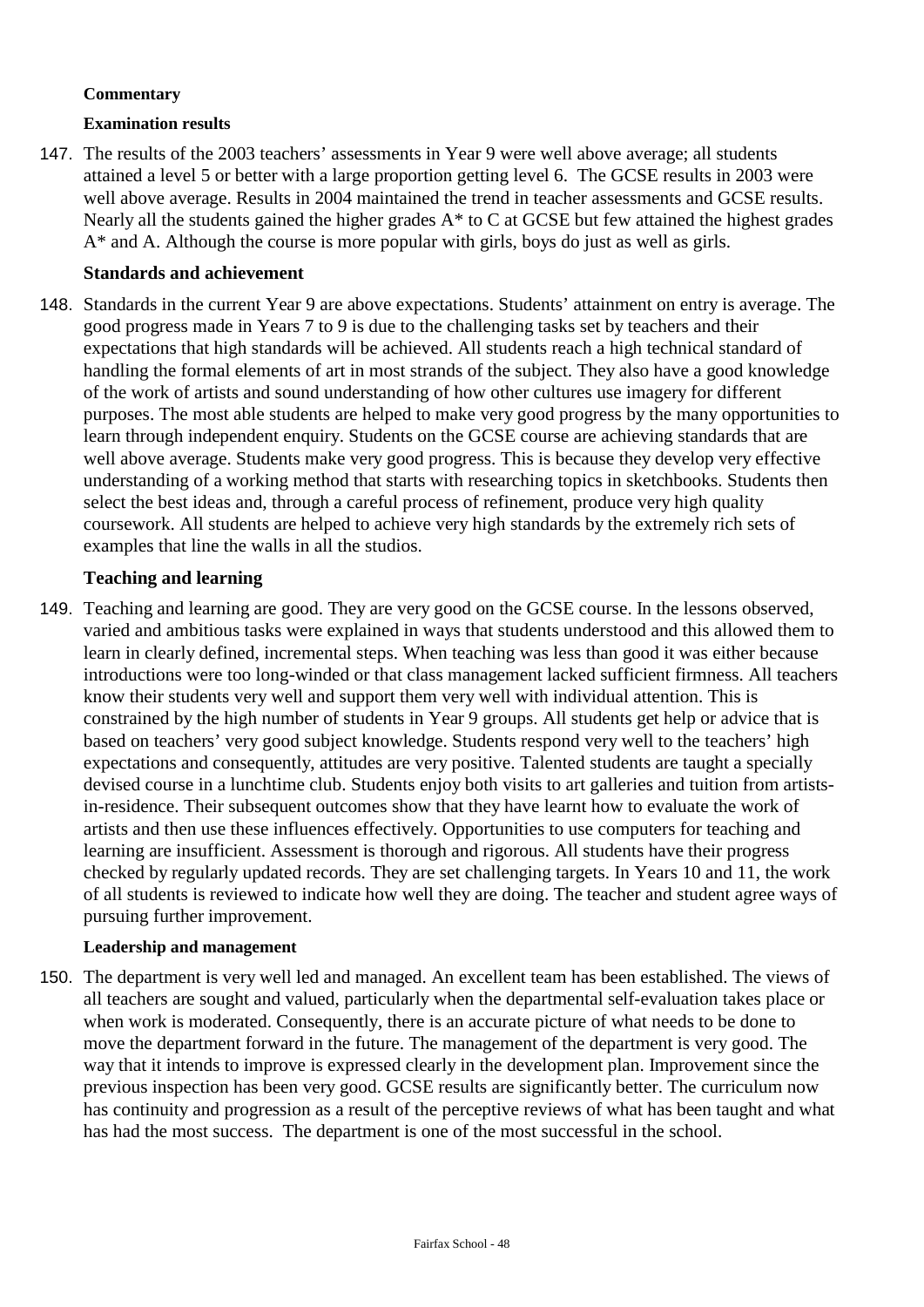### **Music**

Provision in music is satisfactory.

|                                | Years 7, 8 and 9 | Years 10 and 11 |
|--------------------------------|------------------|-----------------|
| <b>Standards</b>               | Average          | Average         |
| Achievement                    | Satisfactory     | Good            |
| Teaching and Learning          | Satisfactory     | Good            |
|                                |                  |                 |
| Leadership                     | Satisfactory     |                 |
| Management                     | Unsatisfactory   |                 |
| Progress since last inspection | Satisfactory     |                 |

#### **Main strengths and weaknesses**

- The excellent range of extra-curricular music activities are very well supported and a large number of performance opportunities are offered
- Good and very good teaching results in good achievement, although some teaching and learning are unsatisfactory
- Composition and music literacy skills are not being developed sufficiently

#### **Commentary**

#### **Examination results**

151. Year 9 National Curriculum teacher assessments in 2003 were well above the national average, and 2004 assessments were similar. These assessments do not reflect the standards seen during the inspection. Results at GCSE in 2003 were just above the national average but in 2004 much lower.

#### **Standards and achievement**

152. Performing skills are particularly well developed in Years 7 to 9 but compositional skills are less so and musical literacy is weak. As a result of having no books in which to record their work, students are unable to build sufficiently on their prior knowledge. Some groups of students achieve well in Years 7 to 9 as a result of good or very good teaching. In keyboard playing, students develop from playing simple five-note melodies to those with a wider range accompanied by simple left hand chords. In some Year 7 to 9 classes however, where teaching is ineffective, achievement is unsatisfactory and students with special educational needs lack sufficient support. At GCSE, standards of performing are above average and students demonstrate a high level of aural skill in identifying difficult concepts such as the instrumental techniques used in 20th century music. Students are challenged to progress at a fast pace. Throughout the school, the short amount of time allowed for some activities, particularly composition, combined with the lack of music literacy, is unhelpful in improving achievement.

#### **Teaching and learning**

153. In Years 7 to 9, the quality of teaching and learning varied from unsatisfactory to very good. The better teaching was characterised by well-planned tasks that both challenged and reinforced what was already known. Students in these lessons identified how they could improve their performances. They understood and used musical language to describe what they were studying. Singing, listening and performing tasks were integrated and clearly linked to National Curriculum levels. Good relationships resulted in good behaviour and student attitudes. Unsatisfactory teaching focused on lesson activities, rather than on learning, with no clear progression of tasks. Here classroom management was weak and more time was spent managing behaviour than promoting learning, resulting in lessons that had a slow pace with a choice of repertoire that was too easy. In some lessons, students were not able to achieve tasks either because they did not understand what to do, or because they lacked the skills. For example, a lack of music reading skills prevented progress in performing, as students were unable to apply performing skills learnt in one piece to new repertoire.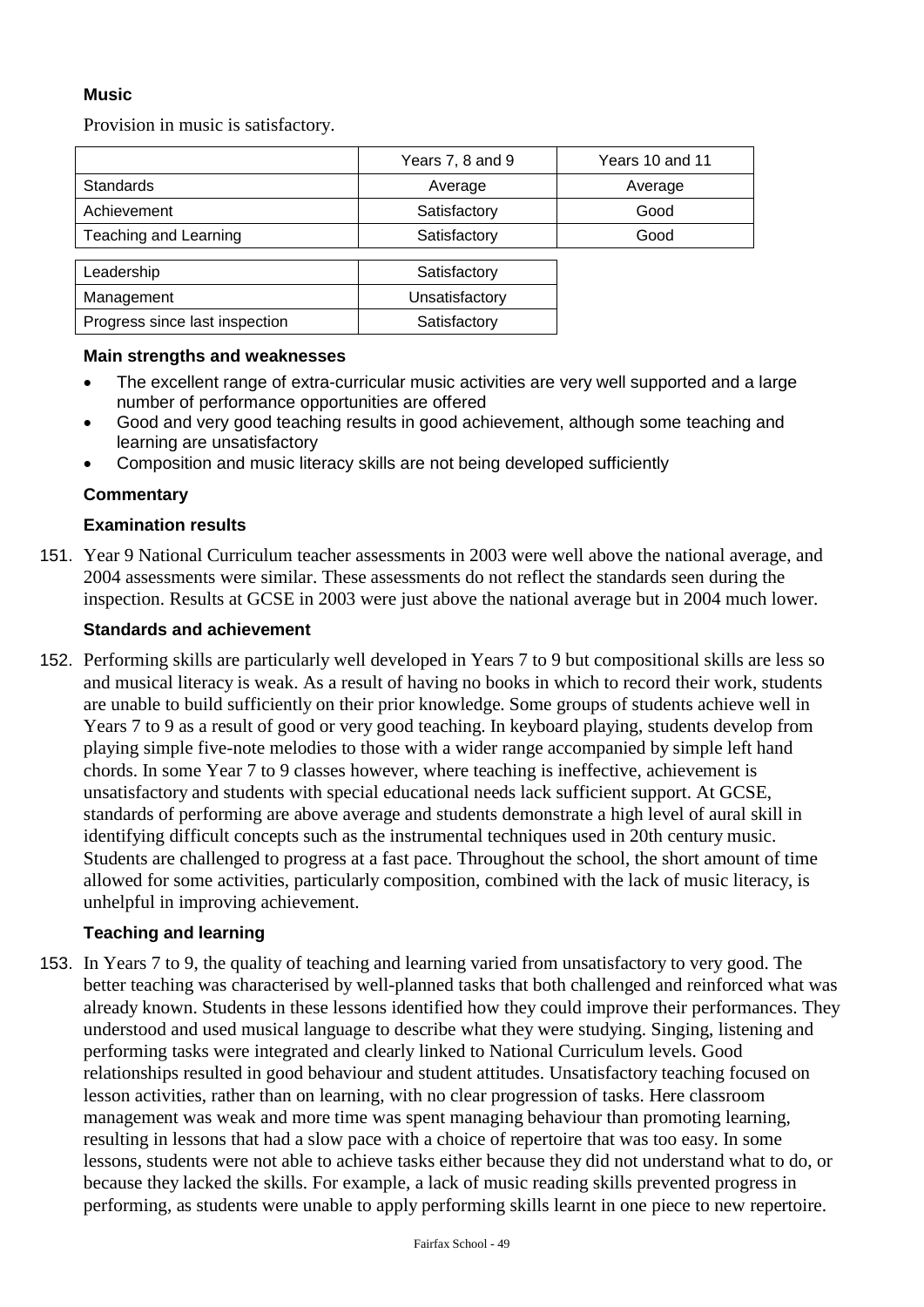This, together with the lack of access to ICT in Years 7 to 9, also means that students are unable to refine and develop extended compositions. In GCSE classes, teachers had high expectations, presenting difficult listening tasks in a dynamic manner and providing support and encouragement according to individual need. Students were anxious to learn and were challenged by the high expectations. Performance is assessed regularly and students frequently appraise each other's work, making positive comments and identifying ways of improving. Other skills, particularly the marking and assessment of listening work, indicate that assessment is satisfactory overall.

### **Leadership and management**

154. The department makes good use of and supports several trainee teachers who help to maximise the musical expertise available in the classroom. The dynamic leadership results in an excellent range of extra-curricular opportunities, some involving very large numbers of students from across the school. The curriculum, which is very good in many ways, does not fully meet National Curriculum requirements. Monitoring and support for improving the quality of teaching within the department is insufficiently effective. This task, as well as management of the curriculum, extra-curricular work and the large numbers of instrumental staff, is not currently supported by sufficient management time. Improvement since the last inspection has been satisfactory, with sufficient curriculum time now provided for Years 7 to 9, and higher standards. There are areas of weakness, however, which need to be tackled.

#### **Drama**

- 155. Provision for drama was sampled. GCSE results in 2003 were above average and all students gained a pass grade. There was a further improvement in 2004 results, most notably in the relatively high proportion of students gaining the highest A\*/A grades. Standards in lessons seen were above average in Year 9 and well above average on the GCSE course. Teaching observed was good, and very good at GCSE. Lessons are well planned and taught with enthusiasm and very good class management. As a result, even younger students learn how to work maturely, cooperate, and support one another whether as performers or audience. All students are aware of how drama skills develop and where they are in terms of achieving those skills, because teachers make clear what constitutes success and how progress can be made. Students become confident performers and make sensible and helpful comments to others because teachers model the value of doing these things well.
- 156. Older students are allowed, and use, independence and responsibility. Whilst some remain reluctant to propose ideas, all take part in group work. This helped a Year 10 class quickly produce a range of well thought out ideas on the theme of hostages, to which they then applied an imaginative variety of performance techniques.
- 157. This is a well-organised and successful department. There has been good improvement since the last inspection: GCSE results have risen substantially, the scheme of work for younger students is much better, and issues related to drama management have been addressed. The school puts on two major productions each year, and theatre visits and workshops provide other chances for students to follow their interest in drama.

#### **PHYSICAL EDUCATION**

All students follow a course of physical education in Years 7 to 9 covering games, gymnastics, swimming and athletics. In Years 10 and 11, all students follow a non-examinable course covering a range of activities. Two groups of students, with approximately 20 in each group, follow a GCSE physical education course. All these courses were inspected.

Provision in physical education is very good.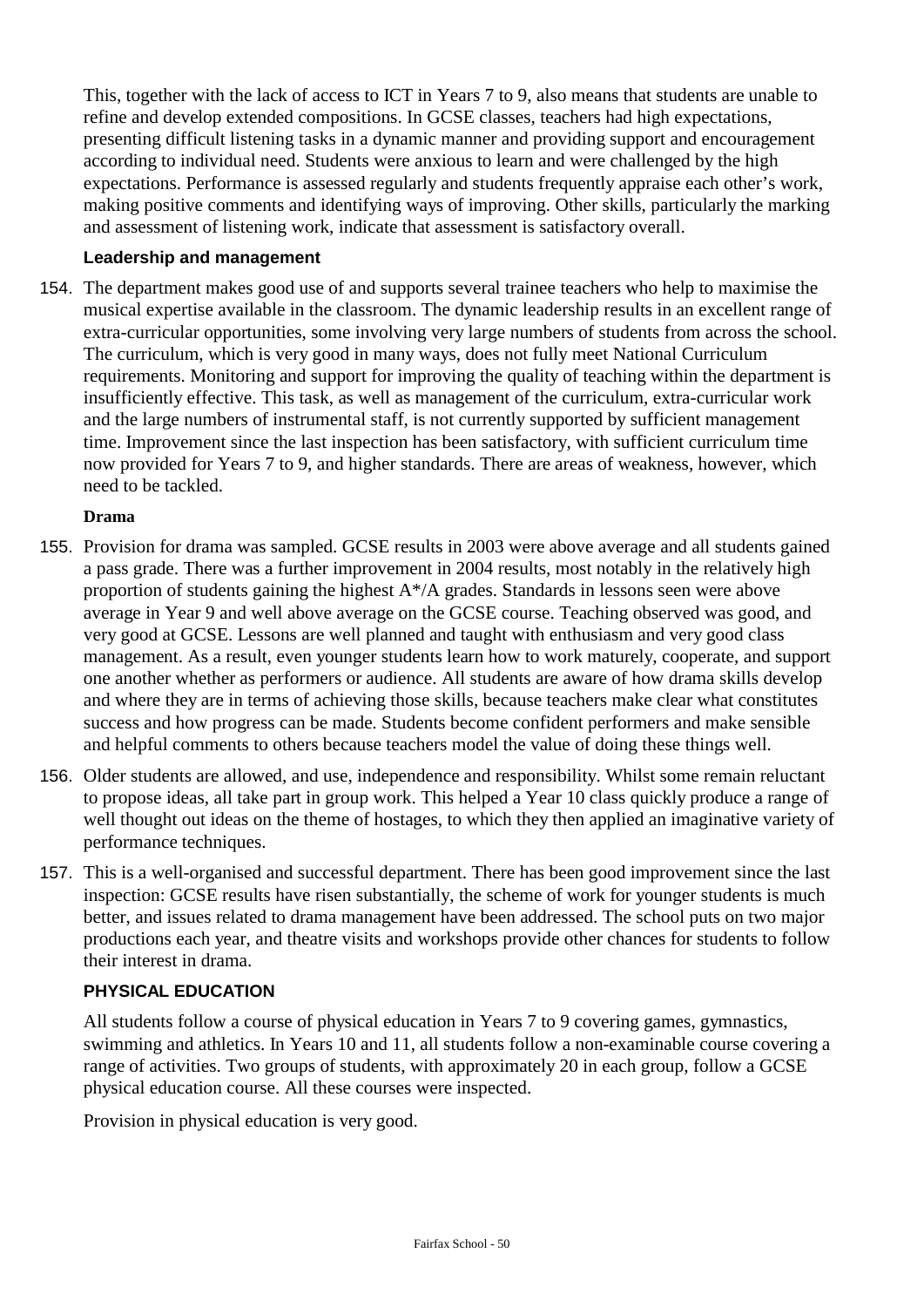|                                | Years 7, 8 and 9 | Years 10 and 11    |
|--------------------------------|------------------|--------------------|
| Standards                      | Above average    | Well above average |
| Achievement                    | Very good        | Very good          |
| Teaching and learning          | Very good        | Very good          |
|                                |                  |                    |
| Leadership                     | Very good        |                    |
| Management                     | Very good        |                    |
| Progress since last inspection | Very good        |                    |

## **Main strengths and weaknesses**

- Students achieve very well to gain GCSE results well above the national average
- Staff are very committed and provide all students with an excellent range of extra-curricular activities that are very well attended
- Teachers' very good knowledge is a key factor in students' achievement by the end of Year 11
- There is a very clear focus on improvement in order to raise standards and achievement

#### **Commentary**

#### **Examination results**

158. Students enter the school with average standards, though experiences are varied. Assessments made by teachers show that standards of performance, especially amongst boys, are above average by the end of Year 9 and are improving. In the 2003 GCSE examination, the proportion of students gaining A\*-C grades was 71 per cent, significantly above the national average. However, the proportion of students attaining A\* and A grades was below average, reflecting the entry capabilities of students on the course. In 2004, the results fell slightly.

#### **Standards and achievement**

159. Students make very good progress through the school and achieve very well by the end of Year 11, especially in the GCSE course. Standards are above average by the end of Year 9, representing very good achievement by students, considering their capabilities. Students acquire new skills and knowledge and apply them in suitable activities. In gymnastics, higher attaining girls display above average skills when performing partner balance sequences and make very good progress in their compositional skills. Swimming standards in Year 9 are in line with the expectation, but students achieve well, overall, especially those with physical disability. When given opportunity, students can evaluate the performance of others and suggest improvements. GCSE students in Year 11 have above average knowledge of anatomy and physiology and of training principles and they use specific vocabulary confidently. They have good knowledge of the principles of treating sports injuries and have very well-developed ICT skills when preparing presentations. In practical activities, students achieve very well. They have above average skills and knowledge of the principles of defensive roles in soccer. Students with special educational needs, including those in wheelchairs, achieve as well as their peers.

#### **Teaching and learning**

160. The quality of teaching is varied but very good overall. In one Year 11 GCSE lesson, excellent, challenging teaching and very high expectations enabled students to gain knowledge of sports injuries and their treatment. Teachers have very good knowledge and plan well-structured, progressive lessons for students to acquire new skills and apply them in suitable activities. In the most effective lessons, students are given very good opportunities to analyse the skills of others and suggest improvements, thus deepening their own technical knowledge. Students are very well managed and relationships between teachers and students are very good. As a result, the learning environment, in almost all lessons, is very positive. Very occasionally in lessons, boys' behaviour was not well managed and this led to some unsatisfactory learning.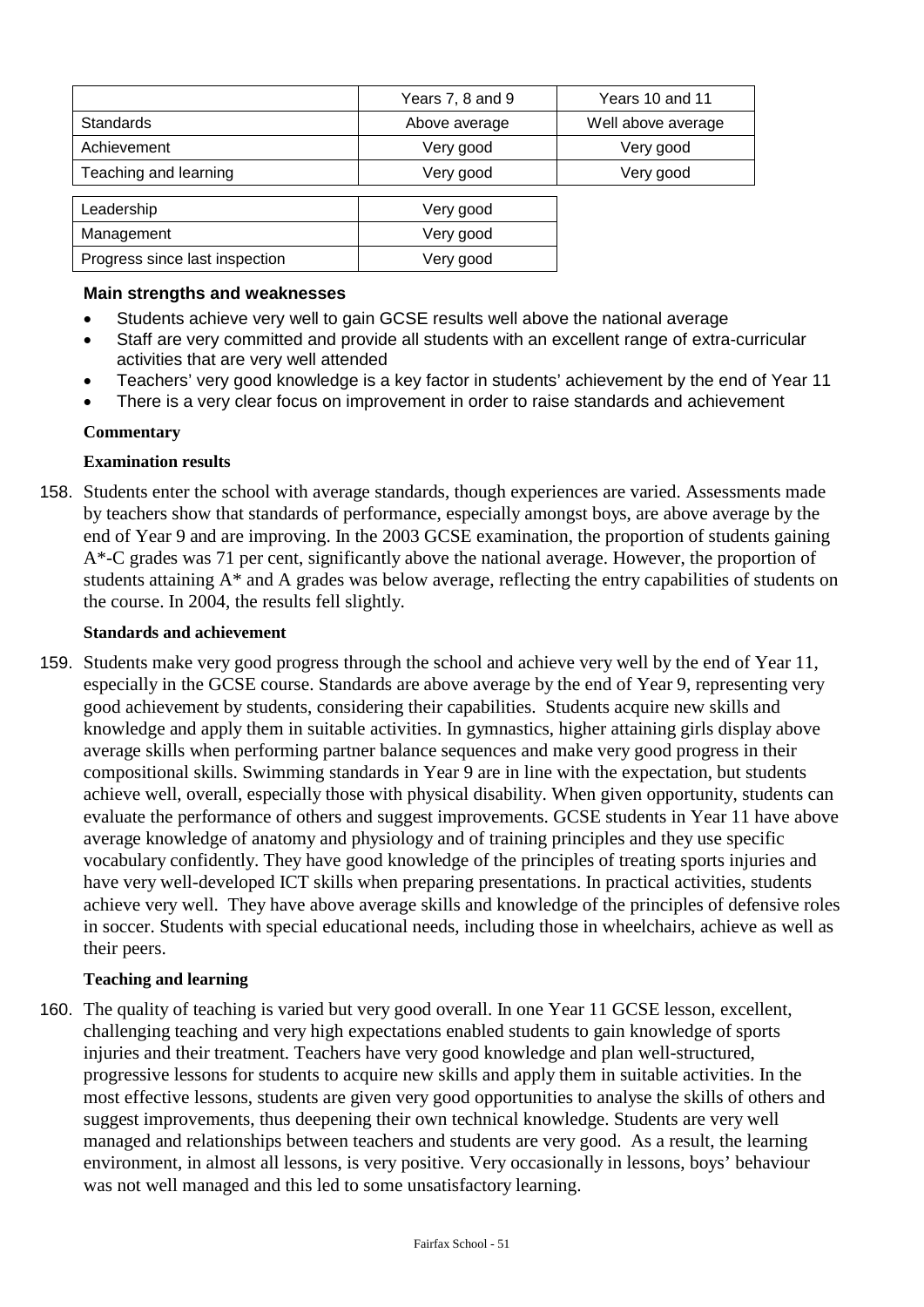#### **Leadership and management**

161. Both leadership and management are very good. There is a clear vision for improving students' achievement, based on good knowledge of strengths and weaknesses. Monitoring is regular but, at present, is too informal. Accommodation and resources are very good and there is a very good match of teachers to the curriculum. Provision for extra-curricular activities is excellent. Almost threequarters of students, including those with physical disabilities, participate in the wide range of activities. As a result, students gain success in local, regional and national competitions. Improvement since the last inspection has been very good. The quality of teaching, students' achievements and extra-curricular activities are better than in 1999.

### **BUSINESS AND OTHER VOCATIONAL COURSES**

The focus of the inspection was GCSE business studies but GCSE in leisure and tourism was also sampled. In the Year 10 leisure and tourism lesson observed, marketing theory was applied to a regional theme park and learning was good. The business department offers a wide range of courses at GCSE in accounting, business communications and business studies. Business studies is also taught to Years 8 and 9 and the course developed provides a very good grounding for further study.

#### **Business studies**

|  |  | Provision in business studies is very good. |  |
|--|--|---------------------------------------------|--|
|  |  |                                             |  |

|                                | Years 10 and 11 |
|--------------------------------|-----------------|
| Standards                      | Very high       |
| Achievement                    | Very good       |
| Teaching and learning          | Very good       |
|                                |                 |
| Leadership                     | Good            |
| Management                     | Good            |
| Progress since last inspection | Good            |

#### **Main strengths and weaknesses**

- Examination results are outstanding and students achieve very well
- A well-qualified team of specialist teachers teach very effective lessons
- Good teamwork creates well-planned lessons
- Innovative practice is disseminated to other schools
- There are insufficient opportunities to use ICT to support learning

#### **Commentary**

#### **Examination results**

162. In 2003, results in GCSE were well above the national average and in 2004 results were higher with 90 per cent of students gaining grades  $A^*$ -C. In the business communication course, 95 per cent of students gained grades A\*-C.

#### **Standards and achievement**

163. Standards are far above expectations for students at this stage. By Year 11, students can complete trading accounts and draw conclusions from these. They can perform a break-even analysis by creating the relevant diagram and understand the advantages and disadvantages of different forms of credit. Students achieve high marks by successfully applying the theories learned to business case studies and have well-developed skills of analysis and evaluation. In Year 10 lessons, students drew on knowledge and concepts from different parts of the course, such as customer service and marketing, to analyse a business in a sophisticated way.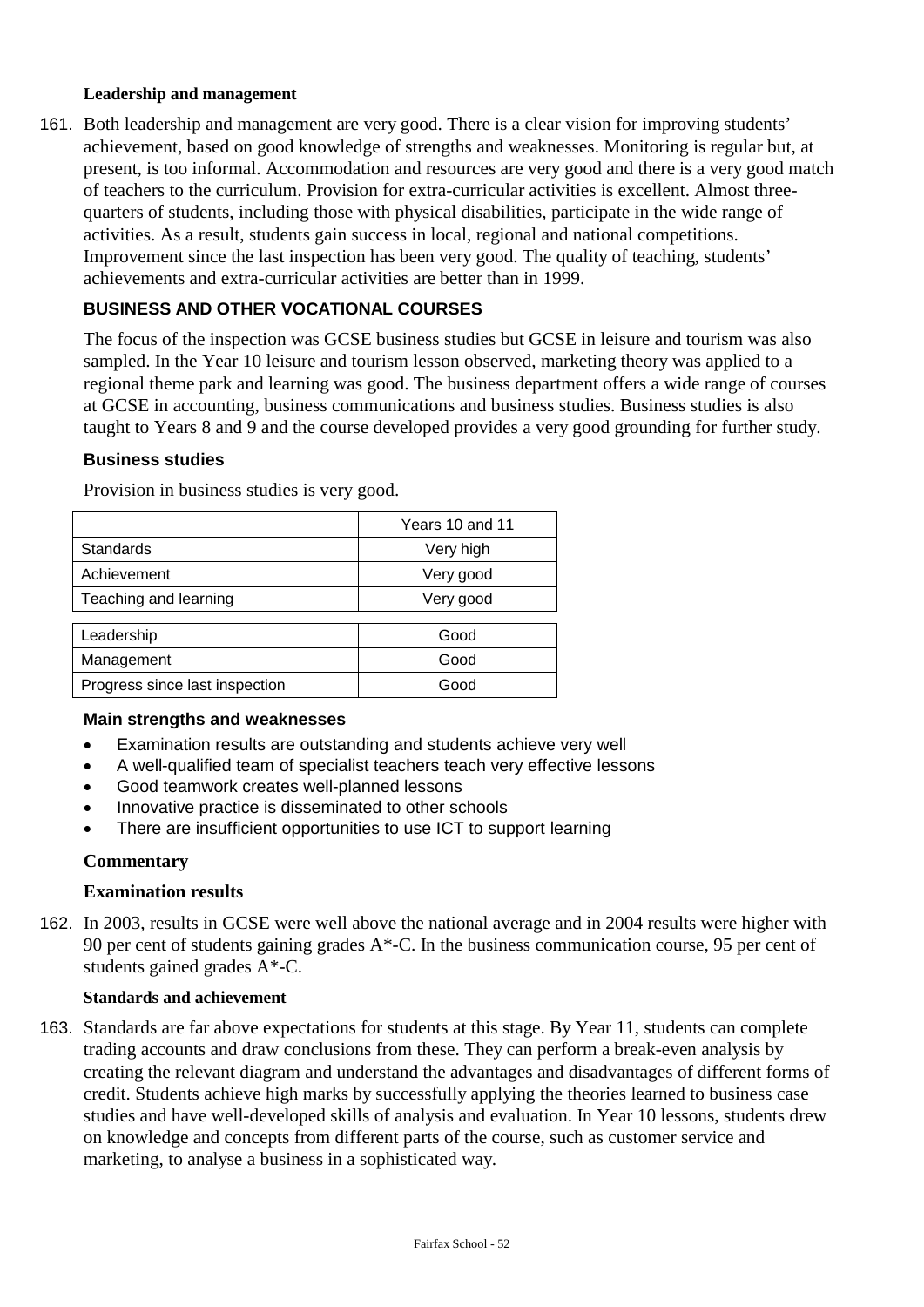### **Teaching and learning**

164. Teachers plan lessons very well, building the understanding of new ideas by relating them to what students already know. For example, Year 10 lessons were observed where students learned about the management tool of SWOT analysis by identifying the strengths, weaknesses, opportunities and threats for the school, a particularly brave approach during an inspection! Once the concept was understood, students watched a clip from the television comedy *'Fawlty Towers'* and showed the speed and effectiveness of their new learning by analysing the Fawlty hotel business. The feedback from students was rapid and enthusiastic. The very good learning resulted from expert teaching coupled with the excellent attitudes and behaviour of the students. In Year 11, attitudes to learning are not quite as good as in Year 10. Work is marked very well with specific targets and students are clear about what they need to do to improve.

### **Leadership and management**

165. The department is well led and managed. The school is a regional centre for the training of teachers in specialist business and enterprise schools. The department has grown, drawing on its very good support for trainee teachers. The very experienced leadership of the department has mentored less experienced staff so that they can deliver very good lessons. In return, fresh approaches such as the use of data projectors have informed the practice of more established staff. Teachers work together to share the planning of units of work and the delivery of lessons, which help towards a consistency of approach. A well-planned business course has been successfully introduced into Years 8 and 9 and innovative work has been done to develop level descriptors to compensate for the lack of National Curriculum levels. Plans are in progress to build on this successful provision for students in Years 10 and 11. Monitoring of the department's work is not fully in place. There have been very significant improvements in provision since the last inspection but the use of ICT to support student learning is still underdeveloped. Accommodation is currently unsatisfactory and this militates against the use of ICT but new accommodation with good ICT facilities is under construction.

# **PERSONAL, SOCIAL AND HEALTH EDUCATION AND CITIZENSHIP**

Students follow a mixed programme of personal, social and health education and citizenship during 'guidance' periods. A number of short PSHE sessions were sampled. A good range of topics is taught, suitably planned but with insufficient time to do justice to the work in some lessons. The quality of teaching seen was generally good with some very good aspects. Teachers were well prepared for sessions, for example on bullying in Year 7, the value of education in Year 8 and human rights in Year 10. Students listened well, generally taking topics seriously and making good progress in their learning. When work became insufficiently challenging or follow-up points did not capture the interest of the students, motivation and involvement fell away.

## **Citizenship**

|                                | Years 7, 8 and 9 | Years 10 and 11    |
|--------------------------------|------------------|--------------------|
| <b>Standards</b>               | Below average    | Well below average |
| Achievement                    | Unsatisfactory   | Unsatisfactory     |
| Teaching and learning          | Unsatisfactory   | Unsatisfactory     |
|                                |                  |                    |
| Leadership                     | Unsatisfactory   |                    |
| Management                     | Unsatisfactory   |                    |
| Progress since last inspection | Not applicable   |                    |

Provision in citizenship is unsatisfactory.

#### **Main strengths and weaknesses**

- Active citizenship is promoted by numerous successful initiatives
- Students underachieve because there is not enough time for teaching citizenship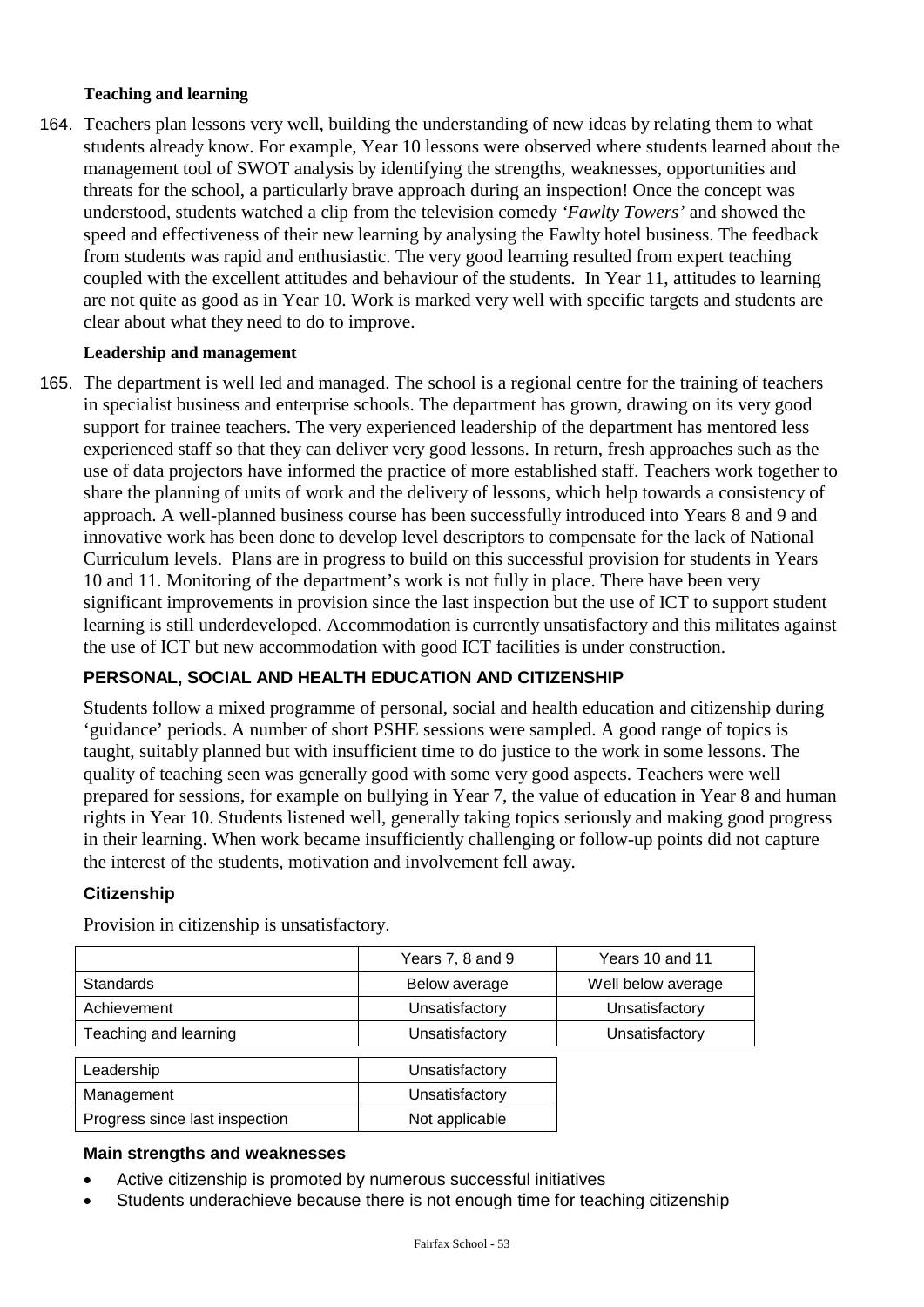- The curriculum and teaching are not sufficiently monitored
- Assessment and recording systems are not reliable enough to assess students' achievements

### **Commentary**

### **Examination results**

166. The results of teacher assessments for Year 9 students in 2003 were above average. No students follow a GCSE course in citizenship.

### **Standards and achievement**

167. The combined programme, especially in Years 10 and 11 where the emphasis is on careers education, does not allow sufficient time to deal with citizenship topics in any detail or to revisit them in subsequent years to deepen students' learning. Statutory requirements are not fully met. This results in unsatisfactory achievement and standards that are not high enough. Students acquire some familiarity with citizenship concepts in the 30-minute lessons. They can identify problems, for example racism and discrimination, but their thinking is not refined or deepened sufficiently for them to be in a position to make informed choices or judgements. This is reflected in the limited amount of written work they undertake. Opportunities to develop oral skills are similarly constricted. Numerous cross- and extra-curricular activities reflect the outward-looking ethos of the school and help to promote skills of participation and responsible action. These include the well-established annual Eisteddfod, the Duke of Edinburgh Award scheme, the Fairfax Award scheme, alternative curriculum weeks and charity fundraising, all of which involve large numbers of students. Smaller groups are working on Comenius and Namibia projects and are involved in the school council.

### **Teaching and learning**

168. Schemes of work exist at three levels of detail to assist lesson planning. They are not fully coherent as some of the knowledge and understanding strands scheduled for development do not apply to the lesson topic specified. This was reflected in two Year 10 lessons observed, where lesson objectives were too generalised to guide students' thinking. Not all teachers observe the calendar sequence of topics and follow-up sessions in tutor periods do not consistently address citizenship issues. Teachers have some difficulty adapting the material to the 30-minute time slot. In the better lessons, some creative planning and very co-operative student attitudes generated useful short debates, for example on key party political election pledges. Overall, students have a superficial understanding and recall of the topics covered. Their files are too skimpy to enable them to consolidate work or demonstrate progress over time. Marking is not undertaken, so they have no guidance on how they can improve. The updated audit annexe does not identify what contribution other subjects make to citizenship and opportunities to make useful links are missed.

## **Leadership and management**

169. There is insufficient appreciation of the need to embed citizenship fully within the taught curriculum and a lack of rigorous overview of curriculum programmes and teaching and learning. A useful start has been made in devising an assessment scheme for Year 9 students. This scheme, however, is not representative as it only relates to one of the three skill strands in citizenship. Monitoring is too informal and there is no system to moderate teacher judgements. Staff have received little training in the subject.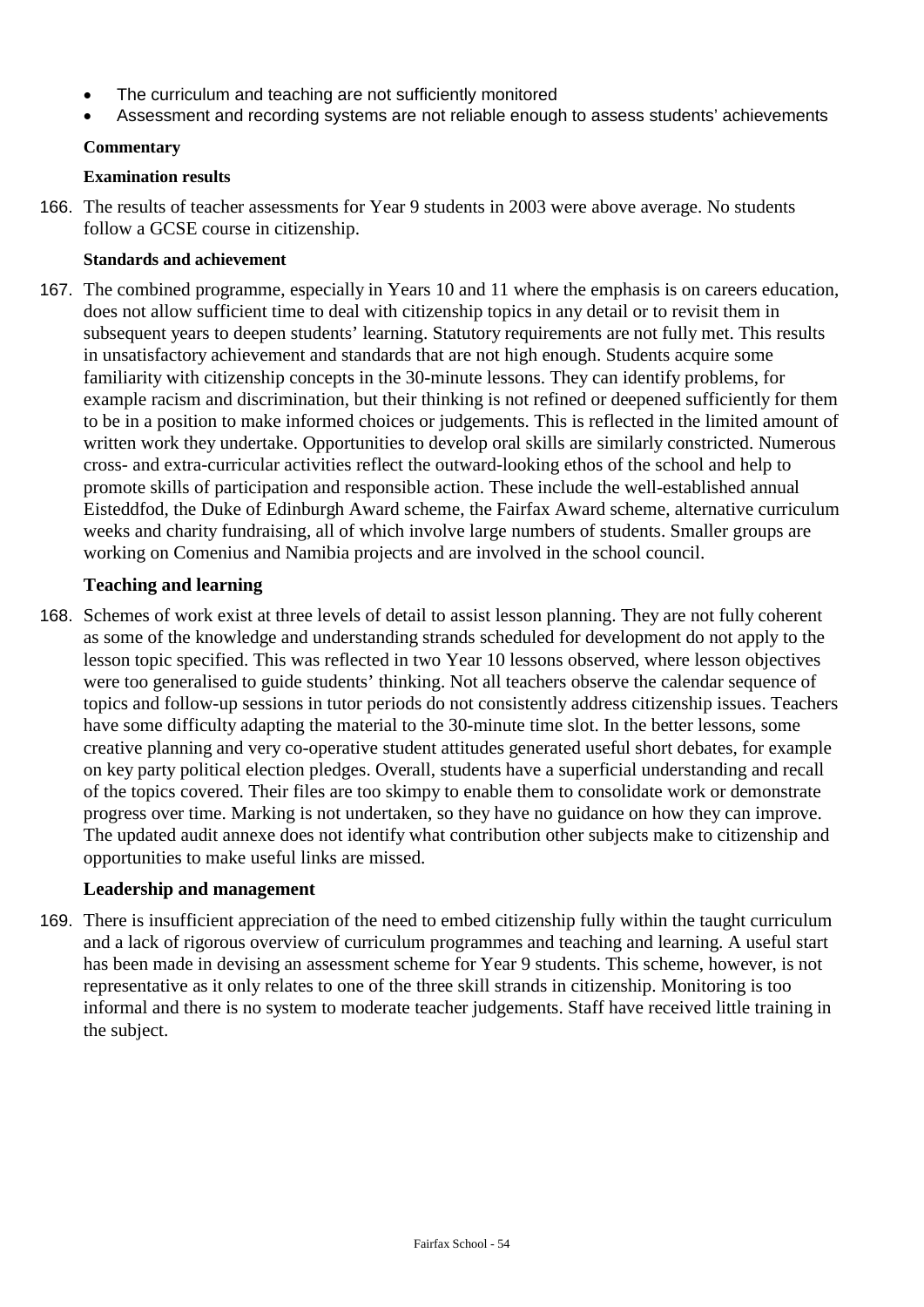## **SUBJECTS AND COURSES IN THE SIXTH FORM**

In the inspection, eleven subjects and courses were inspected and are reported on in detail. Work in other subjects and courses was sampled and contributed to the overall picture of teaching and learning in the school. The focus of the sixth-form inspection was on Fairfax students, taking lessons in their own school.

The table below shows entry and performance information for courses completed in 2003, the last year for which national comparisons are available.

| <b>Subject</b>                | <b>Number</b><br>entered | % gaining grades A-E |         | % gaining grades<br>$A-$<br>B |         | Average point score |         |
|-------------------------------|--------------------------|----------------------|---------|-------------------------------|---------|---------------------|---------|
|                               |                          | School               | England | School                        | England | School              | England |
| Art and Design                | $\overline{7}$           | 57.1                 | 80.1    | 0.0                           | 23.7    | 17.1                | 29.9    |
| Biology                       | $\,8\,$                  | 37.5                 | 65.2    | 12.5                          | 11.1    | 13.8                | 20.6    |
| <b>Business Studies</b>       | 11                       | 54.5                 | 76.4    | 0.0                           | 16.3    | 16.4                | 26.2    |
| Chemistry                     | 2                        | 100.0                | 72.7    | 0.0                           | 13.9    | 30.0                | 24.1    |
| Drama                         | 2                        | 0.0                  | 86.5    | 0.0                           | 19.6    | 0.0                 | 30.6    |
| Economics                     | $\overline{2}$           | 50.0                 | 73.6    | 0.0                           | 20.1    | 20.0                | 26.4    |
| <b>English Language</b>       | $\overline{7}$           | 57.1                 | 82.9    | 0.0                           | 17.5    | 15.7                | 28.7    |
| <b>English Literature</b>     | 2                        | 100.0                | 85.9    | 0.0                           | 19.1    | 20.0                | 30.2    |
| French                        | $\overline{4}$           | 0.0                  | 78.2    | 0.0                           | 18.9    | 0.0                 | 27.6    |
| Design and Technology         | $6\,$                    | 66.7                 | 74.9    | 0.0                           | 15.1    | 18.3                | 25.3    |
| <b>General Studies</b>        | 46                       | 60.9                 | 73.9    | 8.7                           | 17.8    | 17.0                | 25.7    |
| Geography                     | 10                       | 60.0                 | 74.3    | 10.0                          | 19.8    | 16.0                | 26.5    |
| History                       | 5                        | 60.0                 | 80.7    | 0.0                           | 19.5    | 20.0                | 28.6    |
| <b>Information Technology</b> | 15                       | 66.7                 | 67.0    | 6.7                           | 10.9    | 18.7                | 21.4    |
| Mathematics                   | 8                        | 50.9                 | 61.9    | 0.0                           | 17.1    | 11.3                | 22.1    |
| Music                         | $\mathbf{1}$             | 100.0                | 86.5    | 0.0                           | 21.4    | 20.0                | 30.7    |
| Other Social Subjects         | 26                       | 80.8                 | 69.7    | 19.2                          | 16.7    | 30.4                | 24.1    |
| Physics                       | 2                        | 50.0                 | 68.6    | 0.0                           | 14.4    | 20.0                | 22.7    |
| <b>Religious Studies</b>      | $\overline{4}$           | 50.2                 | 80.2    | 0.0                           | 22.6    | 17.5                | 29.8    |
| Sociology                     | 3                        | 100.0                | 71.8    | 0.0                           | 18.4    | 26.7                | 25.4    |
| <b>Sports Studies</b>         | 9                        | 44.4                 | 73.2    | 11.1                          | 11.4    | 15.6                | 23.1    |
| <b>Vocational Studies</b>     | $\overline{2}$           | 100.0                | 62.8    | 0.0                           | 12.3    | 30.0                | 20.8    |

#### *Level 3 GCE AS level courses*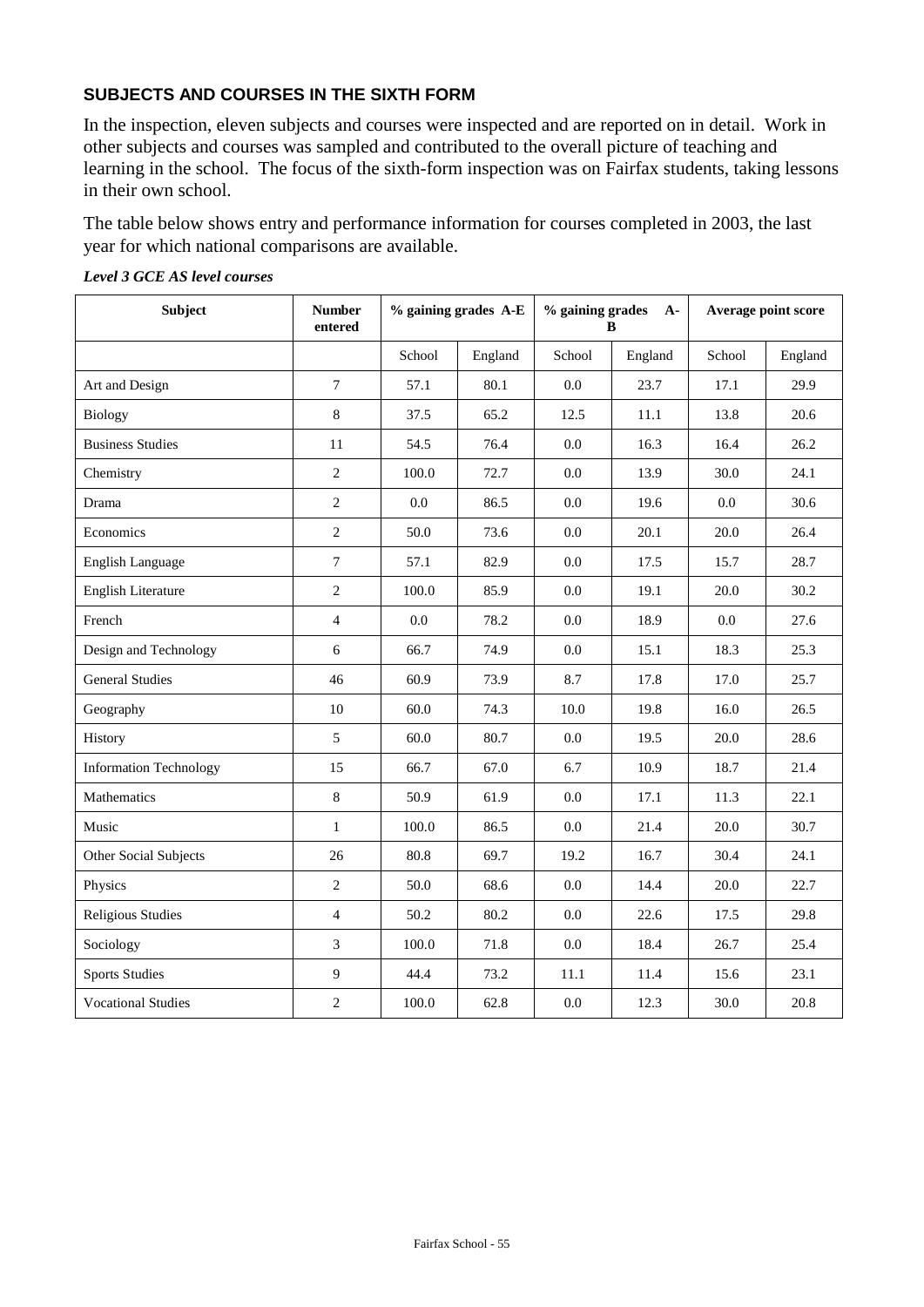| <b>Subject</b>                | <b>Number</b><br>entered |        | % gaining grades A-E |        | % gaining grades A-B |        | Average point score |
|-------------------------------|--------------------------|--------|----------------------|--------|----------------------|--------|---------------------|
|                               |                          | School | England              | School | England              | School | England             |
| Art and Design                | 21                       | 100.0  | 98.6                 | 42.9   | 50.2                 | 79.0   | 87.5                |
| <b>Biology</b>                | 13                       | 100.0  | 96.4                 | 7.7    | 39.2                 | 63.1   | 78.6                |
| <b>Business Studies</b>       | 27                       | 100.0  | 98.7                 | 22.2   | 36.8                 | 69.6   | 80.1                |
| Chemistry                     | 5                        | 100.0  | 97.6                 | 40.0   | 49.0                 | 84.0   | 84.9                |
| Drama                         | 9                        | 100.0  | 99.5                 | 22.2   | 40.1                 | 73.3   | 83.6                |
| Economics                     | $\overline{4}$           | 100.0  | 98.9                 | 50.0   | 52.0                 | 85.0   | 88.3                |
| English Language              | 20                       | 100.0  | 99.4                 | 30.0   | 36.3                 | 78.0   | 80.9                |
| <b>English Literature</b>     | 12                       | 100.0  | 99.5                 | 33.3   | 46.5                 | 85.0   | 86.5                |
| French                        | $\overline{c}$           | 100.0  | 98.8                 | 0.0    | 51.5                 | 50.0   | 87.6                |
| Design and Technology         | 5                        | 100.0  | 97.8                 | 40.0   | 35.0                 | 76.0   | 77.9                |
| <b>General Studies</b>        | 77                       | 92.2   | 94.7                 | 10.4   | 31.0                 | 57.4   | 73.1                |
| Geography                     | 16                       | 93.8   | 98.7                 | 25.0   | 44.5                 | 62.5   | 84.0                |
| History                       | 13                       | 100.0  | 99.0                 | 38.5   | 44.6                 | 76.9   | 84.6                |
| <b>Information Technology</b> | 19                       | 100.0  | 95.6                 | 36.8   | 24.6                 | 70.5   | 69.5                |
| Mathematics                   | 12                       | 91.7   | 96.7                 | 25.0   | 55.6                 | 71.7   | 88.8                |
| Other Social Subjects         | 52                       | 100.0  | 97.4                 | 46.2   | 42.7                 | 86.5   | 81.8                |
| Physics                       | 6                        | 100.0  | 96.7                 | 66.7   | 44.6                 | 90.0   | 81.7                |
| <b>Religious Studies</b>      | 11                       | 100.0  | 98.8                 | 36.4   | 46.7                 | 80.0   | 85.6                |
| Sociology                     | 10                       | 100.0  | 98.2                 | 20.0   | 44.3                 | 70.0   | 83.6                |
| <b>Sports Studies</b>         | 14                       | 85.7   | 98.0                 | 7.1    | 30.9                 | 50.0   | 75.2                |
| <b>Vocational Studies</b>     | 9                        | 88.9   | 91.4                 | 33.3   | 25.8                 | 73.3   | 66.5                |
| <b>Business VCE</b>           | $\overline{4}$           | 50.0   | 65.0                 | 0.0    | 14.6                 | 30.0   | 60.1                |
| Leisure and Recreation VCE    | $\overline{c}$           | 100.0  | 62.9                 | 0.0    | 10.2                 | 40.0   | 57.9                |

#### *Level 3 GCE A level and VCE courses*

## **ENGLISH, LANGUAGES AND COMMUNICATION**

The courses in English language and literature combined and in French were inspected in detail and language across the curriculum was judged. GCE AS-level and A2-level courses are also offered in English language and English literature. Many students choose to take an English course and very few leave part way through. One Year 13 English literature lesson was sampled, in which students analysed the ideas in a poem by William Blake. This provided satisfactory achievement, with a balance of strengths and weaknesses. Good relationships, strong encouragement for students and well-organised group work were strengths. The acceptance of too much talking as students worked, which detracted from the quality of their focus, and a lack of rigour in the analysis, reduced achievement. One Year 12 lesson was sampled of a course for students who are re-taking their English GCSE. Sound teaching featuring well-chosen resources stimulated students to a satisfactory rate of learning. As a result they acquired a secure grasp of the basic principles required to analyse and describe advertising media.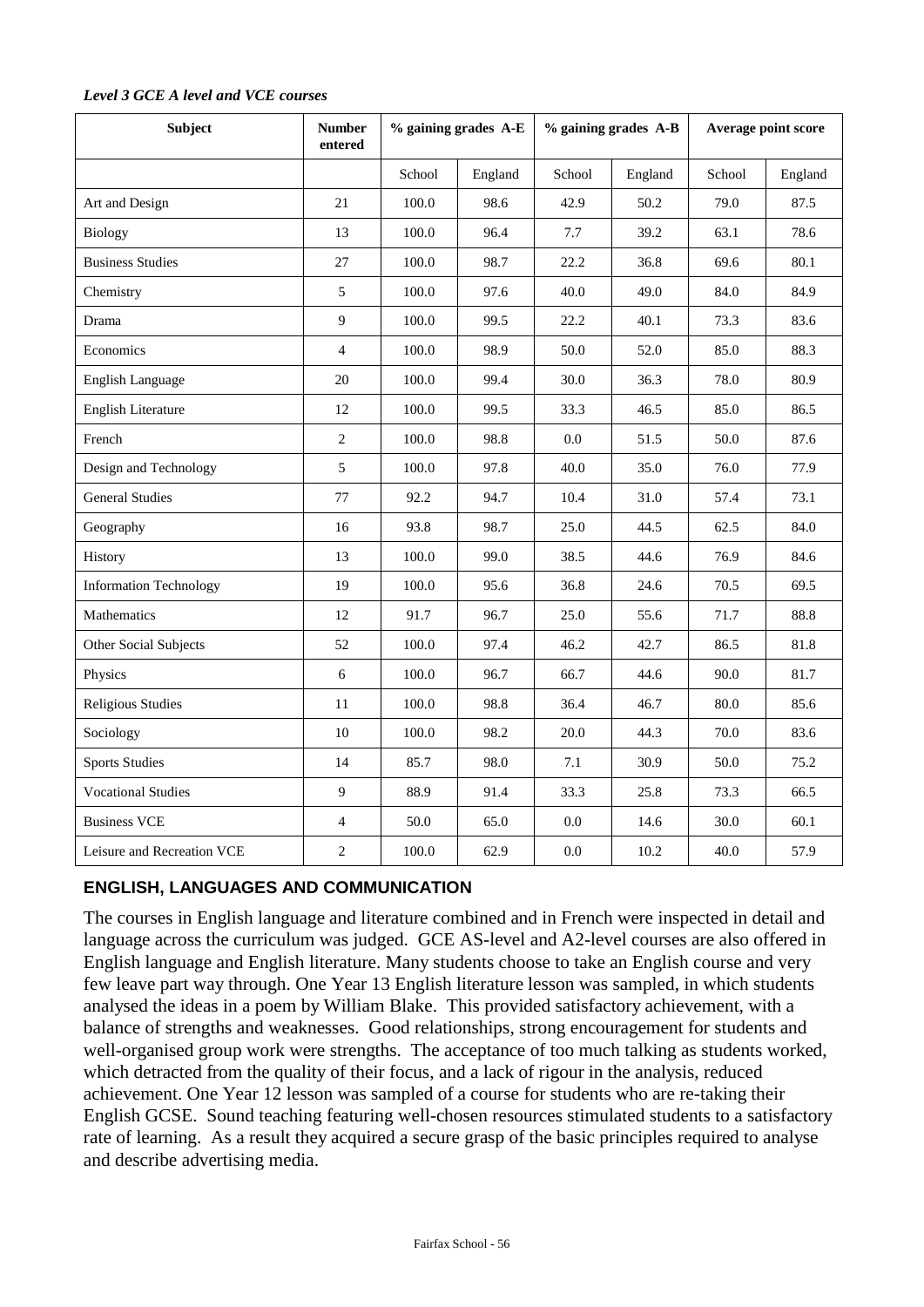## **English language and literature combined**

|                                | Years 12 and 13 |
|--------------------------------|-----------------|
| <b>Standards</b>               | Average         |
| Achievement                    | Satisfactory    |
| Teaching and learning          | Satisfactory    |
|                                |                 |
| Leadership                     | Satisfactory    |
| Management                     | Satisfactory    |
| Progress since last inspection | Satisfactory    |

Provision in English language and literature combined is satisfactory.

#### **Main strengths and weaknesses**

- Students know precisely how well they are doing because marking is good
- Teaching is inconsistent and some is not good enough
- Students show too little initiative and independence

#### **Commentary**

#### **Examination results**

170. Results at A level in 2003 were at the national average. Male students did much better than female. 2004 results showed a decline but represented satisfactory achievement given the entry standards of the students. AS results were below national average in 2003 and, with a much larger group of students, improved in 2004.

#### **Standards and achievement**

171. Present standards are at the national average in Year 13 and below it in Year 12. This represents satisfactory achievement since a number of students are allowed to join the course with lower entry standards than those required in many other sixth forms. Higher attaining students structure their well-informed essays effectively and are equally skilled in analysis and creative work. Most lack the precision and nuance in language necessary to gain the highest grade. Average attaining students try hard to create effects with language, and explain issues and ideas clearly. They show limited ability to extend points, and to support them with well-chosen examples. Lower attaining students are aware of technical terminology but do not use it well. They present broad ideas reasonably but do not develop opinions or effects sufficiently. A general weakness in discussion is a limited ability to identify a key point quickly and express it in clear, exact English.

#### **Teaching and learning**

172. Teaching is satisfactory but too inconsistent. Both the course and lessons are well structured so that students see and understand how work in progress fits into wider learning requirements. Assessment is good, regular and accurate, so that student progress can be tracked and shared. Resources are well chosen. Teachers have good knowledge of the texts and materials they present but do not always set the historical, social and cultural context which would make texts then come alive for students. Students learn to assess their own and others' work accurately, but are often reluctant to query or criticise. Academic debate is too rare. Teachers encourage it, but their own questioning is sometimes too general and not sufficiently demanding. In weaker teaching, expectations are too low and there is an apologetic style if work seems hard rather than a shared joy in rising to the challenge. Many students do not have the sort of wider knowledge and interest in English against which to judge the work they are doing. Too few realise the value of background reading or research to widen their appreciation and understanding.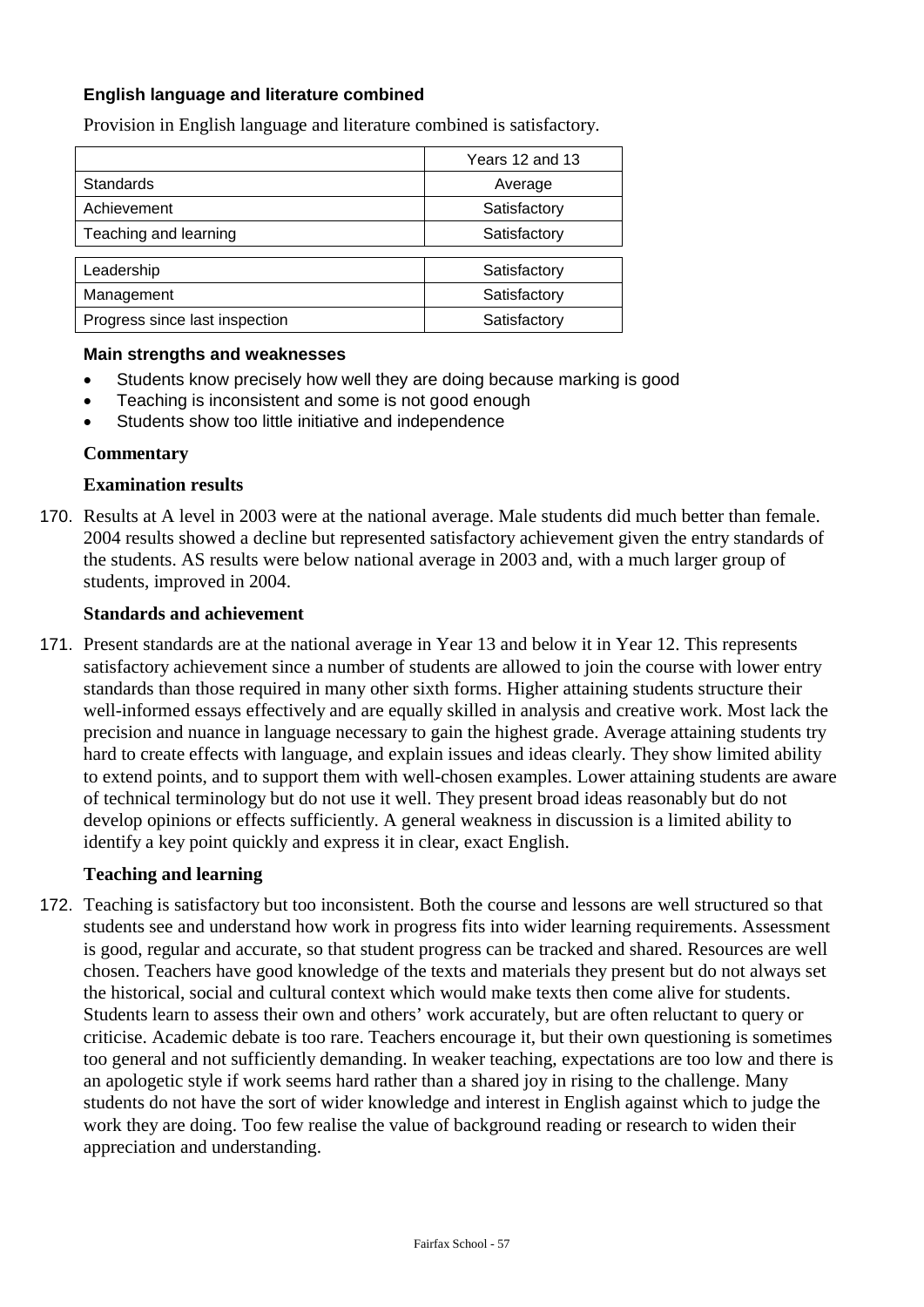### **Leadership and management**

173. Leadership and management are satisfactory. Administration is well organised, and there is some vision about the need to improve standards on the course and how this might be done. Systems for analysing student progress and exam results are good. Improvement since the previous inspection has been satisfactory but there is inadequate monitoring of the quality of lessons and no evaluation of the benefit of offering such a wide range of courses in English to students in the sixth form. Students are appreciative of the course, which has instilled in a good number the ambition to take English at university.

### **Language and literacy across the curriculum**

174. Students have language skills which are above average. Subject specialist language is well taught, teachers using it carefully and expecting students to define and include it in their own work. Most students are articulate and use Standard English well and appropriately, but these skills are underdeveloped in lessons. In discussion, teachers too often accept brief answers so that students do not expect to explain fully or justify a point of view, or critically analyse those of others. Written work is lengthy and neat, often showing good structure, grammar and vocabulary. Weaknesses include a tendency to be content with a close rather than an exact meaning, and a lack of attention to spelling despite accurate spelling of specialist subject words.

#### **French**

At the time of the inspection, French was taught at AS level in Year 12 only. Teaching is shared with another nearby school and the teaching group is made up of students from both schools. The focus was on Fairfax students.

|                                | Year 12                        |
|--------------------------------|--------------------------------|
| <b>Standards</b>               | Average                        |
| Achievement                    | Good                           |
| Teaching and learning          | Good                           |
|                                |                                |
| Leadership                     | Satisfactory                   |
| Management                     | Satisfactory                   |
| Progress since last inspection | Insufficient evidence to judge |

Provision in French is good.

#### **Main strengths and weaknesses**

- Teachers' good subject knowledge results in effective use of French in lessons
- Students' oral skills are weak, but improving

## **Commentary**

#### **Examination results**

175. Numbers of students entered for the AS and A-level examinations in recent years have been small. In 2003, no students who sat the A-level examination gained A/B, but all achieved at least E. In 2003, half gained grade A in the AS examination. All continued to A level in 2004, where half achieved A/B and all passed.

### **Standards and achievement**

176. Students who joined the AS course in Year 12 in 2004 had achieved broadly average levels at GCSE. Standards observed during the inspection were average but this represents good achievement given the much more demanding nature of the work at AS Level. The students' range of vocabulary is developing well and they are using a variety of tenses and complex sentence structure in their writing,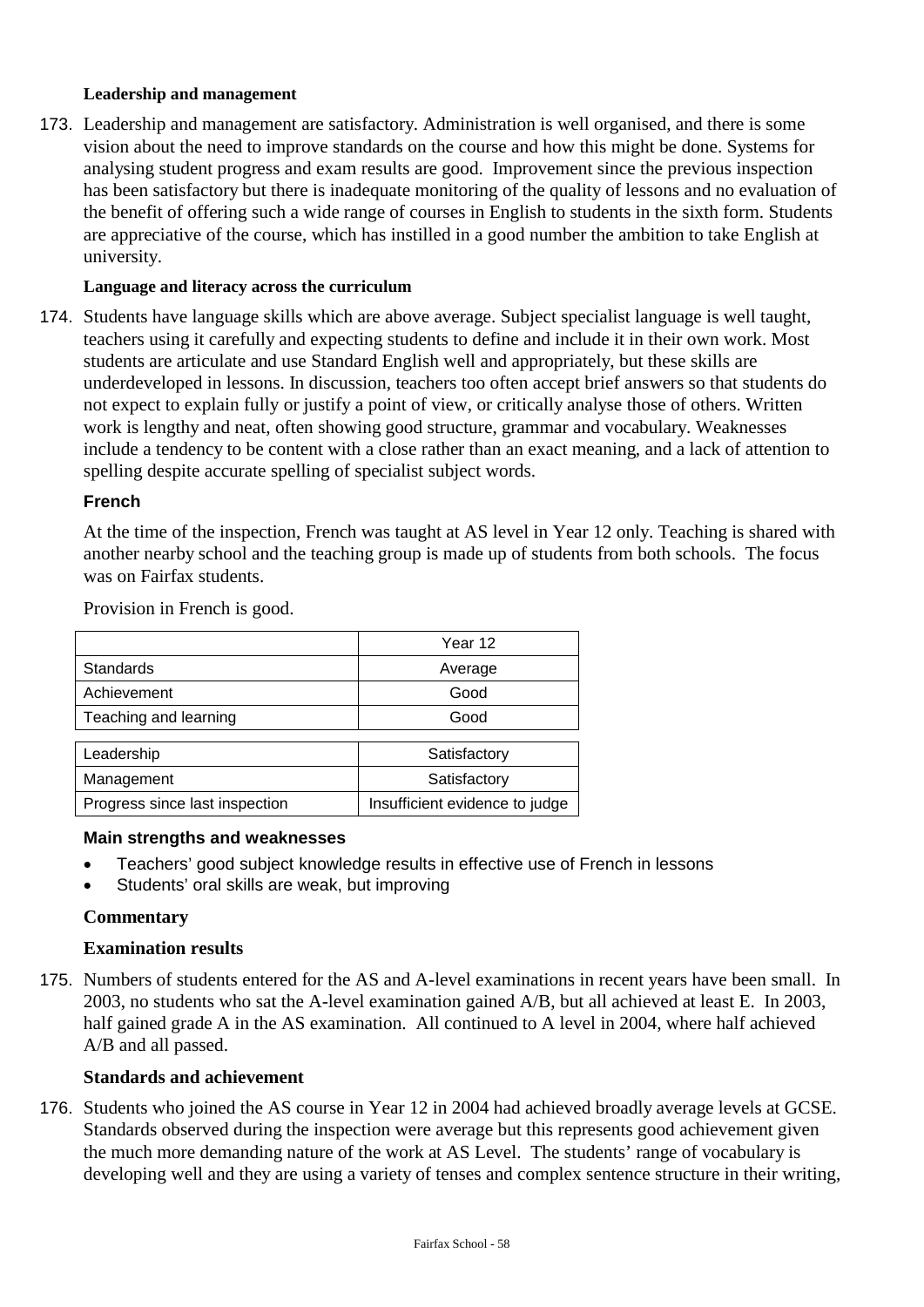with increasing confidence and competence. Although improving, the students' oral skills are weak and they are not confident unless they have written prompts to help them.

# **Teaching and learning**

177. Teaching is good and is encouraging good learning. French is used consistently in lessons to promote good listening skills and to present a good role model to the students. A good questioning technique is encouraging the students to speak French with increasing confidence, although there is some way to go in this area. Independent learning is encouraged and students enjoy preparing and delivering presentations to the group; this too is adding to their confidence in speaking French. Teaching is focused on the demands of the examination and students know what they have to do to improve their performance. Lessons are well prepared and delivered at a good pace, but the starter activities can be too long, which prevent lessons from having a 'flying start'.

## **Leadership and management**

178. Leadership and management are both satisfactory. Curriculum and assessment systems are sound. Shared provision with the nearby school presents logistical difficulties, but effective liaison takes place between the two schools. Teachers regularly discuss and evaluate individual students' progress. Communication between staff about the scheme of work and the materials to be taught by the individual teachers is effective.

## **MATHEMATICS**

Provision in mathematics is good.

|                                | Years 12 and 13 |
|--------------------------------|-----------------|
| Standards                      | Average         |
| Achievement                    | Good            |
| Teaching and Learning          | Good            |
|                                |                 |
| Leadership                     | Satisfactory    |
| Management                     | Very good       |
| Progress since last inspection | Good            |

## **Main strengths and weaknesses**

- A high proportion of students studying for AS and A2-level mathematics pass the examinations
- Teaching is good overall, but not enough opportunities are provided to develop students' independence when learning
- Inconsistencies in the GCSE grades required for admittance on to the course result in difficulties that restrict students' achievements
- Teachers have good knowledge of the requirements of the examinations and this raises standards

## **Commentary**

## **Examination results**

179. In 2003, almost all students studying the subject passed A2 level mathematics with a grade E or better. A quarter of these passed with the top grades of A or B. These results are below the national average. At the end of Year 12, two-thirds of the students taking AS level examinations gained at least E grade and half of these secured grades A or B. Early indications are that, in 2004, the results are better.

## **Standards and achievement**

180. Standards in lessons seen were average overall and the students' achievements are good. A Year 13 group confidently used the substitution method to perform integral calculus. Achievement is good because the teachers plan the work to build upon previous learning. For instance, in a Year 12 lesson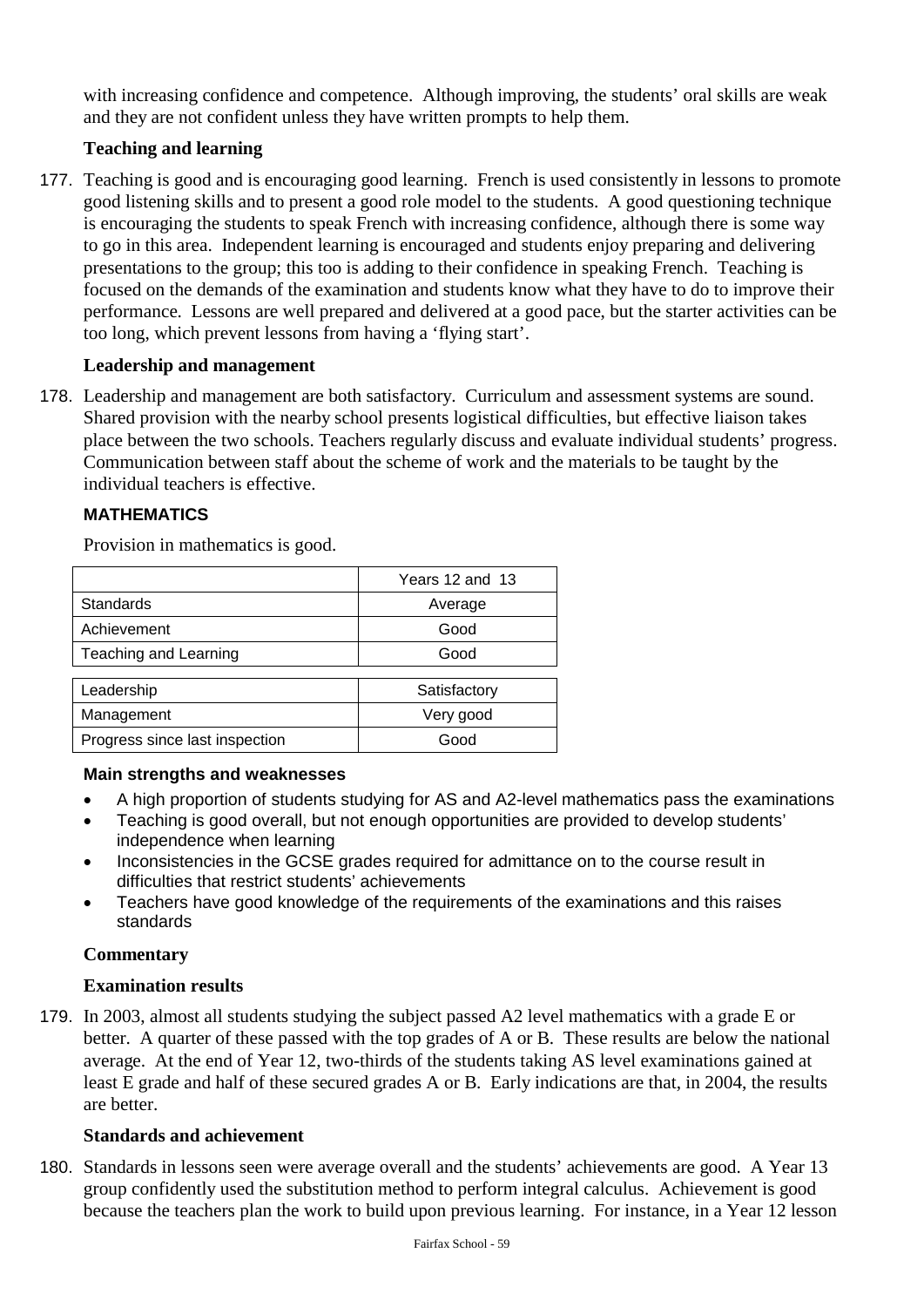students had to use and apply their GCSE knowledge of statistics to consider complex probability distributions. Students are allowed to start the course once they have achieved a GCSE B grade in the subject. Those from the partnership school are admitted with lower grades. This inconsistency reduces achievement as the teacher has to spend time covering work at a lower level than expected on an A-level course.

## **Teaching and learning**

181. Teaching and learning are good overall. Teachers have good subject knowledge which students realise and this motivates them. Lessons are punctuated by the teacher explaining what steps the students have to take in order to do well in the examinations. The students are keen and willing learners and they respond well to tasks which are challenging but within their grasp. Good teacher: student relationships mean that lessons are pleasant places in which to learn with all involved enjoying the experience. Students answer questions confidently but rarely respond with questions to the teacher, which could extend the topic into possible areas of misunderstanding. Even in good lessons, students are presented with few opportunities to discuss their mathematical thinking.

## **Leadership and management**

182. Leadership and management are focused on raising standards. Good links with parents ensure regular attendance and the completion of work. Schemes of work have been reviewed and revised so that they are best suited to the needs of the students. The subject has made good progress since the last inspection. Unresolved inconsistency over the admissions criteria is a weakness.

### **Mathematics across the curriculum**

183. The provision for mathematics across the curriculum is good and students' competence in numeracy is average. Students in Years 12 and 13 speak confidently and positively about their mathematical experiences within the school and how these have prepared them for their present courses and for entry into higher education. Although evidence of students using their mathematical knowledge in other subjects was limited, a good example was noted in a biology lesson, where students used significance tests to evaluate the effect of the enzyme lipase on bile.

## **SCIENCE**

Biology and psychology were inspected and reported in detail. Chemistry and physics lessons were sampled. Physics teaching was enthusiastic, but a number of misunderstandings and misrepresentations needed further clarification. Planning was appropriate with a good emphasis on technical language. Achievement, overall, was good in the lesson seen. In chemistry, achievement was satisfactory. Teacher:student relationships were good, but there was insufficient rigour at times in the lesson and work was not well enough matched to the range of capabilities of the students. Teaching strengths included subject knowledge and effective use of humour to motivate the students.

## **Biology**

|                                | Years 12 and 13 |
|--------------------------------|-----------------|
| Standards                      | Average         |
| Achievement                    | Satisfactory    |
| Teaching and learning          | Satisfactory    |
|                                |                 |
| Leadership                     | Satisfactory    |
| Management                     | Satisfactory    |
| Progress since last inspection | Satisfactory    |

Provision in biology is satisfactory.

## **Main strengths and weaknesses**

A significant amount of good teaching is promoting better achievement and standards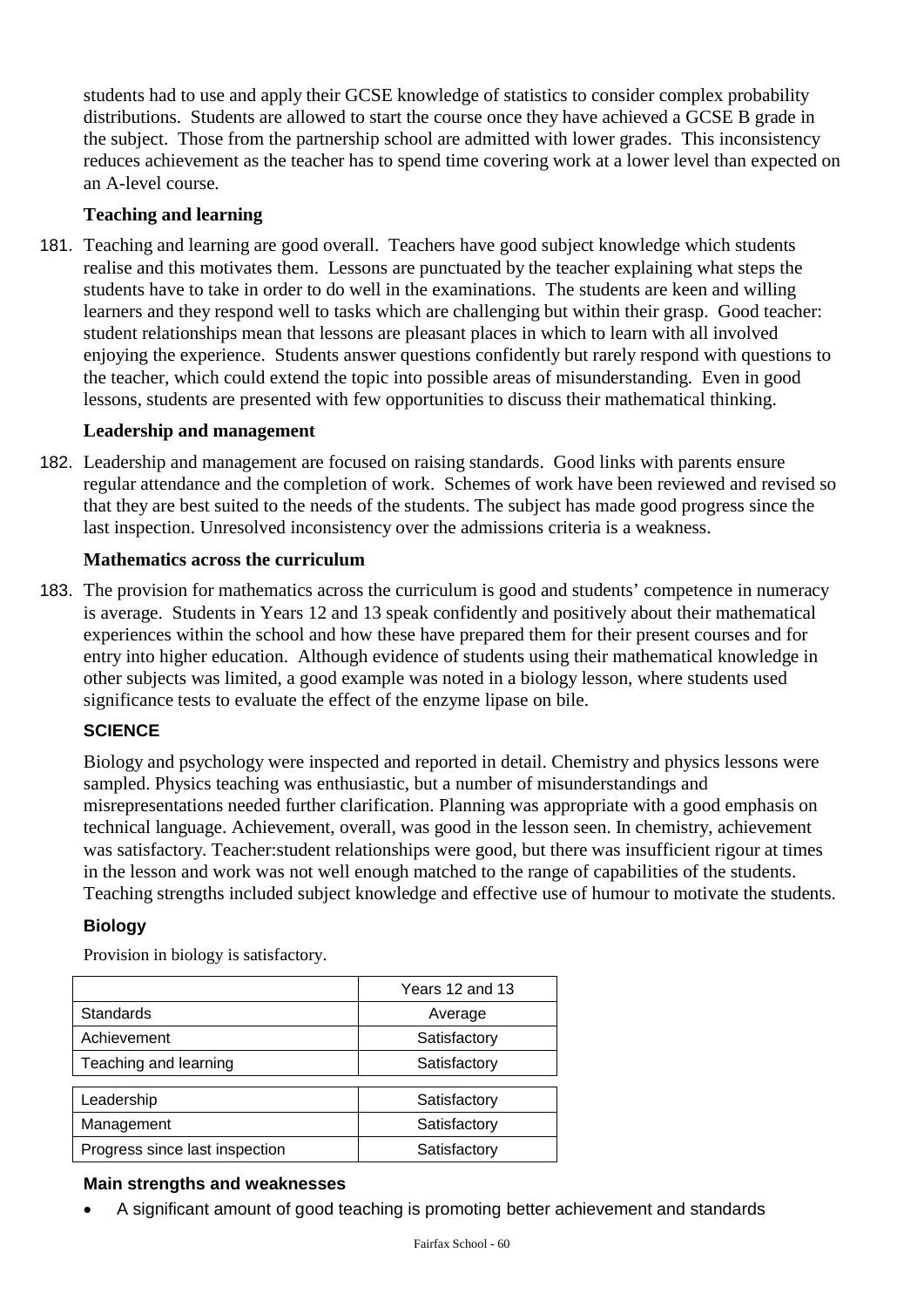- Insufficient emphasis is given to sharing good practice and raising the standard of all teaching to that of the best
- The range of teaching and learning activities has been increased, but is still too restricted in some lessons

#### **Commentary**

#### **Examination results**

184. A-level results were above average in 2002 and decreased to below average in 2003. Results in 2003 were broadly in line with students' achievements in their other subjects. In 2004, the proportion of higher A/B grades increased but the percentage obtaining A to E pass grades fell.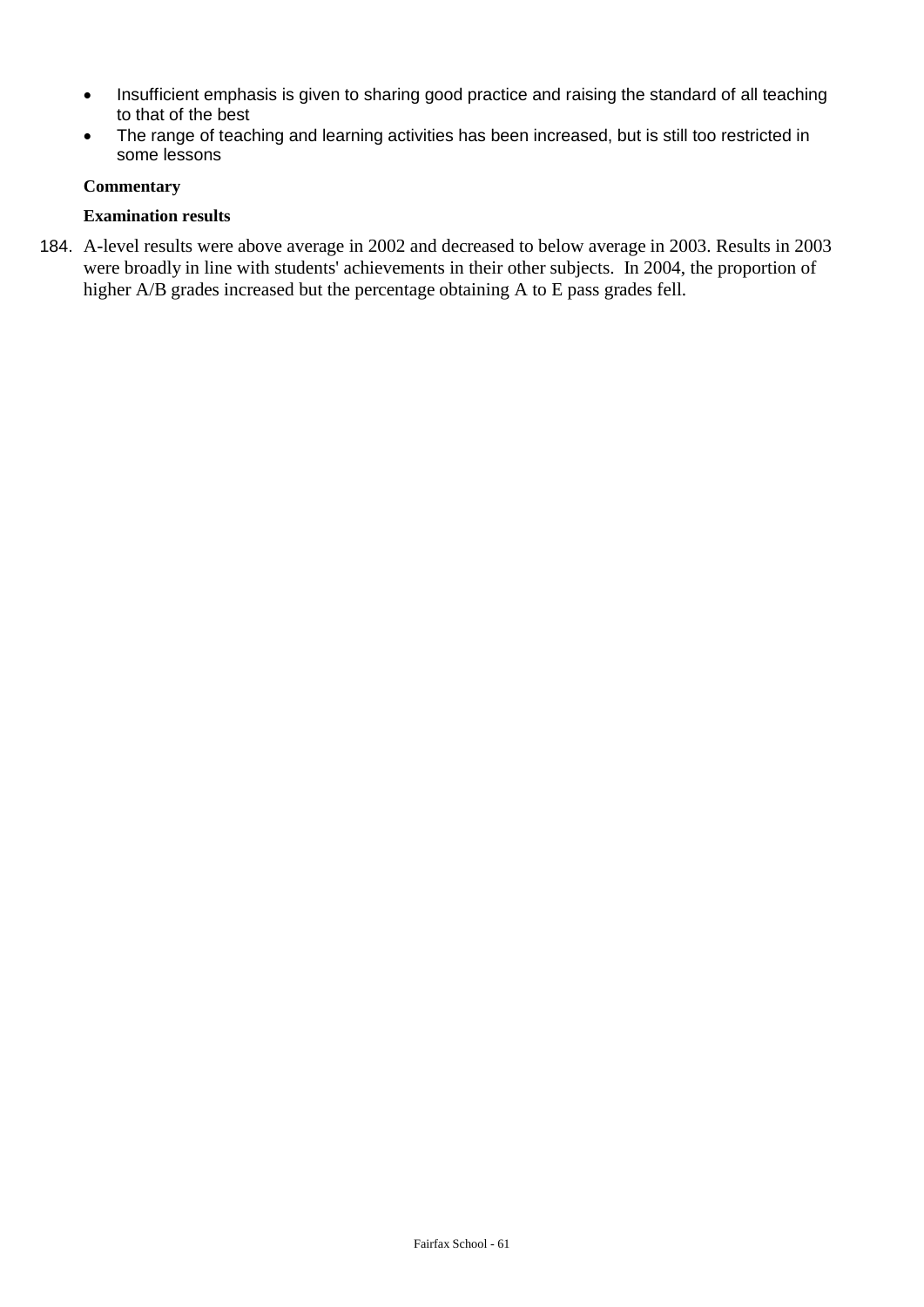#### **Standards and achievement**

185. Standards in Year 13 are average, for example in terms of a detailed understanding of the working of the kidney, the light dependent stage of photosynthesis and dihybrid genetic crosses. Students' achievement is satisfactory overall, and good or better in some lessons as a result of effective teaching.

#### **Teaching and learning**

186. Teachers have good subject knowledge and relationships with students are good. Concepts are developed through teacher-led explanation, practical work, summary diagrams, past questions, data interpretation activities and some problem-solving activities. Previous work shows that the range of teaching and learning activities has been too restricted, but there is now a variety in some lessons that engages and sustains students' interest. In one excellent session, the teacher applied the principles of the national strategy for science to a Year 12 class. A brisk starter activity reinforced earlier learning by getting students to build a model of the cell membrane. Students then prepared a summary of the functions of each component. Learning of diffusion of particles across the membrane and the factors affecting the rate of diffusion, were effectively developed through a combination of demonstration, video-clips and computer simulation. Teacher questioning was skilful and all students were actively involved through use of whiteboards on which they wrote their responses. There is insufficient use of ICT by students, as a result of resource issues, and too little emphasis is placed upon developing students' skills in working independently and researching and communicating information. Students' work is marked regularly, with good feedback on how to improve.

#### **Leadership and management**

187. Some teaching is good and even excellent, but it is not consistently effective. There is insufficient monitoring and evaluation of teaching to give teachers good feedback for their professional development. Sharing of good practice across the whole department is not carried out consistently enough. More time has been allocated to preparation for the synoptic questions in the final examination and students are benefiting from this.

#### **Psychology**

Provision in psychology is good.

|                                | Years 12 and 13 |
|--------------------------------|-----------------|
| <b>Standards</b>               | Average         |
| Achievement                    | Good            |
| Teaching and learning          | Good            |
|                                |                 |
| Leadership                     | Good            |
| Management                     | Good            |
| Progress since last inspection | Not applicable  |

#### **Main strengths and weaknesses**

- Good teaching uses very good subject knowledge and a variety of stimulating activities
- Students achieve well through high levels of challenge and their own growing self-confidence
- Students link theory to everyday experience well as they work on suitably focused tasks
- Activities in some lessons do not use time well to extend and deepen understanding
- The advice given to students on how to improve written work is not detailed enough

#### **Commentary**

#### **Examination results**

188. Results at A level in 2003 were above the national average for the subject, both overall and for the proportion gaining the higher grades A/B. They maintained this level from the previous year. Girls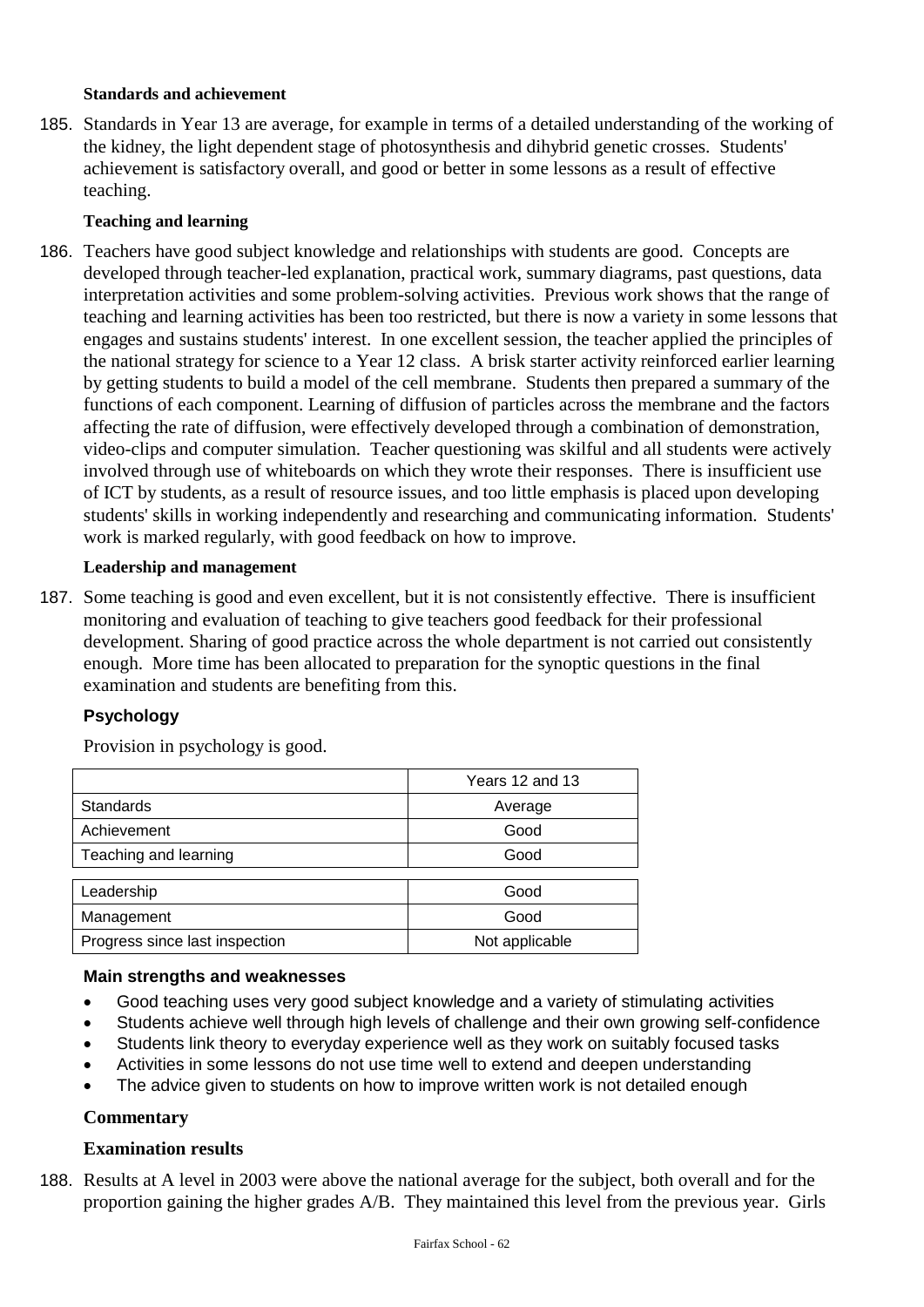did better than boys, as is the case nationally, but while girls were above the national profile for their gender in the subject, boys were well above. Results fell in 2004.

# **Standards and achievement**

189. Standards of work seen in Years 12 and 13 were average. In Year 12, students acquire detailed knowledge of significant studies, relating them clearly to their political and social contexts, and clarifying their aims and methods logically. In response to well-structured prompt sheets, they go on to consider and make mature judgements about the ethical considerations underlying controversial experiments. In Year 13, students explain the implications of theory confidently in succinct but accurate answers, responding to well-focused teacher questioning, based on very good subject knowledge. Appropriate tasks help them make the link between theory and experience. For example, one group created short video advertisements to present health education information, using theoretical knowledge of various means of manipulating emotional reactions in an audience. Students understand how to interrogate and assess research design methodically. They question scrupulously the ethical assumptions and methodological considerations underlying classic psychological studies, because teaching is both systematic and wide-ranging. Good achievement follows from a rising level of challenge in most lessons, well designed to increase work rates at the same time as building student confidence.

# **Teaching and learning**

190. Teachers use a variety of methods to consolidate and extend knowledge well in most lessons. Students learn well because the contrast in lesson activities helps them to follow through key ideas and enables them to check their own understanding against well-informed teacher questioning. In some lessons, time is used less productively and students are not extended fully because they are encouraged to copy out material and miss opportunities to question it to deepen their understanding. Written assignments are marked sensitively, but advice given on how to improve is not specific enough.

# **Leadership and management**

191. Leadership has enabled staff to work well together as a team, based on a good vision for the subject's future development, and identification of weaknesses to overcome. Management has generated good systems to check student progress. Coverage of course content is checked carefully, and the range of ideas and material available to support lessons has been improved, so that teaching continues to improve.

# **INFORMATION AND COMMUNICATION TECHNOLOGY**

The ICT A-level course was inspected and reported in detail and ICT across the curriculum was judged.

## **Information and communication technology**

Provision in ICT is good.

|                                | Years 12 and 13 |  |  |
|--------------------------------|-----------------|--|--|
| Standards                      | Above average   |  |  |
| Achievement                    | Good            |  |  |
| Teaching and learning          | Good            |  |  |
|                                |                 |  |  |
| Leadership                     | Good            |  |  |
| Management                     | Satisfactory    |  |  |
| Progress since last inspection | Good            |  |  |

## **Main strengths and weaknesses**

Students are achieving well, attaining above average results at A level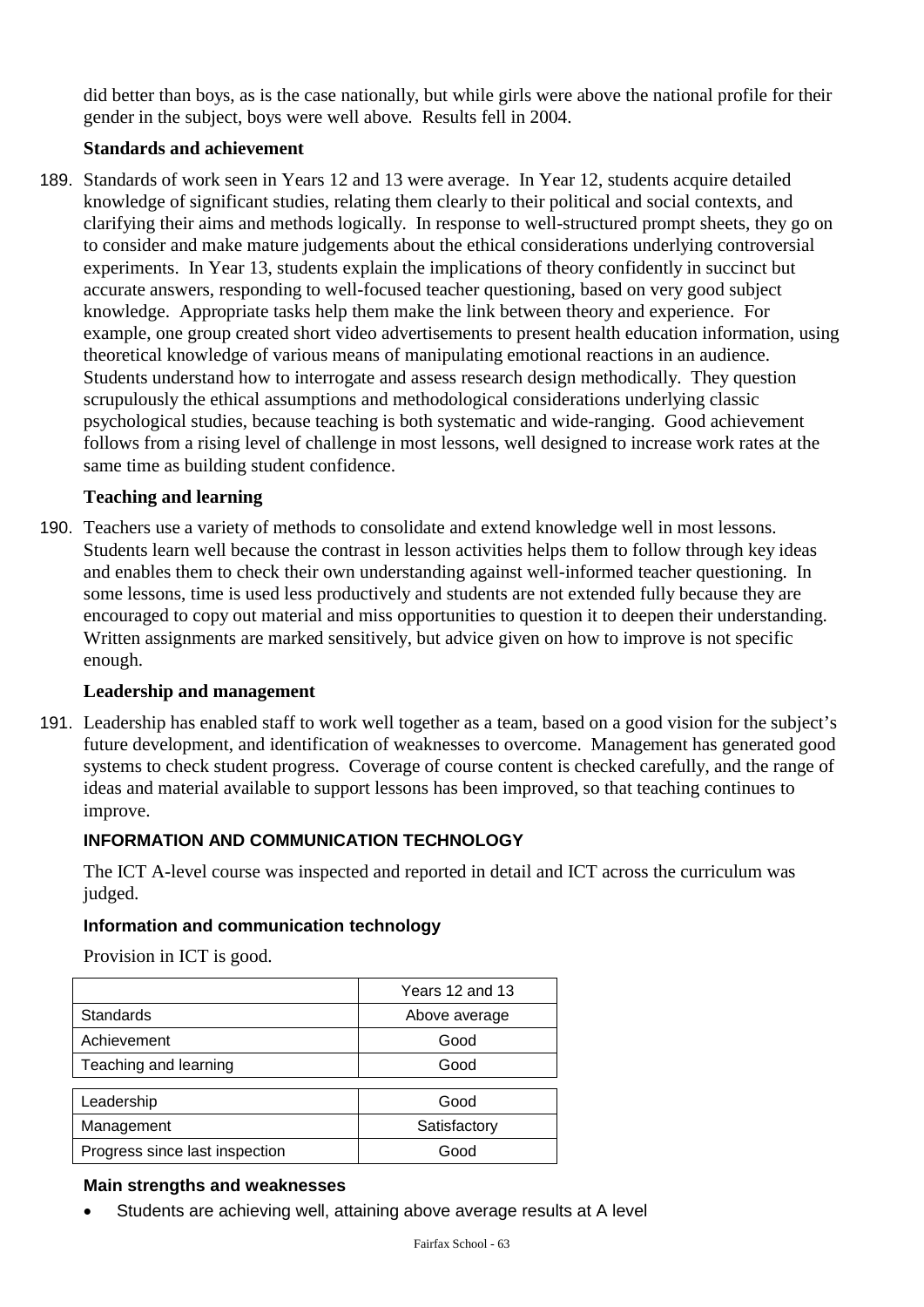- Teachers have very good subject knowledge, which enables them to challenge high attaining students well
- Teaching does not cater sufficiently for students at the lower end of the ability range
- Students have very good attitudes to their learning and are appreciative of their teaching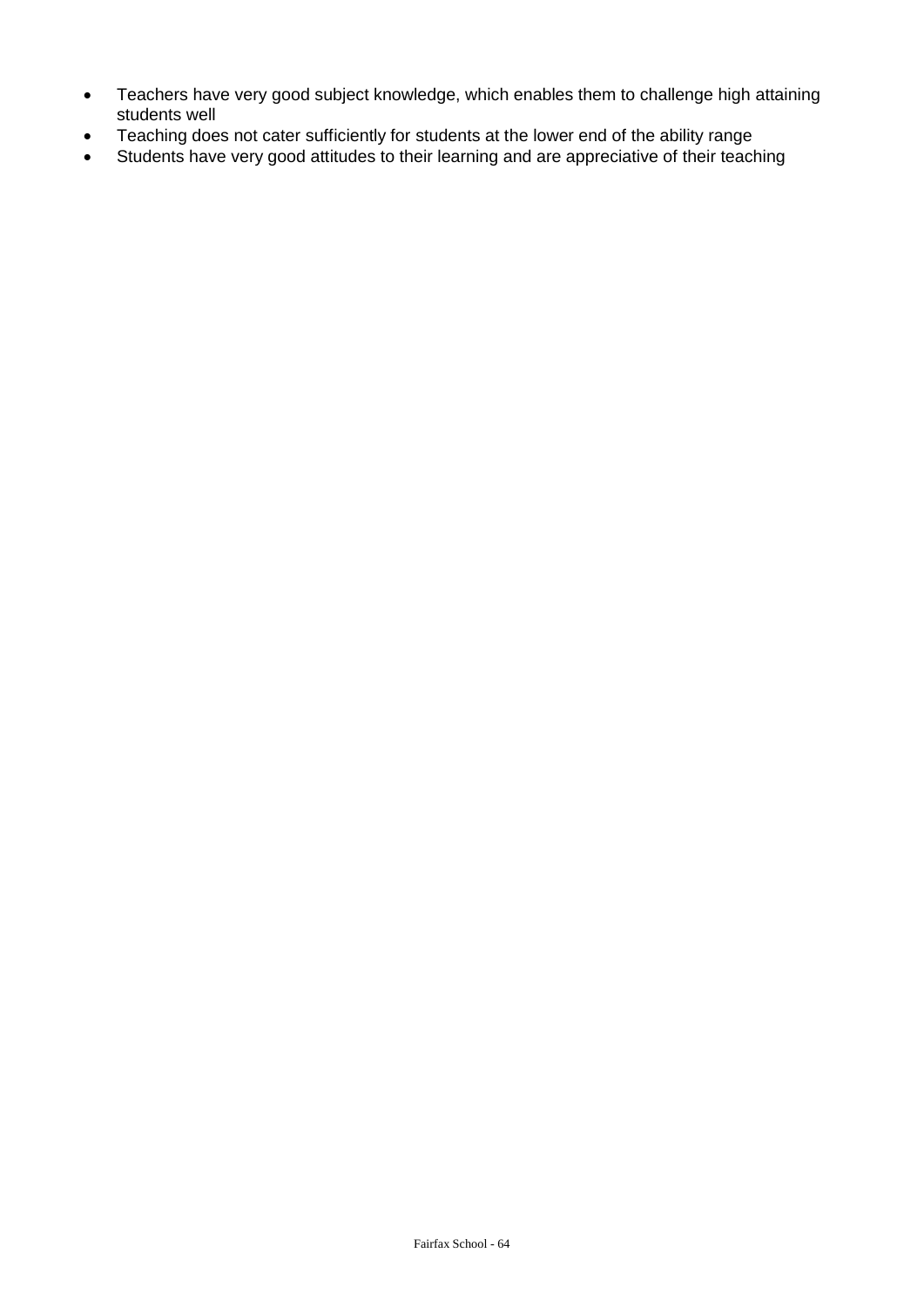## **Commentary**

### **Examination results**

192. A-level results were above average in 2003, as they were in 2002. Results were similar in 2004. The numbers of students completing the A-level course in 2003 and 2004 were lower than in 2002. In 2003, AS results were above average, although one quarter of students were ungraded. AS results were similar in 2004.

### **Standards and achievement**

193. Students start their sixth form study with a spread of GCSE and GNVQ results which is broadly average. The combination of their very good attitudes to learning and their teachers' expert subject and examination knowledge ensures that they achieve well and attain above average standards. For example, a Year 13 GCE group engaged well with the teacher's challenging questions and answered knowledgeably about data flow diagrams. Students appreciated the differences between high and low level in preparation for their projects.

#### **Teaching and learning**

194. Teachers plan their lessons thoroughly, use a wide range of appropriate activities in their teaching, and make effective use of resources. Less able students do not always receive sufficient explanation before they start activities, to be able to engage fully. Some teaching groups are small so that individual guidance can be given throughout the lesson, which is very effective. Students are encouraged to discuss and to support each other in lessons, which they do with enjoyment, resulting in good learning gains. Students are appreciative of helpful marking feedback which tells them how to improve their work.

#### **Leadership and management**

195. Good improvement has been made from the satisfactory provision seen at the time of the last inspection. Leadership shows clear vision and purpose. An AVCE course is now being offered in addition to GCE, which permits students to opt for the course that is best suited to their strengths. Schemes of work do not include guidance to teachers on how to provide for the increasing numbers of students whose prior attainment is below average and this is resulting in some weaknesses in teaching lower attainers. Students, particularly in Year 12, lack knowledge of their current levels of performance and not all are certain of their target grades, but assessment overall is satisfactory.

#### **Information and communication technology across the curriculum**

196. Overall competence of students in the use of ICT is average. They use the Internet competently in their research. In art, creative editing and scanning allow students to achieve different compositions and colourings. Students use word processing and presentation packages in subjects including psychology, sociology and law. Teachers use interactive whiteboards and laptops in some subjects. Insufficient use is made of ICT in business studies and opportunities for its use are missed in English.

## **HUMANITIES**

In this area, geography and sociology were inspected and reported in detail. History, religious education and law were sampled. Teaching and learning were excellent in the Year 12 history lesson seen. The very able group of students were totally focused on their study of Gladstone and the Irish Question. They worked very well with each other and with students from the partner school. Expert teaching stretched them to their fullest extent, giving them the skills and techniques they needed for writing an essay that would meet the highest level of the examiners' requirements. One Year 12 lesson of law was seen, in which students started a new topic about tribunals. This was very good. Very effective use was made of ICT to focus the students' attention on the topic. Very good questions, based upon strong subject knowledge, engaged students and helped them to achieve very well. One Year 12 A-level religious education lesson was seen, in which students considered whether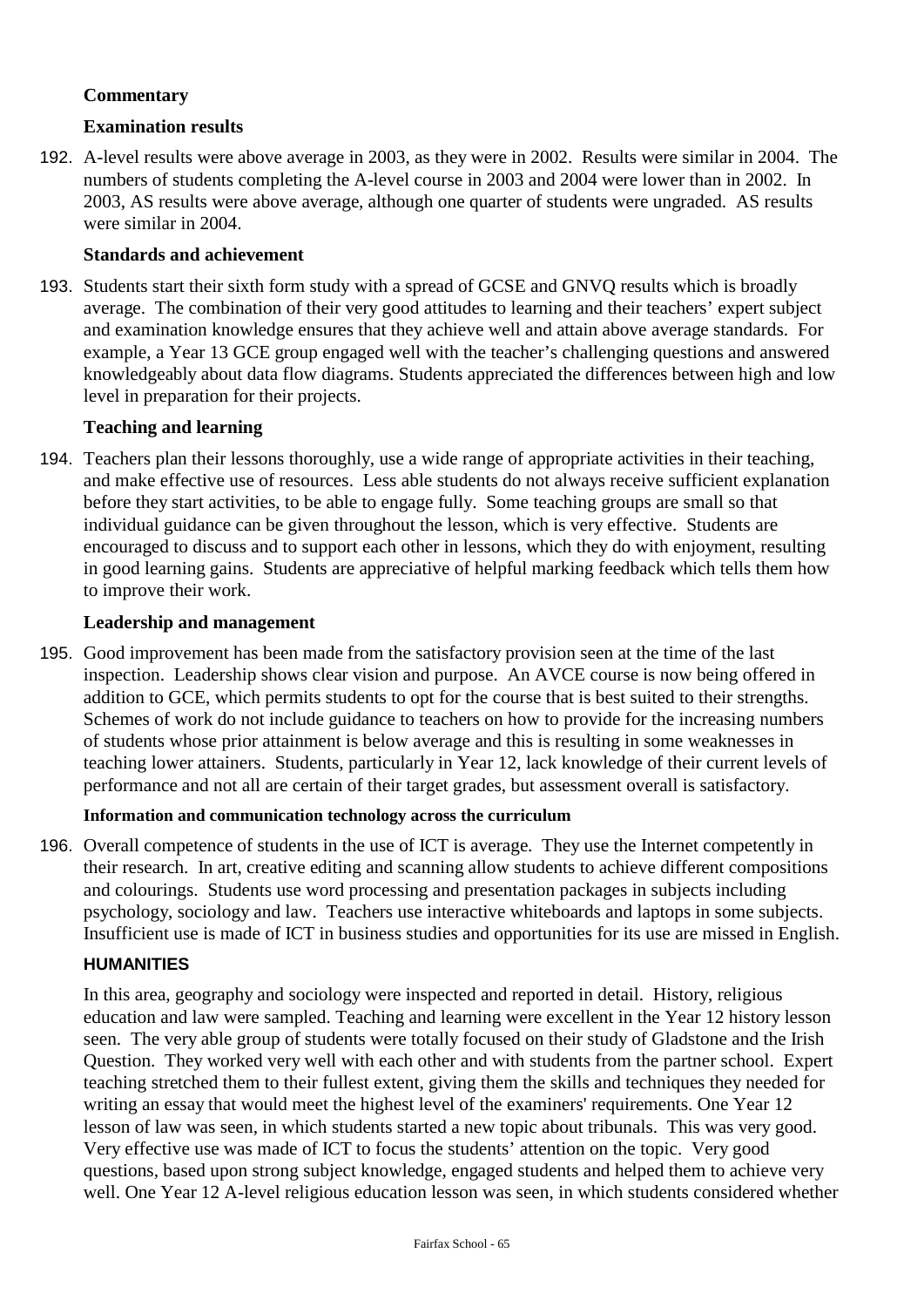there can ever be a true law which will provide us with a complete framework for guiding our lives. The lesson resulted in satisfactory achievement. Questioning gave higher attaining students ample opportunity to work at abstract levels, with which they coped well and achieved highly. The lesson did not provide as many opportunities for middle and lower attainers, whose achievement was satisfactory.

### **Geography**

Provision in geography is good.

|                                | Years 12 and 13 |
|--------------------------------|-----------------|
| <b>Standards</b>               | Below average   |
| Achievement                    | Good            |
| Teaching and learning          | Good            |
|                                |                 |
| Leadership                     | Good            |
| Management                     | Good            |
| Progress since last inspection | Good            |

#### **Main strengths and weaknesses**

- Students achieve well from their starting points
- Teaching is effective in providing for the needs of individual students, although lessons are sometimes too teacher-dominated
- Enthusiastic and capable leadership ensures that the subject contributes well to the school's goals

#### **Commentary**

#### **Examination results**

197. A -level results were well below average in 2003. Students' results were similar to those that they achieved in their other subjects. The 2004 results show a lower proportion of students gaining A or B grades, but all passed. Because of their starting points, the good achievement of students is shown by the proportion securing A to E grades, rather than A/B.

#### **Standards and achievement**

198. Standards on entry to the course are well below those normally expected for A-level students. Students achieve well by improving to below average standards and securing a worthwhile A-level qualification. Most students are able to describe the processes that they learn about and understand the causes and effects associated with these, for example when explaining how longshore drift affects coastal shapes in different places. Many students have gaps in their knowledge and understanding, however, and their good achievement is based partly upon teachers being aware of these and providing the right help to fill them.

#### **Teaching and learning**

199. Teaching and learning are good overall and often very good. Activities are well selected to help students improve their geographical knowledge, understanding and skills and to use these to succeed in the examination. Frequent opportunities are provided to acquire and use specialist vocabulary. Well-managed group work provides effective opportunities for students to work together to improve their capabilities in independent investigation. Achievement in these tasks is enhanced by the provision of a range of useful resources. Although most students respond well, a larger number than is normal in sixth forms needs strong encouragement to maintain concentration and work rate. In the best lessons, teachers very successfully promote high expectations that secure a high level of effort from students. Teachers are aware that many students need considerable support to reach the standards required for A level and effectively provide this. Sometimes this leads them to do too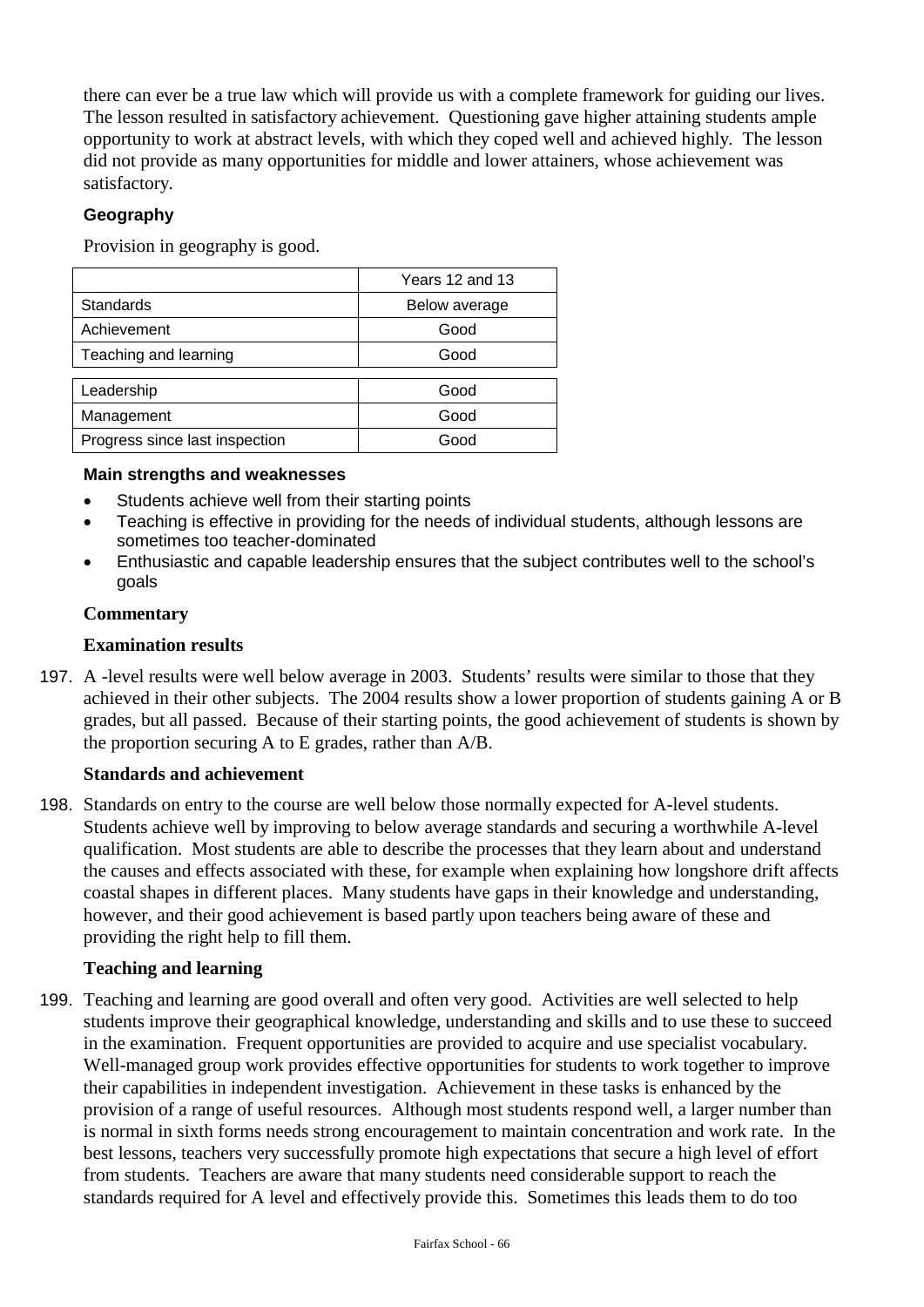much, so that learning is too teacher-led for students to improve their skills in independent investigation. Occasionally, well-planned activities are not fully effective because insufficient time is allowed for them. In discussion with inspectors, students were appreciative of the way in which teachers succeed in making the subject interesting. They find the marking very helpful in showing them what they have done well and how to improve.

## **Leadership and management**

200. There is a very strong commitment to students maximising their achievements. Geography makes a strong contribution to the school's vision of being a place where students of all levels of attainment are welcomed and their achievements are celebrated. The subject is efficiently managed and there are good arrangements to ensure effective liaison with the partner school's geography department.

### **Sociology**

Provision in sociology is good.

|                                | Years 12 and 13 |
|--------------------------------|-----------------|
| <b>Standards</b>               | Average         |
| Achievement                    | Good            |
| Teaching and learning          | Good            |
|                                |                 |
| Leadership                     | Good            |
| Management                     | Good            |
| Progress since last inspection | Not applicable  |

#### **Main strengths and weaknesses**

- Teachers' expert subject knowledge is used well to question students and draw out their understanding
- The students' good achievement follows teachers' high expectations and individual guidance
- Well-designed assignments and classroom activities promote good independent learning
- Opportunities to extend thinking through discussion are missed in some lessons

#### **Commentary**

#### **Examination results**

201. Results in sociology at A level in 2003 were below the national average for the subject both overall, and for the proportion gaining higher grades. Results in 2004 were much higher.

#### **Standards and achievement**

202. In Year 12, students explain and define capably the ways in which social institutions, such as the family and the law, are interpreted. They organise and express their own thoughts and reactions to issues clearly. They respond well to informed teacher briefings and questioning, supplemented by stimulating short video illustrations. For example, in a lesson focusing on domestic violence, students grasped well the theory and practice underlying the question of policing. They went on to consider the related question of social influences on the perception of gender roles, as well as the changing nature of the family. By Year 13, students research and summarise accurately key sociological studies. They understand how specialist perspectives illuminate understanding of everyday experience. Lesson assignments are well designed to train them to work independently and co-operatively in teams. Students achieve well as a consequence of teachers' high expectations and good organisation of important resources needed for lessons. In addition, teachers support good achievement by insisting on a high student work rate in lessons.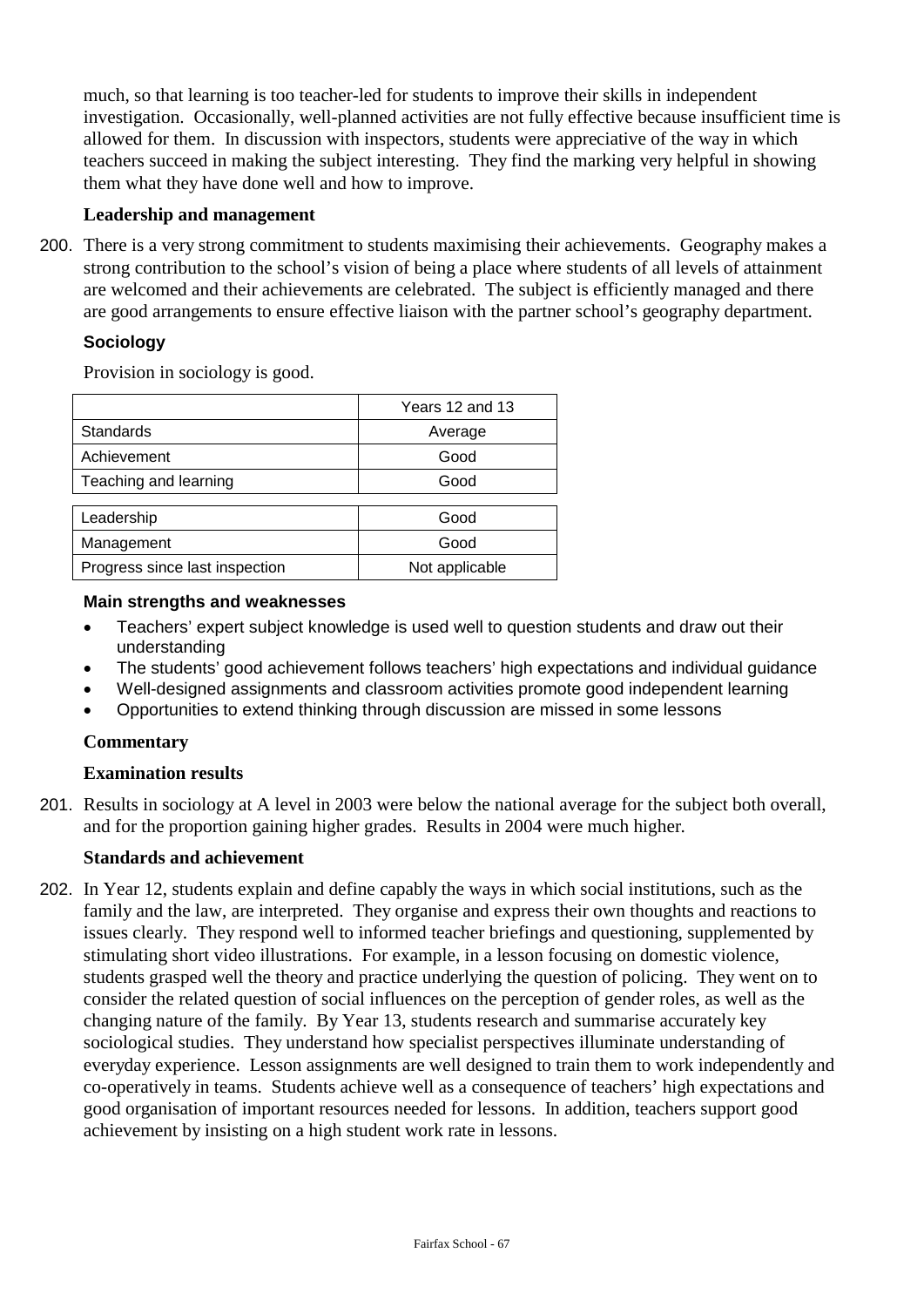### **Teaching and learning**

203. Teachers use expert subject knowledge well to question, prompt and draw out students' understanding. They organise a stimulating variety of activities that develop helpfully the skills of independent reading and research. Well-structured opportunities are provided to debate and discuss issues. Teaching establishes the right mixture of tasks to encourage independent thought and helpful opportunities to check what students know. In a few lessons, teachers under-exploit opportunities to help students expand their thinking through extended answers and structured discussion. Written assignments are marked very conscientiously, and with great sensitivity. Students benefit from highly authoritative and detailed individual guidance on how to improve their work.

### **Leadership and management**

204. Leadership and management have sustained good quality teaching by expanding the range of materials and resources available in lessons. The activities that enable students to participate in class have been increased. Well-managed liaison with the partner school teaching the subject has also provided a strong foundation to teaching. In addition, good systems to check how well students are doing and advise them on how to improve have all provided the conditions to sustain good achievement over several years.

### **ENGINEERING, TECHNOLOGY AND MANUFACTURING**

Much teaching in this area takes place in the partner school, which is a specialist technology college. One lesson of food technology was sampled in Fairfax which was good and students achieved well. Standards were average in coursework seen and in the practical work undertaken in class. Students were working independently on investigations for their final product. A wide variety of dishes were chosen and students used a range of practical skills successfully to complete their work.

#### **VISUAL AND PERFORMING ARTS AND MEDIA**

In this area the focus subject was art and design. Courses in drama and music were sampled. One Year 13 drama lesson was seen in which students worked together to develop ideas for a forthcoming performance. Teaching was knowledgeable, but over-directive at times. This helped the students to develop a good performance, but without great depth in their ideas. Teaching was generally satisfactory resulting in achievement that was satisfactory. In the sampled Year 13 music lesson on the topic of sacred vocal music, standards were below average. Although students were able to describe music and identify musical devices aurally using appropriate language, analysis was relatively superficial. The lesson provided a variety of challenge and focus. The small group size and additional staff support for the teacher enhanced guidance for individual students. Students were unsure of the relevance of each task in relation to the examination requirements and opportunities were missed to reinforce knowledge. Although there was some effective questioning and challenge, overall the lesson had limited pace and direction. Teaching and learning and the students' achievements were satisfactory overall.

### **Art and design**

Provision in art and design is good.

|                                | Years 12 and 13 |
|--------------------------------|-----------------|
| Standards                      | Average         |
| Achievement                    | Good            |
| Teaching and learning          | Good            |
|                                |                 |
| Leadership                     | Good            |
| Management                     | Good            |
| Progress since last inspection | Good            |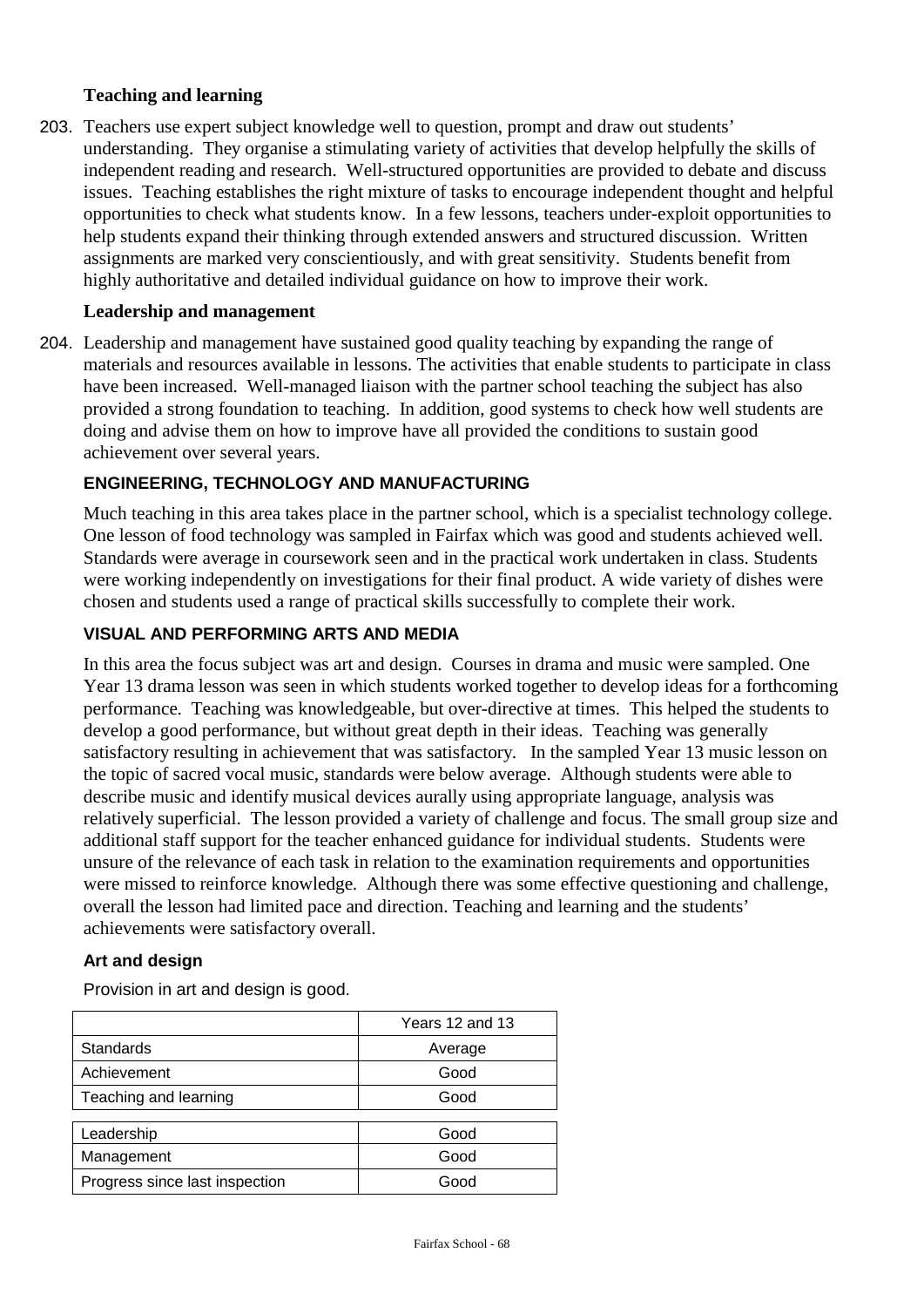### **Main strengths**

- Teachers show good subject knowledge that challenges and inspires students
- Students' capacity for independent study is strong
- ICT is used well to extend students' learning

#### **Commentary**

#### **Examination results**

205. The A-level results in 2003 were below average. In 2004, results fell, with fewer A and B grades achieved. The results for AS-level examinations in 2003 were below average, although higher in 2004.

#### **Standards and achievement**

206. The work of current students shows standards are about average. Students in Years 12 and 13 are offered a wide range of curricular opportunities and achieve well. They experiment freely and confidently, with a range of interesting materials. They make strong connections between their own work and a wide range of artists. Their sketchbooks and resource boards show that they have achieved a capacity for independent study and personal research. Critical analysis is strong as is the development of initial ideas into final pieces.

#### **Teaching and learning**

207. Stimulating teaching, involving the use of a variety of materials and interesting resources, enables students to acquire a wide range of skills. Drawing is a particular strength in the department. In Year 12, students have completed a series of carefully observed studies on different scales in response to the theme of still life. They are able to analyse a variety of artists' work, including Schnabel, Vasarely and Kandinsky. In Year 13, students follow independent, self-directed studies, and write their own projects. Their observational studies, from first hand experience, are developed into exciting and individual final pieces. Digital photography work, for example, was confidently used as the inspiration for a large-scale oil painting. A composition representing spirituality was enhanced with religious imagery researched during a visit to a gallery. Students are actively encouraged to discuss their own work, ideas and the work of other artists in a confident and mature manner. Teachers plan effectively, and display strong organisational skills. Students are clearly aware of the progress they are making, and what is required of them. They show great enthusiasm for the subject, and actively take part in extra-curricular activities and workshops with visiting artists. Students and teachers relate well to each other. ICT is used frequently to develop work in a variety of exciting ways.

#### **Leadership and management**

208. Leadership and management are good. Departmental documentation is up to date and thorough. Courses are well managed, with clear aims and objectives. The art team work well together and meet on a regular basis. Targets are set and monitored. The departmental development plan identifies a variety of ways of raising achievement and improving results. Displays around the school reflect the good provision in art, which has been maintained since the last inspection.

### **HOSPITALITY, SPORTS, LEISURE AND TRAVEL**

In this area the physical education course was inspected and reported in detail. The vocational courses in leisure and recreation and leisure and tourism were sampled. In a Year 12 AVCE leisure and recreation lesson, students considered economic aspects of the leisure industry. The lesson was unsatisfactory because teaching had insufficient variety and was not challenging enough. This made achievement unsatisfactory. In the Year 12 lesson observed from the intermediate GNVQ leisure and tourism course, very good, enthusiastic and supportive teaching enabled students to develop a range of material to promote an exercise ball. Students enjoyed the activity and learned several business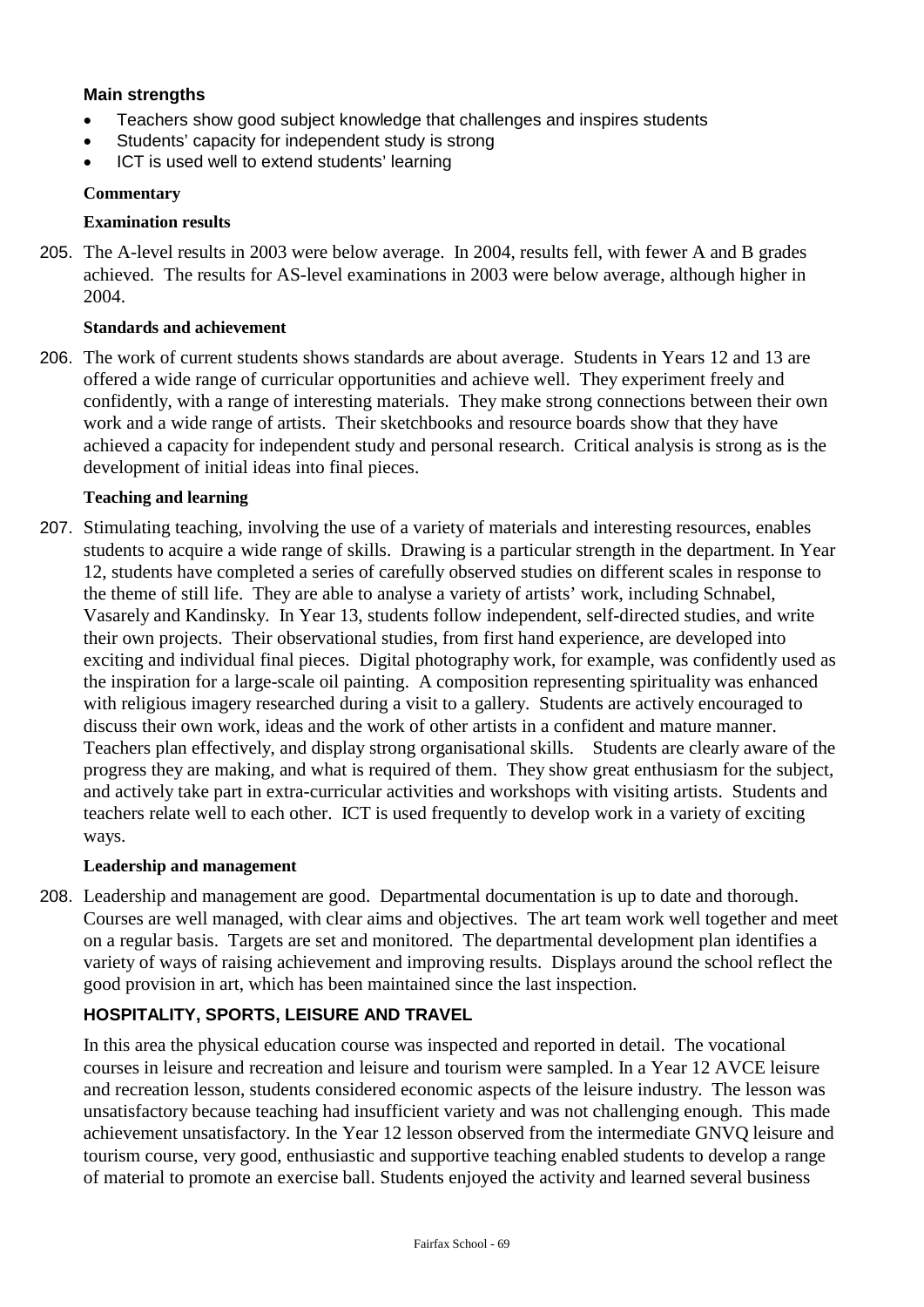ideas well. The attitudes to learning and attendance of some members of the group restrict overall achievement.

# **Physical education**

Provision in physical education is satisfactory.

|                                | Years 12 and 13                |
|--------------------------------|--------------------------------|
| Standards                      | Below average                  |
| Achievement                    | Satisfactory                   |
| Teaching and learning          | Good                           |
|                                |                                |
| Leadership                     | Satisfactory                   |
| Management                     | Satisfactory                   |
| Progress since last inspection | Insufficient evidence to judge |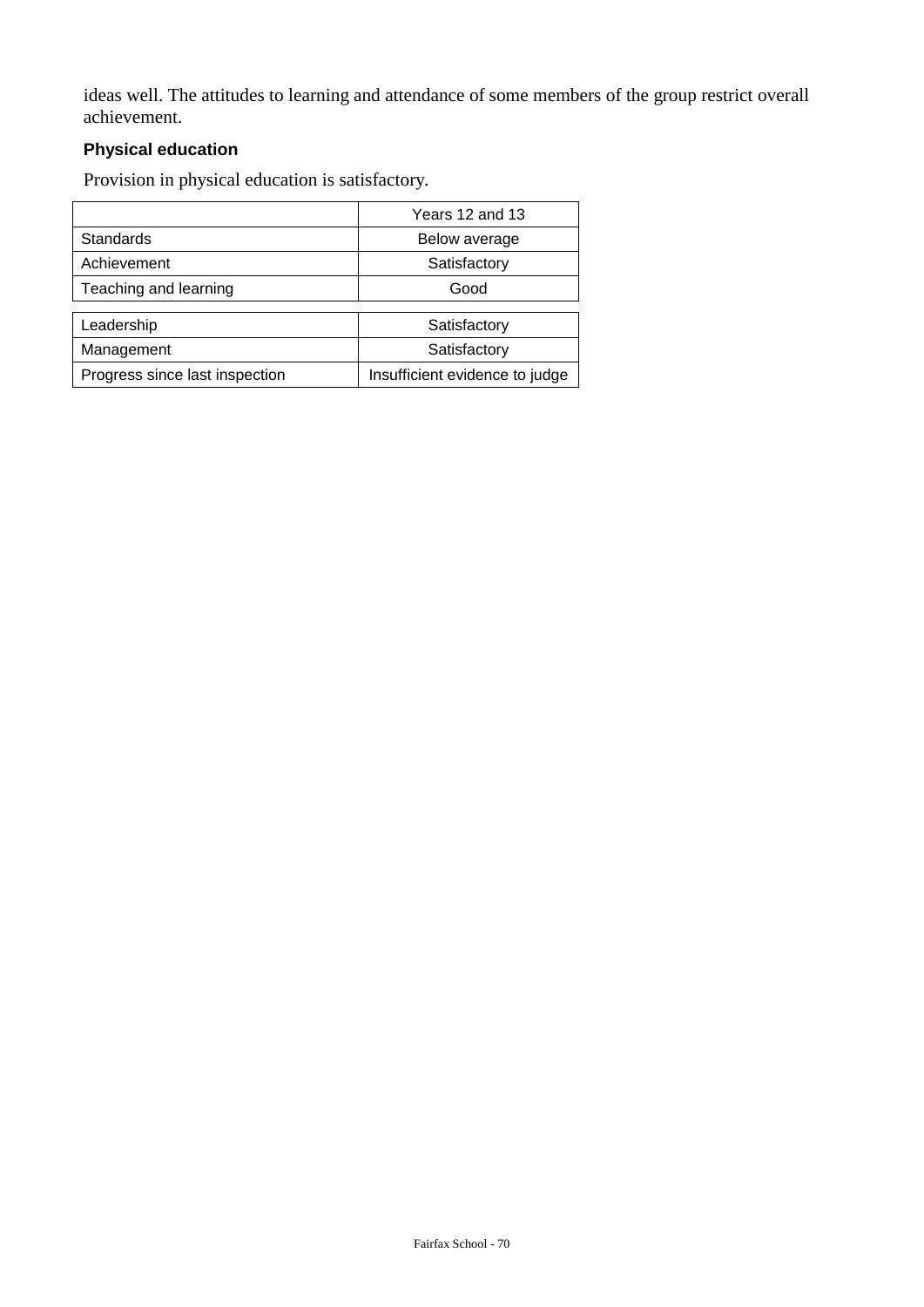### **Main strengths and weaknesses**

- Teachers have good knowledge and plan lessons well
- Practical standards are above average
- Students benefit from an excellent range of extra-curricular activities
- Achievement in examinations is satisfactory
- Students' casual attitudes hinder learning

### **Commentary**

### **Examination results**

209. Results in the 2003 examination at A level were below the national average, especially at the higher grades. Students' performance in physical education is slightly below that in their other subjects. Results were not as good as in 2002, when they were average. Results in the AS-level course in 2003 were, similarly, below average, though students performed slightly better in physical education than in their other subjects. In 2004, results were substantially higher.

#### **Standards and achievement**

210. Students' achievement in Years 12 and 13 is satisfactory for their capabilities. Almost all the students are working towards an A-E grade in A2 and AS-level courses, but the proportion predicted to attain higher grades is below average. Some sixth-form students did not study GCSE physical education and others achieved B and C grades. Students in Year 12 achieve well when learning about the development of sports from tribal cultures and gain good knowledge of the impact of colonisation on society. Higher attaining students have above average knowledge of the characteristics and functions of ethnic and folk games. Practical standards are above average in Year 13, but students' theoretical knowledge is below average. For example when analysing their focus sports, they do not integrate their knowledge of skill development, anatomy and physiology and sports psychology with the depth needed to attain higher grades.

#### **Teaching and learning**

211. Teaching is good, overall, and teachers have good subject knowledge. However, students' casual attitudes and a lack of urgency and concentration affect their learning, which is, as a result, satisfactory. Teachers plan lessons well and use a range of styles to engage students and enable them to gain greater understanding. They provide students with good resources and talk through model answers. These should enable students to complete tasks, which are very clearly linked to examination requirements. Teachers work effectively with small groups, such as in a lesson on video analysis of performance in Year 13. However, other students only listen in to the discussion rather than completing the analysis of their own chosen sport. This restricts their learning and achievement. In these circumstances, the expectations of students who are working independently are clear, but they are not sufficiently well enforced at times.

#### **Leadership and management**

212. Leadership and management are satisfactory. Monitoring of students' achievement and the quality of teaching and learning are not sufficiently rigorous. Students are fully involved in the excellent range of extra-curricular activities. These enable them to participate in house competitions as well as a wide range of representative sports and team fixtures. As a result, teams and individuals gain success in local and regional competitions.

#### **BUSINESS**

A-level business studies was inspected in detail and the AVCE business course was sampled. The Alevel courses in accounts and economics were also sampled. In the good Year 12 AVCE business lesson observed, a positive approach resulted in good team building. Students were clear about their roles and how to achieve the highest grades as they worked together to plan a disco for Year 7 students. Standards were above average and students achieved well. One Year 12 economics lesson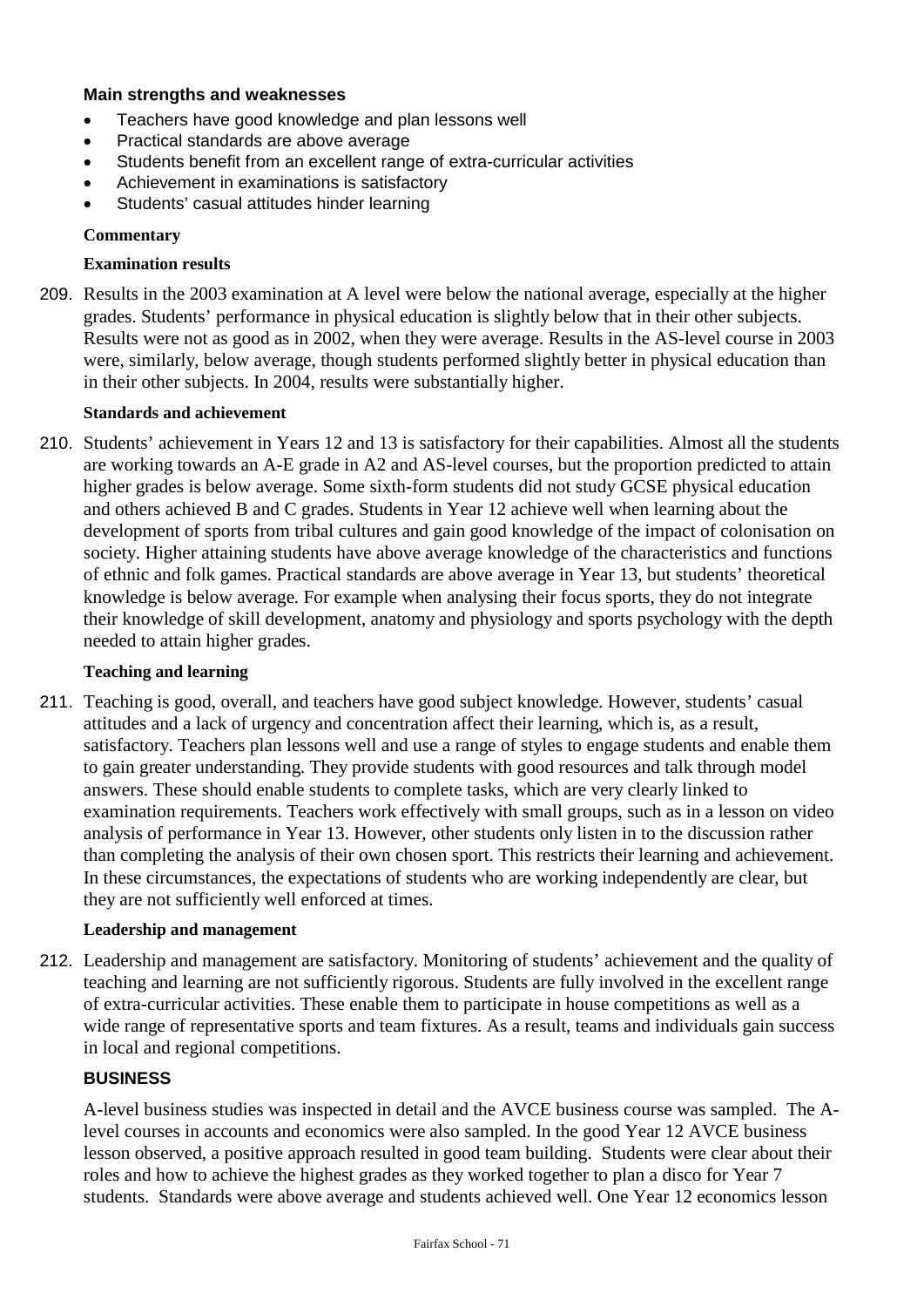was seen in which students analysed the role of government in market failure. The lesson was very good. Work was challenging. Teaching was very effective in encouraging students to form and express their own ideas in a detailed and rigorous manner, an approach the students enjoyed. Their achievements were very good. An accounts lesson seen was very good. Students were highly motivated and learnt to work independently and to express their own ideas. They saw the course outcomes as important qualifications in furthering their education and careers. Very efficient and effective use of ICT, in the form of a digital projector and interactive whiteboard, helped students to make progress. The lesson was very well planned as one in a sequence and the teacher's knowledge and expertise in the subject gave the students confidence to question any points they did not understand.

### **Business studies**

Provision in business studies is good.

|                                | Years 12 and 13 |  |
|--------------------------------|-----------------|--|
| <b>Standards</b>               | Average         |  |
| Achievement                    | Good            |  |
| Teaching and learning          | Good            |  |
|                                |                 |  |
| Leadership                     | Good            |  |
| Management                     | Good            |  |
| Progress since last inspection | Good            |  |

#### **Main strengths and weaknesses**

- A wide choice of business subjects helps students to achieve well, through choosing courses for which they are best suited
- Experienced specialist staff have very good subject knowledge
- As a result of course review, changes have been introduced which are raising achievement
- A lack of enthusiasm for learning affects the progress some students can make
- The use of ICT and relevant visits to study business in the real world are underdeveloped

## **Commentary**

#### **Examination results**

213. In 2003, results were below the national average and they were similar in 2004. Although the average points score is below the national average, nearly all students pass the course. More students gain the lower than the top grades.

#### **Standards and achievement**

214. Students begin the course with a profile of GCSE grades that is below average for students taking the subject nationally and below the average for students joining the Fairfax sixth form. Standards observed during the inspection and AS results suggest that there has been a recent improvement and that the proportion of students on target for the top grades is around a quarter. By Year 13, students can do the expected range of activities such as draw, label and give relevant examples for the stages of the product life-cycle.

#### **Teaching and learning**

215. During the inspection teaching was never less than good and sometimes very good. Where teaching was most successful, students were actively engaged from the outset. The teacher used a soft ball, which students passed to one another to answer the next revision question, revisiting previous learning. Good recall of marketing concepts was apparent. Good relationships created a positive learning environment where students participated enthusiastically. A good focus on examination techniques and requirements is maintained. In some lessons, the data projector is used well to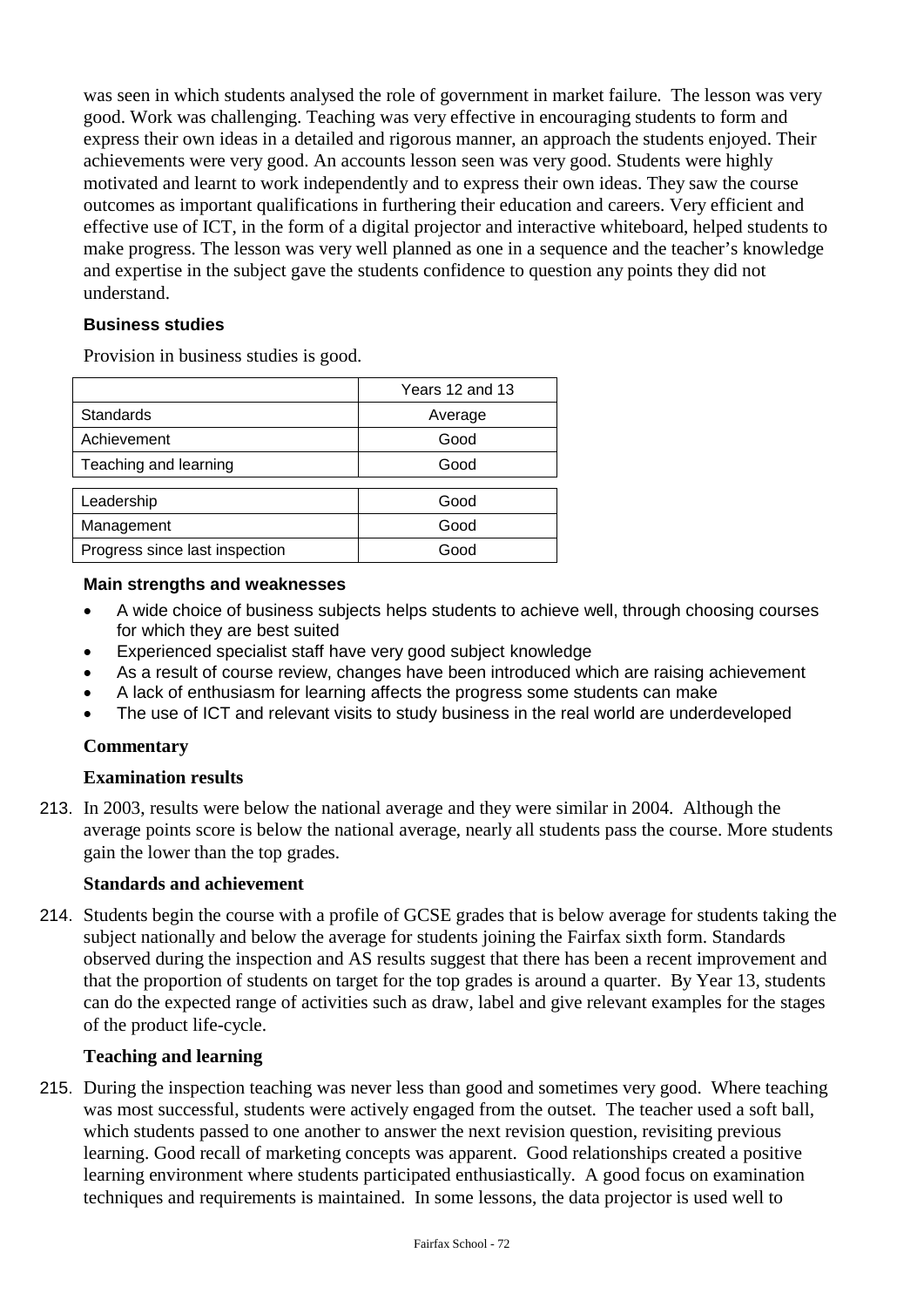demonstrate and illustrate teaching points. In others, students use computers to type up notes, but ICT plays too limited a role in supporting learning; the Internet is used rarely. The success of lessons is very dependent on the different attitudes to learning of the two Year 13 classes. One class is wellmotivated and learns at a brisk pace, while the parallel class shows little enthusiasm. Attendance has a negative impact on the progress of some students. The attitudes of some students also militate against the use of a wide range of learning styles as independent learning opportunities meet a negative response.

## **Leadership and management**

216. The department has analysed its performance relative to other subjects and instigated changes that are raising standards. Staffing has been changed to reflect the strengths of teachers and a coursework component has been introduced so that there are greater opportunities for students to demonstrate their achievement. However, there is not enough identification and sharing of good practice because of insufficient monitoring. Students have benefited from a trip to a local car manufacturer to see theoretical concepts in practice but such visits are few. As in the main school, the use of ICT to support learning is still underdeveloped. Accommodation is currently unsatisfactory and this makes the use of ICT more difficult, but new accommodation with good ICT facilities is under construction.

## **HEALTH AND SOCIAL CARE**

The sixth-form curriculum does not include courses in this area.

## **PERSONAL DEVELOPMENT AND GENERAL PROGRAMMES**

The general studies course was sampled. Lessons in the citizenship and personal development programmes, which take place during a weekly extended form period, were also sampled. In a Year 12 general studies lesson, as a result of good teaching and effective questioning, students showed a good facility in examining data and drawing conclusions. Most students were able to demonstrate understanding of the difference between fact and opinion, and illustrate data using appropriate mathematical processes. Throughout the lesson, teaching focused effectively on examination requirements and examination techniques. In a good Year 13 lesson from the citizenship and personal development course, students worked together to prepare a presentation that they were to give during an assembly. The topic was on whether the introduction of twenty-four hour drinking would be a good thing. Students responded very well and there was some good discussion of advantages and disadvantages. Teaching was effective and achievement good.